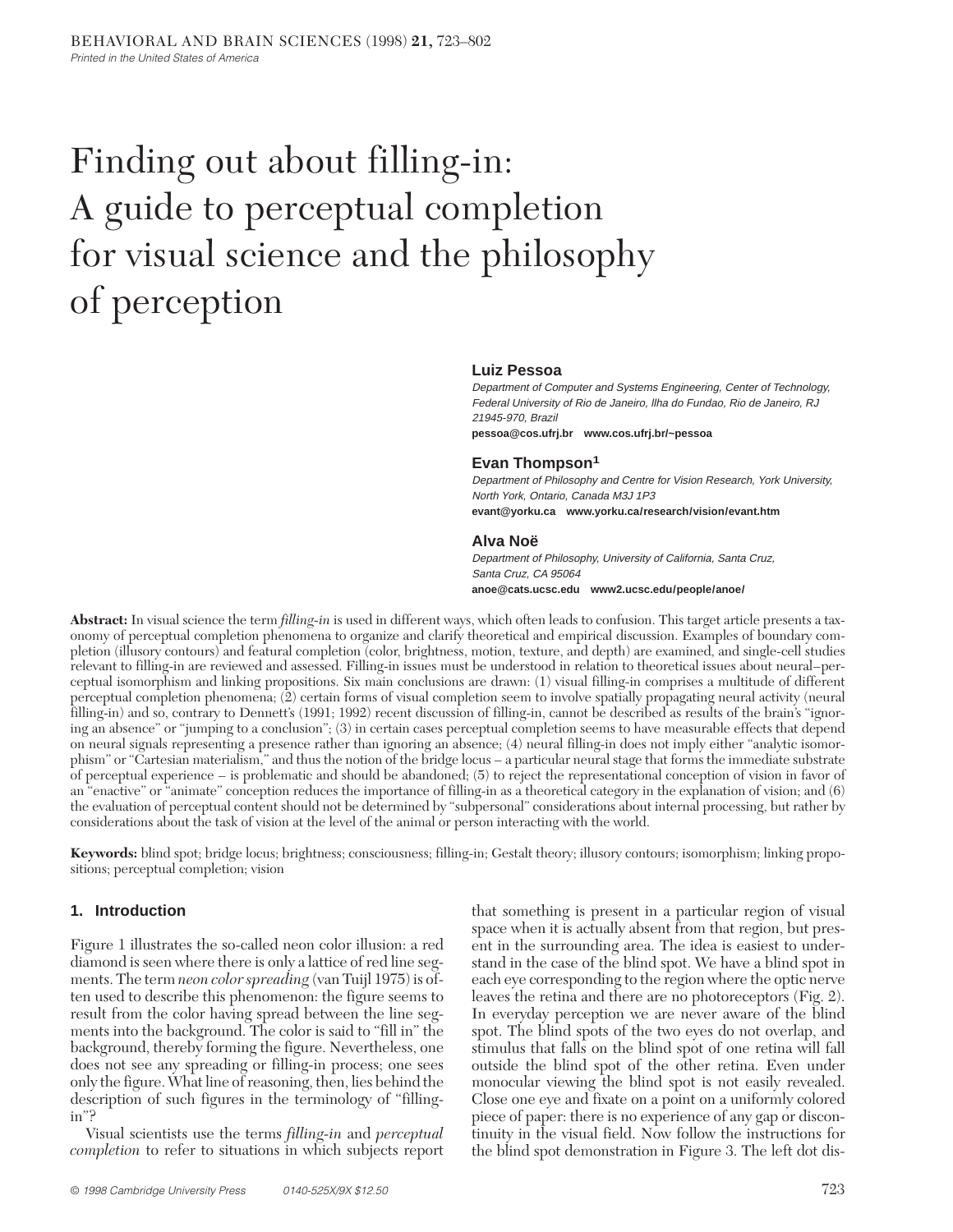appears and one perceives a uniform expanse of brightness and color. This is an example of perceptual completion or visual filling-in: the color and brightness surrounding the area corresponding to the blind spot are said to "fill in" that area so that a uniform expanse is perceived.

The existence of such perceptual completion phenomena at the subject level is uncontroversial. However, the term *filling-in* is often used in a controversial sense that goes beyond what subjects report. In this controversial sense, the term *filling-in* suggests that certain kinds of subject-level perceptual completion phenomena are accomplished by the brain providing information to make up for an absence – by the brain actively filling in the missing information. However, whether there is *neural filling-in* is a matter of great debate in visual science. We will argue later that there is considerable evidence for neural filling-in, but that great care needs to be taken in thinking about the relation between neural filling-in and subject-level perceptual completion.

To appreciate the debates about filling-in it is necessary first to review certain facts about vision and second to discuss certain conceptual and methodological points. Many of the objects we perceive have roughly uniform regions of surface color and lightness. Now consider two facts. First, cells in the visual cortex in general do not respond to uniform regions, but rather to discontinuities (Hubel & Wiesel



Luiz Pessoa is Assistant Professor of Computer and Systems Engineering at the Federal University of Rio de Janeiro, Brazil. He received a Ph.D. in Cognitive and Neural Systems from Boston University and B.Sc. and M.Sc. degrees from the Federal University of Rio de Janeiro. He has

published articles on computational modeling of vision, visual psychophysics, and neural network models, among others.



Evan Thompson is an Associate Professor in the Department of Philosophy and a member of the Centre for Vision Research at York University. He received his Ph.D. in philosophy from the University of Toronto. He is the author of *Colour Vision: A Study in Cognitive Science*

*and the Philosophy of Perception* (Routledge Press, 1995), and co-author, with Francisco J. Varela and Eleanor Rosch, of *The Embodied Mind: Cognitive Science and Human Experience* (MIT Press, 1991). He has published a number of articles in philosophy and cognitive science, including a previous *Behavioral and Brain Sciences* target article on color vision.



Alva Noë is Assistant Professor of Philosophy at the University of California, Santa Cruz. He received a Ph.D. in philosophy from Harvard University and a B.Phil. from Oxford University, and has been a Research Associate of the Center for Cognitive Studies at Tufts University. He has

published articles on topics in the philosophy of perception, philosophy of mind, and other areas.



Figure 1. Neon color illusion. When the segments in the diamond are red and the matrix is black (left), the entire diamond appears reddish even though only the segments are physically colored red (right).

1962; 1968). In other words, many neurons respond more strongly to boundaries than to regions or surfaces. Second, psychophysical experiments (e.g., with stabilized images) have shown the importance of boundaries for proper surface perception (Krauskopf 1963; Yarbus 1967). In the classic study by Krauskopf (1963), an inner green disc was surrounded by a red annulus (Fig. 4). When the red-green boundary was stabilized on the retina (so that it always maintained a fixed position on the eye), subjects reported



Figure 2. The blind spot. (A) Vertebrate lens and retina. The blind spot corresponds to the area where the optic nerve leaves the retina and there are no photoreceptors (Sheperd 1994; used by permission of Oxford University Press, Inc.). (B) Distribution of photoreceptors over the extent of the retina of the right eye. Note the complete absence of photoreceptors in the blind spot region (Sekuler & Blake 1985, p. 56; used by permission of the McGraw-Hill Companies).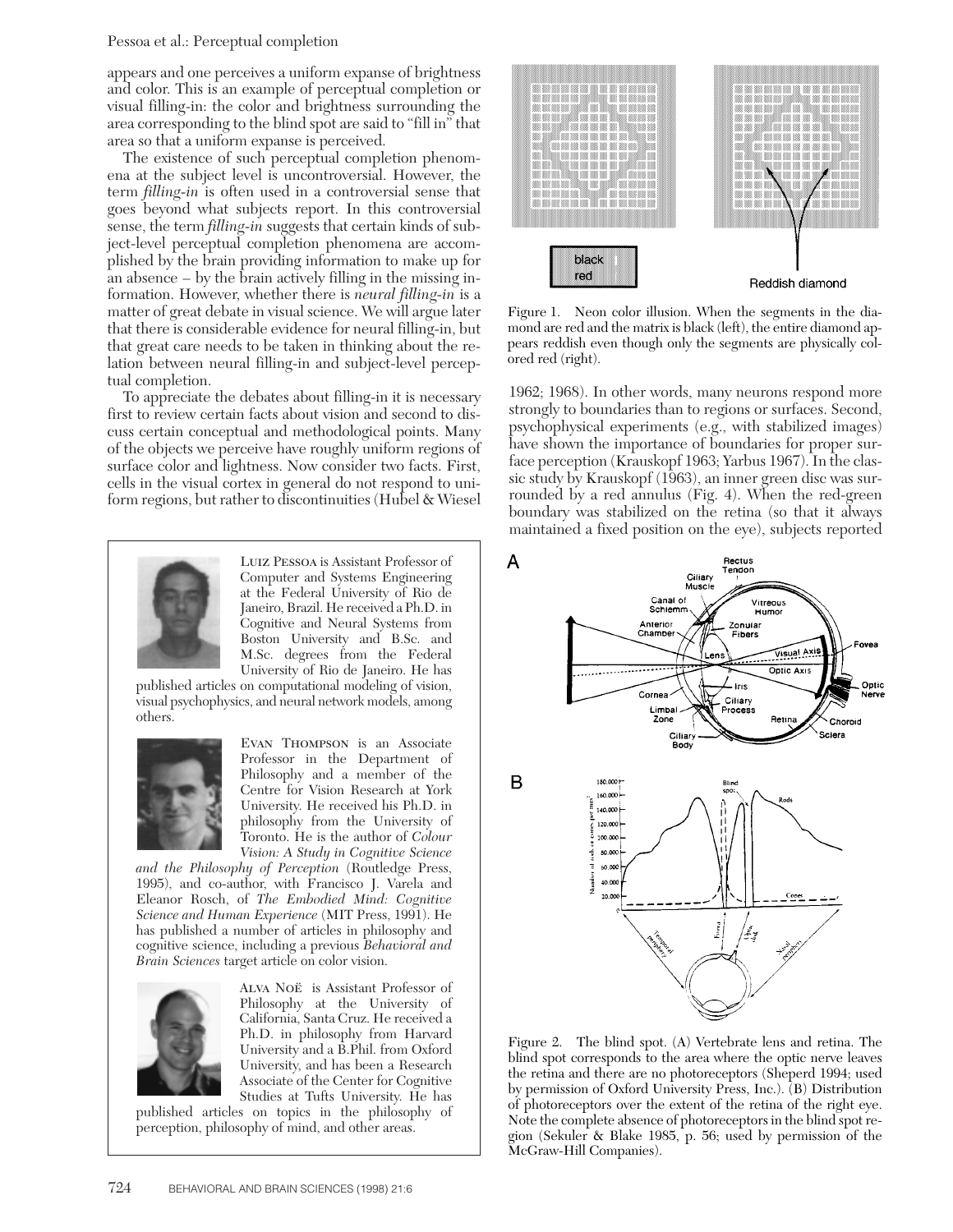

Figure 3. Blind spot demonstration. Close your right eye while fixating at the cross. Adjust the distance of the page in front of you until the left dot disappears (start at a distance of approximately 8 inches). A similar procedure should be used with the left eye closed.

that the central disk disappeared and the whole target – disk and annulus – appeared red. (This is another case of visual filling-in: Krauskopf's observers perceived the central area as having the red of the surrounding area even though "green" light was striking the corresponding region of the retina.) These and other results (e.g., Land 1977) suggest that even under natural viewing conditions the perceived color of a surface depends not only on the light reflected from the surface but on the change in light across the boundary of the surface.

If boundaries – in fact, transients – are so important, how is the brain able to determine the color and lightness of continuous regions? Is there an active filling-in process at the neural level? Some visual scientists have developed theories and models based on the idea of a neural filling-in process that involves activity spreading, diffusion, or other forms of neural completion. Others have argued against this idea, suggesting, for example, that contrast measures at borders can be used to assign values of surface featural qualities, such as brightness or color. We will argue later that in



Figure 4. Fading of stabilized images. (Left) The boundary between a red ring (dark gray) and a green disk (light gray) is stabilized on the retina (bottom). (Right) After stabilization a large red disk is seen (bottom). This situation should be contrasted to the case where no stabilization occurs (top).

the case of brightness perception there is good evidence for neural filling-in that involves spatially propagating activity.

However, the filling-in controversy is not only empirical, because it involves fundamental conceptual and methodologic issues. To appreciate these issues it is necessary to introduce the concepts of the *bridge locus* and *neural–perceptual isomorphism.* The best way to introduce these concepts is by way of an example. Figure 5 presents another case often discussed in connection with filling-in, the Craik-O'Brien-Cornsweet effect (Cornsweet 1970; Craik 1940; O'Brien 1958). Two largely uniform regions of different brightness are seen, although most of the corresponding stimulus regions have exactly the same luminance. In fact, the two regions differ only in the luminance distribution at the "cusp" edge separating the two regions. Why, then, do we see a brightness step?

Here is one route leading to an answer to this question that appeals to neural filling-in (Todorovic´ 1987). Suppose one assumes that activity of a particular type in a specific set of neurons is necessary and sufficient for the occurrence of the Craik-O'Brien-Cornsweet effect. These neurons would form the "immediate substrate" for the perceptual effect. Visual scientists use the term *bridge locus* to refer to this idea of a particular set of neurons "whose activities form the immediate substrate of visual perception" (Teller & Pugh 1983, p. 581). Now suppose one also assumes that there must be a one-to-one correspondence between the perceived spatial distribution of brightness in the effect and the



Figure 5. Craik-O'Brien-Cornsweet display. The luminance of the two rectangles is identical, except in the vicinity of the common border, in which there is a luminance cusp. For appropriate display conditions, the left and right regions appear to have uniform color and the left appears uniformly brighter than the right. Above the figure we show a one-dimensional cross section of the luminance distribution of the figure below.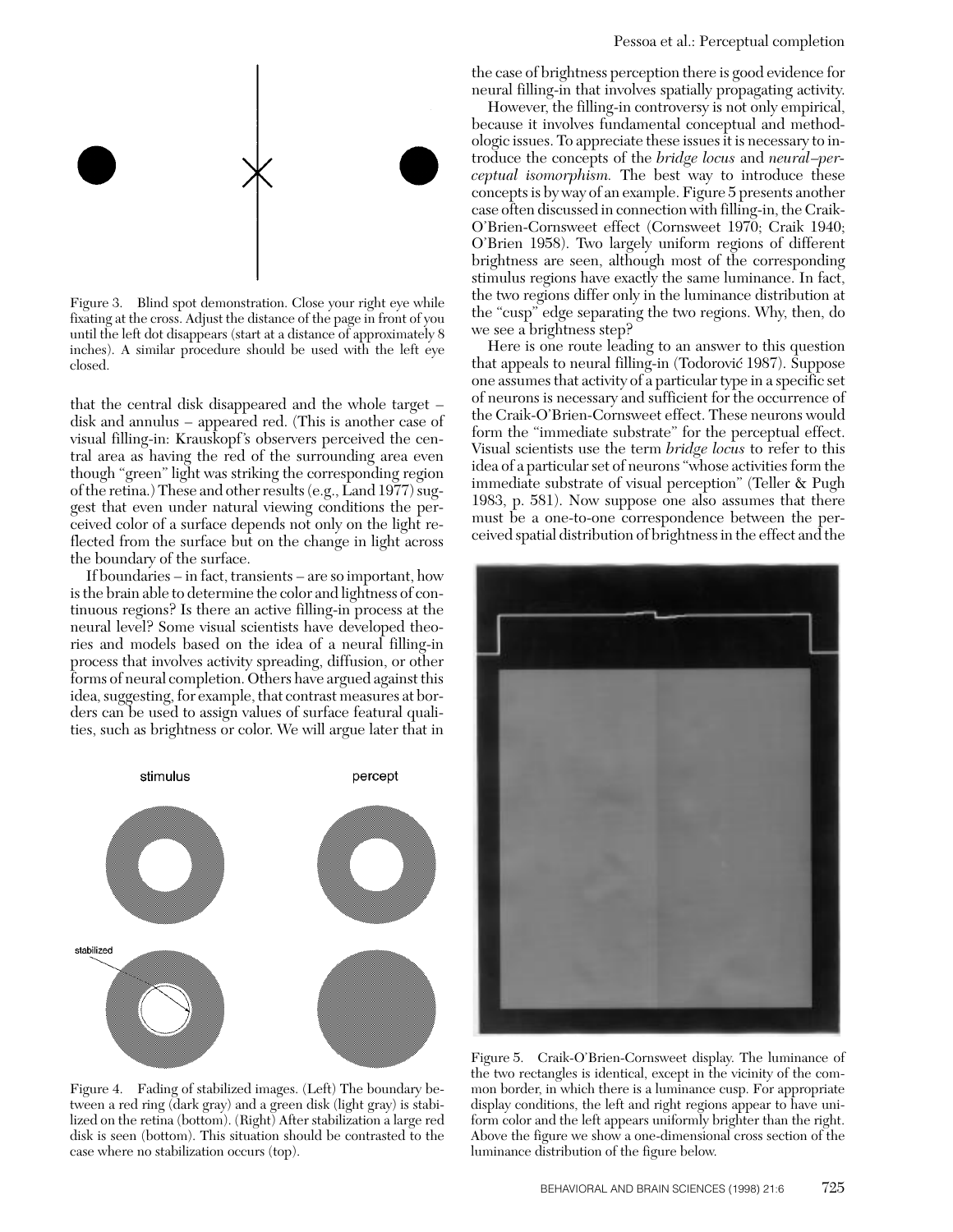neural activity at the bridge locus. In other words, just as the perceptual content consists of two uniform regions with a brightness step, so too the immediate neural substrate must consist of spatially continuous activity and a step difference. In short, suppose one assumes that there must be an *isomorphism* between the perceived brightness distribution and the neural activity at the bridge locus (Todorovic´ 1987). One would then arrive at the following sort of explanation of the effect: the brain takes the local edge information and uses it to fill in the two adjacent regions so that the region with the luminance peak (left) becomes brighter than the region with the luminance trough (right). The end result is the perception of a brightness step in the absence of any corresponding luminance step.

Two basic ideas are involved here. The first is that the way things seem to the subject must be represented neurally in the subject's brain. The second is the idea that, in analyzing visual perception, one must arrive at a "final stage" in the brain – a bridge locus – where there is an isomorphism between neural activity and how things are perceived by the subject. (The isomorphism can arise at some earlier stage of visual processing, as long as it is preserved up to the bridge locus; see Teller 1984, p. 1242; Teller & Pugh 1983, p. 586; Todorovic´ 1987, p. 550.) We will refer to this idea as *analytic isomorphism.* When applied to perceptual completion phenomena, such as the Craik-O'Brien-Cornsweet effect, analytic isomorphism entails that there *must* be neural filling-in to make up the difference between how things are and how they are perceived by the subject.

Analytic isomorphism is essentially a conceptual or methodologic doctrine about the proper form of explanation in cognitive neuroscience. The doctrine is that it is a condition on the adequacy of an explanation that there be a bridge locus where an isomorphism obtains between neural activity and the subject's experience. Furthermore, the isomorphism typically is assumed to hold for spatial or topographic properties, thus suggesting that vision involves representations having the form of an "internal screen" or "scale model" that preserves the metric properties of the external world (O'Regan 1992). In this target article, we argue that analytic isomorphism should be rejected. Nevertheless, we believe that the *empirical* case for neural filling-in remains strong.

Enter the philosophers. Dennett (1991; 1992) has tried to brand "filling-in" the "F-word" of cognitive science. He thinks that the sort of reasoning epitomized by analytic isomorphism, and hence the idea that there must be neural filling-in, depend on a fundamentally mistaken conception of consciousness. Dennett calls this conception *Cartesian materialism.* In the stereotypical version of Cartesian materialism, there is a place in the brain – a "Cartesian theater" – in which contents become conscious as a result of being presented to an inner "audience" or homunculus – a viewer of the panoramic "internal screen" (O'Regan 1992). Most scientists agree that this idea is totally wrong. Nevertheless, Dennett thinks that not everyone understands exactly why it is wrong. In Dennett's assessment, the real mistake is a *conceptual* one: the mistake is to assume that consciousness is a property of individual contents in the way that truth can be considered a property of individual sentences. Given this concept of consciousness, it would seem that there must be a determinate spatio-temporal point in the brain where a content "enters consciousness." Dennett

thinks that this concept of consciousness is incoherent and offers in its place the idea that "consciousness is a species of mental fame" (Dennett 1996b). Just as it is impossible to be famous for a second, or to become famous in a second, or to be famous when there are no other people around, so it is impossible for a single, momentary, isolated content to become conscious: for a content to become conscious it has to persist long enough to achieve certain effects on memory and the control of behavior. In short, for Dennett, consciousness is constituted through the joint interaction of spatially and temporally distributed information-processing systems.

Dennett argues that to claim there is neural filling-in "is a dead giveaway of vestigial Cartesian materialism" (1991, p. 344). Like a number of visual scientists, he believes there is no reason to suppose that the brain fills in the regions; the brain simply represents the fact that regions are filled-in without itself doing any filling in. For Dennett, perceptual completion is a case of the brain "finding out" or "judging" that certain features are present, without the brain having to "present" or fill in those features.

In visual science, O'Regan (1992) has outlined a similar position. He suggests that the need to appeal to neural filling-in would "evaporate if we abandon the idea that 'seeing' involves passively contemplating an internal representation of the world that has metric properties like a photograph or scale model" (1992, p. 483). Instead, he argues that "seeing constitutes an active process of probing the external environment as though it were a continuously available *external memory*" (p. 484). Seeing depends not on the filling-in of a metric representation, but rather on "interrogating" the external environment directly through eye movements, and then integrating the altered retinal sensations into one's cognitive framework (p. 475).

In the past few years, the amount of literature on fillingin among psychologists, neuroscientists, theoretical modelers, and philosophers has increased. However, the term *filling-in* continues to be used in different ways. Sometimes it is used to describe what the subject perceives; sometimes it is used to refer to what the brain does. The term is also used to describe different sorts of perceptual completion. For example, although illusory contours and brightness perception probably involve different processes, the concept of filling-in is often used in association with both: a line segment is said to fill in between the inducers, and brightness is said to fill in across regions. Although one need not argue which usage is preferable, it should be obvious that without conceptual and terminological clarification there is room for considerable confusion. For example, do these two types of completion involve common principles and mechanisms? Or are they distinct? Given this situation, it can be hardly surprising that in the more theoretical debates the participants often seem to be talking past one another.2

In this target article we provide a taxonomy of perceptual completion phenomena with an overview of some recent psychophysical results pertinent to filling-in. The taxonomy is meant as a step toward conceptual and terminological clarification. We would like to emphasize at the outset that our taxonomy is based on salient examples of perceptual completion; it is in no way an exhaustive survey.

In addition we argue that the filling-in issues are best understood in relation to issues about neural–perceptual isomorphism and "linking propositions." Linking propositions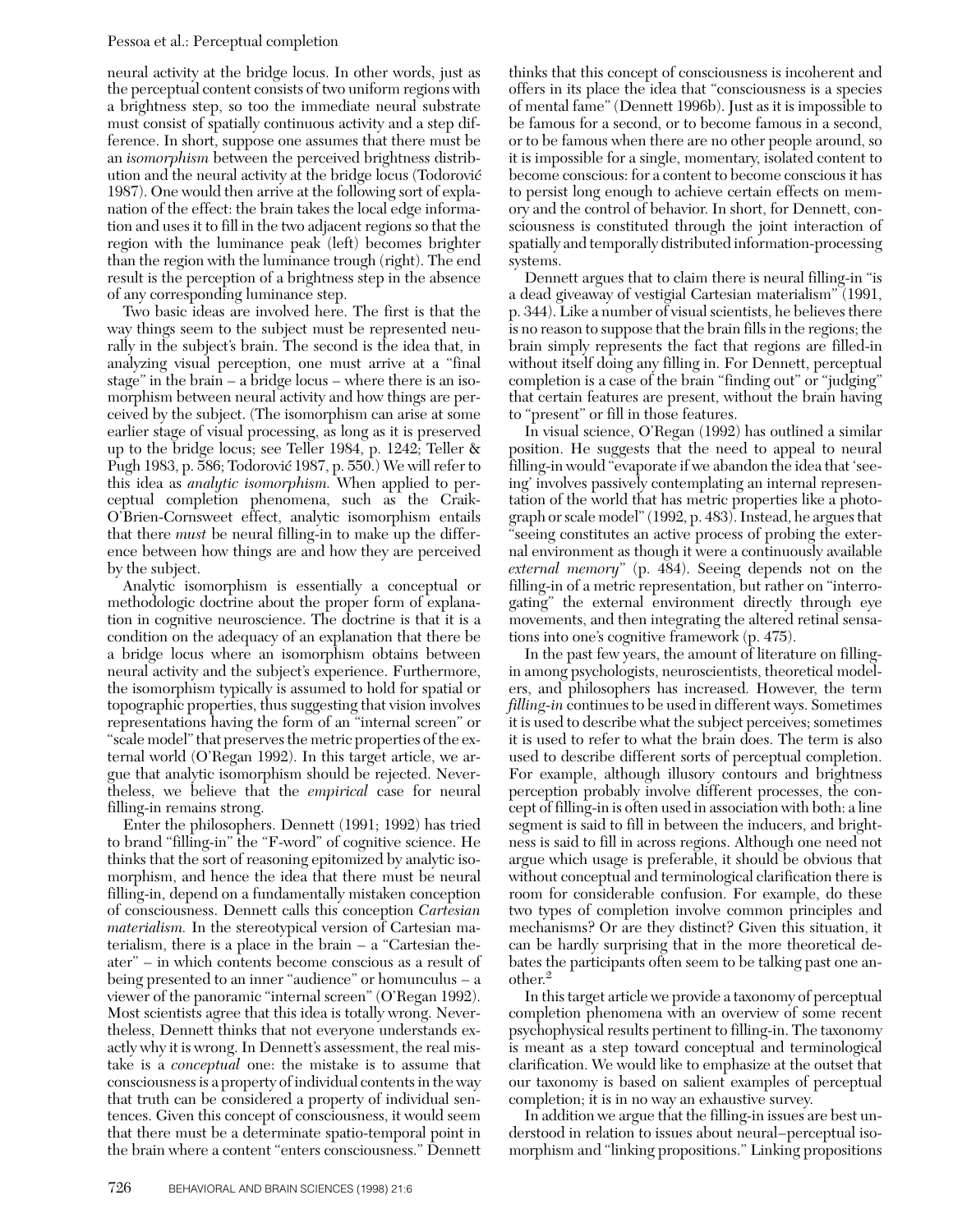are statements that relate perceptual states to physiological states (Teller 1980; 1984; 1990; Teller & Pugh 1983). The concept of a neural–perceptual isomorphism relies on a certain sort of linking proposition, to be discussed later. Nonisomorphic approaches reject the idea that there has to be any structural one-to-one correspondence between perceptual experience and neural processes.

Dennett's discussion of Cartesian materialism is directly relevant to these issues. Dennett has done a service by showing how the filling-in idea often depends on Cartesian materialism (see also O'Regan 1992), but we disagree with his positive view that perceptual completion is always just a matter of the brain's "finding out." We think that the idea of neural filling-in has to be separated from Cartesian materialism and analytic isomorphism. We will show that there is evidence in visual science to support the idea of neural filling-in. As discussed below, filling-in is not always just finding out. Nevertheless, we agree that it is a mistake to invoke filling-in as a theoretical category in the explanation of vision. As we see it, such invocations depend on a mistaken representational account of the task of vision. We argue later that the representational account should be replaced by the sort of account variously described as "animate" (Ballard 1991; 1996; Ballard et al. 1997) or "enactive" (Thompson 1995; Thompson et al. 1992; Varela et al. 1991).

The next section discusses in more detail the notion of linking propositions and the concept of neural–perceptual isomorphism. Section 3 offers a taxonomy of filling-in phenomena to help clarify and organize the empirical findings, plus a detailed look at examples of boundary completion involving illusory contours, and featural completion involving color, brightness, motion, texture, and depth. Section 4 examines some neurophysiological data about perceptual completion. Section 5 summarizes Dennett's position on filling-in and connects it to earlier discussions of isomorphism in visual science. Section 6 presents evidence for neural completion that is inconsistent with Dennett's position. Section 7 reviews some studies that assess the measurable effects of perceptual completion. Section 8 shows how neural filling-in does not entail either Cartesian materialism or analytic isomorphism. Section 9 introduces the personal/subpersonal distinction – the distinction between, on the one hand, the perceiving animal or person as a whole interacting with its environment, and on the other hand, the animal's internal functional organization and processing – and shows its relevance to the filling-in controversy. Section 10 concludes with a statement of directions for further research.

## **2. Linking propositions and isomorphism**

In this section we briefly review some important conceptual and methodologic issues about explanation in visual science.

In 1865, Mach stated what has since become known as "Mach's principle of equivalence":

Every psychical event corresponds to a physical event and vice versa. *Equal* psychical processes correspond to *equal* physical processes, *unequal* to *unequal* ones. When a psychical process is analyzed in a purely psychological way, into a number of qualities *a, b, c,* then there corresponds to them just as great a number of physical processes  $\alpha$ ,  $\beta$ ,  $\gamma$ . To all the details of psychological events correspond details of the physical events (Mach 1865/1965, pp. 269–70).

Thirteen years later in 1878 Hering (1878/1964) asserted that the neural–perceptual parallelism was a necessary condition of all psychophysical research. Müller (1896) then gave a more explicit description of the neural – perceptual mapping. He proposed five "psychophysical axioms" that postulated a one-to-one correspondence between neural and perceptual states (see Scheerer 1994; Teller 1984). In particular, his second axiom stated that perceptual equalities, similarities, and differences correspond to neural equalities, similarities, and differences. This axiom was not offered as a solution to the so-called mind-body problem, but rather as a methodologic principle that could be a guide in inferring neural processes from perceptual experiences (Scheerer 1994, p. 185).

Köhler accepted this idea, but thought that Müller's axioms were not comprehensive enough because they did not include occurrent perceptual states, but covered only the logical order between neural and perceptual states (Scheerer 1994, p. 185). In 1920 he proposed what he would later call the principle of isomorphism (Köhler 1920), building on Müller's earlier formulation, as well as Wertheimer's (1912). In his 1947 book *Gestalt Psychology,* Köhler wrote: "The principle of isomorphism demands that in a given case the organization of experience and the underlying physiological facts have the same structure" (Köhler 1947, p. 301).

There are several points about Köhler's principle of isomorphism that deserve mention. First, by the phrase "have the same structure" Köhler had in mind structural properties that are *topological.* Although the concept of neural–perceptual isomorphism has often been taken to mean a geometric one-to-one mapping, Köhler clearly intended the isomorphism concept to have a topological sense. For example, he argued that spatial relationships in the visual field cannot correspond to geometric relationships in the brain; they must correspond rather to functional relationships among brain processes (Köhler 1929, pp. 136–41; 1930, pp. 240–49).

Second, Köhler did not hypothesize that neural–perceptual isomorphism was valid for all properties of perceptual experience. In particular, he did not extend the principle of isomorphism to sensory qualities, such as brightness and color (Köhler 1969, pp. 64–66, as quoted in Kubovy & Pomerantz 1981, p. 428). The principle was restricted to "structural properties" of the perceptual field, that is, to characteristics of perceptual organization, such as grouping and part-whole relationships.

Finally, it is not clear whether Köhler espoused what we are calling analytic isomorphism. Two considerations suggest that he did not. First, Köhler upheld a nonlocalizationist view of brain function, in which field physics was the main analogy for the underlying physiology; hence the notion of a privileged site of perceptual experience in the brain seems foreign to his way of thinking about the neural–perceptual relation.<sup>3</sup> Second – and this is more telling – he seems to have held (at least according to one interpreter) that the isomorphism principle "is not an a priori postulate, but 'remains an hypothesis which has to undergo one empirical test after the other' " (Scheerer 1994, p. 188).

In 1969, Weisstein provided a clear discussion of the relationship between neural states and perceptual states in the context of experimental studies based on recordings from single cells: "Axiomatically, it can be assumed that any visual event has some corresponding neural circuitry, and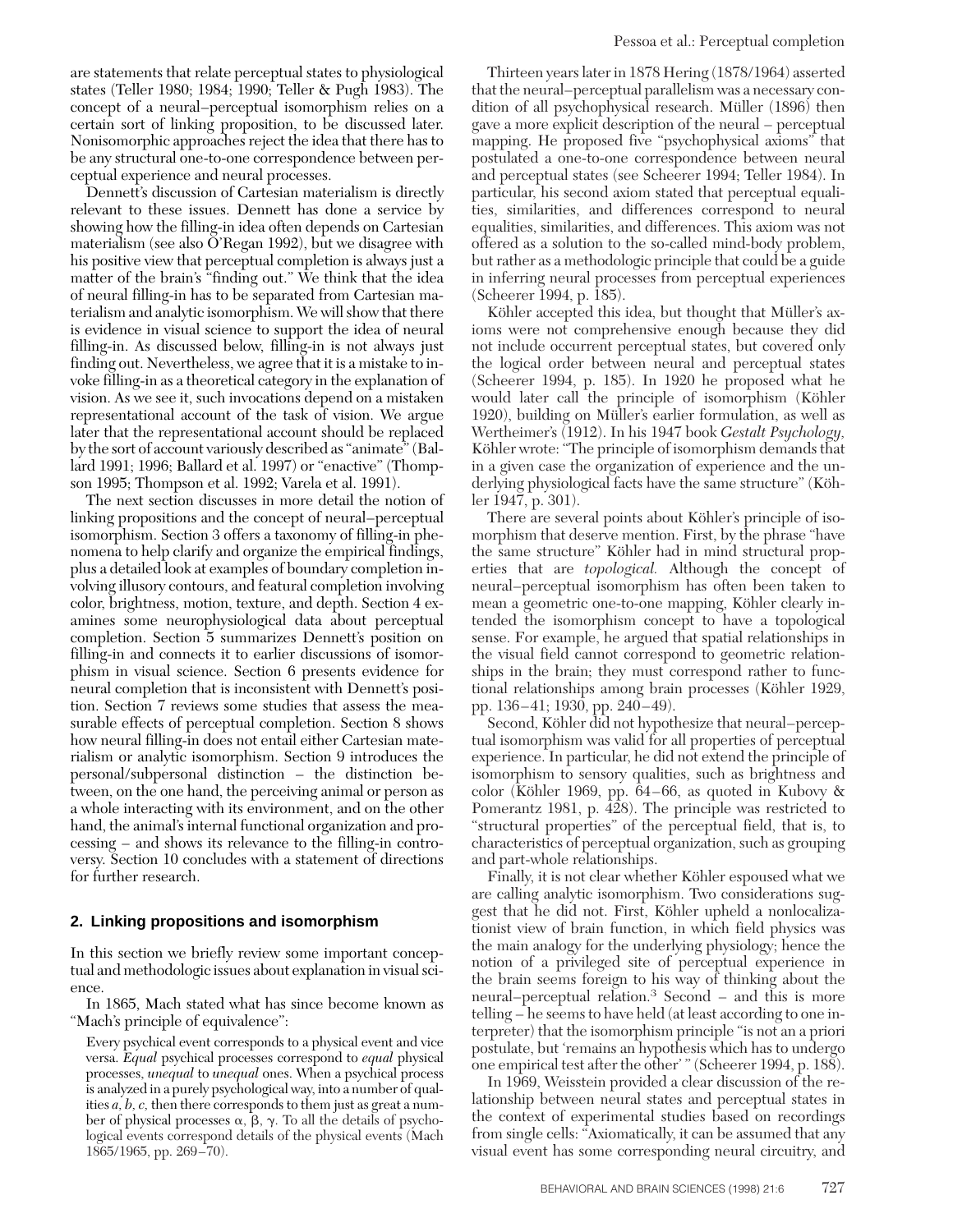that a good deal of neural circuitry in the visual system has a corresponding function in producing a perceptual event" (Weisstein 1969, p. 159). She noted that it is important "to choose some aspect of the behavior shown in single units which appears to have an analogous psychophysical effect in humans," but also that "the corresponding psychophysical effect cannot be strictly analogous to a single unit recording," for there will be more than one single unit activated for almost any conceivable stimulus. As Weisstein rightly insisted, both a spatial and a temporal characterization of neural and perceptual data are essential in establishing a bridge between the two domains that goes beyond identifying rough similarities (see sect. 4.5).

In recent years Teller has reintroduced some of these issues into visual science (Teller 1980; 1984; 1990; Teller & Pugh 1983). According to Teller, acceptable explanations within visual science have the following form:

If the question is, what is it about the neural substrate of vision that makes us see as we do, the only acceptable kind of answer is, we see *X* because elements of the substrate *Y* have the property *Z* or are in the state *S* (Teller 1990, p. 12).

This formulation leaves open another question about form: what is the relation between the form of a given neural response and the form of the corresponding visual appearance? Answers to this question invoke linking propositions – propositions that relate neural states to perceptual states. By analyzing how visual scientists reason, Teller (1984) formulated five families of linking propositions called *identity, similarity, mutual exclusivity, simplicity,* and *analogy.*

The analogy family is the one that concerns us here. It is a "less organized" family of propositions whose form is as follows:

# $\phi$  "looks like"  $\psi \rightarrow \phi$  explains  $\psi$ ,

where  $\phi$  stands for physiologic terms, and  $\psi$  stands for perceptual terms. The arrow connective  $\rightarrow$  has a conditional sense, thus the formulation reads: If the physiologic processes (events, states) "look like" the perceptual processes (events, states), then the physiologic processes explain the perceptual processes.

The arrow is not the connective of logical entailment. It is heuristic and is meant to guide the search for the major causal factors involved in a given perceptual phenomenon. Thus the term "explains" on the right-hand side is really too strong – the idea is that  $\phi$  is the major causal factor in the production of  $\psi$ : "if psychophysical and physiological data can be manipulated in such a way that they can be plotted on meaningfully similar axes, such that the two graphs have similar shapes, then that physiological phenomenon is a major causal factor in producing the psychophysical phenomenon" (Teller 1984, p. 1240).

The analogy family of linking propositions is similar to Köhler's principle of isomorphism but more general. Isomorphism in Köhler's sense can be seen as a particular instance of the analogy idea, one in which "looks like" is taken in the sense of structural correspondence. In visual science today, this idea of a one-to-one structural correspondence is often taken to mean a spatial correspondence, so that, for example, spatial variations of brightness in the visual field are explained by analogous spatial variations of neural activity (Todorovic´ 1987, p. 548).

To argue that the brain does not really fill in, it only "finds out," means that one rejects the principle of isomorphism applied to perceptual completion. In other words, one rejects the hypothesis that perceptual completion depends on neural completion processes that are structurally isomorphic to the perceptual phenomena. We agree that the doctrine of analytic isomorphism should be rejected, but we think there is evidence for neural filling-in. One problem with Dennett's treatment is that he applies his "filling-in is" finding out" point across the board, without considering the different kinds of perceptual completion. Before we go further, then, we need to review the different sorts of perceptual completion phenomena.

### **3. Filling-in: A taxonomy of perceptual completion phenomena**

The following working taxonomy is meant as a step toward conceptual and terminological clarification. The term *perceptual completion* refers to what subjects report and should be taken in a theory-neutral sense. It is not meant to have any implications for whether there are, or are not, neural filling-in mechanisms in the operation of the visual system. This is a matter to be taken up later. All that the term *perceptual completion* is meant to imply is that subjects report that something seems to be present in a particular region of visual space when it is actually absent from that region, but present in the surrounding area.

There are two general divisions in the classification: (1) amodal completion versus modal completion and (2) boundary completion versus featural completion. These two divisions cross-classify each other, and, thus, there is no hierarchical organization implied in this listing. We will introduce each division briefly using examples and then consider them in depth in the discussion section.

#### **3.1. Amodal completion and modal completion**

Michotte et al. (1964) distinguished between two types of perceptual completion, *modal* and *amodal.* In modal completion, the completed parts display the same type of attributes or "modes" (e.g., brightness) as the rest of the figure. Illusory figures provide a particularly interesting example. Figure 6 shows the famous Kanizsa triangle (Kanizsa 1955; 1979). Here there are illusory contours – clear boundaries where there is no corresponding luminance gradient – and a brightening within the figure. The illusory contours and the central brightening are modal in character: they are perceptually salient and appear to belong to the figure rather than the ground.<sup>4</sup>

Amodal completion refers to the completion of an object that is not entirely visible because it is covered or occluded by something else (Kanizsa & Gerbino 1982). Thus, amodal completion denotes the perception of parts of objects – the completed regions – that entirely lack visible attributes. For example, consider Figure 7: although the circles are occluded, they are easily recognized and are seen as lying underneath the rectangles. The parts of the circles occluded by the rectangles are said to be *amodally present.*

#### **3.2. Boundary completion and featural completion**

The distinction between boundary completion and featural completion was first proposed in the theoretical work of Grossberg and Mingolla (Grossberg 1987a; 1987b; Grossberg & Mingolla 1985).<sup>5</sup> Illusory figures also can serve to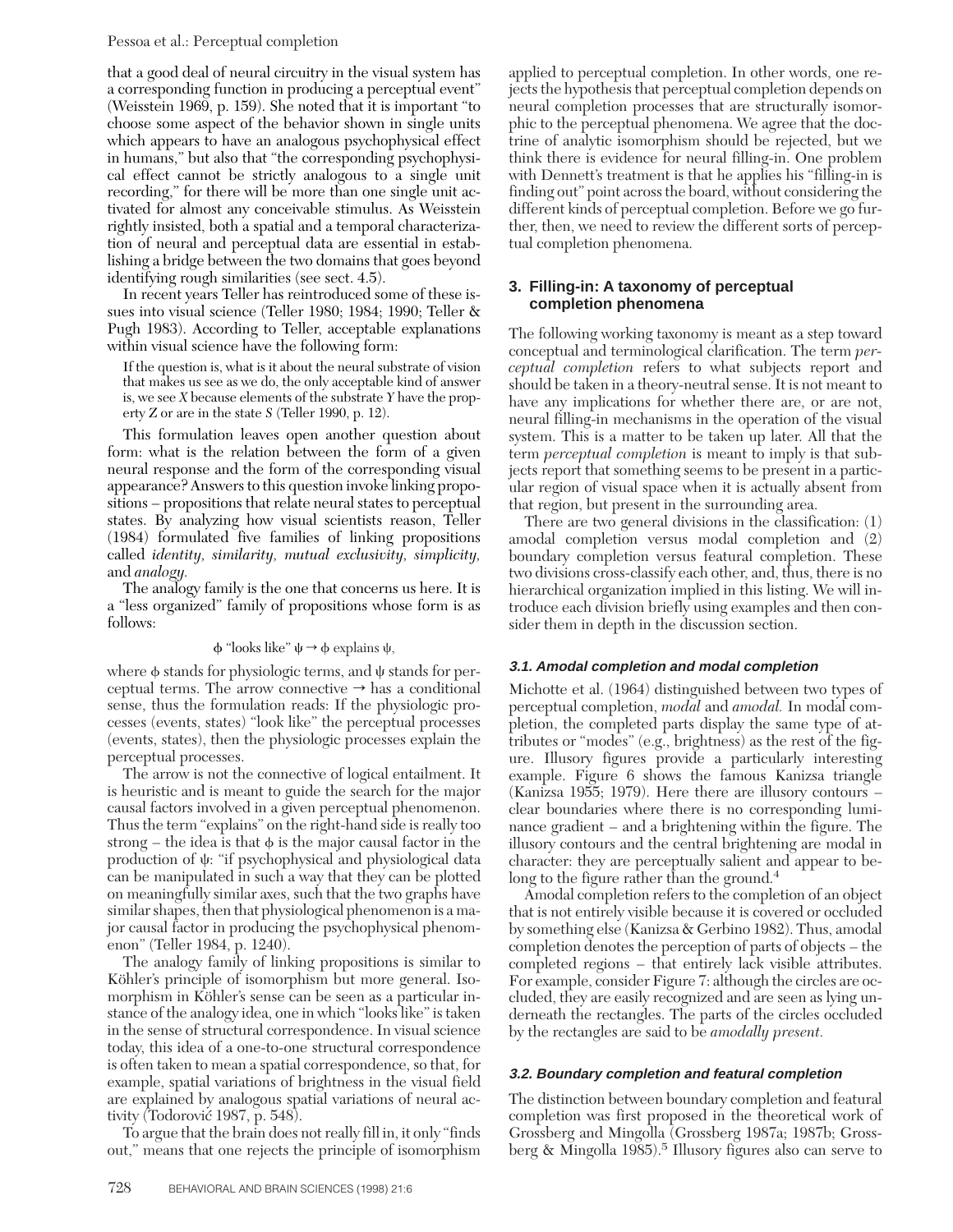

Figure 6. The Kanizsa triangle. Illusory contours are seen forming a triangle-shaped region although there are no corresponding luminance changes. Note also that the illusory figure is brighter than the background.

introduce the distinction. In the Kanizsa triangle, there is boundary completion – the illusory contours complete to form a triangular outline – and there is featural completion, an illusory brightening within the figure compared with the background in the absence of any luminance difference.

In the next section (sect. 3.3) we review both boundary and featural completion phenomena. Before doing so we wish to state explicitly that we are not at all committed to the currently popular "feature-based" approach to visual perception, that is, to the idea that features such as color, brightness, texture, and so on are the "visual primitives" out of which visual perception is composed. Our intention is not to subscribe to this paradigm; it is simply to review some psychophysical studies that provide evidence for various sorts of perceptual completion, and these studies typically focus on the visual attributes just mentioned.

## **3.3. Discussion**

**3.3.1. Amodal versus modal completion.** Amodal completion is the perceptual completion of occluded objects; modal completion is perceptual completion in the foreground. What does it mean to say that the amodally present parts of the figure are "seen" or "recognized"?

Kanizsa and Gerbino (1982) have explored these questions in terms of the relation between seeing and thinking. They describe the amodal presence of the occluded parts as having an "encountered" character (their translation of Metzger's *angetroffen)*, and they say that "the name 'amodal presence' is reserved for the 'encountered' presence of parts not directly visible" (pp. 171–72). They contrast this encountered presence with a "purely mental completion of an inferential kind," saying that "amodal completion transforms a collection of pieces into a reality of complete things of a phenomenal 'encountered' character" (p. 173). Kanizsa and Gerbino also try to differentiate between "cognitive completion" and "perceptual completion" by arguing that the latter always has a functional effect on the visual aspect of a situation, whereas the former does not suffice to produce such effects. Of course, these two types of completion are not mutually exclusive; they can act together. However,





Figure 7. Amodal completion. (Top) Four disks are easily recognized as being occluded by four rectangles. This percept should be compared with the one on the bottom from which the occluding rectangles have been removed. Adapted from Kanizsa and Gerbino (1982).

it seems they can be dissociated, too: the cognitive sort can be present in the total absence of the perceptual sort (pp. 173–74).

Cognitive explanations have also been proposed for modal completion phenomena. For example, during the 1970s, the preferred explanation of illusory contours involved appealing mainly to cognitive-like processes of postulation and hypothesis formation (Gregory 1972; Rock & Anson 1979) (see sects. 4.1, 6.1, 7.3).

We think that a profitable approach to these issues would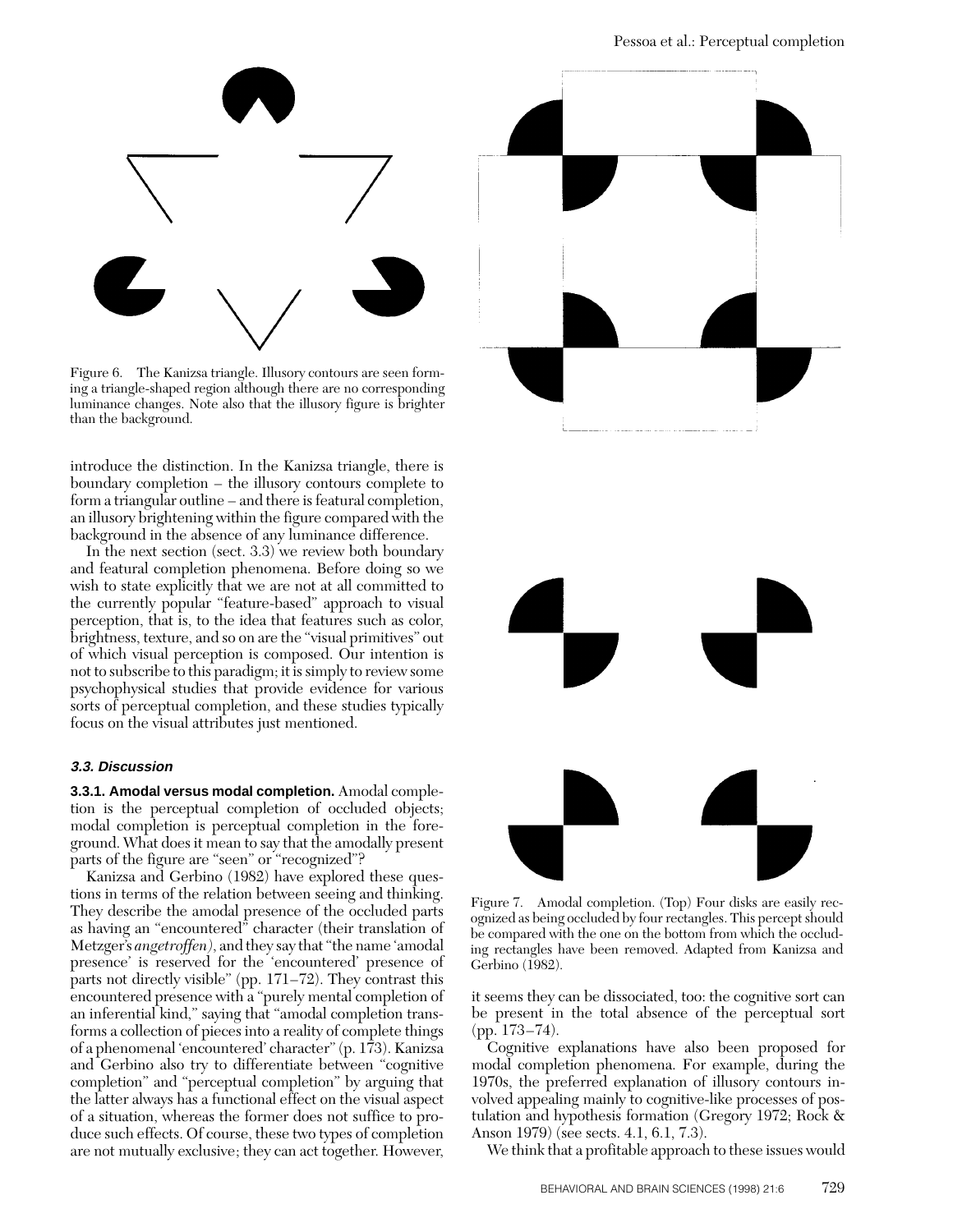be to determine to what extent modal and amodal completion involve common mechanisms. For example, in a series of investigations with illusory contours and occluded figures (among other stimuli), Kellman and Shipley (1991) have gathered evidence that common interpolation mechanisms are involved. On the other hand, Anderson (1995) suggests that two kinds of boundary interpolation are involved in modal and amodal completion phenomena.

Another way to probe completion mechanisms is to test current theories of surface perception. For example, Grossberg's FACADE theory tries to explain many challenging completion phenomena involving form, color, and depth (Grossberg 1994).

**3.3.2. Amodal completion, surface interpolation, and the blind spot.** Several studies of the blind spot have appeared recently (Brown & Thurmond 1993; Komatsu & Murakami 1994; Murakami 1995; Tripathy et al. 1995; Tripathy & Levi 1994). Here we mention a study related to amodal and modal perceptual completion. Durgin et al. (1995) argue that filling-in of the blind spot be considered a case of surface interpolation. They compared percepts involving the blind spot to percepts involving occlusion (e.g., a disk lying on a thick line). In all the tasks they investigated, including motion stimuli and amodal completion, the percepts were similar in detail.

Durgin et al. interpret their results as "consistent with the null hypothesis that the blind spot is treated visually as a region of little or no information" (1995, p. 837). Although the statement in this particular form is uncontroversial – there are no photoreceptors originating from the blind spot region – Durgin et al. go on to state: "we do not consider that the content of visual perception in the blind spot must directly reflect the activity of 'filled in' visual maps'<sup>7</sup>(p. 837).

Durgin et al.'s perceptual demonstrations support the notion that the blind spot may be treated as an "occluded" region of vision "without an occluder." However, at present their demonstrations do not speak to the nature of the underlying neural processes. Durgin et al. propose that blind spot completion is similar to amodal completion, but the perceptual similarities between blind spot completion and amodal completion are not enough to draw conclusions about the neural processes involved in blind spot filling-in.

**3.3.3. Boundary completion versus featural completion.** Experimental studies in psychophysics provide evidence for the existence of two separate types of perceptual completion: boundary completion and featural completion. Two examples can be given, illusory contours and neon color spreading.

**3.3.3.1. Illusory contours.** There are three defining properties of illusory contours: clarity (or sharpness of the contours), brightness (of the illusory figure), and depth (the "depthfulness" of the illusory figure) (Lesher 1995). Illusory figures need not exhibit all of these properties. For example, illusory contours can appear without an accompanying illusory figure (no depth), such as in offset-grating stimuli. Most important in the present context are illusory figures without clarity (Fig. 8a) and illusory figures with clarity but without any accompanying brightening or darkening effect (Fig. 8b). (Another example of clarity without brightness is the phenomenon of spontaneously splitting figures: Kellman & Shipley 1991; Koffka 1935; Petter

A

Figure 8. Illusory contours. (A) Illusory figure without clarity (no clear contours) but with noticeable brightening. (B) Illusory figure with clarity but no brightness difference (actual appearance may be modified by reproduction processes).

В

1956.) We find these two situations (Fig. 8) useful for illustrating the distinction between boundary completion and featural completion. In particular, the relative independence of contour clarity and figure brightness (see Lesher 1995) suggests that independent neural mechanisms subserve boundary completion and featural completion (Grossberg & Mingolla 1985).

**3.3.3.2. Neon color spreading.** Watanabe and Sato (1989) studied neon color spreading in the Ehrenstein-plus-cross configuration. They varied the luminances of the cross and the outer segments (Ehrenstein inducers) and were able to show conditions in which no illusory contours formed while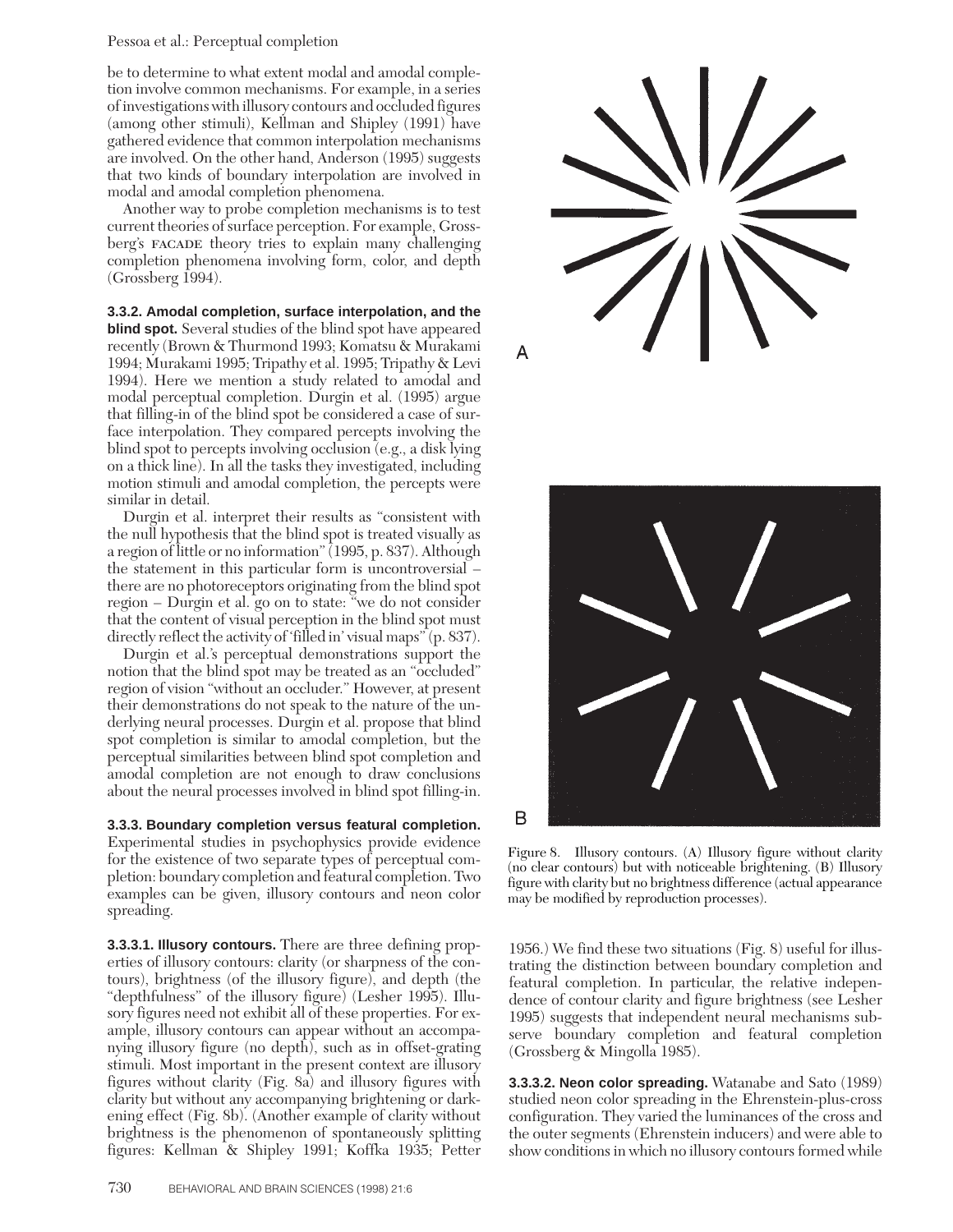color spreading occurred. Illusory contours did not occur when the cross (yellow) and the outer segments (white) were equiluminant. In these conditions color spreading was possible. Watanabe and Sato conclude that separate mechanisms subserve the two aspects of the neon color spreading effect. In their view, a luminance difference between the outer segments and their surroundings (the inner segments plus the background) induces the illusory contours. Color spreading depends on the color difference between the inner and outer segments.<sup>6</sup>

**3.3.4. Boundary completion.** Two major types of illusory contours can be distinguished: edge-induced and lineinduced. Edge-induced illusory contours consist of solid inducing elements containing edges, or gaps, locally consistent with an occluding figure of the same luminance as the background. In such cases, the illusory contour is colinear with the inducer edges consistent with the occlusion. Line-induced illusory contours, on the other hand, can be seen as the limiting case of edge-induced figures, where the inducers are typically "thin." In this case, the associated illusory contours are not parallel to the inducers, but instead roughly perpendicular to them. Figure 6 (the Kanizsa triangle) presents both types of inducers. The three black, circular "pac-men" act as edge inducers, while the thin lines work as line-end inducers. Figure 8 presents two other lineend–induced illusory figures. Figure 8b also illustrates that there is no sharp separation between edge– and lineend–induced illusory contours – a line always has some width and hence provides some edge information for very small spatial scales.

The determinants of illusory contour strength are varied and include both low- and high-level factors. Low-level factors include the spatial extent and proximity of inducers, number of inducers, inducer luminance and contrast, and inducer alignment. High-level factors include perceptual set and memory, depth modifications, and inducer completeness (Lesher 1995). The strength of edge– and lineend–induced illusory contours is enhanced by providing additional stereo and motion cues. Remarkably, illusory contours can be generated *without* any luminance discontinuities whatsoever.

Random dot stereograms (Julesz 1971) give rise to strong, sharp illusory contours at the (depth-induced) edges. In such cases, the contours are associated with local depth disparity cues. Illusory contours also occur without local disparity (and luminance) discontinuities. If only the edge inducers of a Kanizsa figure are defined by disparity information in a random dot stimuli, contour completion ensues (Mustillo & Fox 1986; Prazdny 1985). In this case, stereo cues give rise to inducers, which then behave as luminance defined inducers, resulting in contour formation across regions with no local stereo (and luminance) cues. Analogously, illusory contours can be specified by local motion cues. (See Lesher 1995 for an in-depth treatment of the above issues.)

Illusory contour boundary formation is accompanied by modal completion – the presence of perceptually salient figure-like (as opposed to ground-like) elements. Amodal completion also involves boundary completion. In other words, contours are formed in regions that are not visible. Although many studies of amodal completion involve both the completion of contours and the completion of regions, we include amodal completion in this section because

several of the issues related to boundary formation (e.g., good continuation) are critical for the study of amodal completion.

Amodal completion is governed by global and local factors. Global factors include symmetry and simplicity (Buffart et al. 1981; 1983). Defenders of the primacy of global factors see the whole figure as important in determining the percept, which is often postulated to be the simplest organization of the stimulus. Local factors include contour continuity and curvature (Shipley & Kellman 1992). Those who espouse the importance of local factors stress the autonomy of relatively low-level contour processing mechanisms as governing amodal completion. The debate continues on the relative merits of global (Buffart et al. 1981) and local (Boselie 1994; Kellman & Shipley 1991; Takeichi et al. 1995) factors in determining amodal completion, with several hybrid schemes having been proposed (Boselie 1988; Sekuler 1994; Wouterlad & Boselie 1992). Recent studies have also attempted to dissect potential representational stages involved in amodal completion, such as a mosaic stage – in which a literal description of the visible parts of an occluded surface (called *mosaic)* would be produced – and a completion stage (Bruno et al. 1996; Sekuler & Palmer 1992). Finally, as previously discussed, current research targets the critical issue of whether modal and amodal completion phenomena are subserved by common mechanisms.

**3.3.5. Featural completion.** For what kinds of feature can there be modal perceptual completion? Experimental studies indicate that featural completion can involve brightness, color, texture, motion, and depth.

**3.3.5.1. Brightness and color.** We have already seen examples of completion for brightness and color – illusory figures and neon color spreading, as well as the Craik-O'Brien-Cornsweet effect discussed in section 1. In general, brightness and color filling-in are related to the role played by contours in surface perception. The nature of the underlying neural mechanisms is a matter of considerable debate. Several researchers have advanced models based on the idea of filling-in at the neural level (Arrington 1996; Cohen & Grossberg 1984; Davidson & Whiteside 1971; Fry 1948; Gerrits et al. 1966; Gerrits & Vendrik 1970; Grossberg & Todorović 1988; Hamada 1984; Neumann 1996; Pessoa et al. 1995; Ross & Pessoa 1997; Walls 1954). Other researchers have proposed mechanisms that do not actively fill in regions, but use other processes to assign feature (see the discussion in Kingdom & Moulden 1989; Pessoa 1996a; Ratliff & Sirovich 1978).

**3.3.5.2. Texture.** Watanabe and Cavanagh (1991; 1993) investigated whether attributes such as texture can make up an illusory surface in a configuration similar to one that elicits neon color spreading. Subjects viewed a display consisting of crosses filled with black and white textures inserted into the gaps of the Ehrenstein figure (Fig. 9). They were asked to report "whether the texture of the crosses appeared to spread outside of the cross" or not; 83.3% of the subjects reported the perception of texture outside of the cross, compared with 0% when the central cross regions were viewed in isolation. In the case of neon color spreading, the spreading effect decreases when the inner cross is disconnected from the Ehrenstein figure – for example,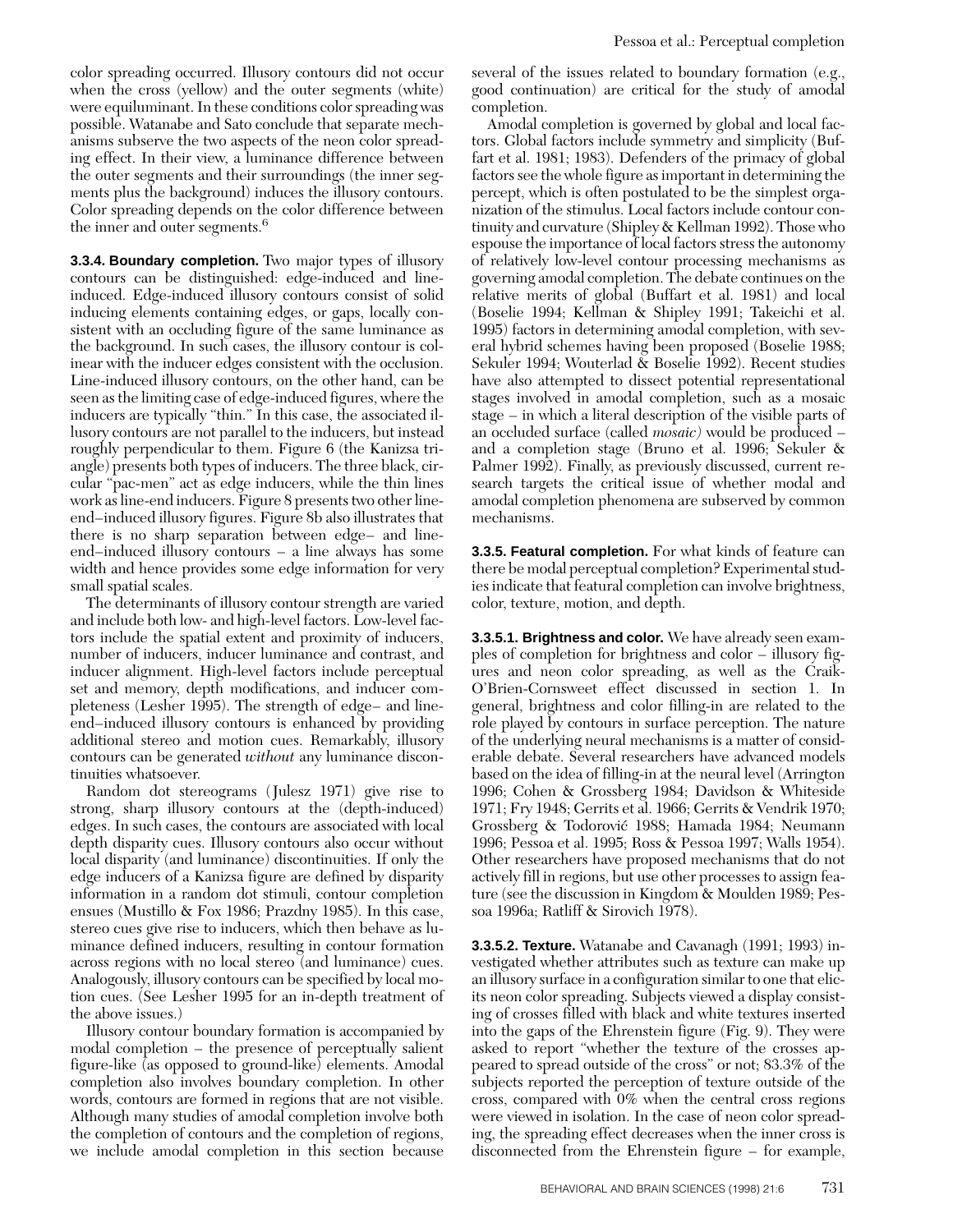

Figure 9. Texture filling-in displays investigated by Watanabe and Cavanagh (1991). (A) Crosses made of black and white diagonal stripes inserted into the gaps of an Ehrenstein figure. When foveating the center of the grid, subjects perceive a circular contour around the texture crosses. A large percentage of the subjects also report texture within the circular disks. (B) The texture crosses presented alone. Neither circular contours nor texture spreading is reported in this case (Watanabe & Cavanagh 1993; used with permission).

when the cross is rotated around its center (Redies & Spillmann 1981). Watanabe and Cavanagh report that their demonstrations with texture spreading show the same tendency. However, unlike neon color spreading, texture spreading totally disappeared when a textured cross was foveated (which the reader can confirm in Fig. 9a).

Studies by Kawabata (1982; 1984; 1990) also provide evidence about the perceptual completion of texture. Kawabata (1982) investigated the stimulus conditions necessary for perceptual completion across the blind spot. Several types of pattern were investigated, including dotted lines (each half to one side of the blind spot), parallel lines (grating pattern), and concentric circles. Grating patterns completed only when they covered two quadrants around the blind spot; for example, covering the top hemifield or the left hemifield. Concentric circle patterns also completed across the blind spot as long as the pattern consisted of more than three circles. Perceptual completion of dotted lines occurred as long as there was a small spatial separation between the line ends and the borders of the blind spot; otherwise they were perceived as two independent lines. In a subsequent study, Kawabata (1990) showed that types of completion similar to those obtained for the blind spot were obtained in peripheral vision (15 degrees or more).

A recent series of studies by Ramachandran and colleagues on perceptual completion effects has also attracted considerable attention (Ramachandran 1992a; 1992b; 1993a; Ramachandran et al. 1993; Ramachandran & Gregory 1991). In one study, a homogeneous gray (or pink) square was displayed on a dynamic two-dimensional noise pattern (twinkling noise). Three effects were reported: (1) the gray square faded after approximately 5 seconds; (2) the square region appeared filled in with the surrounding noise pattern; and (3) the noise pattern in the region originally occupied by the gray square persisted. Ramachandran and colleagues described (2) as a filling-in effect and discussed possible neural substrates and mechanisms (see Ramachandran et al. 1993). Finally, Hardage and Tyler (1995) recently compared the actual filling in (Ramachandran's

second effect) with the twinkle aftereffect (the third effect). They showed that the two effects are sensitive to different spatial and temporal parameters. Their results indicate that different mechanisms are involved in the generation of these two percepts.

> **3.3.5.3. Motion.** Watanabe and Cavanagh (1993) (in the study previously mentioned) also employed the Ehrenstein figure-paradigm to investigate motion spreading. The texture inside the crosses was made to move while the crosses themselves remained stationary. All of their subjects reported that motion appeared to spread outside the crosses.

> Apparent motion (the phi phenomenon) is a well known effect. Motion perception is induced by stimuli presented at distinct spatial positions and with an appropriate temporal interval between them. Lockhead et al. (1980) investigated a variation of apparent motion known as *sensory saltation* (Geldard & Sherrick 1972). In this perceptual effect (for proper display parameters) the subject reports discrete points of stimulation between the two actual stimulation points. Lockhead et al. attempted to determine whether illusory stimulation points in sensory saltation could be spatially assigned to the (receptorless) blind spot region. The results for three subjects were similar and showed that the saltation crossed the blind spot, with the illusory stimulation points often localized within the blind spot region.

> **3.3.5.4. Depth.** The completion of depth is vividly illustrated by the stereogram shown in Figure 10 (Nakayama & Shimojo 1990a). For such an untextured figure, it is not clear what classical stereopsis would predict for the perception of the center of the cross. Should the percept assume the depth of the nearby vertical segment, or that specified by the horizontal limbs? For the fusion of left and center images, although the vertical limb is closer to the center, one perceives a horizontal bar in front of a vertical bar, illustrating that disparity information can "propagate" when necessary.

> Another example of depth completion is given by the phenomenon of Da Vinci stereopsis (Gillam & Borsting



Figure 10. Cross stereogram. Fusion of the left and center images (by "uncrossing") produces the percept of a black horizontal bar in front of a vertical bar (as indicated on the bottom left). Fusion of the center and right images produces the percept of a vertical bar in front of a horizontal bar (bottom right). For crossfusers the reverse depth relationships are perceived. Adapted from Nakayama and Shimojo (1990).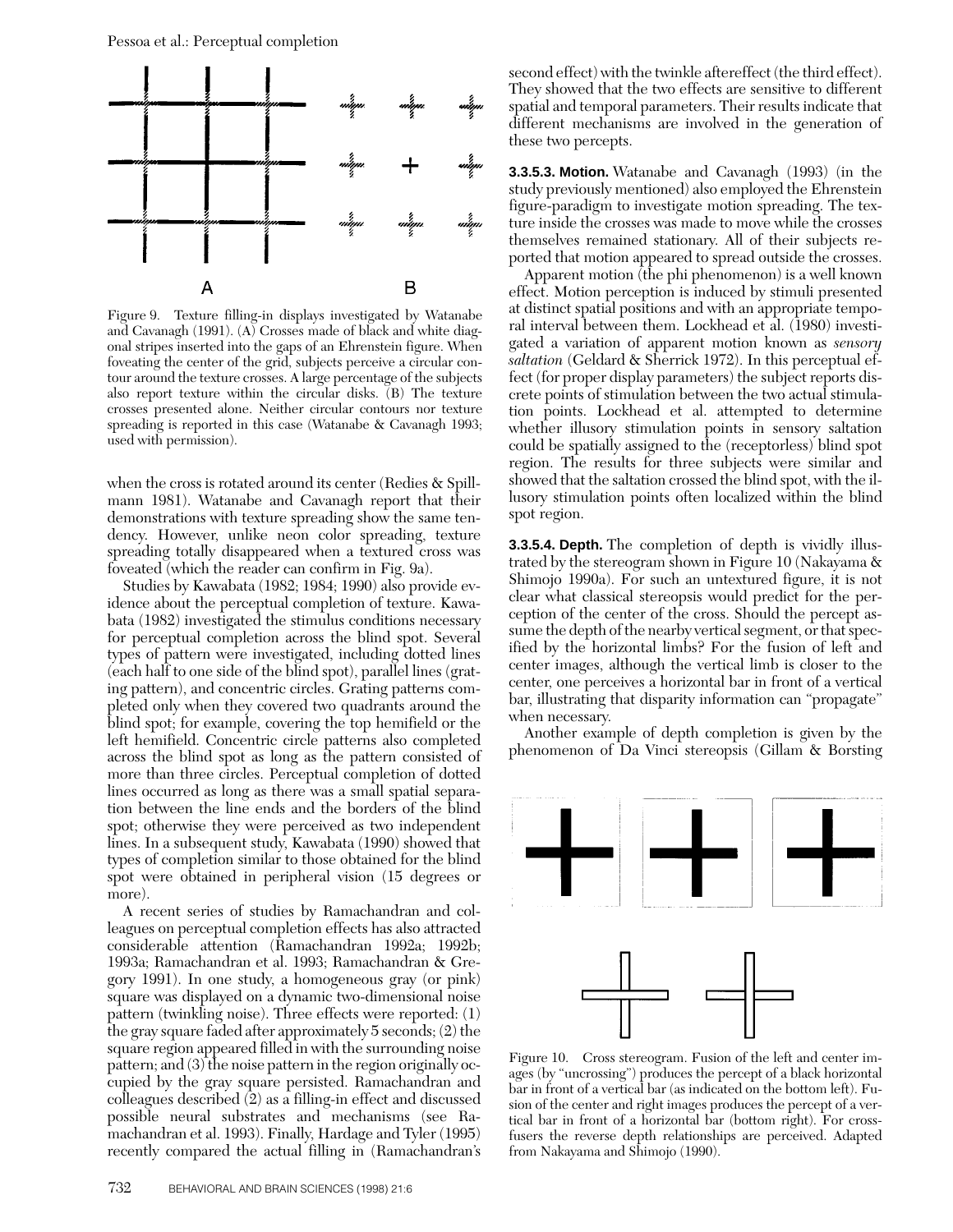



# Left eye view

# Right eye view

Figure 11. Da Vinci stereopsis. Example of Da Vinci stereogram derived from viewing a three-dimensional scene of a room. Region BC is seen monocularly (in the right eye view only). This diagram represents the retinal images impinging on an observer near an occlusion in depth caused by a nearer object (surface AB). Adapted from Grossberg (1994).

A

1987; Nakayama & Shimojo 1990b). When we view a farther surface that is partly occluded by a nearer surface, one eye typically registers more of the farther surface than the other eye does. The perception of the farther surface is often derived from the view of the eye that registers more of this surface. Da Vinci stereopsis is illustrated in Figure 11. Observers see the right-eye view of the surface BD in depth, although the region that lies between the vertical lines B and C is registered monocularly by only the right eye. An outstanding question in the study of threedimensional vision is how the monocularly viewed region BC inherits the depth of the binocularly viewed region CD (Grossberg 1994; Grossberg & McLoughlin 1997).

A final example is a stereogram by Julesz (1971, p. 336) in which each image contains 5% black dots on a 95% white background. A portion of the black dots has disparity, while the remaining ones have zero disparity. When the left and right images are stereoscopically viewed, the black dots with disparity are, as expected, seen in front. These black dots, however, cause the white surround that they enclose to be seen, as a whole, as a planar surface lying in front of another planar surface containing the zero disparity black dots and the white region that they enclose.

**3.3.6. Summary.** We offer a taxonomy of perceptual completion whose divisions are amodal versus modal completion, and boundary versus featural completion. Within these divisions there are numerous different sorts of perceptual completion and care must be taken to distinguish among them. In particular, there seems to be an important difference between boundary completion and featural completion, with featural completion occurring for brightness and color, texture, motion, and depth. This means that propositions about filling-in as a whole are of limited use and should be greeted with suspicion. For example, in advance of further research, there is no reason to group together illusory contour formation, for which there is strong evidence for neural completion (see sects. 4.1, 6.1, and 7.3.2), and the texture completion studies by Watanabe and Cavanagh (1991) and Kawabata (1990), in which peripheral

stimulation is necessary to elicit the completion effects. Indeed, without additional careful experiments to assess the *effects* of perceptual completion (see sect. 7), it is not clear what these studies reveal about perceptual completion at the neural level.

# **4. Cortical data and perceptual completion**

We now turn to examine some recent physiological data relevant to perceptual completion. All the data come from single-cell studies of the response properties of cortical neurons. We wish to state here that our aim is to examine some important representative studies, not to give an exhaustive review.

# **4.1. Illusory contours and cortical cell responses**

In an influential paper, von der Heydt et al. (1984) presented results from single-cell recordings suggesting neural correlates of illusory contours in area  $V2$  of the macaque monkey. Almost half the cells examined exhibited sizeable responses to drifting bars or edges and also to the illusory contour induced by drifting line gratings. Cells were not simply responding to individual line-ends, however, because the typical cell would not respond to a grating with only two or three bars, but would respond with increasing strength as other bars were added, until a saturated level of activity was reached.

Von der Heydt et al. (1984) also studied neural responses to notch stimuli – dark rectangles with parts missing that formed an illusory rectangle. Cellular activity fell off with increasing notch separation and was greatly reduced when only a single notch was present, in parallel with the perceptual disappearance of the illusory figure. In all, the cellular recordings of von der Heydt et al. revealed cells whose responses to illusory contour variations resembled human psychophysical responses to similar variations (see also Redies et al. 1986 for similar results in cat visual cortex). Although some have described these findings as the dis-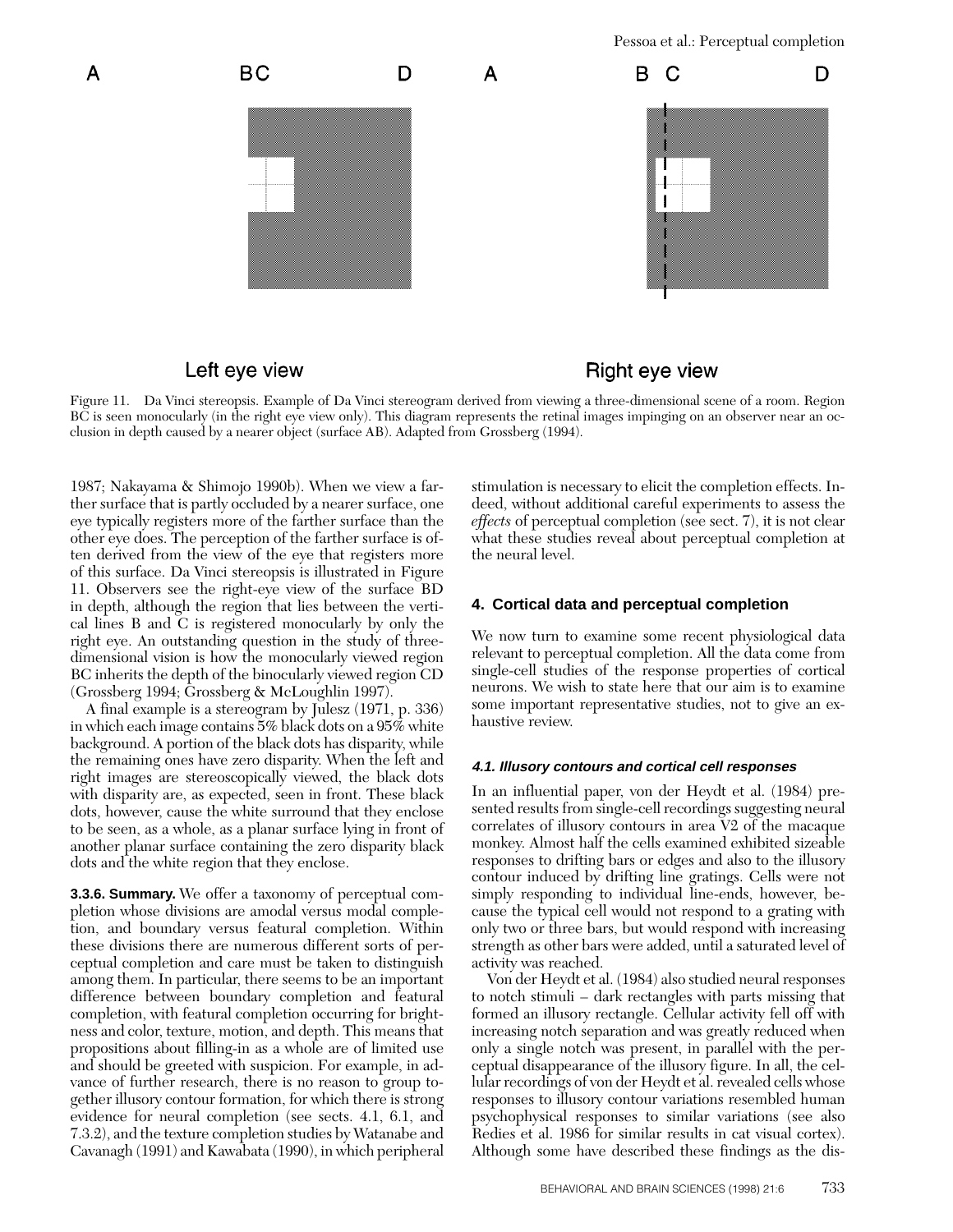covery of "illusory contour cells" (Lesher 1995), von der Heydt et al. (1984) tried to draw a clear distinction between the stimulus-response relationship, on the one hand, and perceived entities, on the other. For instance, they used the term *illusory contour stimuli,* rather than *illusory contour cells,* and they borrowed the term *anomalous contours* from Kanizsa (1955; 1979) to define a stimulus property without reference to perception.

In a recent study, Grosof et al. (1993) suggested the existence of neurons in V1 of macaque monkeys that respond to line-end stimuli similar to offset gratings. However, the results remain controversial and await further controls to establish the role these neurons play in illusory contour perception (see Lesher 1995).

#### **4.2. The blind spot and receptive field dynamics**

Fiorani et al. (1992) recorded the activity from single neurons in parts of area V1 that correspond to the blind spot. A cortical region that corresponds to the blind spot for the contralateral eye (the eye on the opposite hemispheric side) will also correspond to a normal area of the retina for the ipsilateral eye (the eye on the same hemispheric side). How do neurons corresponding to the blind spot for the contralateral eye respond when a stimulus is presented across this area and the ipsilateral eye is closed? One might predict that the neurons would not respond at all, that they would respond only to stimuli presented to the nonblind region of the ipsilateral eye. However, this is not what happens to 20% of the cells. In other words, some neurons do respond to stimuli presented through the blind spot. Especially interesting is a subpopulation of cells that Fiorani et al. call *completion neurons.* These neurons, whose receptive fields are located inside the blind spot, respond to a bar longer than the diameter of the blind spot when it is swept across the blind spot, but they respond poorly or not at all to bars restricted to one side of the blind spot. Because these neurons retinotopically map the blind spot (of the contralateral eye) where there are no receptors, Fiorani et al. describe them as having "interpolated receptive fields" (see Fig. 12).

#### **4.3. Scotomata and receptive field dynamics**

Two studies involving dynamic changes in receptive field size in primary visual cortex come from Gilbert and colleagues (Gilbert & Wiesel 1992; Pettet & Gilbert 1992; see also Gilbert 1992). Gilbert and Wiesel (1992) recorded activity from neurons in V1 in the monkey both before and after retinal lesions. They found that, over a period of minutes, neurons whose receptive field centers are originally located near the edge of the retinal scotoma have greatly enlarged receptive field sizes. They also found that, over a period of 2 months, neurons with receptive fields originally located within the lesioned area regain visual activity, but now corresponding to retinotopic positions outside of the lesioned area, thus providing an enlarged representation of the area surrounding the retinal scotoma. In other words, the retinal lesion temporarily silences cortical areas – in effect creating a cortical scotoma – but over a period of months the cortical area regains activity due to the dynamic changes in the receptive fields.

In a second study Pettet and Gilbert (1992) masked areas covering receptive fields of neurons in V1 of the cat,



POOR RESPONSES

Figure 12. Completion neurons and interpolated receptive fields. Cell responses in the optic disk representation to oriented bars (left, vertical; right, horizontal). Stars and dashed lines indicate locations where stimulation with long bars elicited responses. Arrows indicate direction of motion of oriented black bars. IRF: interpolated receptive field (black squares). Adapted from Fiorani et al. (1992).

thereby creating an artificial scotoma. They found that when the area of the visual field surrounding the scotoma is stimulated, the receptive field can expand an average of five-fold in area over a period of approximately 10 minutes. Gilbert suggests that this expansion may help to explain perceptual filling-in, such as color and texture filling-in, and even illusory contours (Gilbert 1992, p. 8). The idea is that the expansion allows stimuli located near the boundary of the original receptive field to drive the cell. The cells would then fire as if the stimuli were close to their receptive field centers – leading to a shifted percept of the location of the stimulus – so that the unstimulated region would appear to fill in.

In a more recent study, DeAngelis et al. (1995a) investigated receptive field plasticity in V1 under artificial scotoma stimulation similar to that in the Pettet and Gilbert experiments. However, unlike Pettet and Gilbert, DeAngelis et al. did *not* encounter changes in receptive field size (but see Chapman & Stone 1996). Instead, they report shortterm changes in responsiveness (gain changes) for some cells. However, they also conclude that the sort of receptive field changes they observed could account for psychophysical phenomena such as filling-in.

#### **4.4. Texture filling-in and cortical cell responses**

A recent study by De Weerd et al. (1995) takes a major step toward bridging the neural and perceptual levels in the case of perceptual completion. De Weerd et al. discovered cells in extrastriate cortex whose responses correlate well with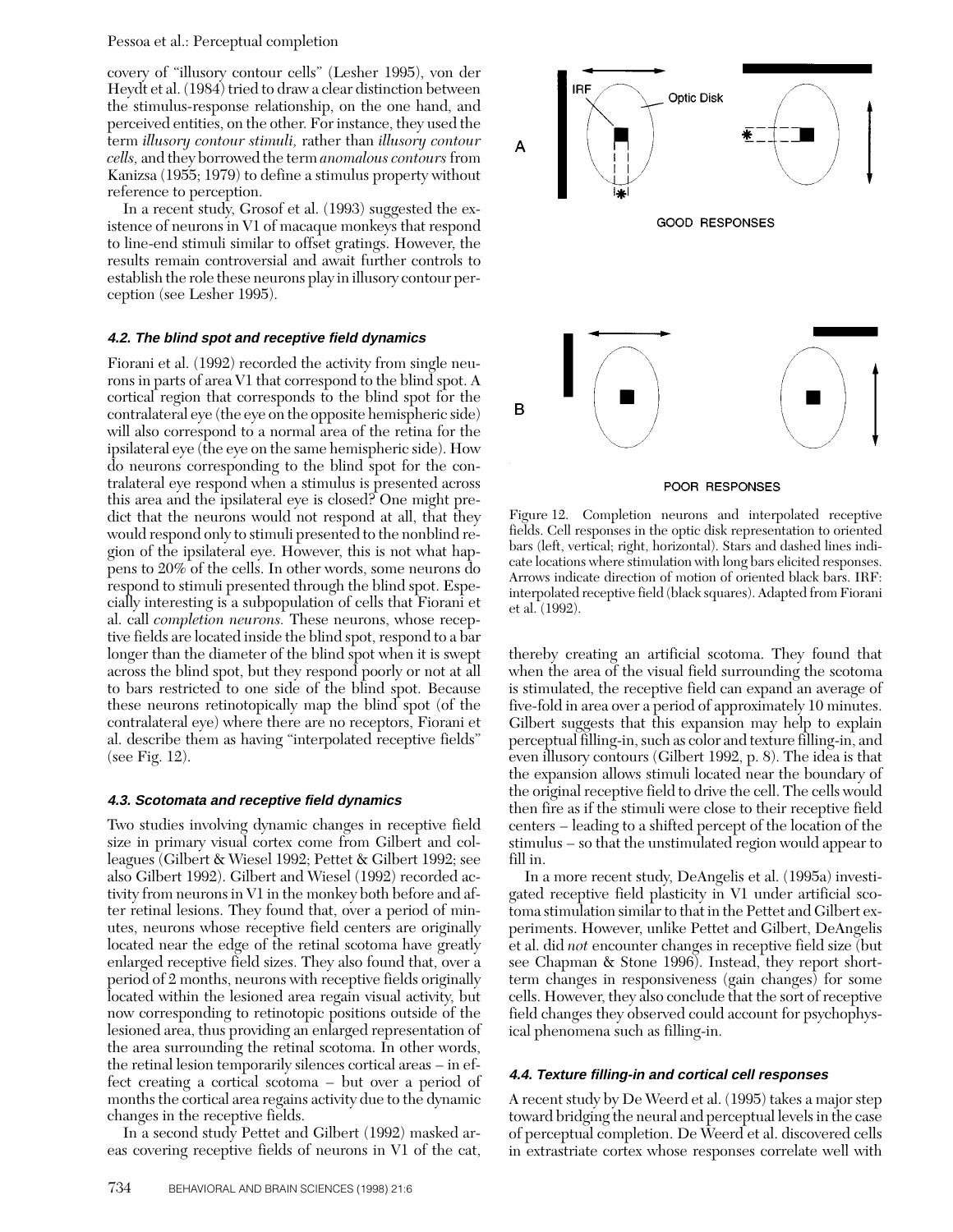

Figure 13. Schematic representation of the texture filling-in stimulus used by De Weerd et al. (1995) in their comparison of perceptual filling-in and cortical cell responses. Human subjects were asked to fixate on the fixation point (FP) and indicate when they saw the hole fill in by releasing a button. Under similar stimulation conditions, cortical cell responses were measured for cells in V2 and V3 of the primate visual cortex.

the perceptual experience of texture filling-in of the sort studied by Ramachandran and colleagues (Ramachandran et al. 1993; Ramachandran & Gregory 1991). De Weerd et al. first determined the time course of perceptual filling-in for human subjects. They used a large texture with an equiluminant hole in the middle, located 8 degrees from a fixation spot (Fig. 13). Subjects were instructed to indicate when they saw the hole fill in. As the hole size was increased from 1 to 12.8 degrees, the time required to see it fill in steadily increased. De Weerd et al. then recorded from two awake behaving rhesus monkeys that viewed the same patterns while they were rewarded for maintaining fixation. For each cell, the hole was centered over the receptive field. There were two main experimental conditions. In the hole condition, the cell responses were recorded for the texture with a hole (the same condition used for the human subjects). The other no-hole condition served as a control to establish the responses to the same texture without a hole.

Cell responses in areas V2 and V3 revealed neurons whose firing rate in the hole condition was initially lower than in the no-hole condition, but that gradually increased their responses to a similar level, exhibiting what the authors term *climbing activity* (Fig. 14). In other words, after a few seconds of fixation these extrastriate cells responded to the texture with the hole as if it were a texture without a hole. De Weerd et al. suggest, therefore, that the perceptual filling-in results from a minimization of the response differences in the hole and no-hole conditions.

#### **4.5. Discussion**

In this section, we would like to raise several questions about the Pettet and Gilbert explanation of how receptive field plasticity might subserve completion phenomena, assuming for the moment that the experimental results they obtained are valid, despite being contested by the



Figure 14. Responses of cortical neurons stimulated with texture pattern from the study of De Weerd et al. (1995). Schematic representation of the responses of a V3 cell in the hole condition (solid line) and no-hole condition (interrupted line). The shaded zone indicates the range of average times required for human observers to report filling-in. Adapted from De Weerd et al. (1995) with permission.

DeAngelis et al. (1995a) study (see Chapman & Stone, 1996, for a discussion that reconciles these two studies). (Similar proposals, though less specific, have been advanced by Fiorani et al. 1992, Ramachandran 1992a, 1992b, Churchland and Ramachandran 1993, and DeAngelis et al. 1995a).

The first issue is methodological. The proposal relies on a problematic use of the analogy family of linking propositions:

## $\phi$  "looks like"  $\psi \rightarrow \phi$  explains  $\psi$ .

In Gilbert's proposal,  $\phi$  refers to the activities of single neurons and  $\psi$  refers to subjective report data. The two sides are then connected through a sort of "resemblance" or "analogy" – the physiological data "look like" the perceptual phenomena because they both involve kinds of completion.

Building on Teller's discussion (1980; 1984), we can raise three concerns about this sort of linking proposition when  $\phi$  stands for the activities of single neurons:

1. What is the proposition's intended range of applicability? Applied to the present proposal: for how many of the filling-in phenomena is it supposed to hold?

2. Is there sufficient homogeneity at the neural level on which to base the proposition? Applied to the present proposal: are there many "completion neurons" and are their responses homogeneous enough to support the link to the perceptual level?

3. What about interactions between the putatively privileged set of neurons and neural activity elsewhere in the visual system? Applied to the present proposal: does activity elsewhere in the visual system (for example backprojections to V1 from other cortical areas) affect the response patterns in V1?<sup>7</sup>

To this third concern we can add a fourth related one. In supposing that the activity of single cells is reflected more or less directly in the psychophysically measured response, one thereby assumes that, in the highly controlled conditions of an experiment, nothing else in the system interferes with the influence those cells have on the animal's response. (Teller 1980, p. 164, calls this assumption the "nothing mucks it up proviso.") In the Fiorani et al. experiments, however, the experimental conditions involve the animals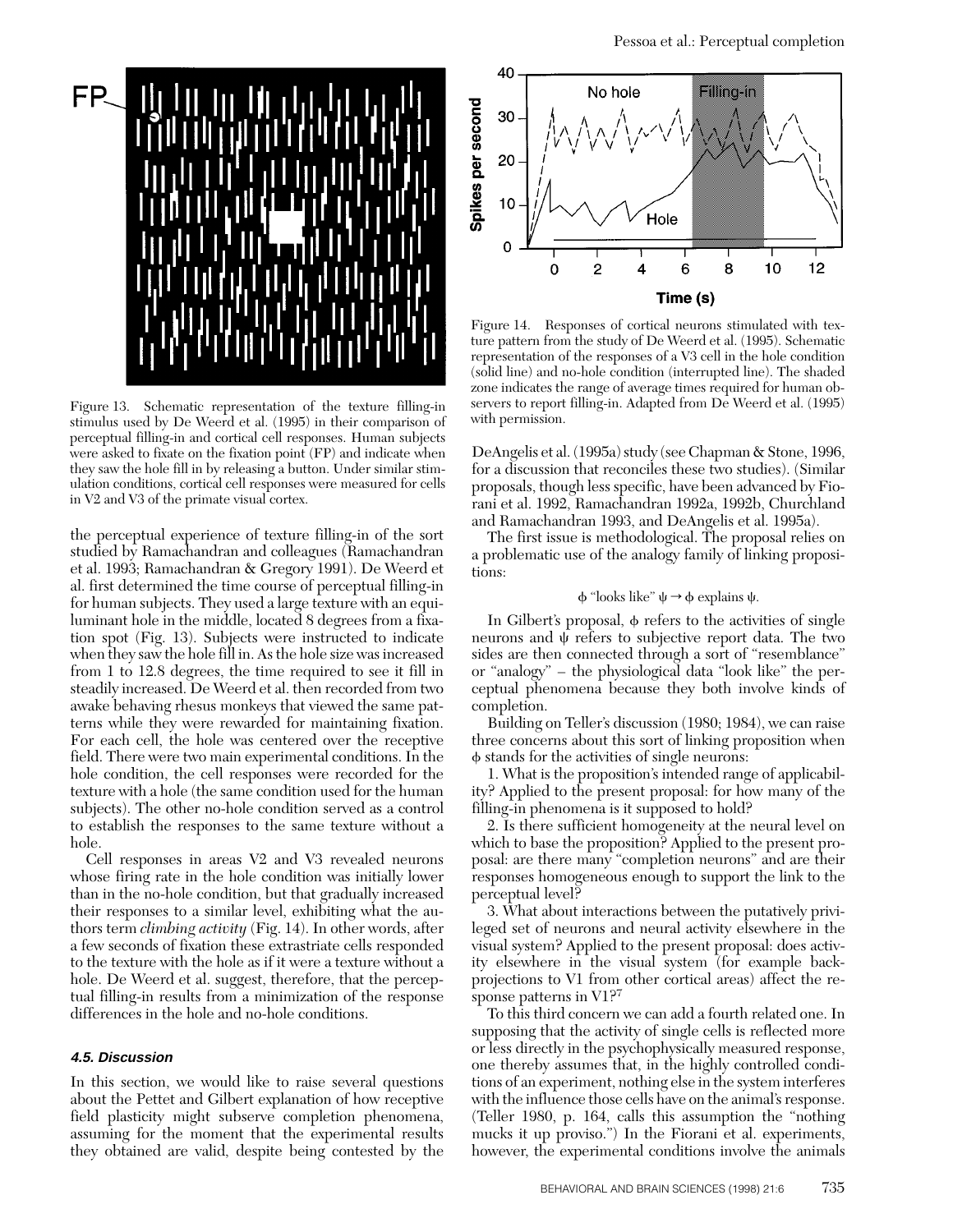being anesthetized. One often finds scientists making hypotheses about the physiological correlates of perception based on findings in animals that are not consciously perceiving anything due to anesthesia. (Zeki's studies of color perception and V4 are a well known case in point; Zeki 1983a; 1983b). Here the "nothing mucks it up" proviso amounts to assuming that consciousness – in the sense of being awake and alert – makes no difference to what the rest of the visual system is doing. We see no reason to believe this, and good reason not to: experiments have shown that when animals are awake and behaving in normal sensory surroundings, many kinds of neuronal response in visual cells become highly dependent on behavioral factors such as the bodily tilt of the animal (Horn & Hill 1969), the animal's posture (Abeles 1984), and auditory stimulation (Fishman & Michael 1973; Morell 1972). Moreover, studies in alert, unparalyzed monkeys reveal that both attention and the relevance of a stimulus for the performance of a behavioral task can considerably modulate the responses of visual neurons (Chelazzi et al. 1993; Haenny et al. 1988; Moran & Desimone 1985; Treue & Maunsell 1996).

The second problem is empirical and has to do with the observed time courses for filling in. There are two sorts of time courses for receptive field expansion in the Gilbert data: the first is on the order of minutes; the second is on the order of months. These physiological time courses do not match the perceptual ones, which typically seem to be on the order of seconds. For artificial scotomata, Ramachandran and Gregory (1991) report that perceptual filling-in happens on the order of 2 to 3 seconds. Similarly, Gerrits et al. (1966) reported that filling-in took several seconds for stabilized images; in contrast, Gerrits and Timmerman (1969) later reported that filling-in for patients with retinal scotomata happened "instantaneously." Finally, to add one more wrinkle, Paradiso and Nakayama (1991), in a study of the temporal dynamics of brightness perception to be discussed in section 6.2, timed the speed of brightness filling-in on the order of milliseconds – brightness signals appear to propagate at a rate of 110–150 deg/sec (6.7–9.2 msec/deg). Clearly, to establish a closer link between the perceptual data and the physiological data we must await the application of new techniques for assessing receptive field changes that might occur on the order of seconds or even shorter time scales (but see DeAngelis et al. 1995b).

The study by De Weerd et al. (1995) addresses the two issues just raised. It carefully tries to correlate the time course of perceptual completion with the cell responses investigated. The authors show that the time course of climbing activity follows that of perceptual completion as the hole size is increased, and they clearly delimit the range of applicability of their linking proposition to encompass only Ramachandran-type texture filling-in. Finally, the study employed awake, behaving monkeys under stimulation conditions that paralleled those used for the human subjects.

To conclude this section, at the present time the neural processes involved in the different sorts of perceptual completion are largely unknown. However, on the basis of the foregoing considerations, we think that it is best not to view perceptual completion as directly reducible to "atomic" neural properties at the single cell level. In other words, at the neural level perceptual completion might be better described using concepts such as "cell assemblies" or other forms of distributed coordinated activity.<sup>8</sup>

# **5. Dennett on filling-in**

We turn now to Dennett's criticism of the filling-in idea, in particular to his claim that filling-in is really just finding out.

# **5.1. Filling-in versus finding out**

Dennett makes two kinds of points about filling-in, one conceptual and the other empirical.

The conceptual points depend on distinguishing clearly between the *content* of a representation and the *vehicle* or *medium* of representation. Suppose one sees a colored region. This is one's perceptual content. Dennett assumes that there must be states or processes in the brain that bear this very content. However, he observes that this could be accomplished by the brain in a number of different ways. First, there could be a representation of that region as colored, or a representation of that region could be absent, but the brain ignores that absence. The point here is to distinguish between the presence of a representation and ignoring the absence of a representation (Dennett 1992, p. 48). Second, suppose there is a representation of that region as colored. This, too, could be accomplished by the brain in different ways: for example, the representation could be spatially continuous or pictorial, or it could be symbolic.

These conceptual points illustrate the main mistake made by analytic isomorphism. Analytic isomorphism holds that there must be an isomorphic neural representation for each conscious perceptual content. As Dennett correctly observes, however, there need not be any isomorphism between perceptual contents and neural representations, because some perceptual contents might correspond to neural processes that ignore the absence of neural representations, or they might correspond to symbolic representations.

Take the blind spot, for example. From the fact that one has no awareness of a gap in one's visual field, it does not follow that there must be a neural representation of a gapless visual field, for the brain might simply be ignoring the absence of receptor signals at the blind spot. Nor does it follow that the blind spot must be completed with spatially continuous representations, for the region might simply be designated by a symbol.

Dennett's conceptual points still leave open the empirical matter of just what the brain does to accomplish perceptual completion. Here Dennett is not entirely clear about what he means when he says that the brain "jumps to a conclusion." In the case of the blind spot, Dennett asserts that the visual cortex has no precedent of getting information from that retinal region, and so it simply ignores the absence of signals from that area. The moral of this story is that the brain does not need to provide any representation for perceptual completion to occur; completion can be accomplished by ignoring the absence of a representation (cf. Creutzfeld 1990, p. 460). The contrast, then, is between providing a representation and jumping to a conclusion, in the sense of ignoring the absence of a representation. According to this story, the brain does not need to fill in the blind spot in the sense of providing a roughly continuous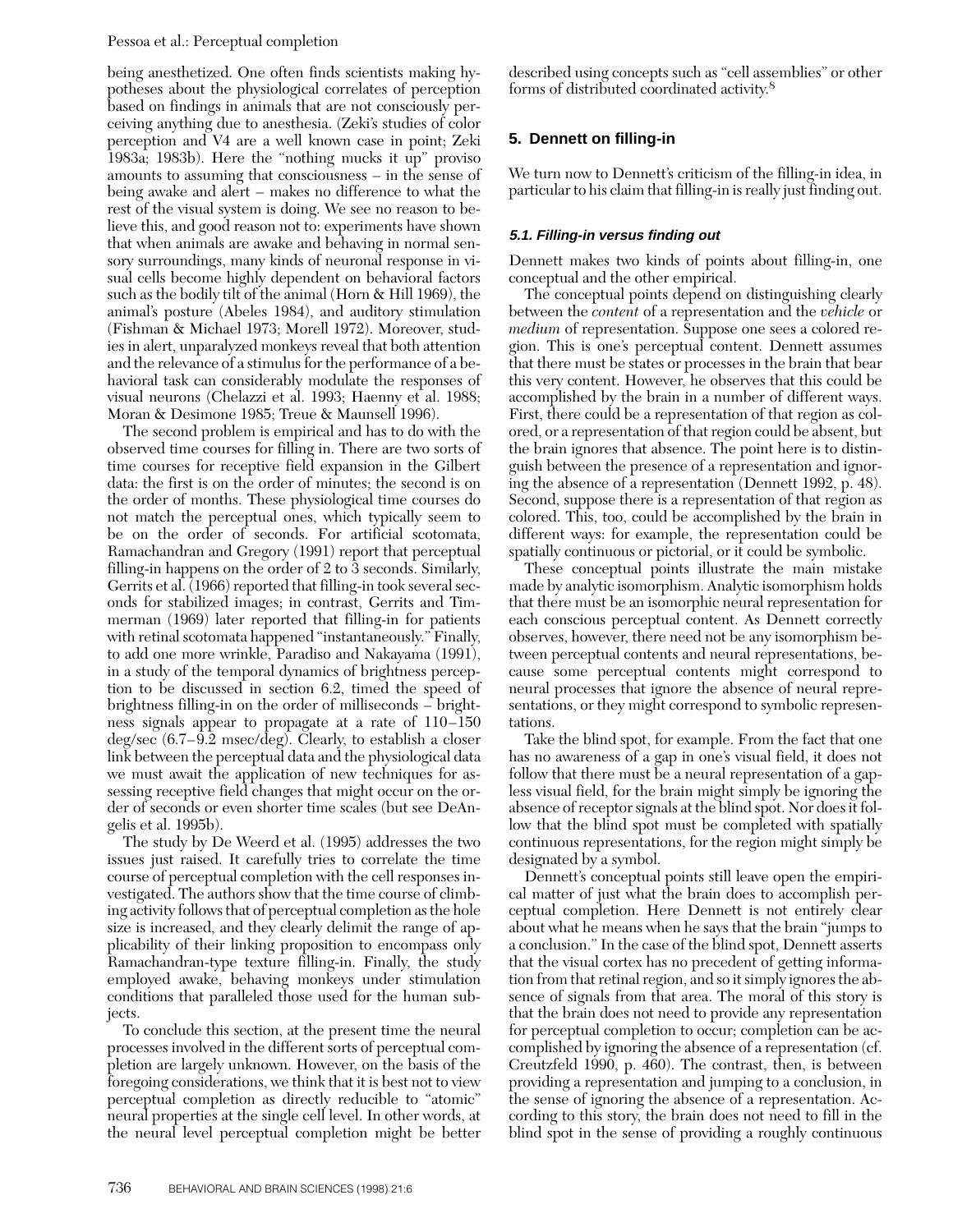spatial representation, nor does it need to label the blind spot region – the absence of any representation for the blind spot region is simply ignored or not noticed in subsequent visual processing. Notice that this is a case of providing content; the point is that there is no representational vehicle specifically devoted to the blind spot.

On the other hand, Dennett sometimes contrasts providing a roughly continuous spatial representation with labeling a region. In addition, he says that "filling in" means the former. Here the contrast is between, on the one hand, providing a spatial representation of each subarea within a region – filling-in – and, on the other hand, jumping to a conclusion, in the sense of attaching a label to the region all at once. In this story the brain provides both content for the blind-spot region and a representational vehicle devoted to that region, namely, a label.<sup>9</sup>

Dennett's slogan is: "The brain's job is not 'filling in.' The brain's job is *finding out"* (1992, p. 47). The principle of brain function being assumed here Dennett calls "the thrifty producer principle": "If no one is going to look at it, don't waste effort providing it." For example, to see a region as colored, all the brain needs to do is to arrive at the judgment that the region is colored. Whether Dennett thinks that the brain accomplishes this by ignoring the absence of a representation or by providing a label ("color by number"), he clearly thinks that filling-in the color of each subarea ("color by bit map") is not the thriftiest way to do it.10

#### **5.2. Dennett's criticism and visual science**

In visual science there has been a great deal of debate about neural–perceptual isomorphism in relation to filling-in, and the debates all predate Dennett's treatment (Bridgeman 1983; Grossberg 1983; Kingdom & Moulden 1989; Ratliff & Sirovich 1978; Todorovic<sup>I 1987</sup>; see also O'Regan 1992). In fact, in 1978, Ratliff and Sirovich argued against the need for a neural filling-in process in a way similar to Dennett. They argued that to assume that there must be neural filling-in to account for the homogeneous appearance of bounded regions is to misinterpret Mach's principle of equivalence as requiring that there be an isomorphic mapping from the form of the neural process to the form of the perceptual response. However, such an isomorphism is not logically necessary. Therefore, neither is a neural fillingin process (see also Bridgeman 1983; and Kingdom & Moulden 1989).

Ratliff and Sirovich went on to make some remarks that are interesting in relation to Dennett's discussion of Cartesian materialism:

The neural activity which underlies appearance must reach a final stage eventually. It may well be that marked neural activity adjacent to edges [rather than neural filling-in between the edges] . . . is, at some level of the visual system, that final stage and is itself the sought-for end process. Logically nothing more is required. (1978, p. 847)

This point is similar to Dennett's that, once discriminations have been made, they do not need to be re-presented to some central consciousness system – a "Cartesian theater" (1991, p. 344). However, there is a dissimilarity as well: as Dennett's critique of Cartesian materialism and his alternative "multiple drafts" model of consciousness makes plain, the notion of a "final stage" may have no application at all. In fact, given the dense connectivity of the brain, with

reciprocal forward and backward projections, it is not clear what "final stage" could mean in any absolute sense (see sect. 8.1). For this reason, Dennett's discussion of filling-in represents an advance over Ratliff and Sirovich's.

Although neural filling-in may not be logically necessary, whether there is neural filling-in has to be an empirical question. Ratliff and Sirovich admitted this: "we cannot by any reasoning eliminate a priori some higher-order stage or filling in process. . . . But parsimony demands that any such additional stage or process be considered only if neurophysiological evidence for it should appear" (1978, p. 847). Dennett, too, admits this (1991, p. 353; 1992, pp. 42–43). What sort of evidence is there, then, for neural filling-in?

#### **6. Evidence for neural filling-in**

In section 3 we reviewed a large number of perceptual completion phenomena. We would like to draw attention to two cases here: illusory contours and the temporal dynamics of brightness and color induction. Both strike us as counterexamples to the idea that perceptual completion is accomplished by the brain's ignoring an absence.

#### **6.1. Illusory contours**

Several researchers have suggested cognitive theories of illusory contour perception, most notably Gregory (1972) and Rock and Anson (1979). In these theories, illusory contour formation is largely the result of a cognitive-like process of postulation. Illusory contours are viewed as solutions to a perceptual problem: "What is the most probable organization that accounts for the stimulus?" Although there is ample evidence for the role of cognitive influences in illusory contours, current studies point to the importance of relatively low-level processes in the formation of illusory contours.

Two lines of evidence point to an early neural mechanism for illusory contour completion: (1) neurophysiological data, and (2) psychophysical studies of the similarities between real and illusory contours.

**6.1.1. Neurophysiologic evidence.** As we discussed in section 4.1, von der Heydt and colleagues have shown that figures in which we see illusory contours evoke responses in a large number of cells in V2 of alert monkeys (Peterhans & von der Heydt 1989; von der Heydt et al. 1984; von der Heydt & Peterhans 1989). The cells respond as if the illusory contours were formed by real edges or lines, and they respond to variations in the figure in a way that resembles human psychophysical responses to the same variations. Although making a link between single cell activities and perceptual phenomena is problematic for the reasons reviewed in section 4.5, the evidence here seems to suggest that the perceptual completion of boundaries involves the neural completion of a presence, rather than "ignoring an absence."

**6.1.2. Psychophysical evidence.** Many psychophysical studies have provided evidence for a common early treatment of both real and illusory contours by the visual system (see Lesher 1995; Spillmann & Dresp 1995). For example, Smith and Over (1975; 1976; 1977; 1979) have revealed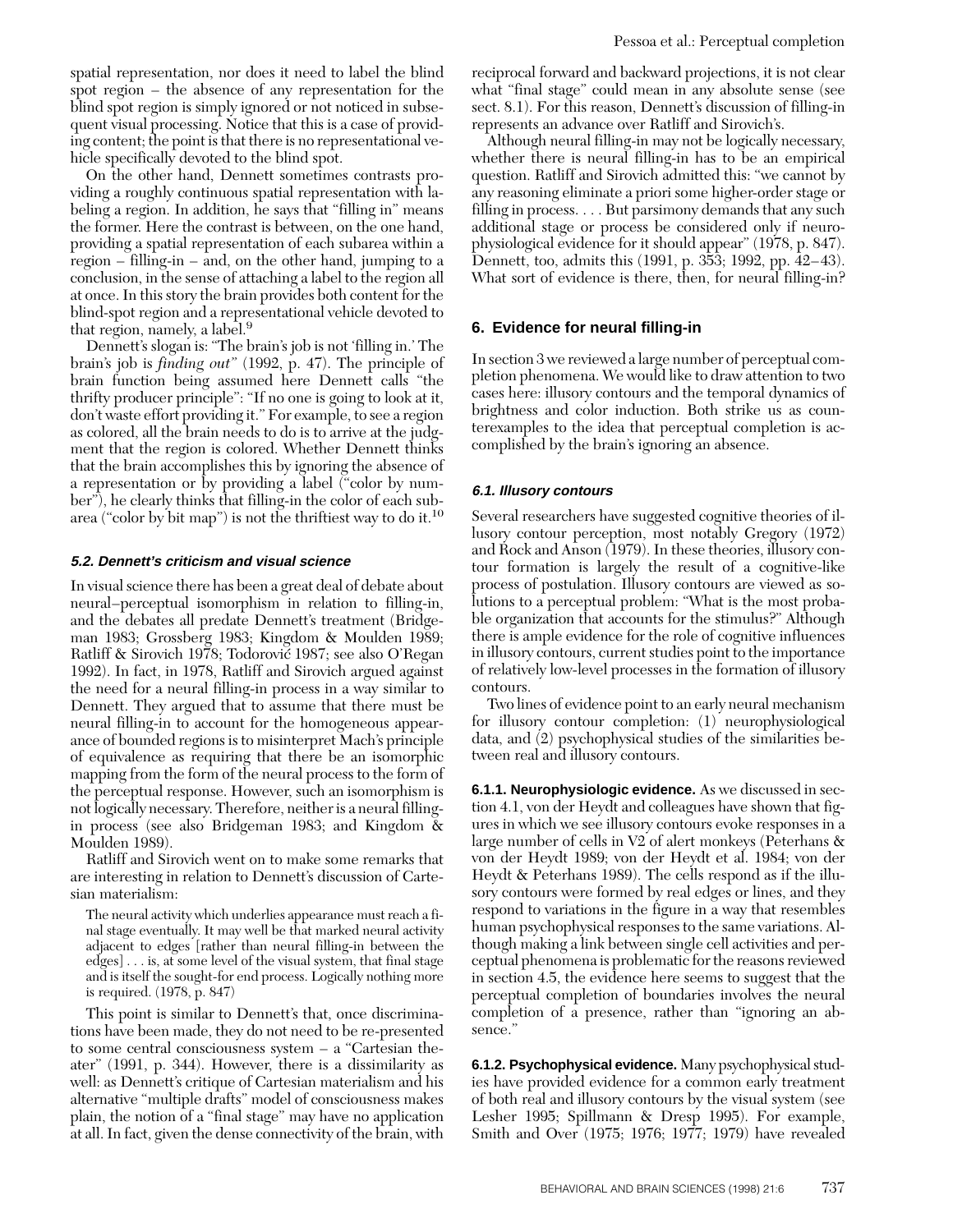similarities between the two types of contours in the realm of motion aftereffects, tilt aftereffects, orientation discrimination, and orientation masking.

Tilt aftereffects are particularly interesting. A tilt aftereffect will occur if one adapts for a few seconds by looking at lines oriented counterclockwise from the vertical, and then one is exposed to a test stimulus of vertical lines. The latter will appear to be tilted clockwise, away from the adapting orientation. There is compelling evidence from recent studies showing that tilt aftereffects cross over between real and illusory contours (Berkeley et al. 1994; Paradiso et al. 1989). Thus adaptation with real lines can affect the perception of illusory contour orientation and vice versa (see sect. 7.3.2).

An important question concerns the level at which real and illusory contours have similar status. Motion and tilt aftereffects are often attributed to short term habituation in early visual stages (Barlow & Hill 1963; Movshon et al. 1972). Thus the evidence from psychophysics is that real and illusory contours share internal processes at an early level of the visual system. In fact, there is considerable evidence pointing to the functional equivalence of real and illusory contours in the operation of the visual system (see Table 1 of Lesher 1995; Spillmann & Dresp 1995, p. 1347).

#### **6.2. Temporal dynamics of brightness and color induction**

There is an enormous body of literature on the spatial variables determining brightness and color induction. In contrast, there are considerably fewer studies investigating temporal variables (Boynton 1983; Kinney 1967; see Heinemann 1972). However, there are a few studies with results that speak directly to the question of evidence for filling-in.

Paradiso and Nakayama (1991) used a visual masking paradigm to investigate two issues – first, the role of edge information in determining the brightness of homogeneous regions, and second, the temporal dynamics of perceptual filling-in. They reasoned that if the filling-in process involves some form of activity-spreading, it may be possible to demonstrate its existence by interrupting it. If boundaries interrupt filling-in, what happens when new borders are introduced? Is the filling-in process affected before it is complete?

Figure 15 shows the paradigm they used as well as the basic result. The target is presented first and is followed at variable intervals by a mask. For intervals on the order of 50 to 100 msec, the brightness of the central area of the disk



Figure 15. Masking paradigm in temporal dynamics of brightness study (Paradiso & Nakayama 1991). (A) Brightness suppression of a disk-shaped target by a mask consisting of a grid of thin lines. The target and mask are each presented for 16 msec. Optimizing the temporal delay between the stimuli yields a percept in which the brightness in a large central area of the disk is greatly suppressed. (B) Brightness suppression is highly dependent on the arrangement of contours in the mask.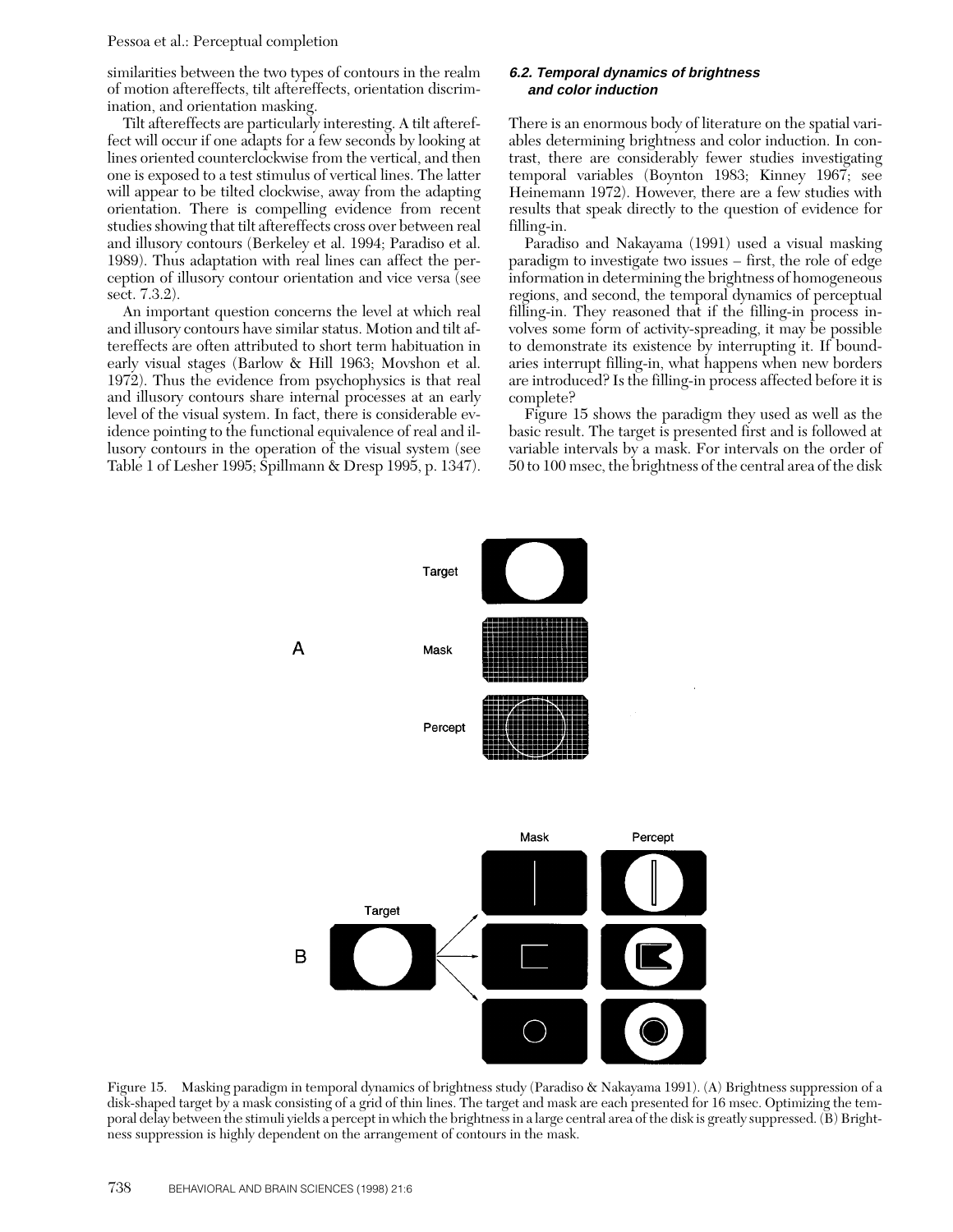is greatly reduced. If the mask is presented after 100 msec, the brightness of the central region is largely unaffected. The most striking result was that the brightness suppression depended on the distance between target and mask. In particular, for larger distances maximal suppression occurred at later times.

Paradiso and Nakayama's results are consistent with the hypothesis that brightness signals are generated at the borders of their target stimuli and propagate inward at a rate of 110–150 deg/sec (6.7–9.2 msec/deg). The idea that contours interrupt the propagation is perhaps clearest for the case in which a circular mask is introduced, resulting in a dark center, for the brightness originating from the target border seems to be "blocked." Paradiso and Nakayama discuss several alternative accounts, such as lateral inhibition processes, but do not consider them to be plausible explanations of their findings.

Some of these results were anticipated in an earlier study by Stoper and Mansfield (1978). They employed a masking paradigm in which the masks were varied systematically in time. They interpreted their "area suppression" effects as resulting from the interference of a mask with the process of filling-in of target brightness. Their paradigm enabled them to show that brightness suppression could not be due simply to contour suppression, thereby indicating that brightness and contour processes are subserved by independent systems.

The filling-in model of brightness perception proposed by Grossberg and Todorovic´ (1988) has been shown by Arrington (1994) to produce excellent fits to the data from both Stoper and Mansfield (1978) and Paradiso and Nakayama (1991). This sort of close link between psychophysics, neurophysiology, and modeling seems especially promising for investigating the mechanisms responsible for perceptual completion.

Another relevant study comes from De Valois et al. (1986). They employed center-surround standard (reference) and matching (variable) stimuli, similar to the ones used in classic contrast studies. They compared the results of direct changes in brightness or color in which the center of the standard pattern was modulated (as was the matching pattern) to the changes that occurred when the surround was modulated sinusoidally while the center was kept constant at the mean level. These two conditions were referred to as "direct" and "induced," respectively. The purpose of the experiments was to measure the brightness and color changes produced by oscillations at various temporal frequencies between 0.5 and 8 Hz. Their studies revealed two main findings: (1) The temporal frequencies studied had little effect on the apparent brightness change in the direct condition; color variations in the direct condition were present but small. (2) In the induced condition, the amount of brightness change fell drastically as the temporal frequency increased (approximately 2.5 Hz).<sup>11</sup>

These results can be interpreted in terms of a spreading mechanism of induction that occurs over time, one that would provide a spatially continuous representation for filling-in. Brightness and color signals would be generated at the edges between center and surround, and would propagate inside the center region determining the appearance. An optimal temporal frequency would reflect the time interval necessary for the signal to propagate from the edges. The drastic fall-off found by De Valois et al. would result from a change in the surround before the edge signal was able to reach the middle of the center region.

Rossi and Paradiso (1996) have replicated the brightness induction results of De Valois et al. (1986) and have studied the role of pattern size on the effect by varying the spatial frequency of the inducing pattern. The correlation found between spatial scale, degree of induction, and cutoff frequency indicates that there is a limited speed at which induction proceeds and that larger areas take more time to induce. Rossi and Paradiso conclude that the limits on the rate of induction are consistent with an active fillingin mechanism initiated at the edges and propagated inward.

In a remarkable study, Rossi et al. (1996) showed that a significant percentage of neurons in cat primary visual cortex respond in a manner that correlates with perceived brightness, rather than responding strictly to the light level in the receptive field of the cells. Rossi et al. studied cell responses in conditions analogous to the direct and induced conditions studied psychophysically by De Valois et al. (1986) and Rossi and Paradiso (1996). In the induced condition, neural responses were largest at low temporal frequencies and decreased as the rate of modulation increased over 1.0 Hz. In the direct condition, however, response amplitudes progressively increased with increasing temporal frequencies. These results, as well as other findings, are closely paralleled by psychophysical findings, suggesting that such cell responses may contribute to the perception of brightness.<sup>12</sup>

The studies discussed in this section provide strong evidence for featural filling-in. In brightness filling-in, the brain seems to be providing content, and it seems to be doing so through a roughly continuous propagation of signals, a process that takes time. On the other hand, ignoring a region by jumping to the conclusion that it has the same label as its surround does not take time in the same way: although labeling would involve brain processes with their own temporal limitations, there seems no reason to suppose that it would be subject to the same kinds of temporal constraints as those involved in signals having to propagate through some spatially extended area.

# **7. Assessing the effects of perceptual completion**

Many studies of perceptual completion have provided results based directly on an observer's report of the percept. For example, observers are asked to give a verbal report of what they see in their blind spot given surrounding stimulation (e.g., Brown & Thurmond 1993). In other cases, subjects are asked to draw the shape of an occluded figure (Moravec & Beck 1986; Takeichi et al. 1995). Some studies simply ask subjects to indicate whether they perceive a given completion (as in Watanabe & Cavanagh 1993). Although many of these studies provide important information about the type of perceptual completion, how they are to be interpreted in relation to neural processes is unclear.

On the other hand, many experiments have probed perceptual completion by directly assessing the effects of the completion processes themselves. By investigating whether there are measurable effects of completion, it becomes possible to evaluate more precisely the mechanisms involved. Dennett (1993, p. 208) raises this point in a useful way: "The way to test my hypothesis that the brain does not bother filling in the 'evidence' for its conclusion is to see if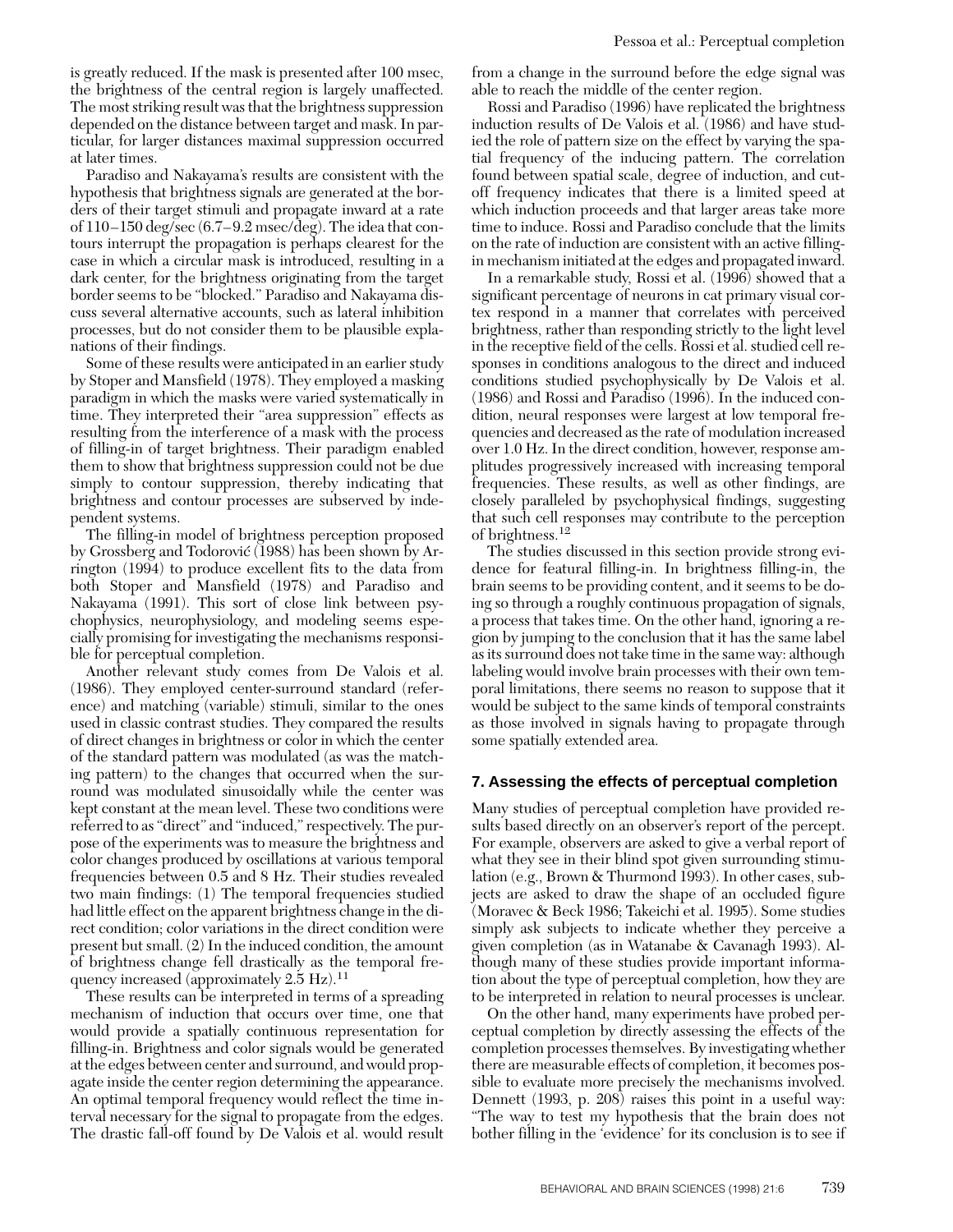there are any effects that depend on the brain's having represented the *step,* rather than just the *conclusion.* . . . The detail would not just *seem* to be there; it would have to be there to explain some effect." In fact, visual scientists have investigated this issue of whether there are measurable effects of filling-in, as the following discussion of some relevant studies will demonstrate.

# **7.1. The blind spot**

The motion aftereffect consists of the perception of motion when one views, for example, a screen containing stationary dots, after being exposed to motion (of the opposite direction) during a previous adaptation phase. Murakami (1995) studied the motion aftereffect after monocular adaptation to filled-in motion at the blind spot. Does the region of the blind spot (which contains no photoreceptors and so is not stimulated) also generate an aftereffect?

Instead of directly assessing whether a regular aftereffect is produced, Murakami assessed the interocular transfer of the effect, that is, whether the motion aftereffect could be measured at the corresponding visual field of the other eye. It is well known that a standard motion aftereffect transfers interocularly. Murakami found that the aftereffect also transfers interocularly in the blind spot case. In other words, adaptation to filled-in motion at the blind spot of one eye can cause a motion aftereffect at the corresponding visual field of the other eye. This result provides evidence for the perception of real motion and the perception of filled-in motion sharing a common neural pathway in an early stage of the visual system (see also note 8). If the brain treated perceptually completed motion at the blind spot and real motion differently, then one would not expect the motion aftereffect to transfer. Murakami's study thus provides a measurable effect of what appears to be the brain's having taken the trouble to fill in the motion at the blind spot, though not necessarily in a topographic manner.

On the other hand, in an earlier study, Cumming and Friend (1980) compared the strength of the tilt aftereffect induced by (partial) gratings completed across the blind spot with control gratings. Gratings were seen as completed across the blind spot, but the magnitude of the tilt aftereffect they induced suggested that the perceptually completed portions of the gratings did *not* contribute to the aftereffect. However, this negative result must be interpreted with care. One cannot rule out the possibility of completion contributing to the effect because the mechanisms involved may be at a "higher" processing level than the ones involved in the effect being probed (the tilt aftereffect).

# **7.2. Stabilized images**

Several studies have shown that the changes in perceived color associated with color filling-in due to stabilized retinal images produce indirect effects that can be measured psychophysically. Here we briefly review some recent studies.

The sensitivity to a small-field, flickering, blue test light is significantly altered by adaptation to yellow light. Piantanida (1985) studied whether yellow adaptation induced by the filling-in of a stabilized image would have the same effect on S-cone flicker sensitivity when compared with an actual yellow light illuminating the retina. His results showed that a yellow background induced by the filling-in of a stabilized image is as effective in reducing flicker sensitivity as an actual yellow background applied directly to the retina.

According to current thinking, flicker sensitivity can be affected by attenuation of the signals in the corresponding pathways. For example, a yellow background is known to reduce the flicker sensitivity of the S-cone system. Pugh and Mollon (1979) have proposed a two-stage model, in which attenuation would occur at the S cones themselves and at a site where S-cone signals interact antagonistically with other classes of cones. The precise mechanisms posited to account for these effects need not concern us here, but it is clear that an actual yellow light modifies the state of possibly several stages in the visual system. At the same time, Piantanida's results show that the perception of yellow in a region that is physically dark produces equivalent results. His results suggest that the perception of yellow due to perceptual filling-in is associated with the same types of changes that occur when the visual system is presented with an actual yellow light.

Nerger et al. (1993) investigated how hue cancellation and increment thresholds are affected for backgrounds that are retinally stabilized compared with nonstabilized backgrounds. They employed a disk-annulus stimulus in which the outer border was always unstabilized, and the disk could be either stabilized or not stabilized. The disk and annulus were illuminated by either 575 or 640 nm light; when one was 575 nm, the other was 640 nm. In the nonstabilized condition, subjects saw, for example, a red disk surrounded by a yellow annulus. In the stabilized condition, the color of the 640 nm disk changed from red to yellow. When subjects were asked to perform a hue cancellation of the test probe (so that it appeared neither reddish nor greenish), the stabilized and nonstabilized conditions produced different settings. (Note, however, that in both conditions the same 640 nm disk was imaged on the retina.) This result shows that the color appearance of the background can influence the color of lights superimposed on it. Nerger et al. also evaluated increment thresholds (in which an incremental test flash must be detected) for both conditions; they showed that these did not differ.<sup>13</sup> Thus increment thresholds are unaffected by the appearance of the adapting field and depend only on its spectral energy distribution. Nerger et al. propose a two-site model, in which filling-in affects the second (color-opponent) adaptation site, but not the first site where gain changes occur.

# **7.3. Illusory figures**

**7.3.1. Featural completion.** Dresp (1992) studied whether threshold elevation (for the detection of a small light spot) would be similar throughout an illusory Kanizsa square. She reasoned that if filling-in mechanisms were responsible for producing uniform brightness levels throughout the figure, thresholds should be similar at the center of a square and near inducing elements. The results instead showed that thresholds decreased at the center of the figure.

Although Dresp interprets her results as being at odds with a brightness filling-in mechanism responsible for illusory figure brightness, there are several critical points that have to be considered. "Increment sensitivity and subjective brightness are not necessarily related by any simple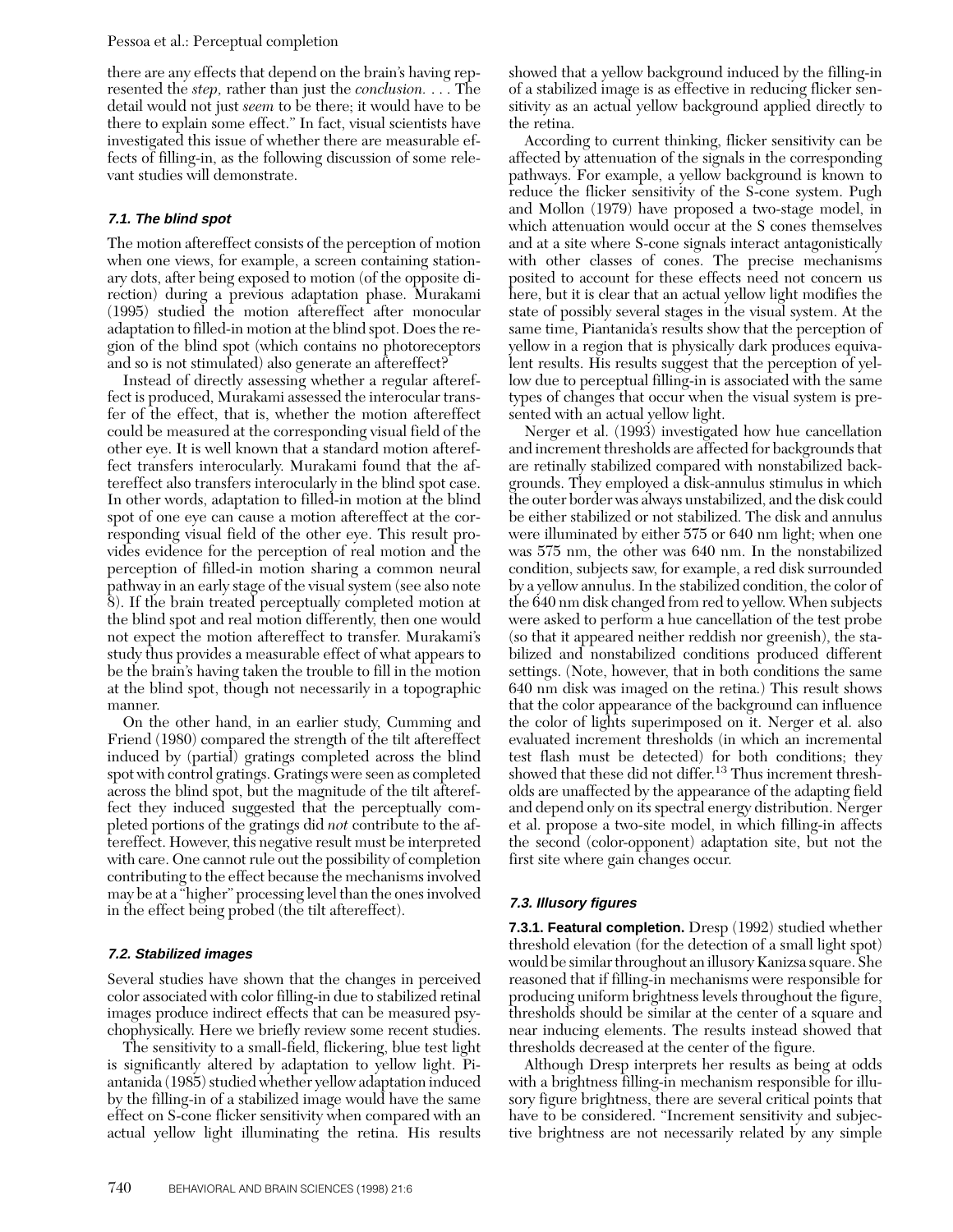function" (Fiorentini, 1972, p. 195; see also Cornsweet & Teller 1965). For example, increment thresholds follow (more or less) the brightness of light Mach bands (Békéséy 1968), but not of dark Mach bands (see also Burkhardt 1966). Although a positive finding – constant threshold elevation throughout – would provide some indication of the levels within the visual system in which contrast elevation and brightness processes are operative, a negative finding such as Dresp's is hard to interpret because threshold elevation might be probing rather early processes.

**7.3.2. Boundary completion.** Paradiso et al. (1989) studied whether adaptation to illusory contours produces tilt aftereffects comparable to those obtained for regular real lines. They initially established that illusory contours used in both adaptation and test phases produce strong tilt aftereffects. Can adaptation to illusory contours induce an aftereffect when real lines are used in the test phase (or vice versa)? Paradiso and colleagues showed that the answer is yes. Adaptation to real lines induces a strong aftereffect when testing with illusory contours, but a significantly weaker aftereffect is obtained when adaptation to illusory contours is used and real lines are tested. The authors attribute this asymmetry to the corresponding asymmetry in the distribution of receptive field types in areas V1 and V2 (cells responding to illusory contour stimuli are typically found only in V2).

In another experiment, Paradiso et al. (1989) evaluated the degree of interocular transfer of the tilt aftereffect, which was found to be stronger when the test stimulus was illusory than when it was real. As the authors observe, these results are consistent with the idea that neural mechanisms activated by illusory contours are more binocular than those activated by real lines (assuming that cortical binocularity underlies interocular transfer).

In summary, the existence of a tilt aftereffect with illusory contours and its dependence on adaptation angle indicate the existence of orientation-selective neurons that respond to illusory contour stimuli. Moreover, the interocular transfer shows that real and illusory contours share an early visual pathway.

#### **7.4. Chromatic diffusion and the gap effect**

When two equiluminant colored fields abut, no clearly visible contour is seen. This occurs even for color differences of twice threshold (Eskew & Boynton 1987). This stimulus configuration can sometimes produce chromatic diffusion (Eskew 1989; Eskew & Boynton 1987). For small fields differentially exciting the S cones, the violet and green colors "bleed" across the (invisible) contour, thereby producing a larger uniform area after an initially apparent color difference sinks below threshold.

A remarkable property of the juxtaposed color-patch stimulus configuration is that color discrimination may be severely impaired. When the two fields are separated slightly discrimination improves substantially. Boynton et al. (1977) named this effect the *gap effect.* According to Boynton et al., the gap effect is related to a spatial averaging mechanism that integrates the two patches together. The small border or gap prevents such integration and improves sensitivity.

Eskew (1989, p. 717) suggested that chromatic diffusion

(the perceptual bleeding of colors across an invisible contour) was related to a physical process of integration: "chromatic diffusion . . . seemed as if it could be the visible appearance of such an integrating process, observed in real time." He determined the chromatic discrimination thresholds for juxtaposed fields as a function of stimulus duration – that is, the fields were flashed for a certain time. Discriminations were maximal at 400 msec and declined linearly (on a log scale). Eskew interpreted the approximately exponential time-course of the decrease in sensitivity in terms of a diffusive mechanism. The optimal presentation time was linked to the lack of time for the integration process to reduce the color differences across the border. Note that for such exposure durations the introduction of the gap has little or no effect. This is not the case for longer exposure durations, where the introduction of the gap improves discrimination. Also consistent with a spatial diffusive mechanism is the finding by Eskew and Boynton (1987), in which the change in sensitivity as a function of time is reduced for a short wide stimulus when compared with a tall narrow one.<sup>14</sup>

# **7.5. Summary**

Experimental investigations of the blind spot, stabilized images, illusory figures, and chromatic diffusion and the gap effect provide suggestive evidence about certain consequences of perceptual completion. In particular, they point to measurable effects that seem to depend on representing a presence rather than ignoring an absence.

# **8. Filling-in without analytic isomorphism and Cartesian materialism**

We now return to the conceptual issues surrounding the neural–perceptual relation. We have seen that there is considerable evidence for neural filling-in. The main point of this section is to show that the existence of neural filling-in does not entail either analytic isomorphism or Cartesian materialism.

Discussions of neural filling-in have been closely tied to the doctrine of analytic isomorphism. Visual scientists sometimes interpret the evidence for neural filling-in within the framework of analytic isomorphism (see sect. 8.1). On the other hand, Dennett rejects Cartesian materialism and with it neural filling-in: although he appears to concede that neural filling-in is an "empirical possibility," and says that he does not wish "to prejudge the question" (1991, p. 353), he nevertheless asserts that the "idea of *filling in .* . . is a dead giveaway of vestigial Cartesian materialism" (p. 344).

We agree that any argument for neural filling-in based on Cartesian materialism should be rejected. However, the *empirical case* for neural filling-in as reviewed above can be separated from Cartesian materialism. Hence theories and models in visual science that appeal to neural filling-in on the basis of such evidence need not be motivated by Cartesian materialism. One must distinguish sharply between the existence of neural filling-in as an empirical matter and Cartesian materialist interpretations of filling-in. Visual scientists are mistaken when they interpret the evidence for neural filling-in within the framework of analytic isomor-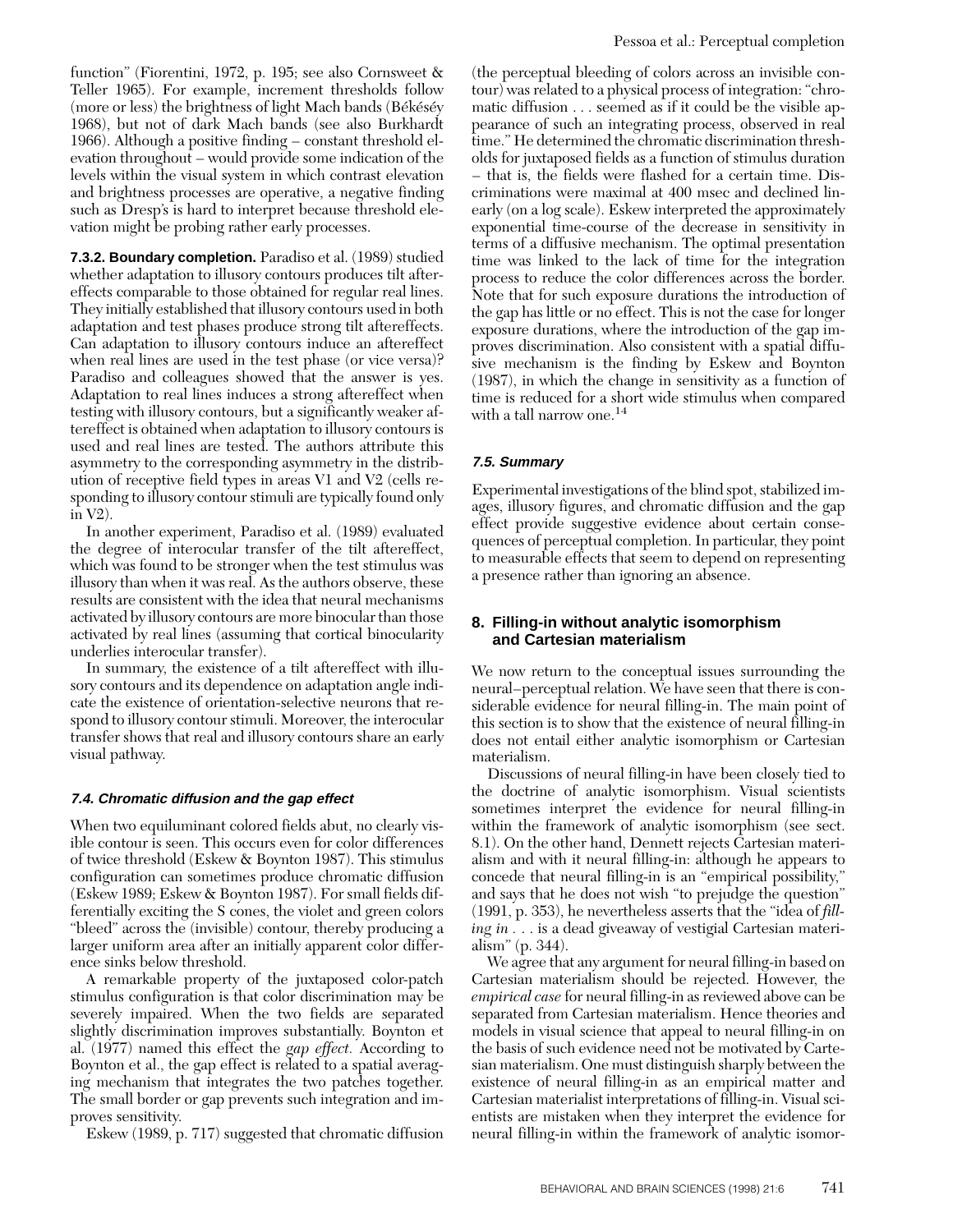phism, but it is equally mistaken to say that talk of filling-in must mean a commitment to Cartesian materialism.

# **8.1. Isomorphism and the bridge locus**

As we discussed in section 2, the term *isomorphism* first gained prominence in visual science through the work of Köhler. Although the concept of isomorphism has often been interpreted to mean a spatial or topographic correspondence, Köhler held that neural–perceptual isomorphism should be thought of as topological or functional. Our view is that there is nothing conceptually wrong with these sorts of isomorphism as such. Whether there are either spatial/topographic or topological/functional neural– perceptual isomorphisms in any given case is an empirical question for cognitive neuroscience to decide.

What we find problematic is the doctrine of analytic isomorphism, which holds that cognitive neuroscientific explanation requires the postulation of a "final stage" in the brain – a bridge locus – in which there is an isomorphism between neural activity and how things seem to the subject. There are two critical points to be made here, one concerning the role played by the concept of the bridge locus and the other concerning the concept of isomorphism.

In their framework for mapping between the neural and the perceptual domains, Teller and Pugh (1983) call the neural structure that "forms the immediate substrate of visual perception" the bridge locus. They write:

Most visual scientists probably believe that there exists a set of neurons with visual system input, whose activities form the immediate substrate of visual perception. We single out this one particular neural stage, with a name: *bridge locus.* The occurence of a particular activity pattern in these bridge locus neurons is necessary for the occurence of a particular perceptual state; neural activity elsewhere in the visual system is not necessary. The physical location of these neurons in the brain is of course unknown. However, we feel that most visual scientists would agree that they are certainly not in the retina. For if one could set up conditions for properly stimulating them in the absence of the retina, the correlated perceptual state would presumably occur. (p. 581)

This passage expresses a number of different ideas that need to be disentangled. First, Teller and Pugh state explicitly that a particular pattern of activity at the bridge locus is necessary for the occurrence of a particular perceptual state. However, at the end of the passage they also explicitly state that retinal stimulation is probably not necessary (assuming one could stimulate the bridge locus neurons directly), thereby suggesting that the bridge locus activity pattern is sufficient for the perceptual state. Therefore, it seems that part of what they mean by "bridge locus" is a particular set of neurons having a particular pattern of activity that is necessary and sufficient for a particular perceptual state. Second, in calling the bridge locus a particular "neural stage," and in saying that this stage is not likely to be found in the retina, Teller and Pugh seem to be conceiving of the bridge locus in a localizationist manner as a particular cortical region or area.

Analytic isomorphism relies on the concept of the bridge locus. Consider the following statement by Todorović (1987, p. 549): "A logical consequence of the isomorphistic approach is that a neural activity distribution not isomorphic with the percept cannot be its ultimate neural foundation." By "ultimate neural foundation" Todorovic´ indicates that he means the bridge locus. The doctrine of analytic isomorphism states that it is a condition on the adequacy of cognitive neuroscientific explanation that there be an ultimate neural foundation in which an isomorphism obtains between neural activity and the subject's experience.

We are suspicious of this notion of the bridge locus. Why must there be one particular neural stage whose activity forms the immediate substrate of visual perception? Such a neural stage is not logically necessary; moreover – to borrow Ratliff and Sirovich's point about neural filling-in – parsimony demands that any such stage be considered only if neurophysiologic evidence for it should appear. On this score, however, the evidence to date does not seem to favor the idea. First, brain regions are not independent stages or modules; they interact reciprocally due to dense forward and backward projections, as well as reciprocal crossconnections (Zeki & Shipp 1988). There is ample evidence from neuroanatomy, neurophysiology, and psychophysics of the highly interactive, context-dependent nature of visual processing (DeYoe & Van Essen 1995). Second, cells in visual areas are not mere "feature detectors," for they are sensitive to many sorts of attributes (Martin 1988; Schiller 1995). One of the main ideas to emerge from neuroscience in recent years is that the brain relies on distributed networks that transiently coordinate their activities (Singer 1995; Vaadia et al. 1995), rather than centralized representations. Finally, Dennett and Kinsbourne (1992) have argued that the notion of a single neural stage for consciousness hinders our ability to make sense of neural and psychophysical data about temporal perception.

Some of these critical points could perhaps be met by relying on a less localizationist conception of the bridge locus, which, as Todorović (1987, p. 550) observes, is probably an "oversimplified notion," because "there is no compelling reason to believe that the bridge locus is confined to neurons of a single type within a single cortical area."<sup>15</sup> Although this is a step in the right direction, the term *bridge locus* – defined as "the *location* [our emphasis] at which the closest associations between y [physiological] and  $\phi$  [psychological] states occur" (Teller & Pugh 1983, p. 588) – does not strike us as particularly useful for thinking about the distributed neural correlates of perceptual experience. For example, such correlates might involve neural assemblies in which membership is defined through a temporal code, such as response synchronization (Singer 1995; Varela 1995). For this reason, we think that the concept of the bridge locus should be abandoned.

To abandon the concept of the bridge locus means rejecting analytic isomorphism, because analytic isomorphism depends on this concept. However, some visual scientists reject analytic isomorphism while nevertheless adhering to the concept of the bridge locus. For example, Ratliff and Sirovich (1978) denied analytic isomorphism, but asserted that the neural processes involved in perception "must reach a final stage eventually." The notion of a "final stage" seems equivalent to the notion of the bridge locus. We would reject any framework that depends on the concept of the bridge locus, whether isomorphic or nonisomorphic.

We now return to the concept of isomorphism. A good example of what we object to in analytic isomorphism can be found in a statement made by Todorović (1987) in his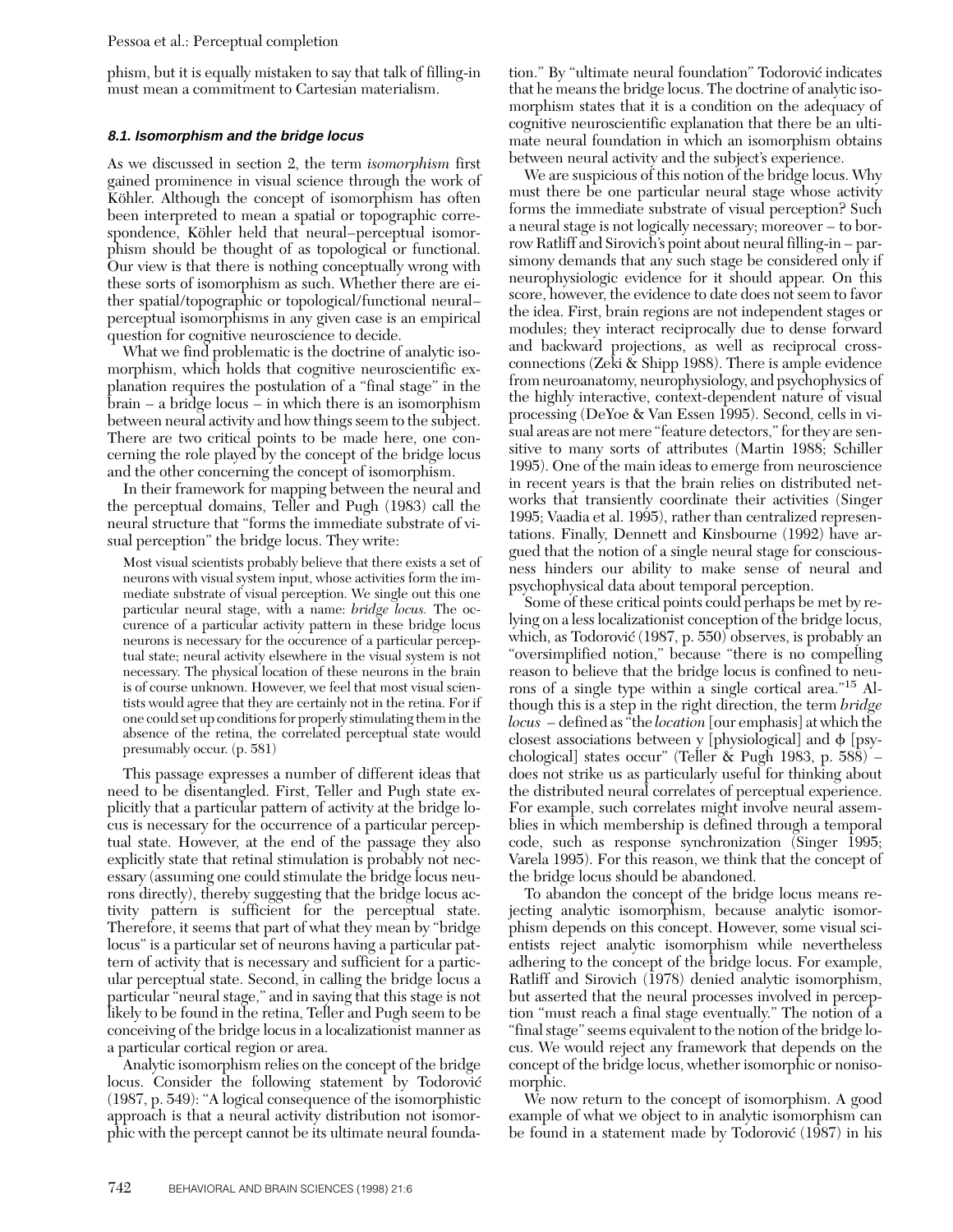discussion of "isomorphistic" versus "nonisomorphistic" theories of the Craik-O'Brien-Cornsweet effect. Todorovic´ admits that any mapping from neural to perceptual states "is an aspect of the notorious mind-body problem," but then goes on to say that "conceptually the idea of an isomorphism between certain aspects of neural activity and certain aspects of percepts may be more acceptable [than a nonisomorphic mapping], at least within a general reductive stance that assumes that, at some level of description, perceptual states *are* neural states" (1987, p. 550). We disagree. On the one hand, as Todorovic´ recognizes, and as Köhler himself observed more than 30 years ago (Köhler 1960, pp. 80–81), the thesis of neural–perceptual isomorphism does not logically entail mind–brain identity. On the other hand, suppose one does assume that "at some level of description, perceptual states *are* neural states." Still, neural–perceptual analytic isomorphism would be plausible only if perceptual states are strictly identical to neural states (so that each type of perceptual state is identical to a particular type of neural state). However, isomorphism would not be plausible if the identity is weak, that is, if perceptual states are multiply realizable with respect to neural states (so that, although every perceptual state is identical to some neural state, one and the same type of perceptual state can be realized in many different types of neural states, or in many different types of nonneural physical states for that matter). This issue of strong (or type) identity versus weak (or token) identity is indeed "an aspect of the notorious mind-body problem," and nothing that Todorović says favors the strong identity thesis. Hence no basis has been given for the a priori claim that isomorphism is conceptually preferable to nonisomorphism in cognitive neuroscientific explanation.

# **9. Filling-in and the personal/subpersonal distinction**

The final matters we wish to discuss are open-ended and programmatic, for they concern some of the broad conceptual and methodological issues raised by our discussion of filling-in. We have seen that arguments for filling-in based on either analytic isomorphism or Cartesian materialism must be rejected. During the course of our discussion, a fundamental conceptual point emerged, namely, that one cannot infer anything about the nature of the neural representational medium of visual perception from the character of the subject's perceptual content (see sect. 5.1). For example, suppose one has a perceptual experience that there is something red in front of one. It does not follow on logical, conceptual, or methodological grounds that there is a spatial or pictorial representation of the red region in one's brain.

We think that the full significance of this conceptual point has to do with an important distinction – the distinction between the personal and the subpersonal (this terminology comes from Dennett 1978, pp. 153–54). One must distinguish between attributions of content to the person or animal and attributions of content to the brain or nervous system (McDowell 1994). Personal level attributions treat the animal as an embodied whole embedded in an environment and as constrained by norms of rationality. In contrast, attributions of content to the brain (e.g., the visual

system) involve hypotheses about the animal's internal functional organization. In this section, we wish to show the relevance of this distinction to the filling-in controversy in visual science.

# **9.1. The personal/subpersonal distinction and task-level conceptions of vision**

During the past two decades there has been considerable research into the subpersonal mechanisms of visual perception. One prominent research program, based on the work of Marr (1982) and Poggio et al. (1985), conceives of vision as a kind of "inverse optics" – a process of producing representations in the brain of the three-dimensional layout of objects from the limited information encoded in the two-dimensional retinal image. The central idea of this approach is that the visual system must construct an accurate representation of the world on the basis of the limited information available to the retina. However, different, nonrepresentational lines of research also have emerged in the past two decades. In particular, the "ecological approach" of Gibson (1979) and his followers (Turvey et al. 1981), as well as the more recent "animate vision" approach (Ballard 1991; 1996; Ballard et al. 1997), emphasizes not the information available to the retina, but rather the information available to the animal as it explores its environment.

We think that the distinction between the personal and the subpersonal has a direct bearing on the debate between representational and nonrepresentational approaches to visual perception (McDowell 1994; Noë 1995; Thompson 1995, pp. 232–42), and in turn on the filling-in controversy. Because the representational approach holds that vision comprises a set of complex information-processing tasks, it concentrates on representational/computational processes underlying our perceptual capabilities. These processes are all subpersonal, occurring within the animal's brain. In contrast, Gibson's ecological approach aims to provide an account, not of what goes on inside the animal, but rather of what the active, probing animal itself accomplishes in its environment. As Gibson put it: "In my theory, perception is not supposed to occur in the brain but to arise in the retinoneuro-muscular system as an activity of the whole system" (1972, p. 217). "Perceiving is an achievement of the individual, not an experience in the theatre of consciousness" (1979, p. 239). The central point made here is clear: the proper subject of perception is not the brain, but rather the whole embodied animal interacting with its environment. We believe that this point can be accepted even by those who reject the details of Gibson's specific hypotheses.

The subpersonal level is important if we wish to understand the neural mechanisms and processes that underlie our perceptual capabilities. However, the subpersonal level has influenced visual science to such an extent that the perceptual subject – the person or animal – has been neglected (with notable exceptions such as Gibson). We find this neglect unacceptable. Attention to the animal as the subject of perception is important for two interconnected reasons: first, it corrects certain conceptual problems that often emerge in the subpersonal, representational understanding of vision; and second, it suggests a better kind of task-level analysis of vision than that found in the representational approach.

Most computational and neural network models of vision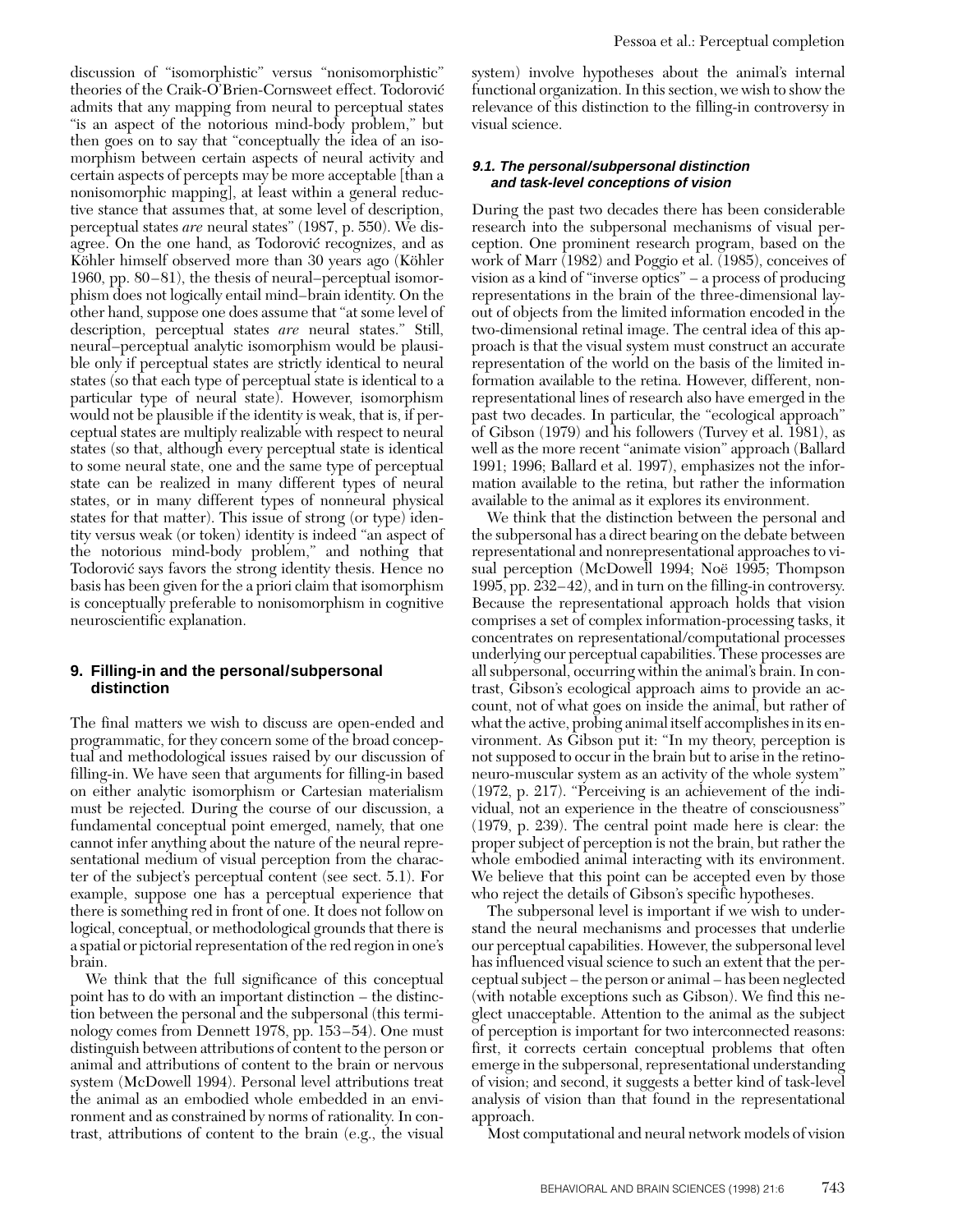are "image-based" in the sense that they follow Marr's idea that "vision is the *process* of discovering from images what is present in the world, and where it is" (Marr 1982, p. 2). The images are patterns of light on the retinal array, and to represent what is present in the world and where it is, the content contained in the images must be extracted and reconstructed through complex internal processing. This account of vision is subpersonal because the animal – the perceptual subject – has no place in it. The problem with such subpersonal answers to the question "what is vision?" is that they lead to conceptual confusions and thus to an unsatisfactory task-level account of vision. For example, consider another statement from Marr: "The purpose of these representations [the primal sketch and the  $2\frac{1}{2}$ -dimensional sketch] is to provide useful descriptions of aspects of the real world" (1982, p. 43). Who is reading the descriptions? Such an approach seems guilty of the fallacy of supposing that there is a homunculus in the head whose job is to view the incoming information (Thompson 1995, pp. 234–35; for further discussion see Noë 1995). The animal, on the other hand, simply sees aspects of the world. At the level of the animal, there are no images, representations, or descriptions in visual perception (except, of course, when viewing something in the world that is an image, representation, or description); there is rather a perception-action system that enables the animal to visually guide its activity and thereby visually explore its environment. Thus by attending carefully to the level of the animal – the personal level – we arrive at a task-level conception of vision different from the representational one: the task of vision is not to produce representations from images, but rather to discover through a perceptual system what is present in the world and where it is (McClamrock 1995; Thompson 1995).

Although this kind of task-level conception of visual perception derives from Gibson (1979), it is clearly evident in other recent cognitive science research programs, such as "active" and "animate" vision (Aloimonos et al. 1988; Bajcsy 1988; Ballard 1991; 1996; Ballard et al. 1997), embodied artificial intelligence (Brooks 1991), autonomous systems (Varela & Bourgine 1992), and enactive perception and cognition (Clark 1996; Thompson et al. 1992; Varela et al. 1991). The main idea held in common by these research programs is that proper task-level analyses of perception and cognition are "activity-based" (Brooks 1991) – for example, the task of vision is to guide activity or behavior (such as hand–eye coordination in the manipulation of objects), rather than to construct an elaborate internal model of a scene. The need for representations is minimized through reliance on the perceptually guided action of the animal or system as a whole. As Brooks (1991, p. 139) observes, it is "better to use the world as its own model" than to suppose the world has to be represented in the head. O'Regan (1992, p. 484) expresses the same idea when he suggests that the environment provides an "external memory" for the animal to probe as the need arises.

What is the relevance of the personal/subpersonal distinction to the filling-in controversy? To a large extent, invocations of filling-in as a theoretical category, especially those based on either analytic isomorphism or Cartesian materialism, depend on the subpersonal, representational conception of the task of vision. Indeed, on this conception, filling-in provides a paradigm of the kind of construction on which vision depends: the job of filling-in is to complete images or representations in the brain. For example, Grossberg (1987a, p. 93) writes: "The images that reach the retina can be occluded and segmented by the veins in several places. Somehow, broken retinal contours need to be completed and occluded retinal color and brightness signals need to be filled in. Holes in the retina, such as the blind spot or certain scotomas, are also not visually perceived . . . due to a combination of boundary completion and filling-in processes . . . ". In addition, in another article with Mingolla: "Without featural filling-in, we would perceive a world of colored edges, instead of a world of extended forms" (Grossberg & Mingolla 1985, p. 175). However, to reject the representational conception of vision in favor of an animal-centered and activity-based conception is to downgrade the importance of filling-in as a theoretical category in the explanation of vision. This point reinforces from a different angle our earlier points that propositions about filling-in as a whole need careful consideration and that evidence for neural filling-in must be evaluated on a case-by-case basis. As we argued earlier (sects. 6 and 7), we believe that in particular cases there *is* evidence for neural filling-in, but our present point is that, once shorn of its connections to the representational conception of vision, such filling-in seems a shadow of its former self.

# **9.2. Recovering the personal in visual science**

In the previous section, we argued for the importance of the distinction between the personal and the subpersonal in the understanding of vision. In this final section, we wish to discuss a particular assumption about perceptual content that plays a role in certain criticisms of filling-in (Dennett 1991; O'Regan 1992) and that results from neglecting the personal level. The assumption is that there is no difference in kind between perceptual content at the personal level and neural content at the subpersonal level. We reject this uniformity of content thesis. We hold that there is a difference in kind between the content of visual perception at the personal level and the content of neural states at the subpersonal level: perceptual content pertains to the animal as a whole interacting with its environment and requires for its description an animal-centered task-level account of vision, whereas neural content pertains to the animal's internal functional organization and requires for its description levels of explanation concerned with internal processing.

To see the uniformity thesis at work we need to consider some examples. Our first example is taken from Dennett's discussion of filling-in (see sect. 5.1); this example will be supplemented by two others from visual science.

Suppose someone walks into a room where the walls are covered with wallpaper whose pattern is a regular array of hundreds of identical images of Marilyn Monroe (Dennett 1991, pp. 354–55; 1992). The person would report seeing that the wall is covered with hundreds of identical Marilyns. However, the person can foveate only a few Marilyns at a time and the resolution of parafoveal vision is not good enough to discriminate between Marilyns and colored shapes. One can conclude that the brain represents that there are hundreds of identical Marilyns, but not that there is a spatial or pictorial representation of each identical Marilyn (see O'Regan 1992, pp. 474–75, 481). Conceptually, this example is analogous to the filling-in cases discussed earlier: just as the experience of a gapless visual field does not entail neural filling-in of the blind spot, so seeing that the wall is covered with hundreds of identical Marilyns does not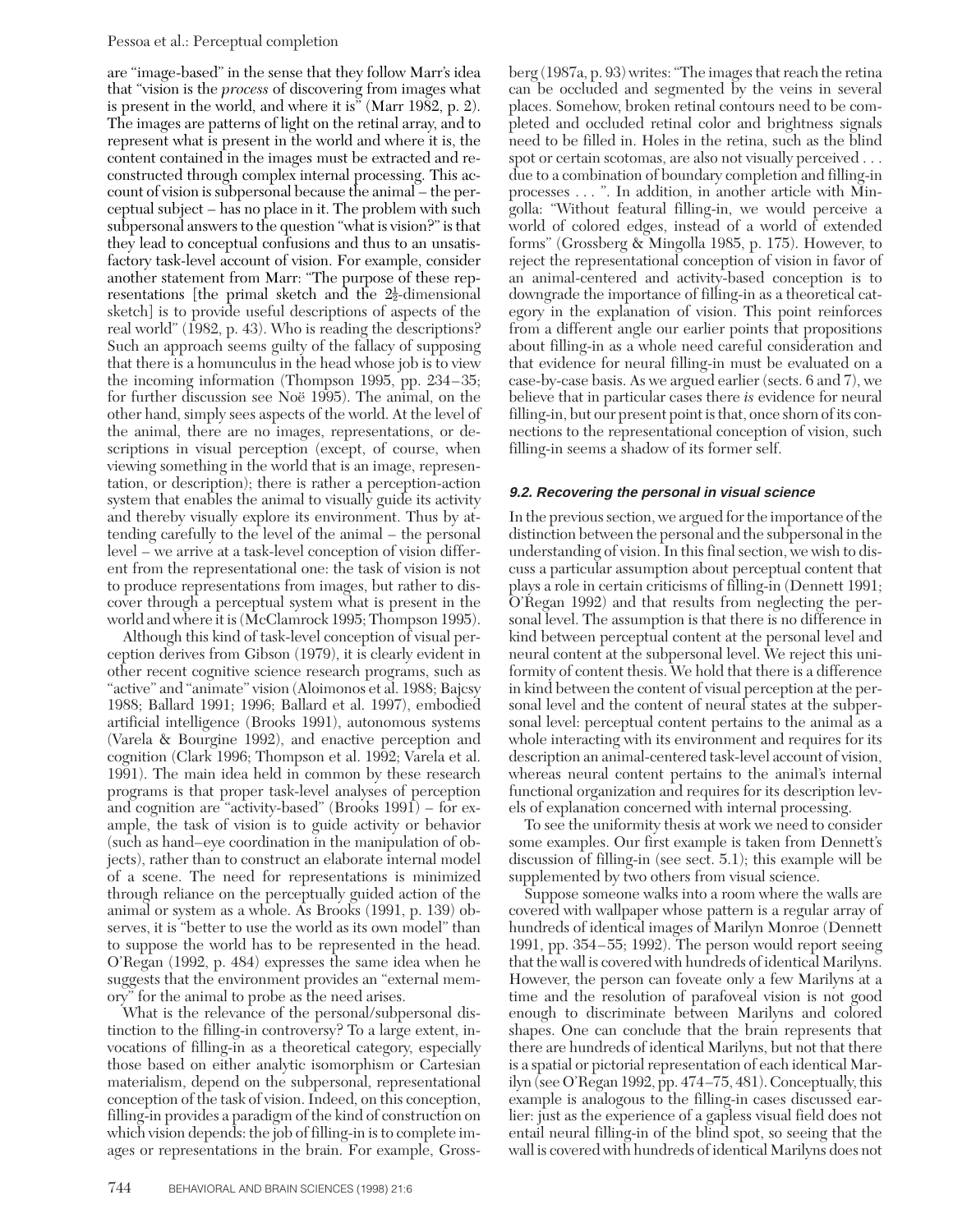entail a neural representation of each individual Marilyn. Indeed, in putting forth this example, Dennett conjectures that the brain does not bother to fill in the Marilyns, in the sense of propagating a high-resolution, foveated Marilyn image "across an internal mapping of an expanse of wall"; rather, the brain just "jumps to the conclusion that the rest are Marilyns, and labels the whole region 'more Marilyns' without any further rendering of Marilyns at all" (Dennett 1991, p. 355). Yet he goes on to say: "it does not seem that way to you. It seems to you as if you are actually seeing hundreds of identical Marilyns." The implication is that in some sense the person's experience of the Marilyns is mistaken or illusory, and the reason seems to be that there is no picture in the person's brain that represents each Marilyn distinctly. The blind spot is treated in a similar way. Here too the hypothesis is that the brain jumps to a conclusion, but again "it certainly does not seem that way from the 'first-person point of view'" (Dennett 1992, p. 47). The person's experience of the blind spot being filled in is an illusion because there is no picture in the brain being filled in (the brain is really just jumping to a conclusion in the senses discussed in sect. 5.1). In general, the moral is supposed to be that although our field of view seems to be full of detail, the detail is actually an illusion (see also pp. 366, 408, 467–68). It is this conclusion and the reasoning behind it that depend, we think, on the uniformity thesis.

There are two problematic steps in the reasoning, both of which depend on the uniformity of content thesis. First, it is assumed that in the absence of a brain-level pictorial representation of each of the identical Marilyns the person cannot have a percept with the content that there are hundreds of identical Marilyns. What is striking about this reasoning is that it relies on analytic isomorphism: the underlying assumption is that it is a necessary condition of a person's having an experience that there be states in the person's brain isomorphic to how things are represented as being (for similar criticism, see Sedivy 1995, p. 475). Such analytic isomorphism is also evident in Dennett's idea that for consciousness to be really continuous, the subpersonal neural processes would have to be continuous, but they are not, so the continuity of consciousness is an illusion: "One of the most striking features of consciousness is its *disc*ontinuity. Another is its *apparent* continuity. One makes a big mistake if one attempts to explain its apparent continuity by describing the brain as 'filling in' the gaps" (Dennett 1992, p. 48). In Dennett's case, the analytic isomorphism appears to be driven by the uniformity thesis – by the idea that perceptual content at the personal level *just is* the content of brain states at the subpersonal level. We accept the general thesis that facts about brain-level content determine what the person sees or experiences, but we deny that the general thesis entails the uniformity thesis and that there must be an isomorphic neural representation of the perceptual content.

The second problem comes from making the following assumption about perceptual experience: in having an experience of, for example, hundreds of identical Marilyns on the wall, it seems to one that the Marilyns are all there in one's mind or brain. Thus Dennett says of someone who claims to see all the Marilyns: "The hundreds of Marilyns in the wallpaper seem to be present in your experience, seem to be in your mind, not just on the wall. . . . But why should your brain bother importing all those Marilyns in the first place?" (Dennett 1991, pp. 359–60). Once again, the con-

clusion being drawn is that the person's experience of the Marilyns is mistaken, and the reason given is that there is no picture in the brain that represents each Marilyn distinctly. The reasoning depends on the assumption that it seems to the person that there is such a picture in his or her mind or brain. Put more explicitly: the reasoning depends on the idea that visual experience is pictorial, in the sense that to have a visual experience that is really of hundreds of identical Marilyns is to have a picture in the mind or brain with precisely that content. Clearly, to think of visual experience as being pictorial in this way depends on the uniformity of content thesis.

The assumption of the pictorial nature of visual experience is widespread in visual science, as we have seen in considering the analytic isomorphism argument for filling-in (see Todorovic´ 1987, and our discussion of the Craik-O'Brien-Cornsweet effect in sect. 1). However, it also plays a role in the interpretations given to some experimental studies by researchers critical of filling-in. For example, building on Dennett's discussion, Blakemore et al. (1995) investigated the ability to register changes in visual scenes across saccadic eye movement. In the first experiment, they compared cases in which the image changed (or did not change) and moved in an unpredictable direction (forcing a saccadic eye movement) with cases in which the image stayed in the same place and changed (or did not change). The image changes involved the appearance, disappearance, or rotation of an object in the scene. Blakemore et al. found that when the image did not move, subjects reliably detected the changes, but when the image moved their performance fell to chance. In the second experiment, they compared cases in which the image changed and moved (as in the first experiment) with cases in which the image changed but stayed in the same place, and a mid-gray interstimulus interval separated the two images in time. This "gray-out" condition was designed to mimic what happens during a saccade. In the gray-out condition the subjects' performance was considerably reduced, though not to chance levels. Blakemore et al. interpret their results as showing "the fragility of [transsaccadic] visual memory for a complex scene" (p. 1080). They write: "we believe that we see a complete, dynamic picture of a stable, uniformly detailed, and colourful world," but "[o]ur stable visual world may be constructed out of a brief retinal image and a very sketchy, higher-level representation along with a pop-out mechanism to redirect attention. The richness of our visual world is, to this extent, an illusion" (p. 1075).

O'Regan, Rensink, and colleagues have also contributed important studies on the ability to perceive changes in scenes, and have come to the same conclusion as Dennett and Blakemore et al. (O'Regan et al. 1996; Rensink et al. 1996; for a discussion of other relevant research, going back to the 1970s, see Grimes 1996). In one study (Rensink et al. 1996), an image of a natural scene was continually alternated with a modified image, with a blank field inserted between each display. The duration of each image was 240 msec; the blank field lasted 80 msec. The modified image was the same as the original except for one change that involved either the removal of an object present in the original scene or a change in the color or spatial position of an object. Subjects found the changes very difficult to notice under these "flicker conditions," even though the changes were large and easily observable under normal conditions. Rensink et al. interpret these results as indicating that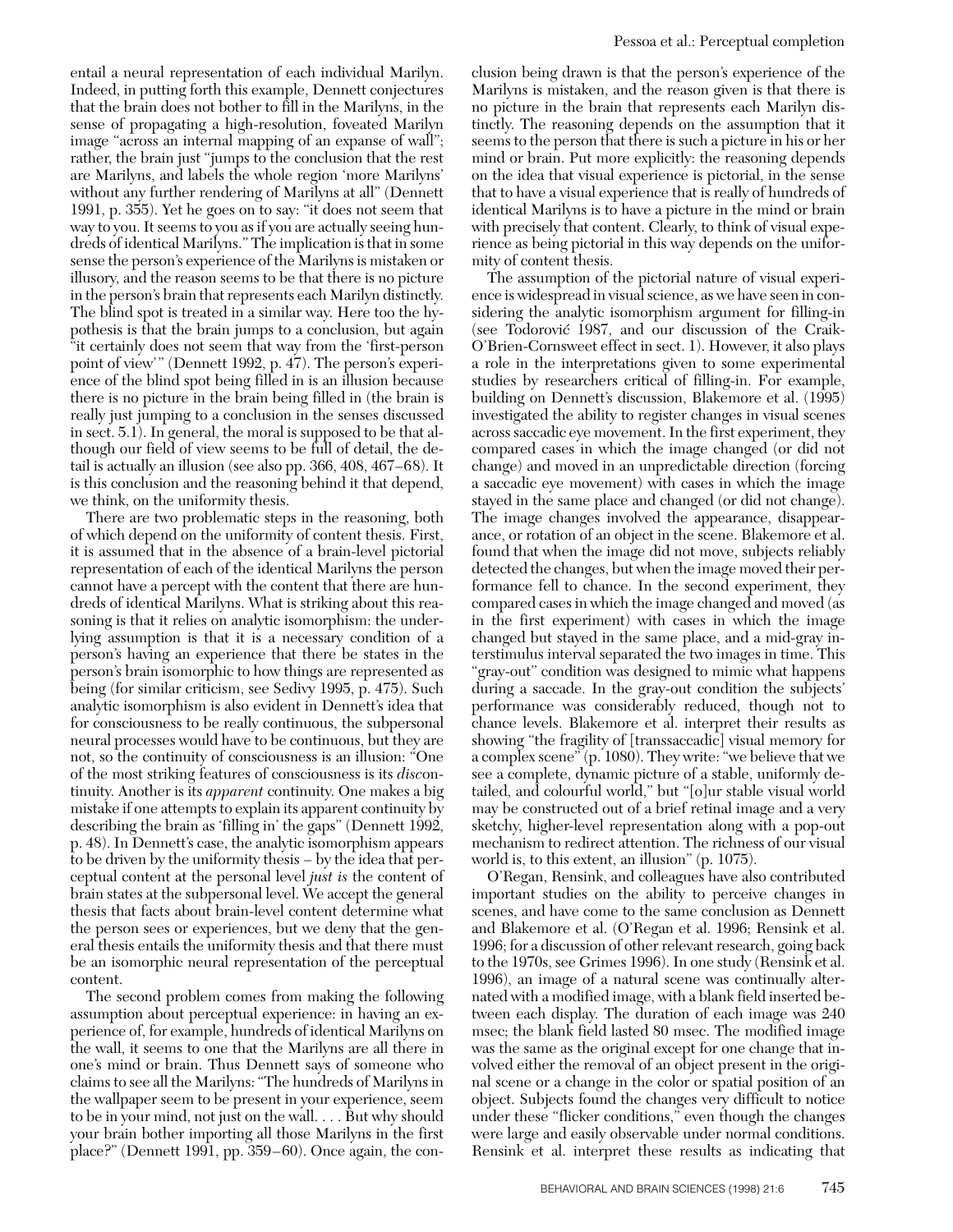attention is required to perceive change and that visual representations are accurate only for those aspects of a scene that are of greatest importance to the perceiver. On the basis of this experiment and another experiment investigating transients that affect attention (O'Regan et al. 1996), these authors conclude: "essentially only the 'center of interest' of a picture is encoded in memory. The impression of continuously seeing 'all' of a visual scene may be an illusion deriving from the fact that any change usually creates a visual transient that attracts attention to the changing location" (O'Regan et al. 1996).

We think that these studies provide a promising approach for investigating visual memory and visual attention, but we think that it is problematic to interpret them as showing that our impression of the visual world is a kind of illusion, for such an interpretation depends both on the uniformity of content thesis and the thesis that visual experience has a pictorial character.

The main problem with both theses is that they are based on neglecting the animal-centered or personal-level account of the task of vision. They result from trying to understand perceptual content at the level of what goes inside the animal, rather than at the level of what the animal accomplishes in its environment. At the level of the animal – the personal level – the task of vision is to guide activity in the world, not to produce internal representations.

For example, it is true that, in seeming to see the hundreds of identical Marilyns, it does not seem to you that your brain jumps to a conclusion. However, there is no reason to think that it should seem that your brain jumps to a conclusion. After all, suppose your brain actually filled in a detailed Marilyn image through some internal spatial map. It would not seem that way to you either. In general, it does not seem to you – the person – that your brain does anything one way or another when you perceive; you simply perceive the world (and, on occasion, misperceive it, as in the blind spot demonstrations).

This point is really a conceptual one about how to understand perceptual content. The claim is that perceptual content has to be understood in relation to task-level accounts at the personal level, because perceptual content has to do with the world, not with representations (pictorial or otherwise) in the brain. As we suggested in section 9.1, at the personal level, there are no pictures, images, or other representations in visual perception; there is simply experience of the world. For example, when viewing the blind spot demonstration in Figure 3, what seems to the subject to happen is not that the brain fills in some inner image or picture (or that the brain jumps to a conclusion), but rather that something in the world – the black spot on the page – disappears while being replaced (or perhaps covered over: see Durgin et al. 1995) by what is present in the surround. Similarly, the Marilyns do not seem to be present in one's experience or in one's mind (whatever that might mean); they seem to be present there on the wall. More generally, one does not have the impression of a complete, dynamic *picture* of a stable, uniformly detailed, and colorful world (a picture that may or may not correspond to the subpersonal neural representations); one has the impression of a stable, colorful world (and, we might add, the impression is in the main correct: the world *is* stable and colored).

The importance of this point for visual science is twofold. First, in devising experiments and in interpreting their results, care must be taken to ensure that the evaluation of perceptual content is not determined by subpersonal considerations about internal processing, but rather by tasklevel accounts at the personal level. Second, to recognize the importance of the personal level in this way means that, within the embracing context of cognitive science, scientific research into the subpersonal mechanisms of visual perception needs to be complemented by careful studies of perceptual content at the personal level (for further discussion, see Thompson et al., 1998).

# **10. Directions for further research**

Our intention in this target article has been to offer a guide to perceptual completion for visual science and the philosophy of perception. In recent years, perceptual psychologists and visual neuroscientists have provided a wealth of new studies of perceptual completion, and these studies have attracted the attention of philosophers. Psychophysicists have produced a large body of experimental results, while neurophysiologists have begun probing the mechanisms to determine the neural substrates of the various sorts of perceptual completion. At the same time, theoretical modelers have tried to produce formal specifications of the mechanisms involved, while philosophers have tried to clarify some of the conceptual issues that arise in discussions of perceptual completion. In this target article, we hope to have shown that close collaboration between these four fields is indispensible for the visual science of perceptual completion and for the philosophy of perception. Without such collaboration, visual scientists run the risk of producing isolated facts that do not contribute to an integrated understanding of perceptual completion, while philosophers run the risk of ignoring important experimental and theoretical studies that bear on the fundamental conceptual issues.

The collaborative framework that we have tried to provide here suggests several specific directions for further research:

First, we encourage explicit consideration of linking propositions in both theoretical and experimental work. For example, when investigators suggest that a set of cells in a given region of the visual system is the neural substrate of a perceptual phenomenon, it should be clearly stated exactly how the presumed mapping is intended to hold. In particular, it is necessary to show not only that certain cellular properties correlate well with perceptual events, but that the lack of perceptual completion is paralleled by an absence of the underlying cell responses – as done by von der Heydt et al. (1984) and De Weerd et al. (1995).

Second, in psychophysics there has recently been considerable interest in the nature of modal and amodal completion. Are these subserved by common mechanisms or are they distinct? One promising line of investigation attempts to reveal whether certain experimental manipulations affect the two types of completion in similar ways. We suggest that a complementary line of investigation be employed to assess the effects of completion. Do modal and amodal completion produce similar types of "by-products" or not? In general, we advocate that studies of perceptual completion investigate the potential effects of completion processes in an attempt to determine more precisely the mechanisms involved.

Third, much of the evidence for neural filling-in discussed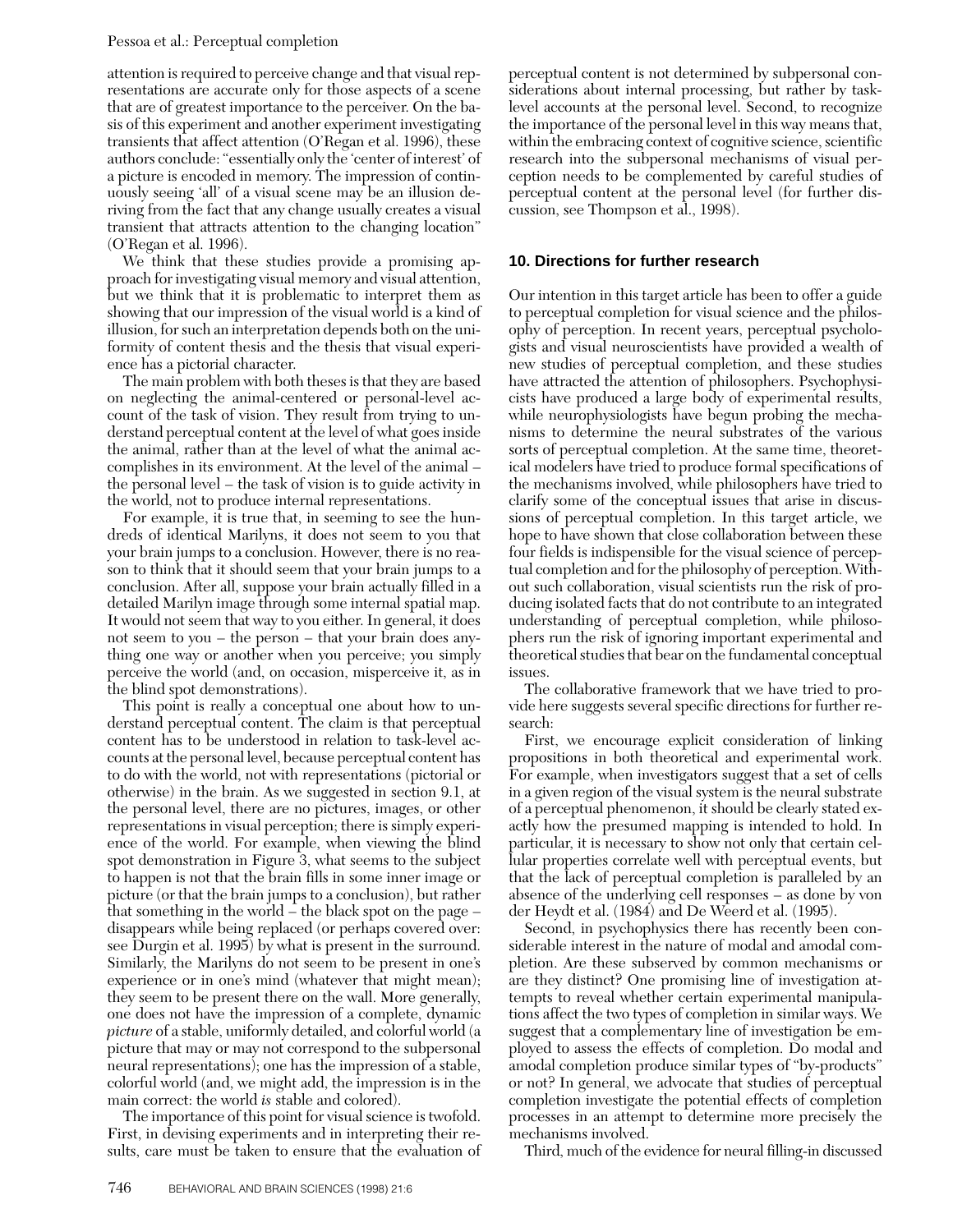above derives from experimental designs that presuppose the "image-based" or representational task-level conception of vision, rather than the active, animal-centered one. We believe that more "ecologically valid" studies of perceptual completion are needed, by which we mean studies based on the active, animal-centered task-level conception of vision.

Finally, we advocate careful studies of perceptual experience at the personal level as a complement to experimental research. Whenever we attempt to understand and explain our perception, we do so on the basis of our own perceptual experience of the world. Unless this experience has been conceptually clarified and systematically described, our scientific explanations will always be incomplete.

#### ACKNOWLEDGMENTS

For comments on the article we wish to thank Karl Arrington, Nicola Bruno, Daniel C. Dennett, Frank Durgin, James Elder, Stephen Grossberg, Laurence Harris, Jim McGilvray, Kevin O'Regan, Dejan Todorovic´, S.P. Tripathy, Francisco J. Varela, Rudiger von der Heydt, and several anonymous reviewers for *Behavioral and Brain Sciences.* For discussion we wish to thank the Center for the Philosophy and History of Science at Boston University, the CogLunch Group at CSLI, the Experimental Psychology Colloquium at the University of California, Santa Cruz, and the YorkVis Discussion Group at York Universisty. L.P. was supported in part by a grant by CNPq/Brazil (520419/96-0), by the Air Force Office of Scientific Research (AFOSR F49620-92-J-0334), and by the Office of Naval Research (ONR N00014-J-4100). A.N. gratefully acknowledges the support of the Center for Cognitive Studies at Tufts University and faculty research funds granted by the University of California, Santa Cruz.

#### NOTES

**1.** Author to whom all correspondence should be addressed. **2.** See for example the debate between Ramachandran (1993b; Churchland & Ramachandran 1993) and Dennett (1993; 1996a), and the exchange between Durgin et al. (1995) and Ramachandran (1995). See also Akins and Winger (1996).

**3.** Köhler's "field physics" concept received a definitive blow from a series of studies by Lashley, Sperry, and colleagues, demonstrating intact vision in cats in which the putative fields had been disrupted by the introduction of needles or by insulating regions of cortex from each other (Lashley et al. 1951; Sperry et al. 1955; Sperry & Miner 1955).

**4.** In view of the importance we place in section 9.2 on careful descriptions of perceptual experience, we would like to note here that calling such contours and figures "illusory" is problematic and reflects certain methodological and theoretical assumptions (Spillmann & Dresp 1995, p. 1341). We prefer the terms *apparent contours* and *anomalous contours* as being less theoretically biased. Nevertheless, *illusory contours* is widespread in the literature and used in the studies we cite. We therefore follow this usage.

**5.** Some form of the idea that both boundary and feature are involved in surface appearance has been proposed by various investigators, including the initial proponents of the "filling-in" idea (Davidson & Whiteside 1971; Fry 1948; Gerrits & Vendrik 1970; Walls 1954). For example, Gerrits and Vendrik (1970) spoke of the "spread of brightness-activity" (or feature) in a higher center being halted by a "brightness-barrier" (or boundary). Stoper and Mansfield (1978) also provided important evidence that brightness and contour processes are subserved by independent systems. Nevertheless, Grossberg and Mingolla (1985) were the first to propose the idea of independent boundary and featural *completion systems.*

**6.** Additional evidence for neon color spreading involving two distinct processes was obtained by Takeichi et al. (1992). Their

first experiment showed that local color spreading does not occur under dichoptic presentation, suggesting that important monocular mechanisms are involved in the spreading effect. On the other hand, they showed that illusory contours, when not specified by each monocular configuration alone, can be determined by an interocularly combined configuration, suggesting the involvement of binocular processes.

**7.** Here we depart significantly from Teller's formulation (1980, pp. 164, 169; 1984, pp. 1241–42). Teller describes the analogy family of linking propositions in its application to single cells as involving a "nothing mucks it up proviso." By this she means that one has to assume that the response pattern in the single cells is preserved all the way to the bridge locus neurons – those neurons "whose activities form the immediate substrate of visual perception" (Teller & Pugh 1983, p. 581). We wish, however, to separate the idea that neural activity elsewhere in the cortex might affect the response patterns of the single cells being considered from the idea that the pattern has to be preserved all the way to the bridge locus. The reason is that we find problematic the notion of the bridge locus (see sect. 8.1). Accordingly, when we refer to Teller's "nothing mucks it up" proviso in the following paragraph we are referring *only* to the assumption that nothing else in the visual system (or elsewhere for that matter) interferes with the influence the single cells have on the animal's response; we are in no way endorsing the futher point that invokes the bridge locus idea.

**8.** Albright (1995) discusses a recent study by Assad and Maunsell (1995) of the neural correlates of inferred motion in monkey posterior parietal cortex, arguing that it provides evidence for the existence of "depictive representations" in amodal perceptual completion. Assad and Maunsell collected single cell recordings for awake behaving monkeys in three experimental conditions. On full vision trials, a stimulus appeared 12 degrees from the fovea, and after a brief delay moved toward the fixation spot; in this and other conditions the monkeys maintained fixation throughout the trial. On occlusion trials, the stimulus appeared as above, was invisible for a brief duration, and finally reappeared at 2 degrees of eccentricity moving toward the fixation spot. The disappearance time was consistent with a constant speed movement throughout the trial. On blink trials, the stimulus appeared and disappeared exactly as in the occlusion trials, but then it reappeared in the same peripheral location (as if it had been stationary during the period in which it was invisible). Assad and Maunsell found a large proportion of neurons that were more active following the disappearance of a visual stimulus in trials in which the animal could have inferred that the invisible stimulus was moving rather than stationary. They propose that the difference in activity between the occlusion and blink trials could be the neural correlate of such an inference. Contrary to Albright, we do not think that this study is sufficient to determine the nature of the underlying representations. Indeed, Assad and Maunsell are more cautious than Albright – they conclude only that they may have uncovered a neural correlate of the animal's inference about motion, not that they have determined the nature of the motion representation itself.

**9.** In visual science the term *filling-in* often has the sense of providing a roughly continuous spatial representation of a visual region. However, the difference between Dennett's two stories enables us to see how there could be a purely symbolic–inferential version of the filling-in debate (compare Nakayama & Shimojo 1990a). Here the issue would be: how many of the premises need to be "filled in" in inferential processing? How often can one simply "jump to the conclusion" without bothering to fill in the premises? Compare Dennett (1993, p. 208): "The difference I am after is the difference between jumping to a conclusion and stepping to a conclusion by making some bogus steps on which to rest the conclusion (e.g., paint in the region, and then use that paintedin region as one's 'evidence' for the conclusion subsequently drawn)." Notice how Dennett's statement runs together the elements we are trying to disentangle.

**10.** Dennett's position on filling-in has provoked a critical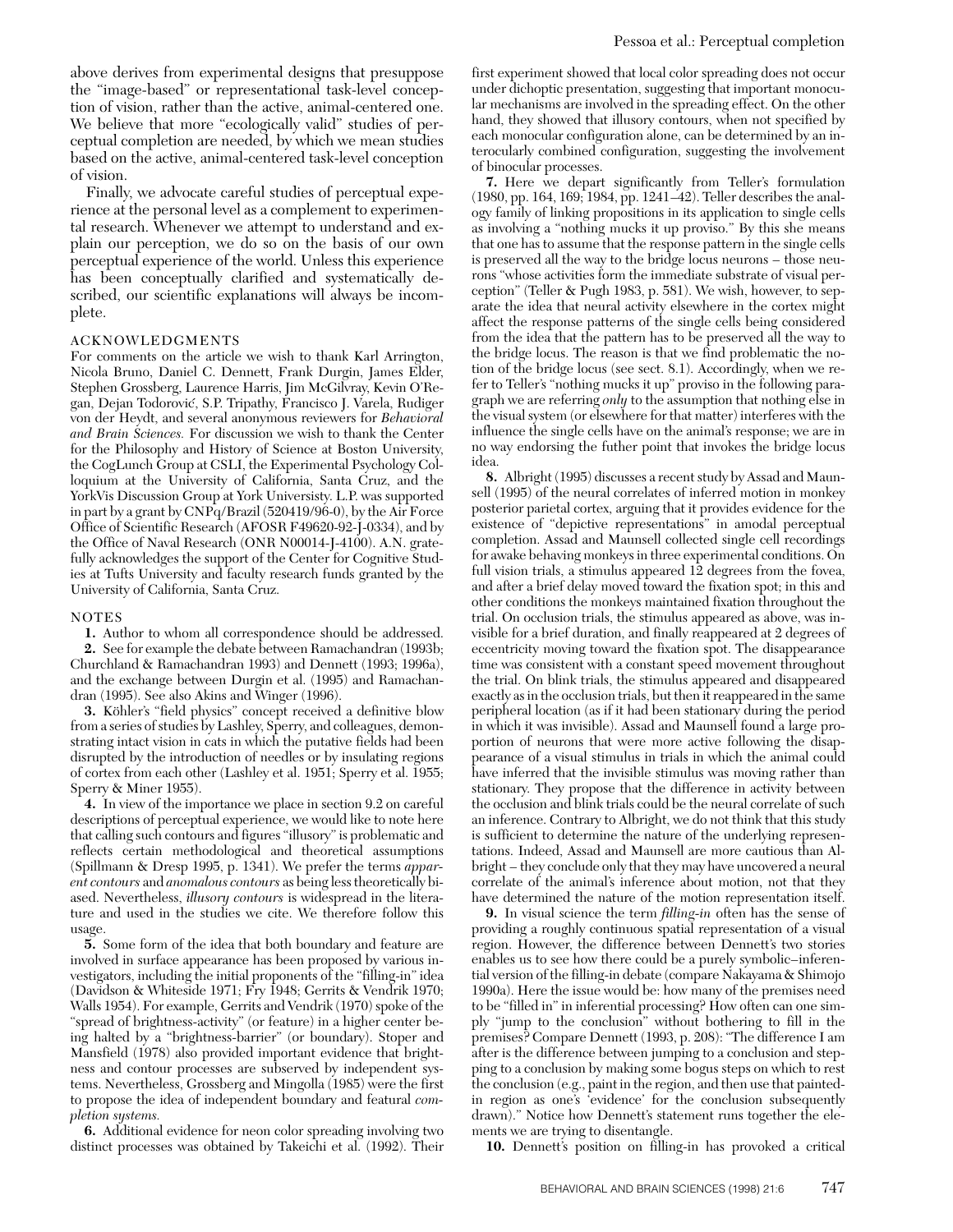# *Commentary/*Pessoa et al.: Perceptual completion

response from Churchland and Ramachandran (1993). They disagree with Dennett because they think that the brain is not merely "finding out" in the perceptual completion of the blind spot and artificial scotomata. They also disagree with Dennett's claim that there are no neural responses devoted to the blind spot, citing Fiorani et al. (1992) as showing the contrary. As far as we can see, however, Churchland and Ramachandran do not think that the brain fills in in the sense of providing a roughly continuous spatial representation. In fact, on the basis of Ramachandran's other writings (1992a; 1992b; 1993a; Ramachandran & Gregory 1991), it seems to us that they might be prepared to accept some variant of the second story we attribute to Dennett – the one in which the brain attaches a label. In any case, we think the debate would be better conducted in relation to issues about isomorphism and linking propositions. We go on to discuss this in section 5.2.

**11.** Note that these frequencies are much lower than the frequencies usually revealed in flicker studies, which have cut-off frequencies of more than 30 Hz and peak around 4 to 6 Hz.

**12.** Given that the experimental animals (cats) were anesthetized, the same caveats discussed in section 4.5 apply here when interpreting the relationship between neural and perceptual events

**13.** These results are consistent with the work of Cornsweet and Teller (1965), which showed that increment thresholds are unaffected by changes in the appearance of backgrounds when the physical characteristics of those backgrounds are held constant.

**14.** We cannot review here all the details of the experiments performed by Eskew (1989), but we would like to note that several of his findings suggested that a complete account in terms of adaptation and eye movements is not likely: "Although eye movements and adaptation might play a role in the chromatic diffusion phenomenon, an additional mechanism which is sensitive to the effect of the contour would be required to account for the gap effect" (Eskew 1989, p. 726).

15. Nevertheless, Todorović goes on to say that, "given the lack" of relevant data, the single-cell type of bridge locus is a heuristically useful assumption." We disagree, for the reasons stated in section 4.5.

# Open Peer Commentary

*Commentary submitted by the qualified professional readership of this journal will be considered for publication in a later issue as Continuing Commentary on this article. Integrative overviews and syntheses are especially encouraged.*

# **Analytic isomorphism and speech perception**

#### Irene Appelbaum

Department of Philosophy, University of Montana, Missoula, MT 59812. **appel@selway.umt.edu**

**Abstract:** The suggestion that analytic isomorphism should be rejected applies especially to the domain of speech perception because (1) the guiding assumption that solving the lack of invariance problem is the key to explaining speech perception is a form of analytic isomorphism, and  $(2)$ after nearly half a century of research there is virtually no empirical evidence of isomorphism between perceptual experience and lower-level processing units.

A problem with some work in cognitive science is that the empirical data are too highly leveraged theoretically. Pessoa, Thompson and Noë's target article provides terrific relief from such work, for its significance lies precisely in its deflationary theoretical interpretation of the empirical findings it cites. There is empirical evidence for neural filling-in, but its importance is doubly qualified. For one thing, neural filling-in cannot be promoted to a methodological principle. Empirical isomorphism does not imply analytic isomorphism. Moreover, even in cases where there is neural filling-in or isomorphism between neural activity and perceptual experience more generally, it becomes less significant once we see that perception is not (just) a matter of what the brain is doing, but of what the animal is doing as well. Put differently, if we do not care (as much) about representations, *a fortiori,*we do not care about whether they are isomorphic to the subject's experience.

Still, the central methodological moral of "finding out about filling in" is not, I think, that we should downgrade the status of filling-in as a theoretical category, but that we should reject analytic isomorphism. For as Pessoa et al. point out, analytic isomorphism states a criterion of adequacy not just for explanations of vision, but for cognitive neuroscientific explanations more generally. By way of reinforcing this claim, I would like to suggest that their criticism of analytic isomorphism is especially applicable to the domain of speech perception. Indeed, I will suggest that rejecting analytic isomorphism provides the key to progress in explaining speech perception.<sup>1</sup>

The particular form that analytic isomorphism takes in speech perception research is the assumption that the goal of a theory of speech perception is to solve "the lack of invariance problem." With a few recent and notable exceptions,<sup>2</sup> solving the lack of invariance problem has been taken to be a criterion of adequacy for explanations of speech perception for nearly fifty years. "Lack of invariance" refers to the widely recognized fact that there is no one-to-one correspondence between units of acoustic structure and perceived phonemes. A single consonant sound, for example, may be realized acoustically in a variety of ways depending on the surrounding phonetic context. This lack of invariance only becomes a problem, however, if one assumes that there must be an isomorphic mapping between the subject's perceptual experience and underlying physical structure. And this is just what has been assumed.

Thus, identifying an initial stage of processing in which processing units *are* structurally isomorphic (e.g., segmented, linearly concatenated) to perceived phonemes is taken to be a criterion of adequacy for an explanation of speech perception. Although these processing units are not always explicitly identified in neural terms (sometimes they are identified in acoustic or articulatory terms), it is the doctrine of analytic isomorphism that underwrites the goal of solving the lack of invariance problem, for the latter assumes that there must be isomorphism between the subject's perceptual experience and lower-level processing units (called "invariants").

As it is put in one well-known article, "invariant gestures<sup>3</sup> of some description there must be, for they are required, not merely for our particular theory of speech perception, but for *any* adequate theory [emphasis in original]" (Liberman & Mattingley 1985, p. 3). The difficulty is that speech perception research guided by the framework of analytic isomorphism, has made little progress. Put bluntly, by the standards embodied in analytic isomorphism, there are *no* adequate theories of speech perception. Despite nearly half a century of searching, virtually no empirical invariants have been found. Only one theory has identified even a candidate for an invariant property, but it has done so for only one class of consonants, and it is present only about 85% of the time (Stevens & Blumstein 1981). Thus, is seems that analytic isomorphism, as embodied in the goal of solving the lack of invariance problem, will have to be rejected before progress in explaining speech perception will be made.

Pessoa et al. caution against inferring analytic isomorphism from the evidence of particular cases of empirical isomorphism (e.g., cases of neural filling in). But in the domain of speech perception, analytic isomorphism survives despite the virtual absence of empirical confirmation. This suggests that in speech perception, at least, analytic isomorphism functions not merely as a methodological principle, but as dogma. If so, it is likely to prove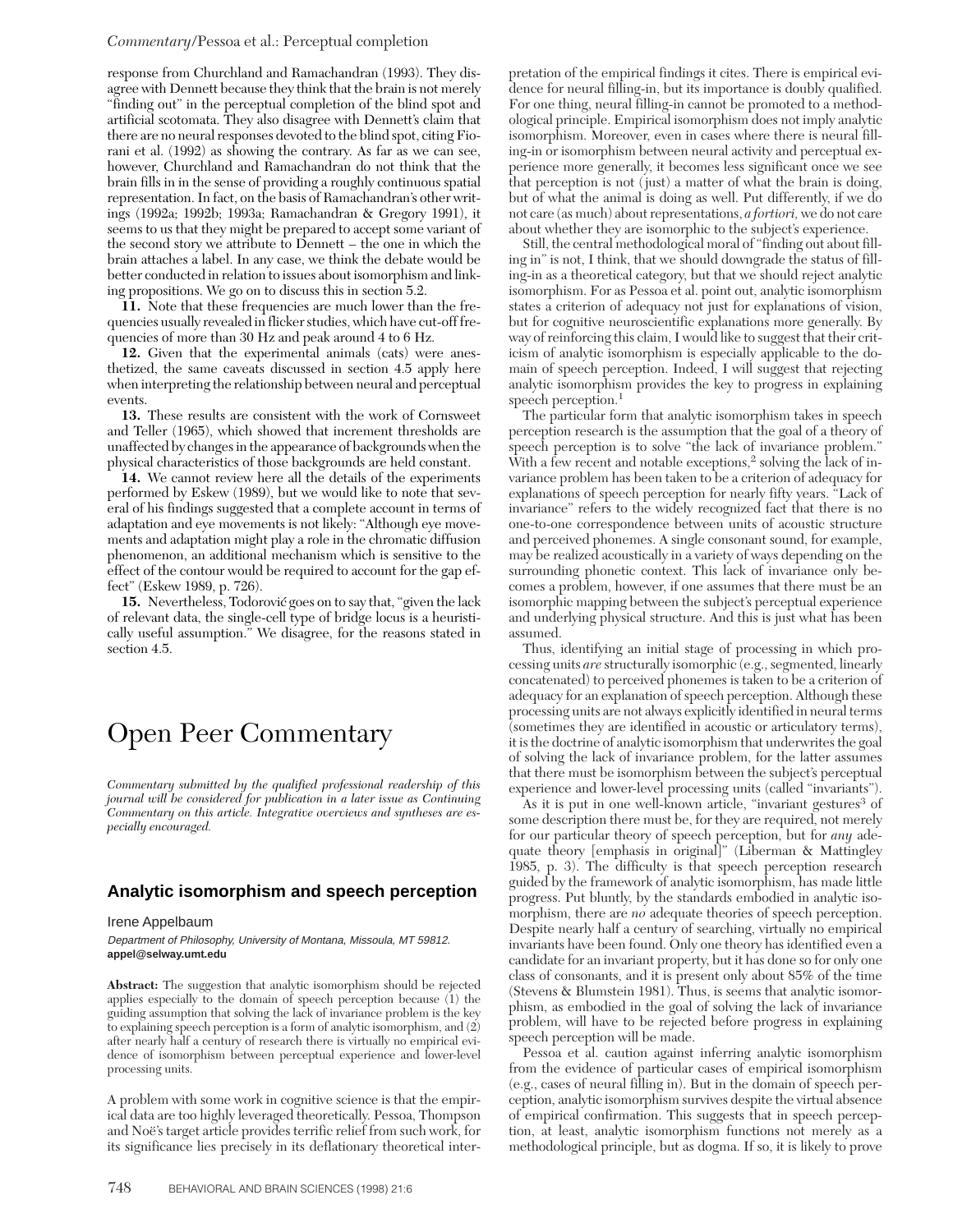more difficult to eradicate. A personal-level, activity-based approach, however, such as the one favored by Pessoa et al. for vision, may well be the place for speech perception research to start.

#### ACKNOWLEDGMENT

For helpful discussion, I would like to thank Brian C. Smith.

#### **NOTES**

**1.** In Appelbaum (1995) I treat this claim much more extensively, although I do not use the term "analytic isomorphism."

**2.** These include Browman and Goldstein (1996), McClelland and Elman (1986), and Nusbaum and Henley (in press).

**3.** Gestures are here taken to be forms of neural representations.

# **Filling-in as the phenomenal side of binding**

#### Karl Frederick Arrington

Psychology Department, Arizona State University, Tempe, AZ 85287-1104; and Visual Research Laboratory, Raytheon Training, Inc., Mesa, AZ 85206- 0904. **k.f.arrington@ieee.org www.swlink.net/~kfa/index.html cns-web.bu.edu/pub/karl /www/home.html**

**Abstract:** The question is broadened from isomorphism to invertible transformation and optimal representation. Motivations are drawn from image compression but with an emphasis on object segmentation. Fillingin is considered as the phenomenal side of the binding process with backsurface filling-in being important. Finally, re-normalization of local filtering by globally integrated context is emphasized.

The question is not whether the visual system is isomorphistic, for clearly it is not by at least some cognitive level, but rather how the system transforms the information with minimal loss and optimal representation abstraction. The image is already distorted by the lens and needs some reconstruction at the regional level. Visual area one (V1) has applied a log polar transform, but we accept this as isomorphic by virtue of its being one-to-one, where one-to-one is important because of invertibility. Also we easily accept that at least some information has been lost by V1.

Now we have begun down the slippery slope: we have accepted a transformed representation and we have accepted at least a minimal loss of information. This is the same issue as in still- and moving-image compression. We see near lossless compression by 2D and 3D Gabor filters. This is one-to-one and can be completely lossless. So where we draw the line for isomorphism is not as interesting as how the visual system attempts to organize and efficiently represent 2D and 3D visual scenes and 4D visual events. It is reasonable for a scene in depth to be represented as roughly 3D log-polar at V1 or V2.

Now the question: Is motion represented isomorphistically? Clearly, even at the level of a motion detector there is an encoding of motion, but this could be one-to-one, so it does not violate our criteria. Now I like to think of the 3D log-polar scene as changing in time and also with a higher resolution at near times than farther. So we have a 4D log-polar scene that is begging for a filter encoding and representation, all of which, at least in theory, is oneto-one. These 4D filters could be grouped into 4D hypercomplex codes that we arrange by serial coding into symphonies of local 3D events in time.

Next we consider how the local junction events are grouped into objects that we can easily imagine to move as cohesive-matter entities. The most important thing is for the animal to be able to survive. There needs to be visual segmentation into objects: food, mates, obstacles, and paths. These objects must be manipulated, in the case of food, into the mouth. For some animals this means being graspable, for others, at least nudgeable. Edge junctions (e.g., T-, Y-, and Arrow-junctions) must bind to form an object that is manipulable. Filling-in can in many ways be considered as the phenomenal side of the binding process, where surfaces that bind the junctions and high curvature regions are constrained within their boundaries, like a soap bubble in a wire loop (a kind of boundary value problem). The junctions (hypercomplex cells with local relative-depth indications) bind.

Filling-in is the phenomenal manifestation of active binding within local surface constraints, which forms a segmented object – the pieces of which will all be conceived as moving together, for example, when nudged during foraging. Moreover, the junctions specify expectations of back surfaces, though not *seen* as such, these surface expectations guide grasping and nudging behavior with great accuracy and relatively few surprises. Violations of expectation occur from *accidental 3D objects* that violate symmetry (e.g., solids of revolution) expectations. So there is a front-surface (modal and amodal) phenomenal filling-in side to binding into objects, but there is also a back-surface-imagination that is also a phenomenal filling-in side of binding

Finally, for surface segmentation and object binding to proceed correctly, local filter information must be interpreted (re-normalized) in terms of the globally integrated context. For example, it has been shown that global transitive luminance scene relations can be lost by using only local oriented-contrast and filling-in operations. But by building local feature filling-in operations upon more distal information, as is with Directional Filling-In (DFI) theory (Arrington 1996), the phenomenal surface feature segmentations are preserved.

# **Filling-in as a within-level propagation may be an illusion**

#### Talis Bachmann

Department of Psychology, University of Portsmouth, Portsmouth PO1 2DY Hampshire, United Kingdom. **talis.bachmannt@port.ac.uk**

**Abstract:** "Finding out" about the visual world as approached from the organismic level may well include the "filling-in" type of perceptual completion if considered in terms of underlying neurophysiological mechanisms. But "filling in" can be interpreted not only as a result of within-level propagating of neural activity, but as a byproduct of the process that is necessary for modulating preconscious information about physically present objects or events so as to generate conscious quality in attending to them.

If two alarm clocks in two neighbouring rooms happen to ring simultaneously, this does not mean that the activity of ringing "propagates" from one clock to another. The apparent propagation may be an accidental byproduct of the fact that somebody set the clocks for the same time. This example illustrates what will be the main argument of this commentary, namely, that there is insufficient evidence in support of the neural "filling-in" as a lateral, within-level propagation of activity from the neurons that represent actually presented and directly valid sensory data to the neurons that represent contextually valid, but receptively invalid sensory data. It seems more likely that the "propagation" and interpolation processes assumed to be the basis of perceptual completion and filling-in are mediated by a "third process" that originates from a level that is different from the one where specific, cortical, sensory neurons are located.

The first argument is more general and can be explained as follows. Perceiving organisms are adaptively successful insofar as they manage to find a compromise between two important requirements: (1) They should not miss any potentially dangerous or otherwise important signals (data), and in doing so they should sustain adequate and consistent responding to the full concreteness of the environmental stimuli from as wide an array as possible and (2) They should also be capable of generalising and finding out abstract, meaningful characteristics of the environment without losing them in the ever varying concrete appearance of stimulation (e.g., variability in lightness, shading, size, angles, movement vectors, etc.) and despite deformations, "crowding," and noise. The first requirement is that of full, "merciless," *actual veridicality* but the second is that of flexible categorizability,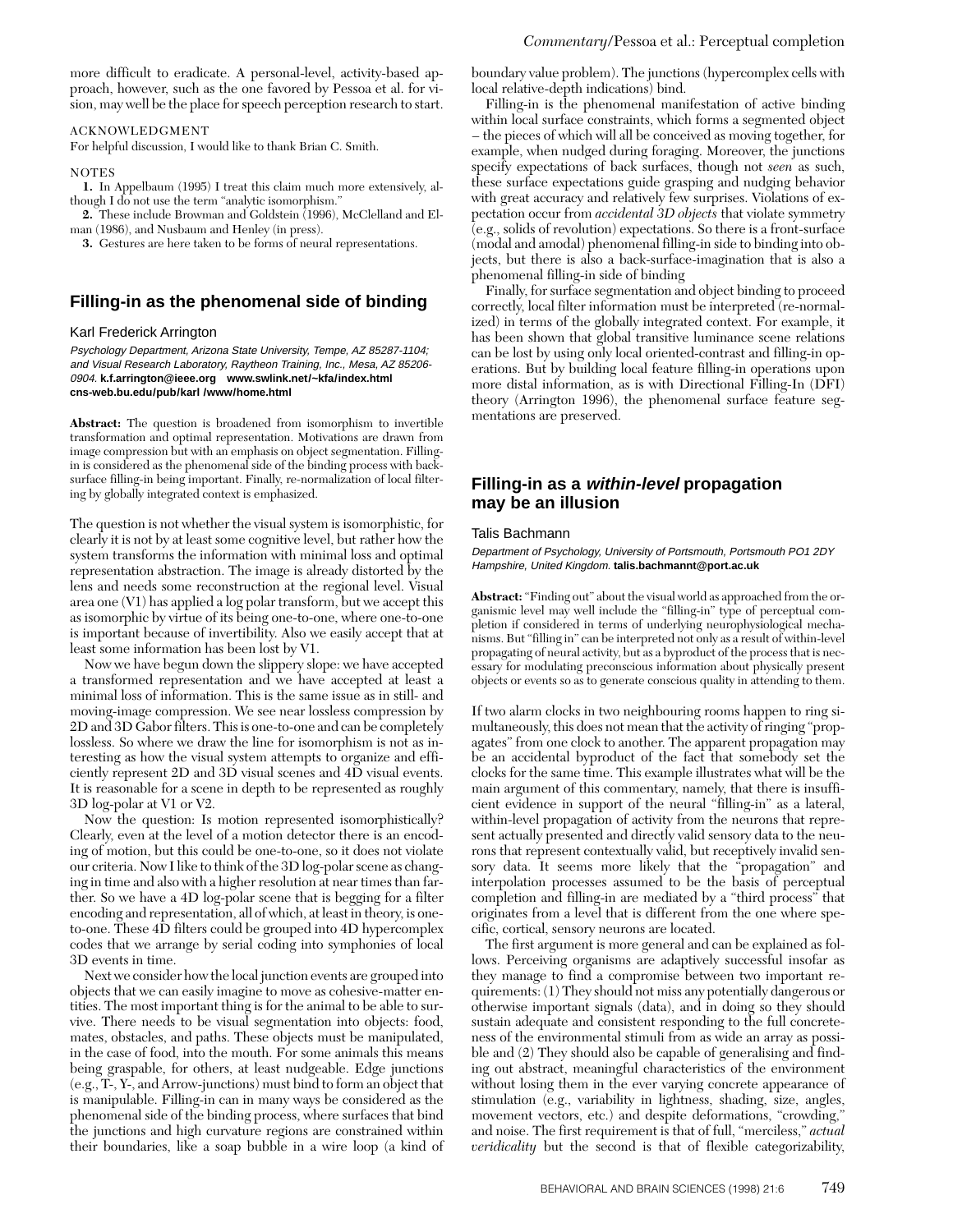# *Commentary/*Pessoa et al.: Perceptual completion

which is sensitive to expectations and maintains *potential typicality* of appearance, given certain contexts. It is obvious that a single level of the neural representation system is incapable of satisfying both these requirements at once because they are incompatible. To fulfill the task, more than one level of data analysis is necessary, featuring flexible, dynamic ways of mapping the interlevel activities.

If perceptual completion or filling-in were the function of some sort of propagating or spreading activity only within the unitary neural system at the sensory-representational level, then the first requirement (actual veridicality) would be sacrificed. This system would hence be unlikely to create illusory experiences in itself. If "finding out" and "ignoring the absence" (both governed by the principles of context sensitivity and typicality) were the only ways the neural levels could deal with data, then the adaptive advantages would be lost again and adequate responsiveness and authentic monitoring would be replaced by wishfulness. Pessoa et al.'s target article is useful in showing that to follow the strategy of "finding out" as the good one at the organismic level, perceptual systems sometimes produce neural filling-in (indicating the presence) at the lower level. It seems to me, however, that so as not to violate the first requirement of maximum veridicality it is quite probable that neural filling-in at a lower level has its origins, not in the process of intralevel lateral propagation, but in the input from some other level of sensory information processing. From where, then?

The second argument is related to the neurophysiology of sensory processes. A neuron tuned to a certain specific and spatially located characteristic can be activated in various ways. The main sources of activation include: (1) the input through ascending primary pathways that originates from receptors and mediates responses to the actually exposed stimuli for which the neuron is veridically tuned; (2) top-down input from the higher, contextsensitive levels; (3) lateral input from within the same level of neuronal analysis; (4) modulatory input from the nonspecific arousal system (NSP: e.g., thalamic nonspecific nuclei) that has been shown to be necessary for "upgrading" the activity of the specific neurons so that perceptual information carried by them will participate in conscious experience (see Bachmann 1997, for a review). It is clear that the origins of neural activity in neural fillingin can be related to (2), (3), and (4). Although the first argument in paragraph 2 biases me against the uncontested inclusion of (3) among the main possible neural filling-in mechanisms, it seems fair enough to say that at the present state of our knowledge it would be reasonable to regard all three as potential candidates. Whereas all phenomena discussed in the target article, however, are related to perceptual *conscious experience,* it seems parsimonious to discuss the role of (4) as the source of neuronal activity that has been *prima facie* linked to the function of consciousness in mediating the neural filling-in.

In recent years we have been presented with strong evidence that neurons in visual cortical areas continue to respond to exposed (actual) perceptual information to which they are tuned to even if this information is not directly present in the perceptual awareness of the subject (e.g., He et al. 1996; Leopold & Logothetis 1996; Logothetis et al. 1996). This means that it is insufficient to find the correlates of interpolated perceptual features as certain neural activities in visual cortices to posit them as the equivalents of perceptual filling-in. We should be able to find neural processes that are present with perceptual completion and absent when this completion is not phenomenally experienced.

My hypothesis is that in many cases the filling in is a *byproduct* of the thalamocortical modulation of the representational neurons that stand for actually present stimuli. Two thirds of cortical visual neurons have presynaptic input from the NSP (Brooks & Jung 1973). It is known that both the spatial and temporal resolution of the NSP is considerably poorer than those of the specific sensoryrepresentational neurons. When sensory stimuli are presented, then in addition to evoking fast specific encoding, they evoke slower and spatially spreading modulation from NSP where neighbouring units, the specific signals of which have not been presented, may also become modulated by this NSP process. (Modulation means enhancement of excitatory postsynaptic potentials, which increases the cumulative firing frequency of the modulated neurons.) As a result, "filling-in" can be expected. As primary sensory pathways are semiautonomous from NSP, we can expect perceptual completion even if the input that provided the context is not itself visible (e.g., as a result of masking).

For example, Gellatly (1980) showed that illusory-contoured figures can be perceived even when the "pacmen" that induce the "boundary completion" are not perceived because of metacontrast masking. The findings of Paradiso and Nakayama (1991) and of Stoper and Mansfield (1978) (sect. 6.2, paras. 2–5) can be explained as the outcome of a gradual arrival of the temporally delayed and spatially spread NSP modulation that leads to the conscious quality of the contoured stimulus *and* its immediate surround (notice that the surround quality belongs to the background of the contoured stimulus). Perhaps, just as alarm clocks ring synchronously not because of any "propagation" of ringing, but because of their common master, the neurons responsible for actual and interpolated sensory qualities fire together because they share the modulator which is located elsewhere.

# **Prediction, inference, and the homunculus**

#### Horace B. Barlow

Physiological Laboratory, University of Cambridge, Cambridge CB2 3EG, England. **hbb10@cam.ac.uk**

**Abstract:** Prediction, like filling-in, is an example of pattern completion and both are likely to involve processes of statistical inference. Furthermore, there is no incompatibility between inference and neural filling-in, for the neural processes may be mediating the inferential processes. The usefulness of the "bridge locus" is defended, and it is also suggested that the interpersonal level needs to be included when considering subjective experience.

Pessoa et al.'s is a very comprehensive and useful review, and I want to suggest two additions. First, prediction should be considered because it is pattern completion in the temporal dimension; it certainly depends on statistical inference and shows that this is likely to be important in all completion phenomena. The second suggestion is to add the *interpersonal* to the authors' illuminating *personal/subpersonal* distinction, for this may tell us the origin of the homunculi who look at the images in our brains.

**Statistical inference, prediction, and completion.** Helmholtz thought that perceptions were unconscious conclusions about external causes inferred from the fragmentary and incomplete evidence provided by sensory messages (Helmholtz 1925, Ch. 26, p. 4) and this is still a leading concept in modern attempts to understand and model perception. Such conclusions depend upon statistical inference, and this is typically most useful just when fillingin and completion phenomena occur – when the evidence is incomplete. For instance, you gain little by identifying a regular sequence of events after it has occurred, but if you identify it before it has run to completion you can make a reliable prediction – with obvious advantages to survival in the jungle, on the stock market, and everywhere else. Prediction is pattern completion in the temporal domain; most examples of filling-in apply to static patterns, but in both cases the appropriate statistical work has to be done to gain reliable benefits, and it is no exaggeration to say that this work plays a role in perception as important as the conversion of chemical energy to mechanical work in muscle contraction.

Statistical inference requires a neurophysiological mechanism, and Pessoa et al. point out in their Abstract that "Certain forms of visual completion seem to involve spatially propagating neural activity (neural filling-in)." This could be the inference mechanism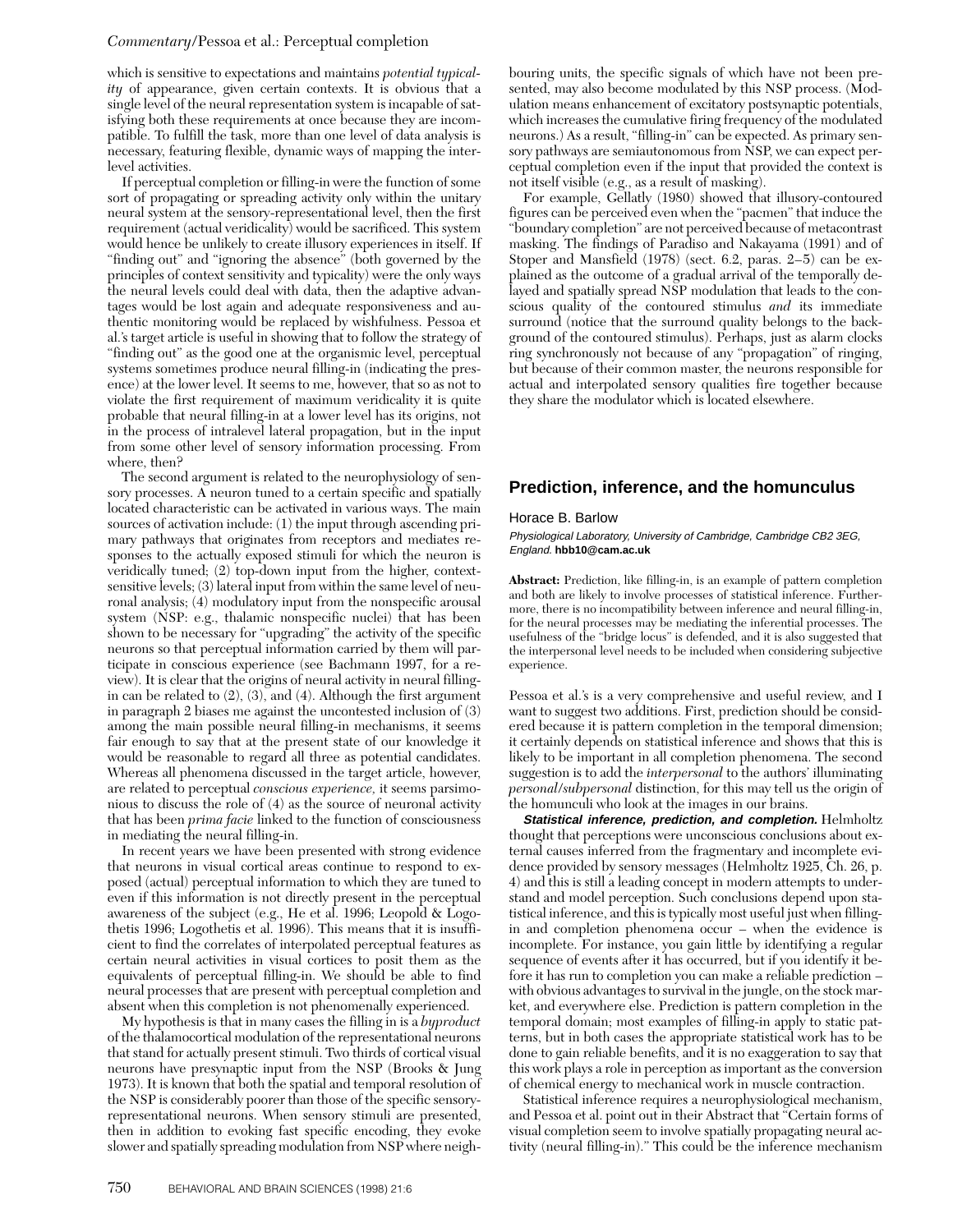in action, and it is hard to see why the authors go on to say that it is contrary to Dennett's (1991) description of filling-in as the brain's "ignoring an absence" or "jumping to a conclusion." Statistical inference, jumping to a conclusion, subjective filling-in, and spatially propagating neural activity are surely different levels of description of the same process in the brain and there need be no incompatibility between them. If one thing is certain it is that jumping to conclusions and ignoring absences will not take place in the appropriate circumstances unless there are neural mechanisms that approximately compute the statistics required, and the need for these neural mechanisms clearly places the spatially propagating activity in a new light.

Statistics and predictability also lead us to a psychophysical linking proposition that, unlike all the other ones Pessoa et al. discuss, is irrefutable: *Whenever two stimuli can be distinguished reliably, then some analysis of the physiological messages they cause . . . would enable them to be distinguished with equal or greater reliability.*<sup>1</sup> Since the Shannon-information in sensory messages cannot be increased as it passes through the brain, the states of activity in underlying neural representations *must* provide sufficient information for the perceptual discriminations that are based on them, and this enables one to find out when brain events can and when they cannot explain perceptual phenomena. A good feature of this linking proposition is that it moves on from the metaphysics of psychophysical links and instead focuses on the reliability of discriminations among physical stimuli, sensory messages, and perceptions, for these are open to experimental measurement. Its greatest strength, however, is that its truth cannot be denied, for it is simply the second law of thermodynamics applied to information flow in the brain: it is possible to lose information, but it is not possible to create it (Brillouin 1956).

One of the concepts this linking proposition can clarify is the "bridge locus" of Teller and Pugh (1983). This can be interpreted as the location in a neural system where one can most readily show that particular neural states provide enough information to account for particular psychological performance. Examples where such locations have been found include retinal ganglion cells that can detect small, brief light flashes at absolute threshold (Barlow et al. 1971), V1 neurons that can detect displacements in the hyperacuity range (Parker & Hawken 1985), and neurons in MT that can detect weak coherent motion in random dot kinematograms with sensitivity as great as the whole animal (Newsome et al. 1990). On the other hand, there are no known retinal ganglion cells that could detect the weak, spatially extended, long-lasting stimuli that intact subjects can detect (Denton & Pirenne 1954), and to express this we simply say that we do not know where the bridge locus for that task is, and cannot yet be sure whether there is one. Collecting the statistical evidence required to perform a particular psychophysical task is not a trivial matter (Barlow & Tripathy 1997), and it is useful to have a term to describe areas that house the neurons that do it.

**The homunculus and interpersonal factors.** Turn now to a feature of the target article that I whole-heartedly admire – the introduction of the subpersonal/personal distinction into the discussion of subjective phenomena such as completion. Can we not extend this to include interpersonal interactions? This extension may at last give the homunculus, that scandal of modern perceptual psychology (Barlow 1996), a respectable role.

To show how this may come about consider the Gibsonian example of a pilot landing a plane. He notices that the expansion point in the flow field in front of him is not exactly where he has been taught that it should be, and adjusts the controls to correct this while keenly observing the flow field to see whether his corrections are being effective. We tend to postulate a homunculus to do this inspection, in spite of the fact that almost everyone recognizes it as an unscientific intrusion when considering subpersonal mechanisms, and no better in this example of the pilot's personal interaction with the environment. But go further and consider the interpersonal interactions between the instructor and the pilot when he was being taught: wasn't the instructor's role

to implant into the pilot's brain the homunculus who inspects the flow-field? This single example does not change our thinking greatly, but we depend on homunculi more than we like to admit, and it makes a considerable difference if *most* of them are agents, implanted in our minds by others, who enable us to see the world as they see it. This would give homunculi great importance in our social lives, and would suggest one reason why our conscious experiences can quite easily be communicated to others. Although it makes our own experience dependent on others in a way that many will find hard to accept, the converse of this dependence is that each of us can implant homunculi into other people's brains that will enable them to see the world as we see it.

In fact, I can summarise this whole commentary by saying that I have tried to implant inference-detecting homunculi into the brains of those who think about filling-in, and have also tried to implant the homunculus who looks for the origin of other homunculi.

#### NOTE

**1.** From Barlow (1995, p. 428). The original had *in some single neuron* between *cause* and *would,* but this is an irrelevant distraction here.

# **Dennett versus Gibson**

#### Alex Byrne

Department of Linguistics and Philosophy, MIT, Cambridge, MA 02139. **abyrne@mit.edu web.mit.edu/philos/www/byrne.html**

Abstract: Pessoa et al. misinterpret some of Dennett's discussion of filling-in. Their argument against the representational conception of vision and for a Gibsonian alternative is also flawed.

Dennett claims, of his Marilyn wallpaper example (see sect. 9.2 of the target article), that the "brain just represents *that* there are hundreds of identical Marilyns" (1992, p. 46), and so there is no neural representation that has hundreds of Marilyn-representations as parts (as it might be, a "high-resolution bit map"). He comments: "Of course, it does not seem that way to you. It seems to you as if you are actually seeing hundreds of identical Marilyns" (p. 46). The point of the latter remark is that there is a persistent tendency to confuse a *representation of detail* with a *detailed representation.* This is a special case of confusing represented properties with properties of representations (Dennett 1991, pp. 147–48). Because the experience of the Marilyn wallpaper represents it as covered with detailed Marilyns, the temptation is to suppose that the representation itself contains detailed representations of Marilyns. The mistake that Dennett is exposing is thus an intellectual error we make when reflecting on our experience; it is *not* any kind of perceptual illusion.

There is another mistake, according to Dennett: "The hundreds of Marilyns in the wallpaper seem to be present in your experience, seem to be in your mind, not just on the wall" (1991, pp. 359–60; quoted in the target article, sect. 9.2, para. 5). Here Dennett's point is that there is a persistent tendency to invoke something like sense data as the evidence that must be presented to an "inner witness" in the brain. This comes out particularly clearly in the section following the quotation, where Dennett's stooge Otto, looking at a color version of Pessoa et al.'s Figure 1, would suppose that there really is a reddish diamond (not on the page, but presumably in his mind). In the Marilyn case, the temptation is to suppose that there are Marilyn sense data. Again, the mistake is an intellectual error, not a perceptual illusion. (Of course, neon color spreading, unlike seeing Marilyn wallpaper, *does* involve a perceptual illusion, but the perceptual illusion is not the mistake Dennett is identifying.)

Hence, Pessoa et al. have misunderstood Dennett when they say that he erroneously concludes, both times, "that the person's experience of the Marilyns is mistaken" (sect. 9.2, para. 5). (Here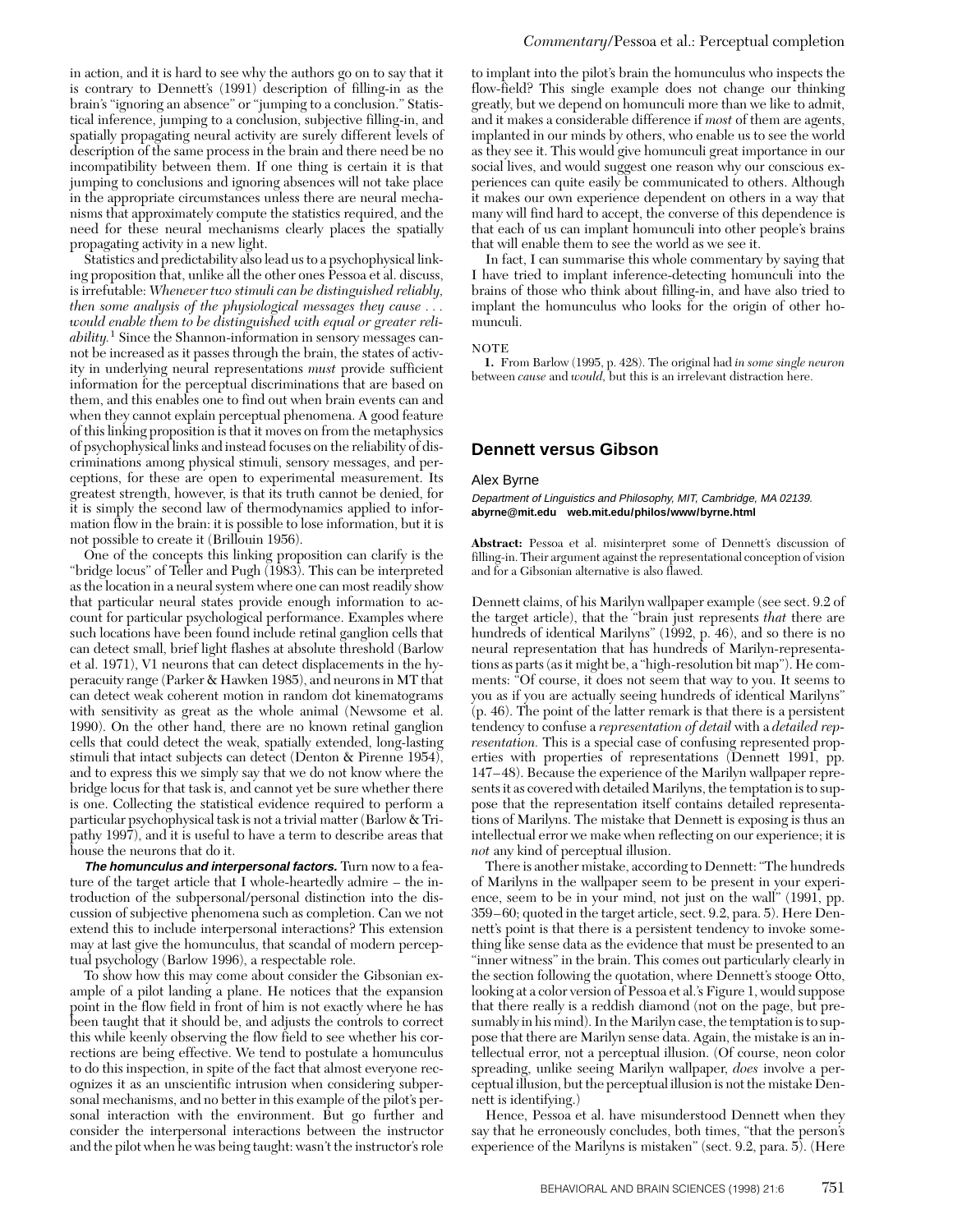# *Commentary/*Pessoa et al.: Perceptual completion

Pessoa et al. must mean that Dennett erroneously concludes that the Marilyn case involves a sort of perceptual illusion, for they evidently agree that the alleged intellectual errors really *are* errors.)

Pessoa et al. think Dennett draws the erroneous conclusion – that the Marilyn case involves perceptual illusion – by reasoning *correctly* from a crucial assumption, the "uniformity thesis." That is why they side with Gibson (1979), and against Dennett (1978), in rejecting the uniformity thesis.<sup>1</sup> So, although these exegetical matters are not significant, what is of some importance is Pessoa et al.'s argument that the uniformity thesis is false because it has false consequences.

According to the uniformity thesis, "perceptual content at the personal level just is the content of brain states at the subpersonal level" (sect. 9.2, para. 4). In other words: when a person has a perceptual experience with such-and-such propositional content, this fact is constituted by the presence, in some part of the person, of a certain sort of representation with that content (as it might be, by the tokening of a neural representation in the subject's "vision box").<sup>2</sup> The uniformity thesis is therefore entailed by the representational theory of mind.

Pessoa et al. think the uniformity thesis leads to trouble in the Marilyn case for two reasons. First, they claim that the thesis entails (or at least motivates) the conclusion that "in the absence of a brain-level pictorial representation of each of the identical Marilyns the person cannot have a percept with the content that there are hundreds of identical Marilyns" (sect. 9.2, para. 4).<sup>3</sup>

(Pessoa et al. interpret Dennett as drawing the conclusion just mentioned. But this does not make any sense. For Dennett certainly holds that there are no such pictorial representations, and that the content of the experience *is* that there are hundreds of identical Marilyns. If he went on to draw the above conclusion, his position would be glaringly inconsistent.)

This parenthetical difficulty aside, it is obvious that the uniformity thesis has no such unwanted consequence. According to it, in order to have an experience with the content that there are hundreds of identical Marilyns, one just needs an appropriate inner representation with exactly that content, and plainly that does not require a representation, pictorial or otherwise, of each Marilyn.

Second, Pessoa et al. claim that the uniformity thesis entails (or motivates) the conclusion that, when looking at the Marilyn wallpaper, "it seems to one that the Marilyns are all there in one's mind or brain" (sect. 9.2, para. 5). Since there are no such pictures (at any rate according to Dennett), the person's experience must, again, be illusory. Pessoa et al. say that "the reasoning depends on the idea that visual experience is pictorial, in the sense that to have a visual experience that is really of hundreds of identical Marilyns is to have a picture in the mind or brain with precisely that content," which in turn "depends on" the uniformity thesis (sect. 9.2, para. 5). But the uniformity thesis is clearly not guilty. First, it does not lend support to the view that inner representations are pictorial (as opposed to, say, sentential). Second, even if we grant that the representation is pictorial, the uniformity thesis does not imply that the person is aware of this inner picture, only that the content of the person's experience is the content of the appropriate inner representation. In the example, the content is *that there are hundreds of Marilyns* (more specifically: hundreds of Marilyns *on the wall*). To think that the person must be aware of the representation itself would be to confuse *what is represented* (what the person is aware of: Marilyns on the wall) with *what does the representing* (a neural picture, which the person need not be aware of). It would be to confuse, that is, represented properties (e.g., being a Marilyn on the wall) with properties of representations (e.g., being a neural picture of a Marilyn). As noted, Dennett himself has emphasized the distinction.

Pessoa et al. correctly state that "at the personal level, there are no . . . representations in visual perception; there is simply experience of the world" (sect. 9.2, penultimate para.; see also sect. 9.1 and Thompson 1995, p. 235).<sup>4</sup> What I do not understand is why this shows that Dennett, and most of us, are wrong, and Gibson is right.

# ACKNOWLEDGMENT

Thanks to David Hilbert for discussion.

#### **NOTES**

**1.** For another Gibsonian attack on Dennett, see McDowell 1994.

**2.** The assumption that the content of a perceptual experience is the content of a *single* inner representation is merely for expository convenience. Dennett (1991) appears to hold that the content of a perceptual experience is the conjunction of the contents of many inner representations, and is never the content of a single representation. That is not in conflict with a more careful statement of the uniformity thesis.

**3.** Pessoa et al. in fact present this line of reasoning in two steps: from the uniformity thesis to "analytic isomorphism," and from the latter to the conclusion. I agree with them that analytic isomorphism should be rejected.

**4.** Unlike Dennett, philosophers like Block (1995) would at least want to add a qualification here, but Block's reasons are not relevant to the present discussion.

# **The functional effects of modal versus amodal filling-in**

#### Greg Davis and Jon Driver

Department of Psychology, Institute of Cognitive Neuroscience, University College London, London WC1E 6BT, United Kingdom. **gjd1000@cus.cam.ac.uk j.driver@ucl.ac.uk**

**Abstract:** Comparisons between modally and amodally completed regions show that perceptual filling-in is not merely the ignoring of absences. Illusory filled-in colour arises for modal completion, but not for amodal completion in comparable displays. We find that attention spreads automatically to modally but not amodally completed regions from their inducers, revealing a functional effect of filled-in colour.

The target article provides a useful summary and discussion of the extensive literature on visual "filling-in." Like many others in this field, we were already convinced of the main empirical conclusion, namely, that neural filling-in goes beyond the mere ignoring of absent information, thus challenging Dennett's (1991) account. We were somewhat disappointed that the article focuses mainly on the challenge from *neural* filling-in alone, and less on the equally persuasive challenge from the psychological reality of *perceptual* filling-in itself. This seemed a missed opportunity, particularly given Pessoa et al.'s extensive discussion of how neural activity might best be related to perceptual states (and also given that few researchers would be so interested in neural filling-in if none arose perceptually!). The authors seem to assume that the existence of filling-in at the perceptual level is merely an uncontroversial and theoretically neutral starting point. However, we think that perceptual measures, not only neural measures, can help establish whether (and when) filling-in goes beyond the mere ignoring of absences.

A direct comparison of modal versus amodal completion may be particularly revealing on this issue. As Pessoa et al. note, several recent authors (e.g., Shipley & Kellman 1992) have shown that these two forms of completion can be induced by very similar displays, and also show several intriguing parallels regarding the completed shape that will be perceived. However, a critical difference remains. No illusory colour or brightness is filled in perceptually for amodally completed regions, which are seen as lying behind an occluder. By contrast, modal completion leads to perceptual filling in of colour and brightness for the completed region, seen in the front plane. The accompanying Figure 1 illustrates this, for two displays used in our own work (Davis & Driver 1997; 1998a). Each comprised two grey segments, abutting a white bar on a dark screen (as in A). Only the depth of the white bar differed between the two displays. When the bar appeared to be closer than the grey segments (due to stereoscopic disparity), the latter were amodally completed as a single grey ellipse that was partly occluded by a white bar (much as it appears for the two-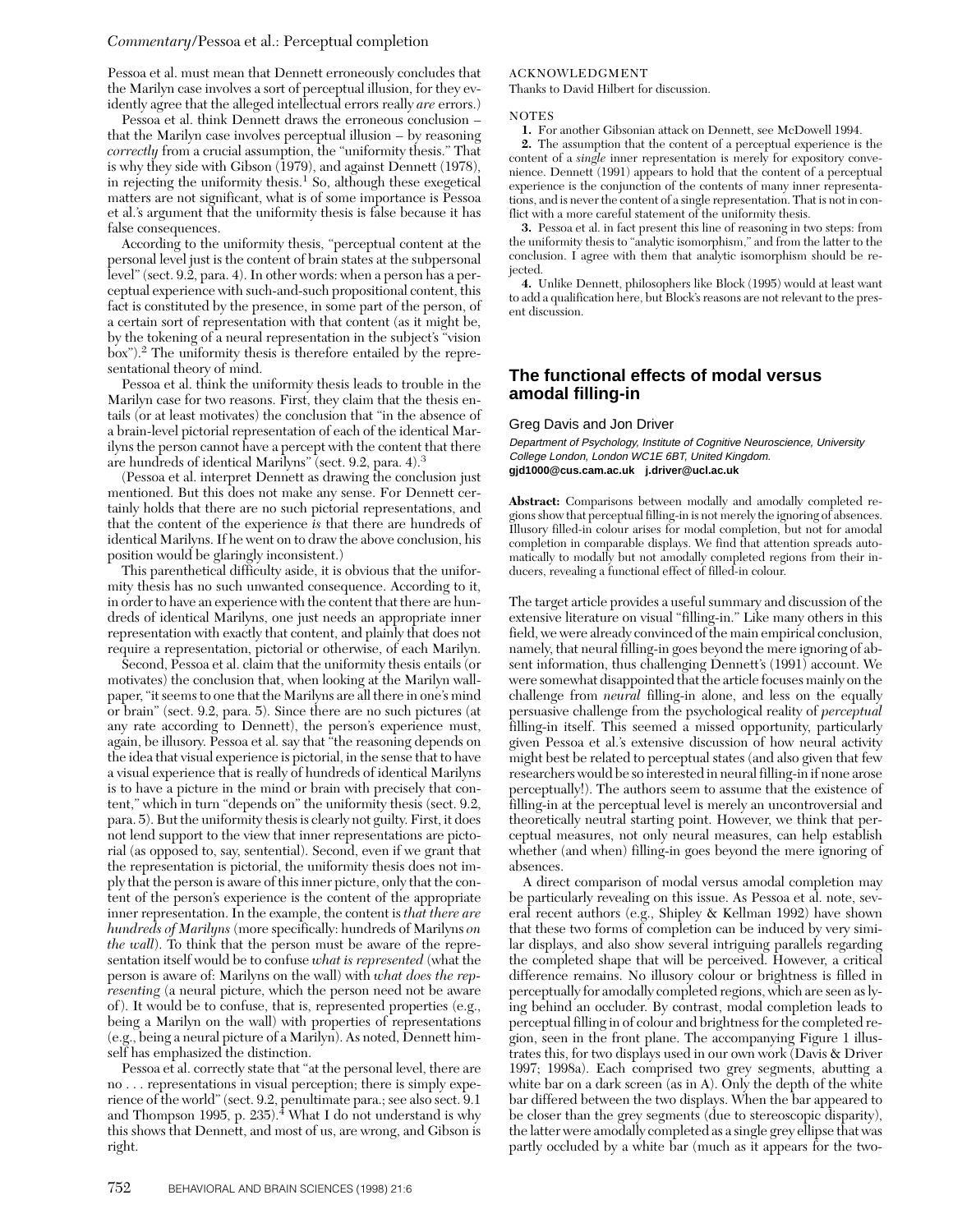

Figure 1 (Davis & Driver). (A) Stimulus pattern employed by Davis and Driver (1997; 1998a) to compare spreading of attention to and from modally – versus amodally – completed regions. When stereoscopic disparity caused the white bar in the stimulus to appear nearer than the grey regions, the grey regions were amodally completed to form a partly occluded ellipse that continued behind the white bar. Conversely, when disparity signalled instead that the grey regions were nearer to the observer than the white bar, the grey regions were modally completed to form a transparent ellipse that continued in front of the white bar. The region where the modally completed ellipse overlapped with the white bar now appeared filled-in illusory colour. (B) Cartoon of how the stimulus in (A) appeared when the grey regions underwent modal completion to form a transparent ellipse.

dimensional illustration in A). No illusory colour was seen in the amodally completed region itself. By contrast, when the grey regions appeared to be closer than the white bar, they now became *modally* completed, as a continuous transparent grey ellipse in front of the white bar. Critically, illusory colour and brightness was now infused into the completed region, which took on the grey of the curved segments (as cartooned in B), even though no grey was physically present in the centre (just as in A). Thus, modal and amodal completion differ in terms of perceptual filling-in, with illusory colour and brightness arising only in the former case. This difference is not readily accounted for by mere "ignoring of absences," given the similar absences for the two cases. As Pessoa et al. discuss, there have been several previous neuroscience studies on amodal completion, and also on modal completion but none has ever compared them directly, even though this would be particularly revealing regarding the neural basis of perceptual filling-in.

In several recent articles, we have sought to compare the functional effects of modal and amodal completion directly (Davis & Driver 1994; 1997; 1998a, 1998b; Mattingley et al. 1997) as Pessoa et al. recommend. Two studies used displays like those in Figure 1, to examine the effects of modal versus amodal completion upon the distribution of visual attention. Davis and Driver (1998a) found that when attention was drawn to the inducing grey segments (by a sudden change in their size) this also drew attention to the completed region between them in the modal situation. However, this did not arise for the comparable amodal case, thus revealing a difference in the functional effects of the two forms of completion. Davis and Driver (1997) used a measure of distractor interference to confirm that this spreading of attention between inducers and completed regions, for the modal case only, happens even when counter to observers' intentions.

We concluded that the filling-in of colour and brightness, at modally completed regions only, was responsible for this spreading of attention. More generally, we proposed that the presence of filled-in colour at modally completed regions signals that they belong to an unoccluded surface (even when physically absent in the stimulation, due to coincidental camouflage or impoverished illumination; see Davis & Driver 1998a). By contrast, the absence of any colour coding at all for amodally completed regions signals that they are occluded from view. The distinction between occluded and nonoccluded regions of objects is crucial for visual object recognition (Nakayama et al. 1989). Moreover, it is also crucial for directing attention towards potentially relevant versus entirely irrelevant information when judging a particular object. Any visible features at occluded (and amodally completed) regions of a relevant object cannot reflect properties of that object, but only those of the occluder. This restriction does not apply to visible features that form part of a camouflaged by unoccluded object, as in modally completed regions. Hence it makes excellent functional sense that attention should spread from inducers to modally completed regions, but not from inducers to comparable amodally completed regions, exactly as we find (Davis & Driver 1997; 1998a).

Our work thus identifies a difference in the functional effects of modal versus amodal completion, using perceptual rather than neural measures. Moreover, the observed difference makes good sense in terms of the particular task faced by the visual system when required to attend to potentially relevant information and ignore irrelevant information. In this restricted sense, we are sympathetic to Pessoa et al.'s enthusiasm for "task level" conceptions of vision in terms of the function(s) served. However, we take issue with their more general advocacy of a "personal level" or "animal centered" approach to vision as a panacea for philosophical confusions in this area. Arguing generically that the "animal . . . simply sees aspects of the world" (sect. 9.1, para. 4) does not advance our understanding of how the animal achieves this: it merely replaces the homuncular little-animal-inside-the-head as an all powerful agent with the larger whole animal. Finally, some of the criticisms of the Marr (1982) approach seemed inappropriate. There are emphatically no homunculi in any of Marr's computer vision systems; and his work was characterised by careful analyses of the tasks to be solved by particular visual processes.

# **No bridge over the stream of consciousness**

#### Daniel C. Dennett

Center for Cognitive Studies, Tufts University, Medford, MA 02155. **ddennett@tufts.edu www.tufts.edu/as.cogstud/mainpg.htm**

**Abstract:** Pessoa et al.'s target article shows that although filling-in of various kinds does appear to occur in the brain, it is not required in order to furnish a "bridge locus" where neural events are "isomorphic" to the features of visual consciousness. Some recently uncovered completion phenomena may well play a crucial role in the elaboration of normal visual experience, but others occur too slowly to contribute to normal visual content.

I find this a very useful essay, a model, in fact, for philosophers who want to make a substantive contribution to cognitive science: it makes sense of controversy, dispels confusions, and sharpens our understanding of the more distant implications of a wide variety of current empirical work, an important task that is typically beyond the aspirations (if not the talents) of those working in the labs.

First, let me acknowledge that Pessoa et al. have corrected some errors on my part, errors that betrayed my ignorance of a wealth of empirical and theoretical work that had already been undertaken on the vexed issue of filling-in. I am glad they also pointed out, however, that I did point to the very sorts of empirical experiments that "would" disprove my hunch – some of which should already have been known to me. I was not entirely the innovator I took myself to be, then, but I will settle for the role of catalyst, since my rash interloping has served to direct attention and begin the task of clarification that Pessoa et al. are continuing.

Second, I want to propose a friendly amendment to Pessoa et al.'s fine discussion of what they take to be the fundamental mistake of "analytical isomorphism": supposing there must be a "bridge locus" where features of experience and features of neural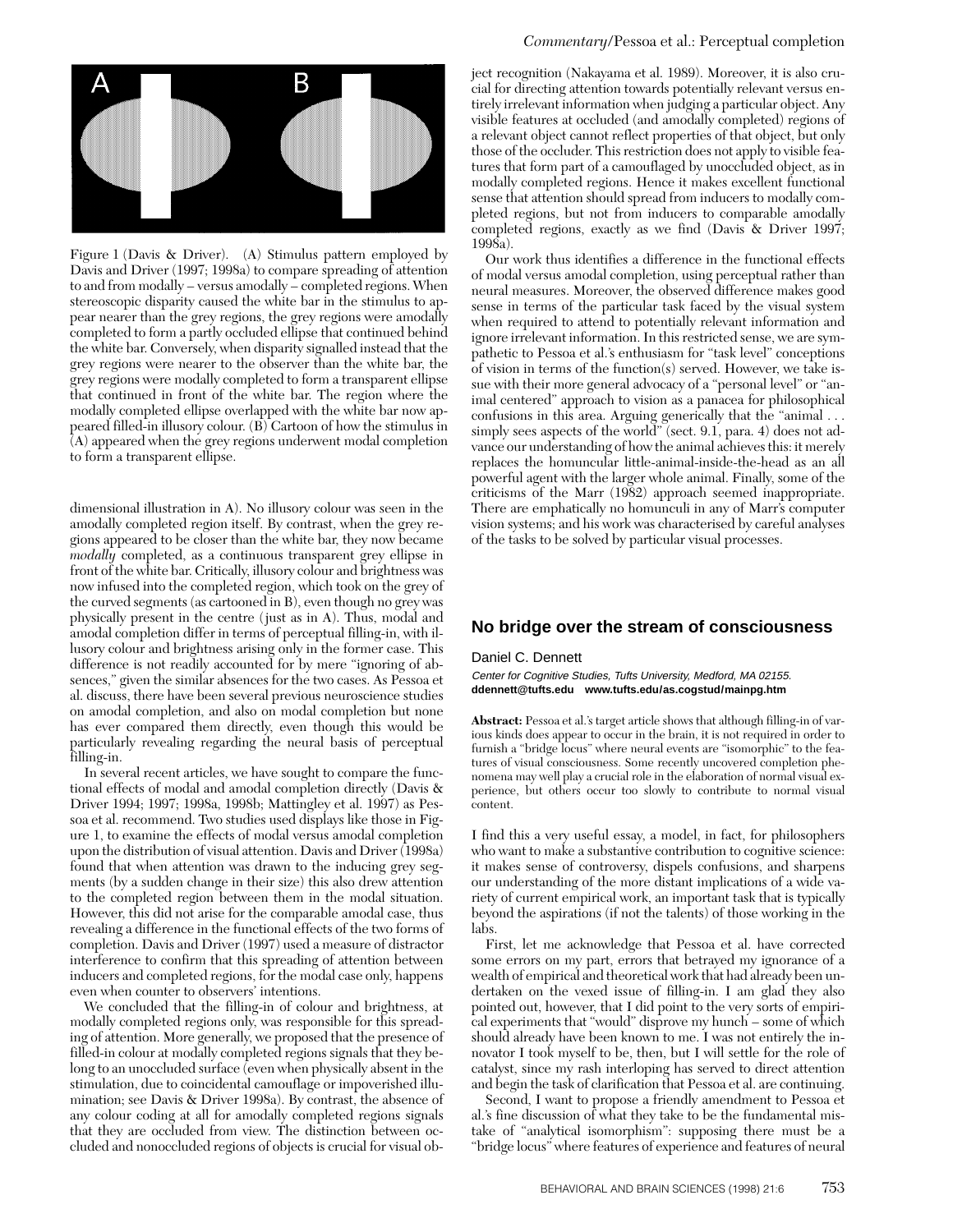# *Commentary/*Pessoa et al.: Perceptual completion

activity are "isomorphic." They are right: the widely felt necessity for just such a bridge locus is a crippling theorist's illusion. But they do not go on to address the natural question of what should replace this overwrought idea. One is inclined to think that something has to be "isomorphic" to something happening in the brain – a "neural-perceptual parallelism" of some sort is required – on pain of lapsing into dualism or sheer mystery. What is the minimal form?

According to Müller's (1896) second axiom (a methodological principle, as they say), "perceptual equalities, similarities and differences correspond to neural equalities, similarities, and differences." The saving move, I submit, is to notice that the data from "introspection" that we need to line up with neural data are not necessarily Müller's "perceptual equalities, similarities and differences" but rather subjects' beliefs about perceptual equalities, similarities, and differences. This is another way of making Pessoa et al.'s point about the personal-level/subpersonal-level (first developed in Dennett 1969). What needs accounting for is not necessarily that there is filling-in but that there seems to be filling-in – subjects (naively) believe there is filling-in. And explanations in neural terms must be found for the robust provocation of that belief in subjects under various conditions. If we take the manifolds of subjects' beliefs about their conscious states (what I call the subjects' heterophenomenological worlds) as our data set, then so long as every such belief (or better, difference in belief) is accountable in neural terms, we "save the data" because those beliefs – rather than their putative objects: actual equalities, similarities and differences – are the data. The possible wild heterogeneity of neural conditions for provoking such beliefs is just what excuses us from hunting for a bridge locus. Sometimes, filling-inbeliefs may be the normal outcome of processes which include genuine filling-in, and sometimes not. In either case, we would have a suitable neuroscientific explanation of the experience of filling-in (in the neutral sense that does not presuppose that it is a veridical experience of filling-in), so minimal materialism would be safe, the burden of proof discharged.

Third, although I have a variety of reservations about Pessoa et al.'s discussions of various candidates for "completion phenomena," I will restrict myself to one point. They note that several of the phenomena they discuss (particularly Ramachandran's [see Ramachandran & Gregory 1991] "artificial scotomata") emerge on slow time scales, ranging from hundreds of milliseconds to several seconds; but Pessoa et al. do not make the further point that any effect taking longer than about 200 msec of fixation to develop cannot itself be part of normal vision, since the eye is seldom fixated long enough for such effects to develop. Far from showing that these varieties of supposed filling-in occur in normal vision, these long time courses show that they cannot occur in normal vision – so any sense we have in normal vision that the background, for instance, is filled-in cannot be due to such effects. Of course, such special effects might nevertheless tell us something about what happens during the first hundred milliseconds of a normal fixation, but any such inferences must be treated with great caution.

Finally, I want to say that Pessoa et al.'s discussion of my "more Marilyns" example is more in agreement with my own view than they have realized. I was using the example to argue (by reductio ad absurdum) against the isomorphism principle that it seems to invoke so readily. I was certainly not endorsing it. I say there is something illusory about the ordinary perceptual experience, not because I endorse the isomorphism principle, but because ordinary people do tacitly endorse it, and it leads them to error. I entirely agree that in one sense, there is nothing illusory about the visual experience in this case: the room is papered with identical Marilyns, and that's just what our visual experience is of: a room papered with identical Marilyns. But people are (mis-)inclined to think that this in turn means that representations of all those identical Marilyns must "therefore" be in their brains – it "follows" from their tacitly held isomorphism postulate. My point is that they are very surprised – to the point of incredulity – to learn otherwise. It is, if you like, a theorist's illusion, but it turns out that we are all theorists. That is, we tend to assume the isomorphism principle tacitly, and hence are driven to expect that there is more in the brain than there has to be.

# **Linking spread of neural activity and filling-in: A few more arguments in favor**

#### Peter De Weerd

Laboratory of Brain and Cognition, National Institute of Mental Health, Bethesda, MD 20892. **pdw@ln.nimh.nih.gov**

**Abstract:** This commentary sides with Pessoa and his colleagues in arguing that some types of perceptual filling-in are linked with a spread of cortical activity, a hypothesis that has often been rejected on philosophical grounds. Some recent data are discussed that strengthen this linking hypothesis and indicate that a spread of cortical activity may be essential for normal surface perception.

While reading this commentary, you probably perceive an entire page filled with English words. The homogeneity of this perception is at odds with the fact that, because of acuity limitations, you would not have noticed whether this paragraph had ended in another language. Our perception of objects (in this case a page of text) is thus determined not only by visual processing and its limitations, but also by expectations built through prior interactions with similar objects. Perceptions of the world are not a reflection of some "objective" reality, and distributed patterns of brain activity correlated with our perceptions do not simply represent such a reality. In this context, Pessoa et al. provide a thoughtprovoking discussion of the validity of linking propositions used to explain several visual illusions.

Pessoa's discussion of linking hypotheses is especially pertinent to perceptual filling-in, which can be experienced, for example, by maintained peripheral viewing of a gray square surrounded by dynamic texture. Dennett (1991) suggests that the resulting fillingin of the gray region by the texture reflects a symbolic operation by which texture is assigned to the gray region, rather than an isomorphic spread across visual cortex of activity representing the texture. The latter hypothesis is considered untenable because it suggests that perception is caused by a homunculus viewing a final, image-like representation of the "objective" world (sect. 5). Pessoa argues that it is an empirical matter whether cortical spread correlates with perceptual filling-in, and that the possibility of isomorphism should be disconnected from the idea of a final representation (sect. 8). In this respect, it is useful to consider that the visual system is hierarchically organized. Lower-order areas such as V1, V2, and V3, where elementary features are analyzed, such as brightness and texture, are retinotopically organized; neighboring points in the visual field are represented by neighboring points on the cortex. In addition, many cortical neurons show lateral connections extending for several millimeters across the cortical mantle. Thus, the anatomy of lower-order areas makes lateral neural spread a likely mechanism for the perceptual spread of features such as brightness and texture. It is unknown how perceptual filling-in affects activity in higher-order areas that are not retinotopically organized, but any neural correlate of featural filling-in in those areas is unlikely to be isomorphic with the percept. In fact, higher-order areas might be involved in more symbolic types of filling-in, similar to the operation by which you perceived the entire text as consisting of English words when you started reading. Thus, percepts are correlated with activity in many cortical areas simultaneously, and whether there is isomorphism between the percept and neural activity is a by-product of the anatomical organization of those areas, and of the domain in which the filling-in occurs.

With this in mind, Pessoa and his colleagues encourage the exploration of specific linking hypotheses (sect. 10), but also point to potential pitfalls (sect. 4.5). Neurophysiological studies often com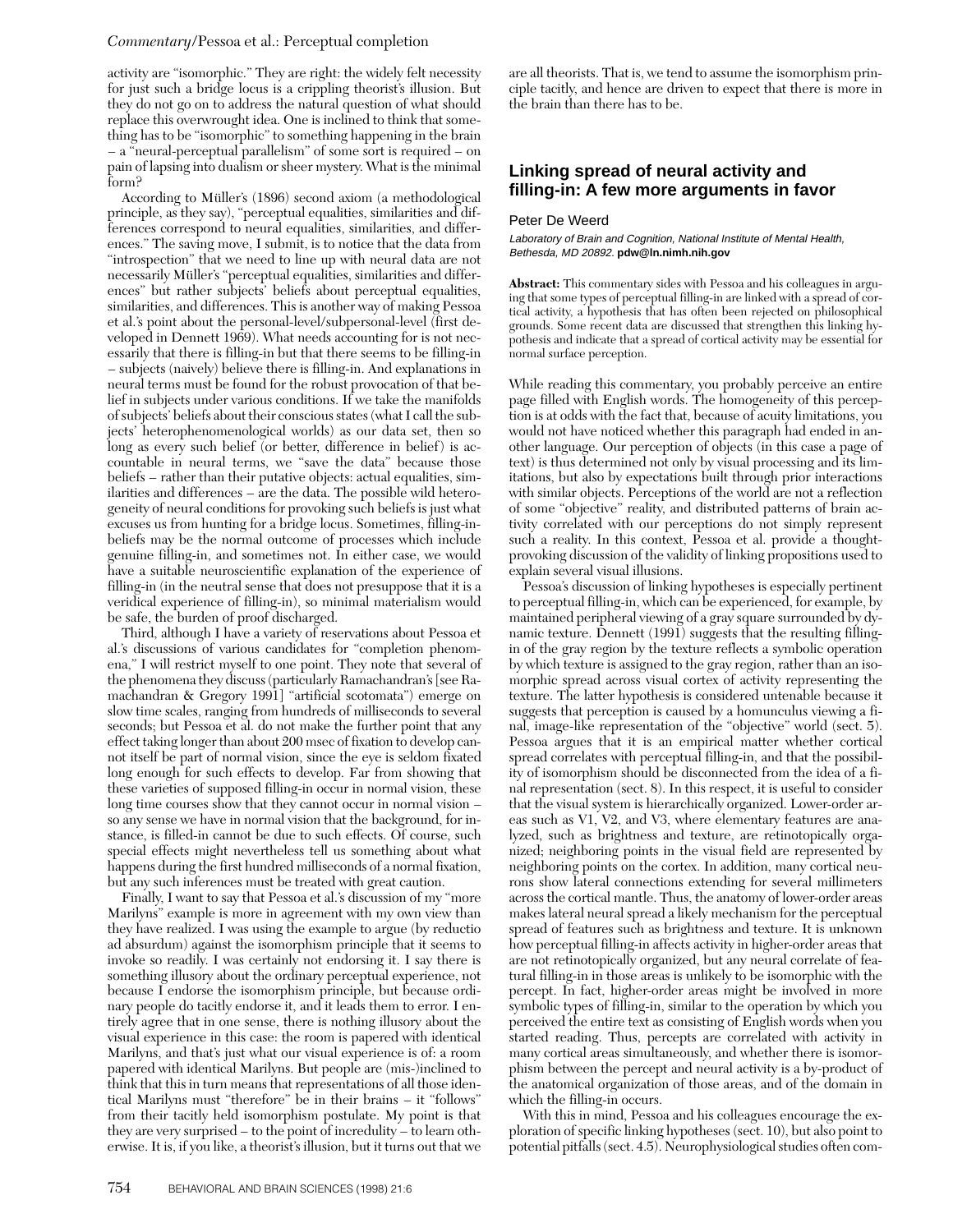pare single-neuron recordings in animals with human perception. This is a big step to take, especially if the animal is anesthetized and not perceiving anything. We have used anesthetized Cebus monkeys (unpublished experiments conducted with Ricardo Gattass at the Federal University of Rio de Janeiro, Brazil) in an attempt to replicate the increased ("climbing") activity in V2 and V3 neurons of awake Rhesus monkeys that correlated with perceptual filling-in (De Weerd et al. 1995). We did not find any evidence of climbing activity in V2 and V3 of anesthetized monkeys under conditions that caused perceptual filling-in in human observers, and climbing activity in neurons of awake Rhesus monkeys. This negative result might be specific to the Cebus monkey, or to the anesthetic agents used, but the most parsimonious conclusion is that human conscious perception often cannot be compared with neural activity in unconscious monkeys. The absence of climbing activity during unconsciousness enhances its possible role as a neural substrate for perceptual filling-in.

Pessoa and his colleagues did not address why different types of filling-in follow different time courses (sect. 4.5) and thereby miss the opportunity to explain the relevance of filling in illusions for studying filling-in processes during normal surface perception.<sup>1</sup> Why would brightness spread within milliseconds (Paradiso & Nakayama 1991) and texture only after seconds (De Weerd et al. 1995)? This is because in the former study, the inward spread of brightness was measured within figures with existing boundaries, whereas in the latter, boundary representation separating gray and textured regions had to adapt before filling-in could occur. Recent psychophysical data from De Weerd et al. (1998) support that the time required for the filling-in of a gray region by a surrounding texture did not reflect a slow filling-in process, but rather a slow adaptation of boundaries followed by a fast featural spread. Hence, the climbing activity in V2 and V3 during perceptual filling-in may reveal mechanisms involved in fast filling-in processes during normal surface perception. To further investigate this linking hypothesis, measures of perceptual filling in must be correlated with fast changes in neural activity on a trial-by-trial basis within the same monkey.

#### NOTE

**1.** If perception by definition never reflects an "objective" reality, then the word "illusion" is never appropriate. However, the perceptual filling in of a gray region by surrounding texture during a maintained peripheral viewing reflects properties of the visual system, rather than a physical change of the stimulus; in this limited context it can rightly be referred to as a visual illusion.

# **Area, surface, and contour: Psychophysical correlates of three classes of pictorial completion**

# Birgitta Dresp

Laboratoire de Psychophysique Sensorielle, EP 618 du C.N.R.S., Université Louis Pasteur, 67000 Strasbourg, France. **bee@currifl.u-strasbg.fr**

**Abstract:** A simple working taxonomy with three classes of pictorial completion is proposed as an alternative to Pessoa et al.'s classification: area, surface, and contour completion. The classification is based on psychophysical evidence, not on the different phenomenal attributes of the stimuli, showing that pictorial completion is likely to involve mechanistic interactions in the visual system at different levels of processing. Whether the concept of "filling-in" is an appropriate metaphor for the visual mechanisms that may underlie perceptual completion is questioned.

Pessoa et al.'s target article on picture completion argues in favor of a scientific classification, or "working taxonomy" of the perceptual phenomena, encourages their experimental investigation, and advocates seeking explanations in terms of goal-specific visual processes and, as far as possible, neurophysiological mechanisms. Holistic theories of perceptual completion such as Dennett's (1992) are reviewed, discussed, and finally rejected.

As a psychophysicist actively involved in the study of completion phenomena, I agree with Pessoa et al.'s conclusion that picture completion involves active visual processes (see also Dresp 1997) for which we can find mechanistic explanations that can eventually be linked to neurophysiological substrates. However, their classification of the various completion phenomena strikes me as unnecessarily complicated. The authors call theirs a "working taxonomy . . . meant as a step toward conceptual and terminological clarification." Two general classes of phenomena are introduced: (1) "amodal completion" versus "modal completion" and (2) "boundary completion" versus "featural completion." Pessoa et al. suggest that these divisions cross-classify each other with no hierarchical organization implied. Examples of each of the four subclasses are then discussed.

I would work with a much simpler classification based on psychophysical evidence rather than phenomenology. Classical as well as recent data on perceptual completion suggest that there are only three types of pictorial completion, each involving a different level of visual or perceptual processing. The evidence also suggests that the distinction between "modal" or "amodal" completion is not very useful. The three "operational" kinds of completion are area, surface, and contour completion.

**Area completion.** In area completion, simultaneous contrast (Diamond 1953; Dittmers 1920) is diffused by the borders of visual objects and spreads out into areas or regions that have no clearly defined spatial limits or boundaries (Spillmann 1981). It is sometimes accompanied by the emergence of perceived relief and apparent depth as in Mach Bands (Mach 1822). Whether phenomenally emergent or not, area completion can be measured psychophysically by having observers detect a small light target at various spatial positions relative to the object border that induces the spreading out (e.g., Dresp & Bonnet 1993; Fiorentini & Zoli 1966; Wildmann 1974). Detection thresholds gradually decrease with increasing distance of the light target from the object border (e.g., Dresp & Bonnet 1993); at some distance, they drop down to the level of control thresholds, measured on areas that are not "contextually contaminated." These local alterations of visual sensitivity change their sign when the contrast sign in the stimulus changes and are reliable psychophysical correlates of the mechanisms underlying area completion. Lateral interactions between contrast detectors in the retina and the visual cortex have been suggested as a neurophysiological explanation (e.g., Fiorentini 1972; Reid & Shapley 1988).

**Surface completion.** In surface completion, fragments of real or apparent contours give rise to perceptual closure and make the completed regions emerge as figures from the ground (e.g., Koffka 1935; Metzger 1935). Surface completion may or may not be accompanied by pictorial attributes such as illusory contours, apparent depth, or a particularly strong brightness enhancement on the surface, as in the case of the Kanizsa figures (as in Figure 6 of the target article). The important point is that perceptually closed surfaces, irrespective of whether they are filled by apparent contrast, show phenomenal properties of figural relief or depth, or have illusory contours, produce the same psychophysical effects in a variety of visual tasks. All perceptually closed surfaces can produce apparent motion as well as kinetic and stereokinetic effects (e.g., Mather 1988; Vallortigara 1987; von Grünau 1979): They have shape invariance and view stability, which means that the percept resists changes in spatial orientation and position relative to that of the observer (e.g., Carman & Welch 1992; Nakayama & Shimojo 1992; Vallortigara 1987) and they do not affect visual sensitivity to small contrast signals when these are presented on the surface at a position not too close to its border (Cornsweet & Teller 1965; Van Esen & Novak 1974; Dresp 1992). Although surface completion may in some cases be initiated by the same mechanisms that initiate area completion, the psychophysical data tell us that in the visual system surfaces are likely to be represented at a higher level than areas.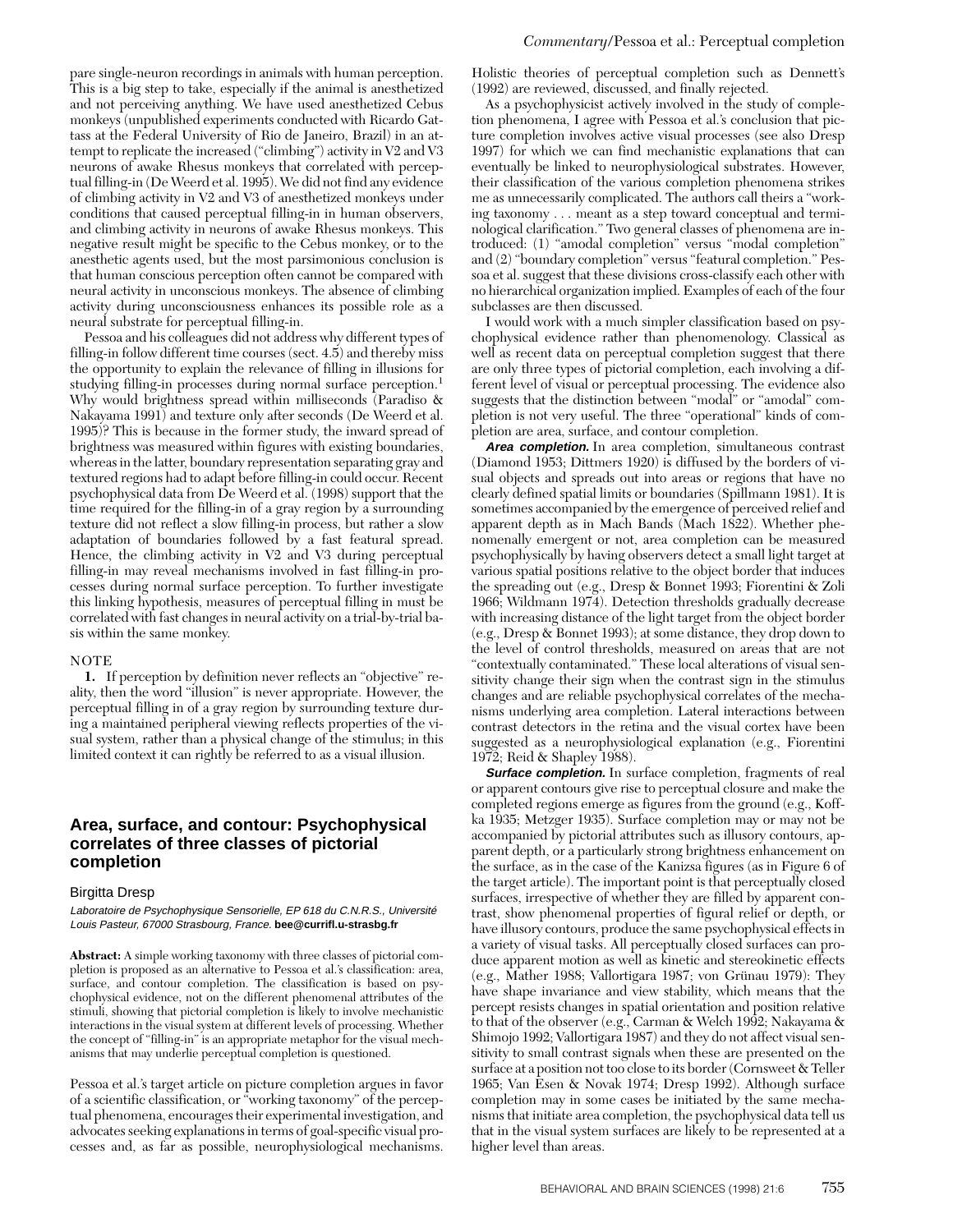**Contour completion.** In contour completion, collinear lines, edges, or fragments are perceptually joined or grouped together by the visual system. Collinear stimulus fragments do not have to define a closed surface, or partially delimit an area, to trigger completion. The phenomenal effect of contour completion varies. In some cases, an illusory line may emerge perceptually, as between two collinear edges in half a Kanizsa square; in other cases, not much is visible to the naked eye. Psychophysically, the "joining together" operation that underlies contour completion can be measured between lines and edges of any kind provided they are collinear, which means that they can be perceptually aligned. These results tell us that the thresholds for the detection of small contrast targets are considerably lower when the target is inserted between collinear stimuli (lines or edges) than at any other location in the stimulus display (Dresp 1991; Dresp & Bonnet 1991; 1993; 1995; Dresp & Grossberg 1997; Kapadia et al. 1995; Wehrhahn & Dresp 1998; Yu & Levi 1997). These data show unambiguously that the visual system "expects" something to appear within gaps between collinear fragments and is ready to fill in the missing information. This readiness to respond is reflected by the significantly increased visual sensitivity measured in the psychophysical detection task. Long-range interactions between orientation selective neurons in the visual cortex (e.g., Gilbert & Wiesel 1990) provide a plausible neurophysiological explanation of contour completion across spatial gaps.

**Conclusion.** The three kinds of completion phenomena described above can help explain pictorial completion. Some of the behavioral consequences of the underlying mechanisms can be measured in psychophysical experiments (i.e., "at the level of what the animal accomplishes in its environment"). The psychophysical reality rather than the phenomenal appearance of visual stimuli should govern our scientific working taxonomy. What should be regarded as a mechanism and what as a phenomenal attribute of the stimulus must be clearly distinguished. If "filling in" is to describe one (or several?) mechanism(s), then the term is tendentious, implying a ready conclusion about the nature of the operation(s) that are used by the visual system to achieve completion. Could the whole debate about filling-in be just another example of a well-discussed, ill-posed question?

In summary, I generally believe that down-to-earth and strictly mechanistic conceptualizations rather than overly sophisticated, phenomenal descriptions make it easier to approach visual percepts from the bottom of their genesis. This might save scientific minds from jumping to conclusions regarding whether or not the brain is jumping to conclusions.

# **Quasi-modal encounters of the third kind: The filling-in of visual detail**

#### Frank H. Durgin

Department of Psychology, Swarthmore College, Swarthmore, PA 19081. **fdurgin1@swarthmore.edu www.swarthmore.edu/SocSci/fdurgin1/**

**Abstract:** Although Pessoa et al. imply that many aspects of the filling-in debate may be displaced by a regard for active vision, they remain loyal to naive neural reductionist explanations of certain pieces of psychophysical evidence. Alternative interpretations are provided for two specific examples and a new category of filling-in (of visual detail) is proposed.

> No worse evil can befall a man than to hate argument.

#### Plato, *Phaedo*

Kanizsa (1979) described amodal perception as encountered, rather than seen. When no-nonsense neuroscientists suggest that the filling-in debate is merely semantic, they miss the point that



Figure 1 (Durgin). A density aftereffect (see Durgin 1995) can be experienced by first gazing at the top fixation bar for about 30 seconds. Upon glancing at the lower fixation square the lower left texture will appear much less dense than the right.

all language is merely semantic. The interpretation of evidence in the understanding of conscious perceptual experience sometimes requires subtle thought, not simply better recording techniques. The target article has taken a somewhat schizophrenic stance with regard to the consideration of evidence. Pessoa et al. argue in the end that concepts of active vision can replace the debate about filling-in with more worthy questions, yet the main treatment of the psychophysical "evidence" is so reductionist in spirit that I feel compelled to try to add a few twists to what I regard as false dichotomies.

**There is more to life than boundaries and surfaces.** Although Pessoa et al. decry the legacy of Marr (1982), they are content to retain division of visual representation into boundaries and surfaces. In surface perception they lump brightness and texture and any other "features" of surfaces. Is anything left out? It is my contention that the insight suggested by Gibson (1979) and fleshed out in modern debates about consciousness, is that conscious perceptual experience (despite being mediated by neural processes) is of the world, not of the cortical codes. Gibson's ideas about direct perception seem most applicable to the understanding of perception-action coupling (e.g., Milner & Goodale 1995), but part of the reason the concept of direct perception appeals to college sophomores is that perception sure *seems* direct, to paraphrase Dennett (1991).

There is a third kind of filling-in related to this illusory directness, beyond surfaces and boundaries. It is an aspect of what may be called the Grand Illusion of perception – that the perceived world is complete and fully detailed in all directions, despite the unarguable evidence that the internal representation of the world that we can study in visual cortex is nonuniformly sampled (i.e., blurry and poorly localized in the periphery). This third kind of filling-in, which is largely (and forgivably) ignored by those interested in cortical representation rather than perceptual experience, is the filling in of visual detail.

In the space I have here I will provide one example of the sense in which perceptual experience fills in (and seems to have access to) detail beyond what is actually available to it by any straightfor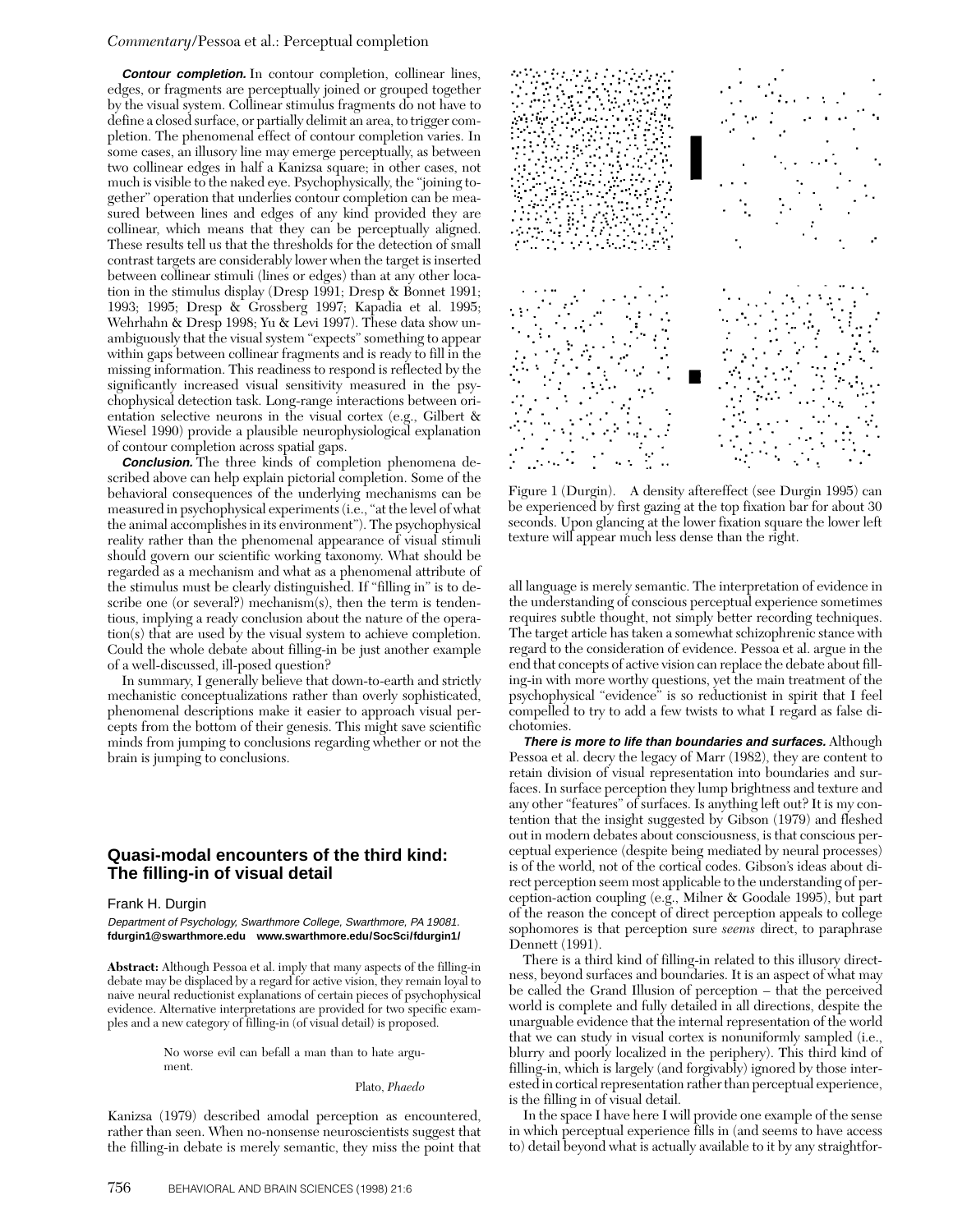ward neuro-cognitive standard. The example is personally dear to me because its discovery was what first convinced me that perception was interesting. It is a rather strong aftereffect of texture density that can be experienced with the aid of Figure 1. After adapting to a dense texture to one side of fixation, subsequent textures presented in that region appear to have far fewer elements than their identical counterparts presented in an unadapted region. Is this because some of the dots are now missing? Or is it because the information underlying my perception of texture density is actually a scalar value, which is "interpreted" (in Helmholtzian fashion) as indicating the presence of such and such a distribution of dots?

It is convenient to speak of the dots as forming a texture that is represented cortically by means of summary information. But what am I to make of the fact that the individual dots all *seem* (to introspection) to be present in consciousness both before and after adaptation? I suggest that this perceptual encountering of detail is a quasi-modal filling-in that is ubiquitous in the efficient registration of the visual world.

**Is there such a thing as quasi-modal perception?** One of the favored arguments for neural "filling-in" is the evidence of "completion neurons" firing in the visual blind spot (Fiorani et al. 1992). What the target article neglected to remind its readers is that Fiorani et al. also reported the same sorts of neurons firing in response to completions behind occluders – that is, in cases of amodal completion (see also Gattass et al. 1992). Clearly these neurons are doing something more complicated than painting lines into conscious experience.

A second kind of misleading argument comes from the studies of Murakami (1995) of motion aftereffects in the blind spot. According to this study, perceived motion in the blind spot (under conditions of perceptual completion) is neurally represented, so that it will produce measurable motion aftereffects in the neurons receiving direct input only from the contralateral eye. This interpretation demands unwarranted faith in a high degree of localization of motion information, however. Rebecca Cole and I (Durgin & Cole 1997) have studied interocular texture density aftereffects in the blind spot and found a rather more complicated set of propositions to be true.

As with the motion aftereffect, we found that adaptation to completed textures (across the blind spot) was similar to adaptation to real peripheral textures, and differed from that to a "doughnut" of texture in the periphery. However, we also investigated localization of aftereffect strength and determined that the doughnut condition suppresses aftereffect strength both within the doughnut hole and across its textured doughnut surface. The failure of texture completed at the blind spot to act like a doughnut of texture might therefore be due to (a) rather large peripheral receptive fields for properties such as texture (and motion), and (b) the absence of a region of inhibition (as in the doughnut hole), rather than the presence of interpolated activity (see Hardage & Tyler 1995). As a final twist, we showed that even when the perceptual filling-in of texture into the blind spot was prevented by binocular rivalry, adaptation strength was essentially unaffected (see also Blake & Fox 1974; White et al. 1978).

Although the substrate of perception is cortical patterns of firing, the implicit goal of this substrate is to be transparent in perceptual experience. The quasi-modal perception of detail need not reflect anything like an isomorphic reconstruction, though it sure seems like I can see all the dots.

# **On the roles of consciousness and representations in visual science**

#### David C. Earle

Department of Psychology, Washington Singer Laboratories, University of Exeter, Exeter EX4 4QG, United Kingdom. **d.c.earle@exeter.ac.uk**

**Abstract:** It is argued that there is a role for the representational conception of vision, and that this is compatible with the task-level account advocated by Pessoa et al. However, the role of representations must be understood independently of our conscious experience of vision.

Pessoa, Thompson & Noë have argued against computational or representational accounts of vision, which they characterise as "subpersonal," and in favour of a task-level approach at the personal level, which is more concerned with the interaction of the perceiving organism with the world. I shall argue that the two positions are compatible, and that the arguments advanced by Pessoa et al. are based on a misconception about the role of consciousness in vision, a limited analysis of the concept of a representation, and a confusion over the proper description of neural processes in vision.

Our undeniable conscious experience of the visual world gets in the way of an understanding of vision. Paradoxically, the ecologically valid task-oriented approach advocated by Pessoa et al. reduces the importance of the phenomenological experience of vision. If we should be concerned with how the organism interacts with its environment on the basis of visually presented information, as argued by Pessoa et al., then the conscious experience of the perceptual world, the phenomenology of vision, can be regarded as epiphenomenal.

Consider, for example, the case of machine vision: suppose we have a machine that can determine relative depth from disparity and on the basis of this information controls its own movements or those of another machine in the physical environment. We need not speak of consciousness here, yet we have a perceiving "organism" that interacts with the world, whose vision can be understood at the task-level in the way described by Pessoa et al.

Similar arguments can be applied in the case of insect vision: do we need to propose that a fly is conscious of its visual environment? The case of blindsight is also provocative in this respect. If this argument is accepted, then perceptual content at the personal level is concerned not with conscious visual experience, but with the way in which an organism acts on the environment in response to visual information, whether that action is a motor response, for example, landing on the ceiling in response to the rate of optical expansion, or making a behavioural judgement of equality of lightness of two fields.

Arguments about the bridge-locus, analytic isomorphism, and the Cartesian theatre need no longer concern us, at least not in the way discussed by Pessoa et al. The problem of vision can then be understood as being concerned with the relation between the processing of visual information and action in and on the world and not the relation between visual processing and the mental way station of the phenomenology of visual experience (Skinner 1963). The phenomenology of vision may be important in its own right; of course there is something that Jackson's (1982) "Mary" doesn't know, but it has little to do with current visual science.

In this context the role of representations in vision can be more clearly understood. I agree with Pessoa et al. that the function of vision is not to produce an image, a picture in the head, which is then inspected, but some might disagree. For a contrary view, consider the following: "These patients cannot report the colours of common objects from memory (e.g., the colour of a football, cactus, or German Shepherd's back), a task that most people find requires imaging the object in colour" (Farah 1988, p. 312), presumably a Technicolor production by the Cartesian Theatre Company. A representation may be many things: it can be both a physical instantiation of a concept and a description. The concept of money can be represented by almost anything: coins, cows,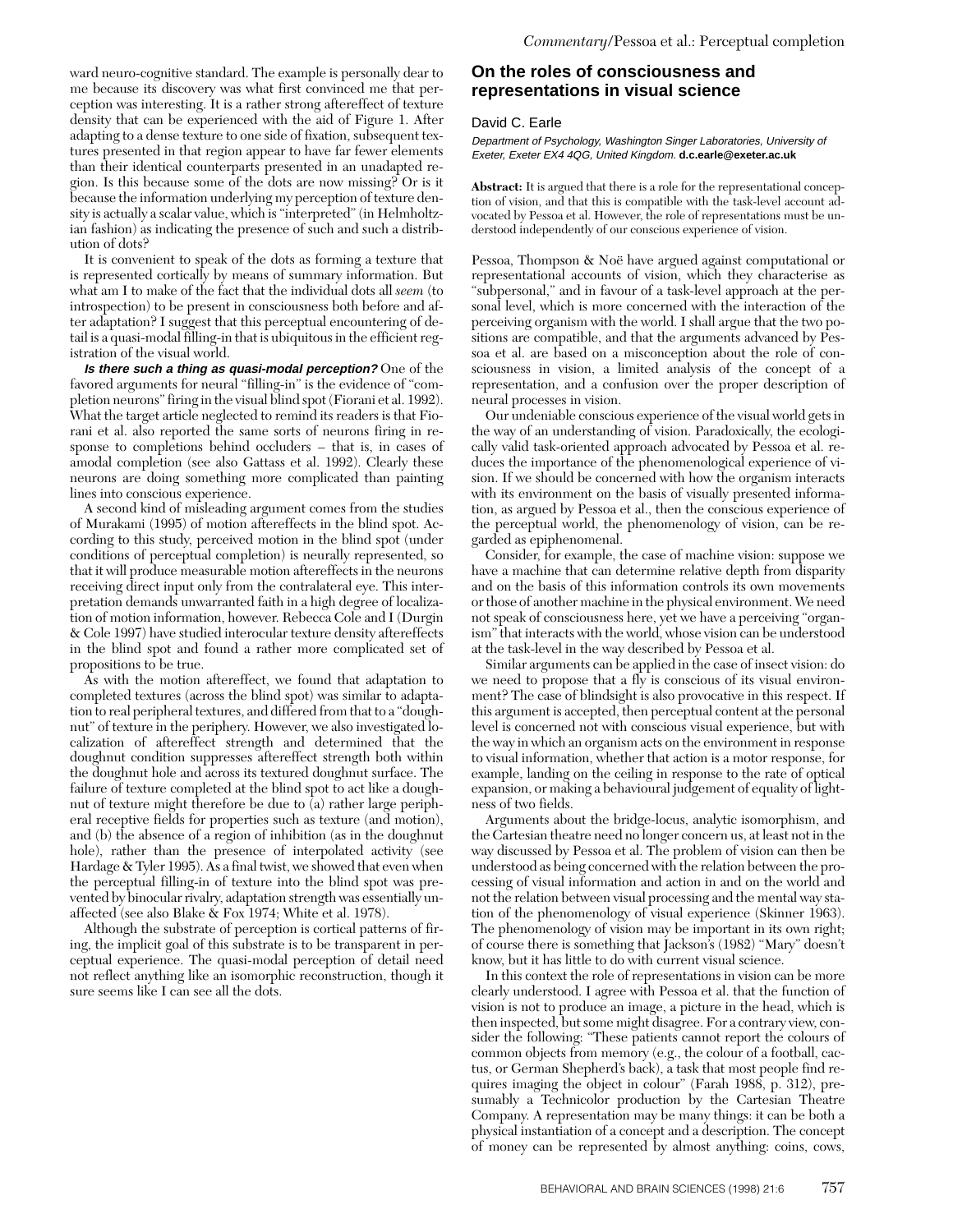# *Commentary/*Pessoa et al.: Perceptual completion

time, and so on; and equally, coins, cows, and time are descriptions of money in the appropriate context. One of the pervasive errors in visual science has been to attempt to discover the format of representations – witness the propositional versus analog debate over mental imagery in the 1970s and later (Pylyshyn 1981).

Marr (1982) was careful to define a representation in terms of the information that it makes explicit, be that point by point intensity values in the Grey Level Image, or intensity discontinuities and their geometrical distribution in the Primal Sketch. No homunculus is required to read these representations; a representation is simply the output of one process and the input to another process. The primitives or constituents of these representations are to be understood as assertions about the world, an edge here, a depth value there.

Marr adopted a serial stage analysis of vision, and proposed that the representations were symbolic. We do not need to accept these two points to appreciate the value of representations in vision. In a task-oriented approach to vision, if, for example, the control of an action depends on visual depth information, then that information must be represented in the system in some way. Such depth information is not given directly; it must be extracted from the stimulus and represented so as to guide and control action. That representation may be a symbolic one, as in the 2.5D sketch, or it may be encoded in the activity of populations of disparity tuned neurons in V1. The point is that to say that a neuron is tuned to disparity is to assign an information processing and representational function to that neuron. I can see no inconsistency between this subpersonal approach to vision and the personal task-level approach advocated by Pessoa et al., provided that the goal of the subpersonal level is not taken to be the production of the substrate of the phenomenology of vision. If these points are accepted, then I agree that filling-in does indeed seem a shadow of its former self, but not because it has been shorn of its connections to the representational conception of vision. Rather, it is because filling-in has been shorn of its connections to the conscious experience or phenomenology of vision.

# **The level of filling-in and when it is cognitive**

Richard L. Gregory

Department of Experimental Psychology, University of Bristol, Bristol BS8 1TN United Kingdom. **richard.gregory@bris.ac.uk**

**Abstract:** This informative and conceptually stimulating target article is very useful. I merely query whether the term "illusory contours" is appropriate for gap filling; "illusory surfaces" seems better – and "fictional surfaces" better still. These seem to be rule based rather than knowledge based, suggesting indeed the importance of distinguishing rules (analogous to syntax in language) from knowledge (equivalent to semantics) for classifying perceptual phenomena.

I find this an unusually interesting, informative, and conceptually stimulating target article about fundamental issues of perception and problems of interpretation of phenomena in terms of often hypothetical neural processing. I would like to comment on only one small aspect: the "level" of illusory surfaces.

The term "illusory contours" is not appropriate when considering, for example, the notion that gaps are filled by a perceptually created nearer surface. Couldn't the term "illusory surfaces" be used?

Referring to section 6.1, I think it is an open question how far down the system it is appropriate to speak of "cognitive processes": Whenever knowledge is involved, I should think. It is surely important to note that object knowledge does not seem to be used for illusory surfaces: missing noses, for example, are not completed. Completion seems to depend on general rules rather than on specific object knowledge. Rules, however, might be regarded as cognitive in the sense that in language both semantics and syntax are aspects of cognition. It would be interesting to look carefully at the analogy between how we should describe perceptual phenomena and how we describe language. (Incidentally, I have recently introduced the term "sideways" rules to complement "bottom-up" signals and "top-down" object knowledge  $[Geogory 1997; 1998].]$ 

In the first edition of *Eye and brain* (Gregory 1966), I considered the illusory Phi movement as arising from tolerance to gaps in the normal motion signalling system. But surely the general idea of tolerance, and of the brain ignoring signals, goes back at least to Helmholtz in the last century. This may well seem to be the most economical strategy; but one does need to consider the more general system of which these processes and phenomena are a small part. Once the sewing machine is invented, it is the easiest way of sewing a dress; but it would be absurd to invent the sewing machine for a single garment – or not to use it when it is available!

# **Filling-in the forms**

#### Stephen Grossberg

Department of Cognitive and Neural Systems, Boston University, Boston, MA 02215. **steve@cns.bu.edu cns-web.bu.edu/Profiles/Grossberg**

**Abstract:** Boundary completion and surface filling-in are computationally complementary processes whose multiple processing stages form processing streams that realize a hierarchical resolution of uncertainty. Such complementarity and uncertainty principles provide a new foundation for philosophical discussions about visual perception, and lead to neural explanations of difficult perceptual data.

Pessoa, Thompson, & Noë have provided a timely, scholarly, and persuasive description of phenomena related to filling-in. Having with my colleagues introduced neural models of these phenomena (e.g., Grossberg 1984; 1987a; Grossberg & Mingolla 1985; Grossberg & Todorovic´ 1988), I would like to discuss some basic concepts that the authors have not mentioned.

Surface filling in compensates for variable illumination; it "discounts the illuminant." Discounting the illuminant attenuates brightness and color signals except near regions of sufficiently rapid surface change (Grossberg & Todorovic<sup>'</sup> 1988). Without further processing, visual representations would be colored outline cartoons. Filling-in reconstructs a surface representation in the attenuated regions using the surviving color and brightness signals, which are relatively uncontaminated by illuminant variations. This process illustrates the "hierarchical resolution of uncertainty."

Filling-in behaves like a diffusion. Why is this? Filling-in of small objects is restricted to small regions, whereas filling-in of larger objects encompasses larger regions. A short spatial range, like a diffusion, can realize both properties.

What keeps the diffusion within its object? This is accomplished by perceptual boundaries. Topographically organized output signals from the boundary stream to the surface stream define regions in which filling-in is restricted.

Remarkably, boundary completion and surface filling-in are computationally complementary processes (Grossberg 1987a; 1994). As in the Kanizsa triangle of Figure 6, boundaries form inwardly and are oriented between cooperating pairs of inducers. Boundaries also form between inducers that have opposite contrast polarities with respect to their backgrounds. Through the pooling or signals from opposite contrast polarities, boundaries form around an object even if it lies in front of a textured background whose contrasts with respect to the object reverse across space (Grossberg 1997, Fig. 8). This pooling property renders the boundary system output insensitive to contrast polarity. The boundary system hereby loses its ability to represent visible colors or brightnesses; "all boundaries are invisible."

Visibility is a property of the surface system. Surface filling in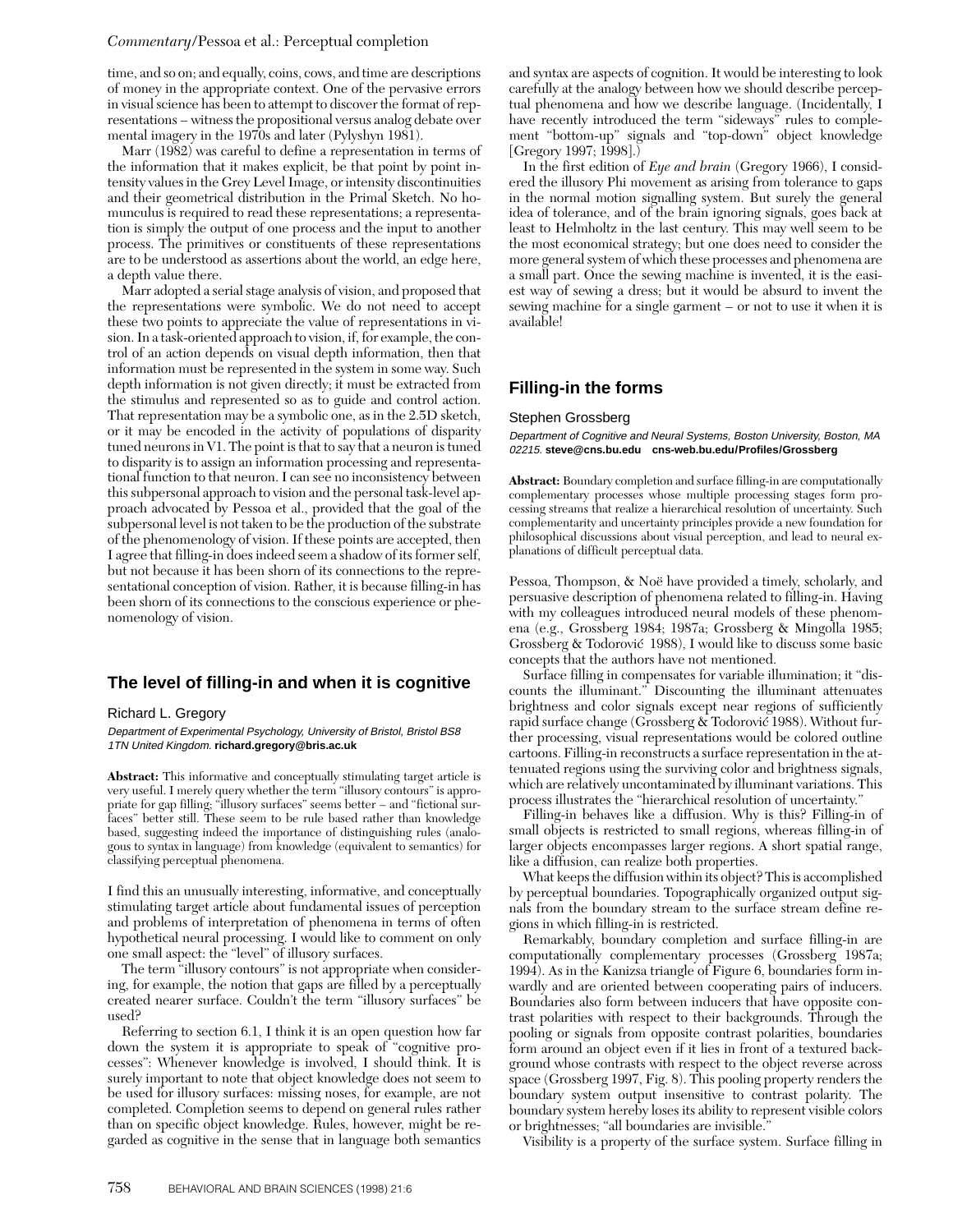spreads outwardly from individual inducers and is unoriented until it is contained by a boundary. Filling-in can lead to visible surface percepts, and is thus sensitive to contrast polarity.

The above properties of boundaries and surfaces are complementary. I claim that brain principles of "hierarchical resolution of uncertainty" and "complementary interstream interactions" reflect the uncertainty and complementarity principles obeyed by the physical world with which brains interact, and to which they adapt (Grossberg 1998b).

People like Dennett, who do not believe in filling-in, face a serious epistemological crisis. Ratliff and Sirovich (1978), for example, have accepted the classical viewpoint that early filtering of visual signals occurs and distorts input luminances while discounting the illuminant, but they do not accept that filling-in also occurs. These early filters generate cusps of activation or inhibition near positions where input contrast changes quickly. Unfortunately, two positions with the same (different) activity in the distorted patterns often have different (the same) brightness in the corresponding percept (see Grossberg & Todorovic´ 1988). Being able to measure equality and difference are fundamental operations in all scientific endeavors. Without filling-in, one gets the wrong answer or no answer at all.

Pessoa et al. mention seeing and thinking, which I discuss as seeing and recognizing (Grossberg 1987a). "Seeing" happens in regions like cortical area V4 and "recognizing" in areas like inferotemporal cortex. How you can recognize something that you cannot see (amodal perception) follows from the properties: Boundaries are invisible within the boundary system (in interblob cortical areas V1 and V2) and (2) pathways from this boundary system to the recognition system can support recognition whether or not the boundary is modally visible within the surface representations in area V4.

A nonclassical definition of a visual illusion is hereby suggested: a visual illusion is an unfamiliar combination of boundary and surface properties. The difference between illusion and reality can also be described in these terms.

Both amodal and modal surface perception are possible. Grossberg (1997) suggested how amodal surface percepts form in the monocular filling-in domain (FIDO), while modal surface percepts form in the binocular FIDO. The monocular FIDO is where monocular brightness and color signals are captured onto surfaces that represent different depths by interacting with compatible boundaries (possibly in the thin stripes of cortical area V2); the binocular FIDO is where these captured signals are binocularly matched and fill in a visible, or modal, 3-D surface representation (probably in area V4) in which figure-ground separation occurs. Both processes are proposed to be accomplished by similar mechanisms (Grossberg 1994), notably double-opponent cells. Doubleopponent cells are classically assumed to subserve color percepts. At the binocular FIDOs they do lead to conscious color percepts, but at the monocular FIDOs they do not!

So far as I can see, texture spreading can be understood as a combination of boundary completion and surface filling-in. There is no need to posit a separate mechanism.

Pessoa et al. mention several facts as if they were unrelated: (1) reciprocal bottom-up and top-down cortical pathways; (2) rapid reorganization of receptive fields in response to scotomas; and (3) perceptual grouping in both cortical areas V1 and V2, albeit on a smaller scale in V1. Grossberg (1998b) suggested how the visual cortex integrates perceptual grouping, top-down attention, and stable development and learning by making ingenious use of its laminar and columnar circuits. Once one reaches this level of analysis, debates about "Cartesian materialism" seem to be irrelevant.

# **Revising locus of the bridge between neuroscience and perception**

#### L. W. Hahn

Department of Psychology, Pennsylvania State University, University Park, PA 16802. **lxh22@psu.edu psych.la.psu.edu/lhahn/home.html**

**Abstract:** This commentary proposes keeping the bridge locus construct with a revised definition which requires the bridge locus to be dynamic, representation-independent and influenced by top-down processes. The denial of the uniformity of content thesis is equivalent to dualism. The active perception perspective is a valuable one.

Pessoa, Thompson & Noë provide an excellent summary of the perceptual completion literature and a provocative review of the philosophical constructs underlying it. The most significant contribution is their attempt to unite ideas from neuroscience, psychology, and philosophy in creating a description of perceptual completion. Their conclusions, however, originate from a philosophical perspective and are unlikely to be accepted by the empirically minded vision community.

**<sup>A</sup> revision of the bridge locus construct.** In section 8.1, Pessoa et al. reject the bridge locus construct based on a strict interpretation of Teller and Pugh's (1983) concise (perhaps overly concise) definition. However, the bridge locus construct provides a useful focal point at which neuroscience, psychology, and philosophy can converge. A redescription of the bridge locus may make the construct more powerful, and perhaps more acceptable to philosophers.

Let us begin redefining the bridge locus with the premise that the brain is responsible for the experience of visual perception. Because the whole brain is not devoted to visual perception, we can restrict the relationship between the brain and visual perception by including only those neural structures that can be stimulated by a retinal image. Of these neural structures, there must be a subset that is sufficient for the current visual percept. This subset can be further divided into: (1) neural structures directly responsible for the visual percept – the neural percept level – and (2) neural structures that directly and indirectly provide input to the neural percept level. "Top-down" neural structures can provide input to the neural percept level but are not part of the neural percept level. I propose that the neural percept level is the bridge locus: the critical point bridging in Teller and Pugh's (1983) words, "two logically disjoint universes of discourse" (p. 587), physiology and perception.

The proposed definition deviates from previous definitions of bridge locus in five important ways. First, the definition does not require that the neural representation be strictly isomorphic or nonisomorphic to the percept. For example, the bridge loci for the percepts induced by "o" and "**o**" may be the same, although they are clearly discriminable. Second, the bridge locus at any particular time depends on the goals of the observer. For example, the bridge locus for the color red will be triggered by an observer labeling the ink color of the word "green" printed in red, but the bridge locus for the word "green" will be triggered by an observer reading the word. Third, the bridge locus is not restricted to high neural stages. For example, the bridge locus for the letter "i" may occur earlier in the visual system than the bridge locus for the word "I." Fourth, the bridge locus is influenced by contextual information. For example, a letter bridge locus will be triggered by the "0" image embedded in "IS0M0RPHIC" while a number bridge locus will be triggered by the "0" image embedded in "1101011111." Finally, implicit in these examples is a significant role for visual attention. By determining the focal percept, visual attention or "what we are looking for" determines the prevailing bridge locus. By giving this role to attention, a mechanism is provided for determining (1) the location of the "fame" of consciousness (Dennett 1996) and (2) which of the "multiple stages" of filling-in is the useful stage (Ramachandran 1995). Thus, the bridge locus provides an explicit link between perception and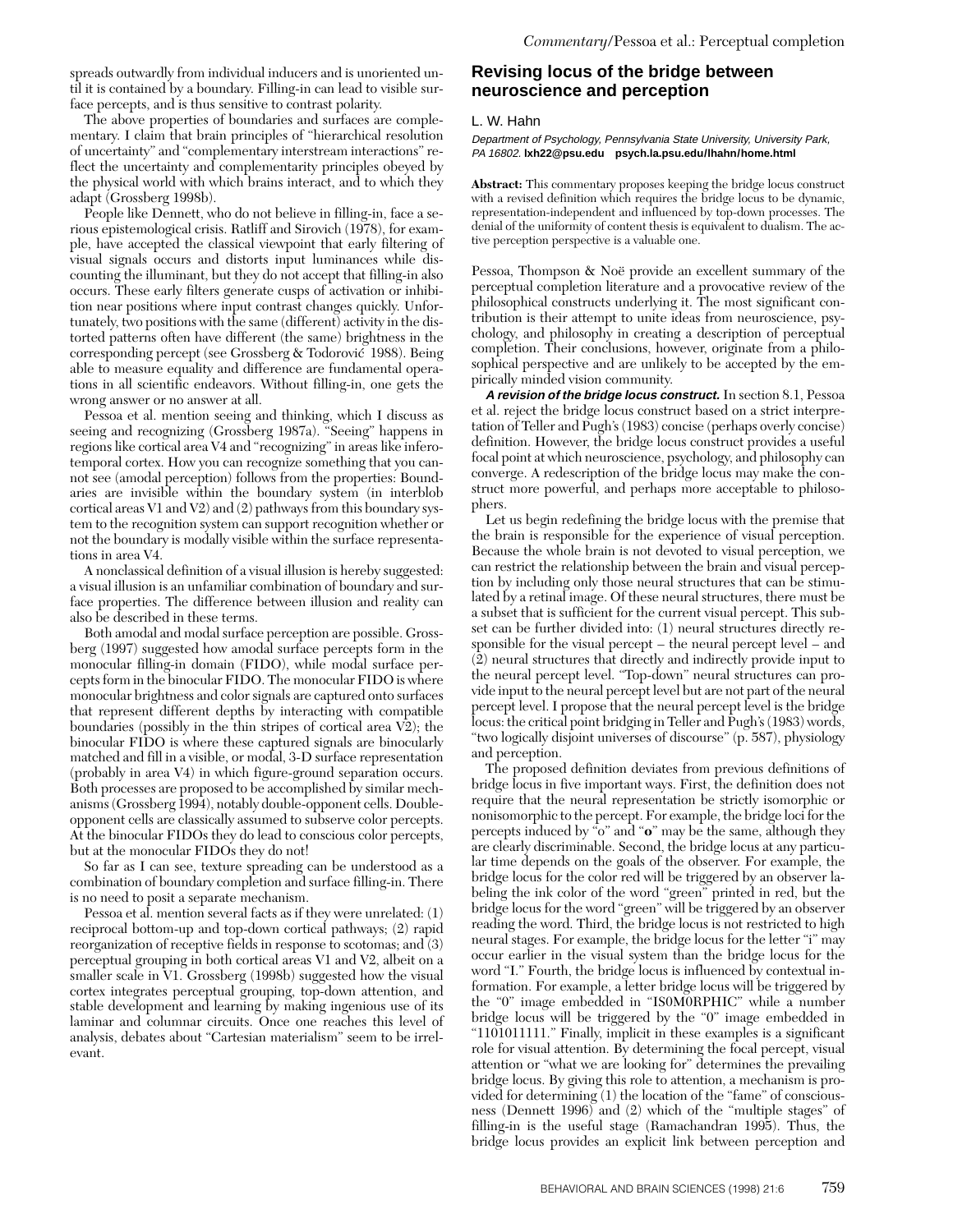physiology, but to be useful, it must be dynamic, representationindependent and influenced by top-down processes.

**Is "uniformity of content" just materialism?** In section 9.2, Pessoa et al. encounter the mind-body problem in the form of the uniformity of content thesis – that perceptual content and neural content can be the same. Their rejection of the thesis can be interpreted in two ways. First, their denial of the uniformity of content suggests an endorsement of dualism. They step back from a strict dualist perspective in accepting "the general thesis that facts about brain-level content determine what the person sees or experiences" but they "deny that the general thesis entails the uniformity thesis."

An alternative interpretation is that Pessoa et al. are stressing that neural content is always expressed in neural impulses which cannot be equated with the perceptual content of percepts. This assertion challenges a straw man that would be accepted by few researchers. Perceptual experience is not composed of neural impulses, or, for that matter, spatial frequency decomposition. Nonetheless, overwhelming empirical evidence has demonstrated that perceptual experience is encoded in neural impulses and a spatial frequency decomposition. In summary, denying the uniformity of content is either dualistic or a straw man and, in both cases, highly questionable.

**The active aspect of the subpersonal versus personal debate.** In section 9, Pessoa et al. argue that visual science is dominated by "subpersonal" neuroscience and psychophysics and that the "personal" task-level or goal-level perspective is neglected. Although their argument that the subpersonal approach is being overutilized is unconvincing, I do agree that perception should not be isolated, but should be viewed as embedded within an interaction between perception and action. How many times must we rediscover the significance of Held and Hein's (1963) finding that visual perception depends critically on the interaction between perception and action? Researchers of eye movements are perhaps the most familiar with the ebb and flow of the perceived importance of this interaction. As Steinman and Levinson (1990) have noted, "we are inclined to believe, based on the history of this area, that interest will last a decade or two to be followed by a period of neglect" (p. 115).

# **We can't fill in answers to philosophical questions**

#### Lloyd Kaufman

Department of Psychology, New York University, New York, NY 10003. **lk@xp.psych.nyu.edu**

**Abstract:** The target article discusses the classic blind spot, scotomas, subjective contours, and other so-called filling-in phenomena. Its purpose is to evaluate the idea that some theories of filling-in amount to tacit acceptance of Cartesian materialism and a form of psychophysical isomorphism. Pessoa et al. reject what is termed structural isomorphism as well as Cartesian materialism, but claim that neural processes adduced as underlying filling-in may be acceptable without implying isomorphism. The article supports the idea of perceiving as an active constructive process. However, the various subthemes are not clearly related to each other. Topological psychophysical isomorphism is indeed untenable, but the tacit assumption that filling-in enjoys any kind of unique status with respect to illuminating philosophical questions is doubtful.

People have to discover their own blind spots. Some writers believe that stimulating the retina surrounding this spot results in a spreading of neural activity to fill it in. Similarly, when viewing the Kanizsa triangle, we "see" borders but when we examine them closely, they vanish. Nevertheless, we say that the borders are completed (filled-in). Pessoa et al. provide a taxonomy of these and other "completion" phenomena and correctly decide that many of them differ basically from each other. The authors' purpose, however, is to illuminate the issue of the relation between physiological events and conscious experience.

How successful were they? Pessoa et al. discuss various forms of isomorphism. As suggested in Kaufman 1974, Kohler (1929) formulated the doctrine of psychophysical isomorphism to legitimize inferences about the brain based on experiences. If a oneto-one correspondence exists between experienced events and brain events, then one may gain insight into the brain by observing one's inner states; by the same token, one can infer experiences from observed activity of the brain. Kohler lacked the tools in 1929 to study the activity of the brain. If one could tap into the brain and observe its states and their changes, it would be enormously convenient. In the 1940s, with the help of Richard Held, Kohler managed to detect changes in steady potentials at the human scalp and suggested that underlying electric currents in the brain did in fact constitute those brain events that mapped experience. The classic monograph by Kohler and Wallach (1944) on figural aftereffects beautifully illustrates the complementary idea that one may make inferences about the brain from experienced events. The shifting in spatial position of contours after adapting to other contours must be due to self-impeding current flow in the fluids bathing the brain. Right?

Wallach (personal communication) thought that Kohler's field theory was not justified by the data he and Kohler had collected. He was at a loss to explain these strong phenomena, although the theory did a remarkably good job in its day. Now we see that Kohler's field theory is highly improbable. However, it illustrates the idea that it is impossible to uniquely identify brain activity that underlies perceptions by studying perceptions alone. By the same token, it is highly unlikely that one could uniquely determine the character of an ongoing perception of any complexity at all from measures of neural activity.

As I wrote in 1974, and as made amply clear by Pessoa et al., isomorphism is tacitly accepted by many in the field of perception. Pessoa et al. describe the latest wrinkle in the isomorphism story, that of structural isomorphism. Structural isomorphism implies that if one could measure relevant brain activity, a simple transform of the data would yield a picture of the events as perceived by the owner of the brain. This does not seem likely. Nevertheless, many of the experiments described in the target article are apparently designed to determine whether the behavior of neurons is correlated with some aspect of perception, for example, spreading of neural activity. Finding such a correlation does not establish a causal link. Analogy, as intimated in the target article, is not an explanation.

Even as we grant that psychophysical isomorphism in its various forms is inapplicable to perception, we must acknowledge remarkable successes in inferring neural functions from psychophysical evidence. The notion of opponency was formulated in the nineteenth century by Hering, long before anybody had sharpened a microelectrode. Hurvich and Jameson (1957) described the workings of opponent mechanisms in detail based on psychophysical evidence. Similarly, lateral inhibition was postulated long before the work of Hartline (1942) solely on the basis of visually experienced phenomena (Hering 1872/1964). In 1960, von Bekesy conducted a psychophysical experiment on himself and, based on his data, proposed a hypothetical neural unit remarkably similar to the classic "DOG" or "Mexican hat" concentric receptive field which could account both for various skin sensations as well as the so-called Mach bands. His theorizing led to many quantitative theories that clarify why events at one retinal place affect perceptions linked to distant retinal places (Ratliff 1965). When such mechanisms are present there is no need to postulate fillingin as action-at-a-distance between populations of neurons. How do we account for such successes?

I suggest that these successes are related to processes that occur very early in the visual pathway. We can measure the stimuli to decide what they "really are." Then we notice that our perceptions do not appear to match the measured properties of the stimuli. If a stimulus is "filtered" at an early stage, all that the cortex has to work with is the filtered version of the stimulus. In that case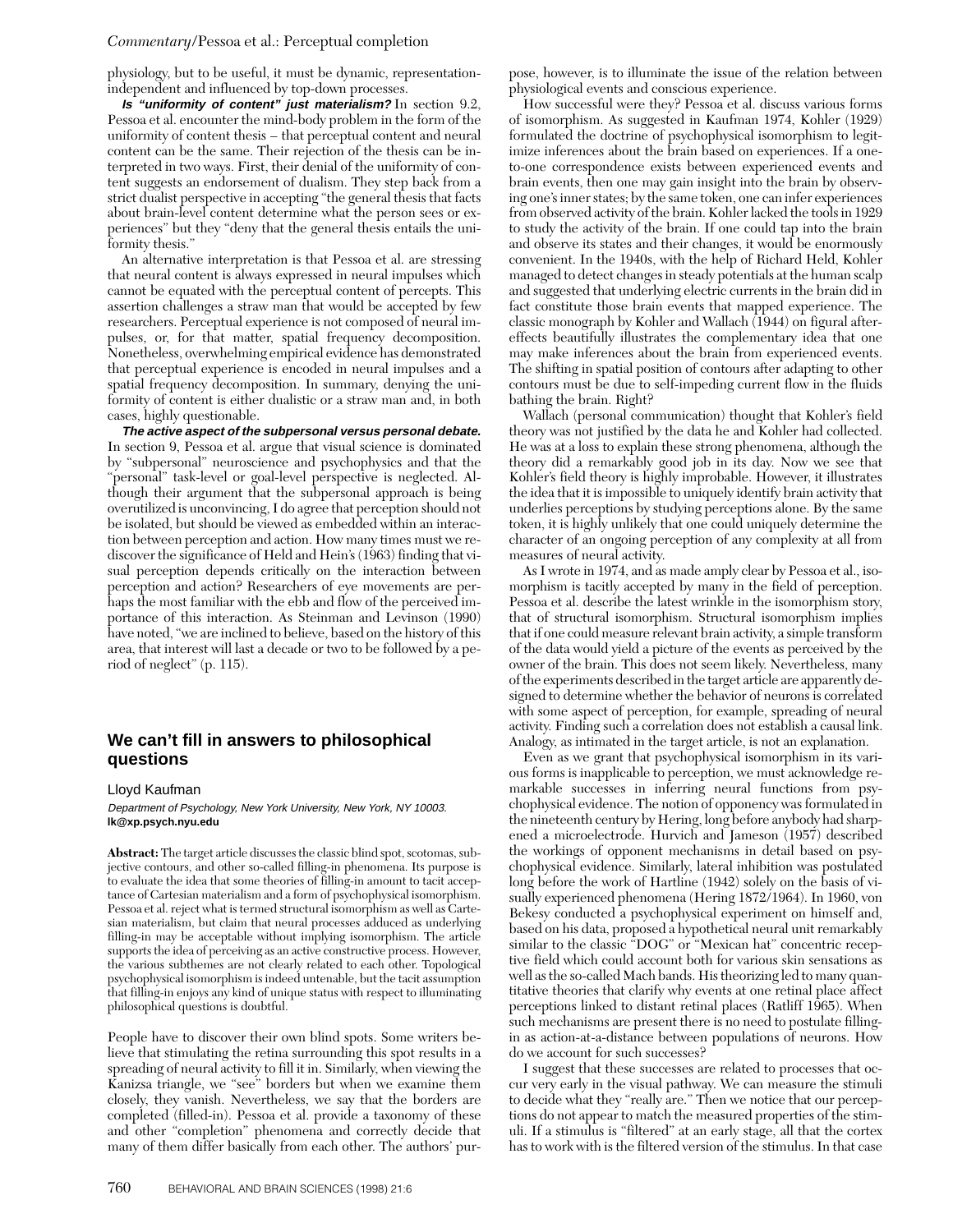it would be fairly easy to guess at the nature of a transformation that would more or less "work." However, the going gets really rough when an early-occurring linear transformation cannot account for the discrepancy. Complicated nonlinear transformations (as, e.g., in multistability) are difficult to define, and the number of possible solutions to the problem explodes. Add complexities such as effects of instruction, of prior exposure to other stimuli, and of attention and the problem becomes truly enormous. Plausible physiological theories are so difficult to formulate that mentalistic interpretations are bound to arise.

Apparently Pessoa et al. focus on filling-in partly because Dennett (1991) referred to the idea of filling-in as "a dead giveaway of vestigial Cartesian materialism." However, Dennett's assertion, quoted by Pessoa et al., is hardly central to Dennett's main thesis, which concerns the nature of consciousness itself. He acknowledged that filling in is an empirical issue. He is certainly right to question the assumption that filled-in properties of a perception have the same physiological bases as actual properties. It is so easy to see the difference between what is filled in and what is actually present. Consider the blind spot. We must use the visible background information to make some kind of "inference" about the actually invisible portion of the visual field. We discover that the blind spot is there because we can use it to cause objects or parts of objects to literally disappear. At least some of the filling-in phenomena described in the target article do not require that an inner construction take place. Some may or may not be due to a kind of action-at-a-distance. "Finding out" may be as useful a metaphor as "filling-in" or "neural spreading."

A lesion in the visual cortex may result in a blind spot that is not seen. The lesion is an island of death in a living cortical sea. This dead tissue cannot subserve any function. In fact, if it had normally acted to inhibit activity of adjacent cortical regions, those regions become disinhibited. This may be why the receptive fields in those regions seem enlarged. If so, we cannot refer to the measured changes in receptive field dimensions as reflecting something like neural spreading. Rather, excitability of surviving cells is enhanced because of the lack of normally occurring inhibitory processes that serve to modulate overall brain activity. This may have nothing to do with the fact that the blind spots produced by such scotomas are invisible. They are not filled in, but are simply dead. They differ from the naturally occurring blind spot because the latter has no receptors. The former have retinal receptive fields, but the cortical cells that own those receptive fields are absent. Either way, the differences between these blind spots and their surroundings are not directly sensed. We discover them. Koffka (1935) described a shadow of linearly varying darkness. We fail to notice this gradual change in luminance. However, if a stripe divides the shadow into two regions, we perceive a lighter region and a darker region. The abrupt changes in luminance at the edges become detectable. Similarly, the abrupt changes in luminance of the Craik-O'Brien-Cornsweet patterns (Ratliff 1965) are clearly supra threshold, while more gradual changes between them are less likely to be detected. Hence, the changes at the edges are the only available information regarding the brightnesses of the different regions. This too may be likened to a kind of finding-out or, perhaps, a best bet as to what is out there.

I mention these examples merely to emphasize that the target article deals with empirical issues that have no special status with regard to philosophical questions. The dispute with Dennett seems basically trivial. Even Pessoa et al. agree that there is no inner screen with a little green guy looking at it, and that consciousness is not something to be entered. All of these points are well made by Dennett. In 1974 I too urged that perception be viewed as an active process that unfolds over time. There is neither an instant when nor a place where events enter consciousness. Rather, perceptions develop in time. They are constructions made after the fact of stimulation. Consider apparent motion. When an object appears to move from A to C, it is perceived as moving through the spatially intermediate point B prior to reaching C. Yet if C is occluded, the object never leaves A, it simply

flashes on and off. So perceiving the object at B must occur after it is perceived at C! Such simple perceptual events can thus be described as constructed after the facts of stimulation – even the perceived order of those events in time.

I agree with the general idea of perception as an active process, but am at a loss to understand how filling-in exemplifies this point of view. Given enough space I could describe other phenomena better suited to making this point. To conclude, I am somewhat puzzled by this target article. I agree with many of the ideas presented. However, the connections among them are difficult to discern. The portions dealing with filling-in are interesting in themselves. So are the comments on isomorphism. Then we leap to the distinctions among subpersonal and personal and task level perception. However, there is no substantial information on how such distinctions would guide specific research, and, moreover, no links to the material on filling-in.

# **Surface representation by population coding**

#### Hidehiko Komatsu

Laboratory of Neural Control, National Institute for Physiological Sciences, Myodaiji, Okazaki-shi, Aichi, 444-8585, Japan. **komatsu@nips.ac.jp www.nips.ac.jp/**

**Abstract:** Although there is empirical evidence of neural filling-in, this does not necessarily entail "isomorphic" theory. Most cortical neurons do not respond to a uniform surface and are instead sensitive to surface size and quality. I propose that a population of such neurons encodes the presence of a surface. This scheme is different from either the "cognitive" or "isomorphic" theories.

As is nicely summarized in Pessoa et al.'s target article, there is empirical evidence supporting the existence of neural filling-in at the retinotopic map of early visual cortical areas during perceptual filling-in (De Weerd et al. 1995; Fiorani et al. 1992; Rossi et al. 1996; see also Komatsu et al. 1996). Does it follow from these studies, however, that the "bridge locus" lies in these early cortical areas? I do not think so. I think the questions addressed in these studies are independent of the question regarding where the "bridge locus" is located. In my view, there are two common beliefs on which these physiological studies are based. The first is that surface perception resulting from perceptual filling-in and ordinary surface perception share common underlying neural mechanisms somewhere in the course of visual processing. Clearly, the mechanisms involved are different at the receptor level, but the question then remains: At which stage in visual processing do they start to share common mechanisms and how does this happen? Ideally, this question might be answered if we recorded and compared the activities of neurons during these two sorts of surface perception at every stage in the processing; however, such an attempt has not yet been made.

The second common belief is that in ordinary surface perception, neuronal activities in the retinotopic map in early cortical areas closely correlate with the percept in the sense of topographic correspondence. For example, when a surface with a certain color and shape appears in the visual field, some classes of neurons located in a region of the retinotopic map topographically corresponding to the surface should be activated. Under these two premises, one feasible approach for physiological experiments to study neural mechanisms of filling-in would be to examine whether or not neural filling-in occurs at the region corresponding to the perceived surface in the retinotopic map of early cortical areas.

Does such empirical evidence of neural filling-in entail "isomorphism"? Pessoa et al. do not think so. They find "analytic isomorphism" problematic because it requires the postulation of a "bridge locus" ( sect. 8.1). I agree that evidence of neural fillingin does not entail "isomorphism," but for a different reason. When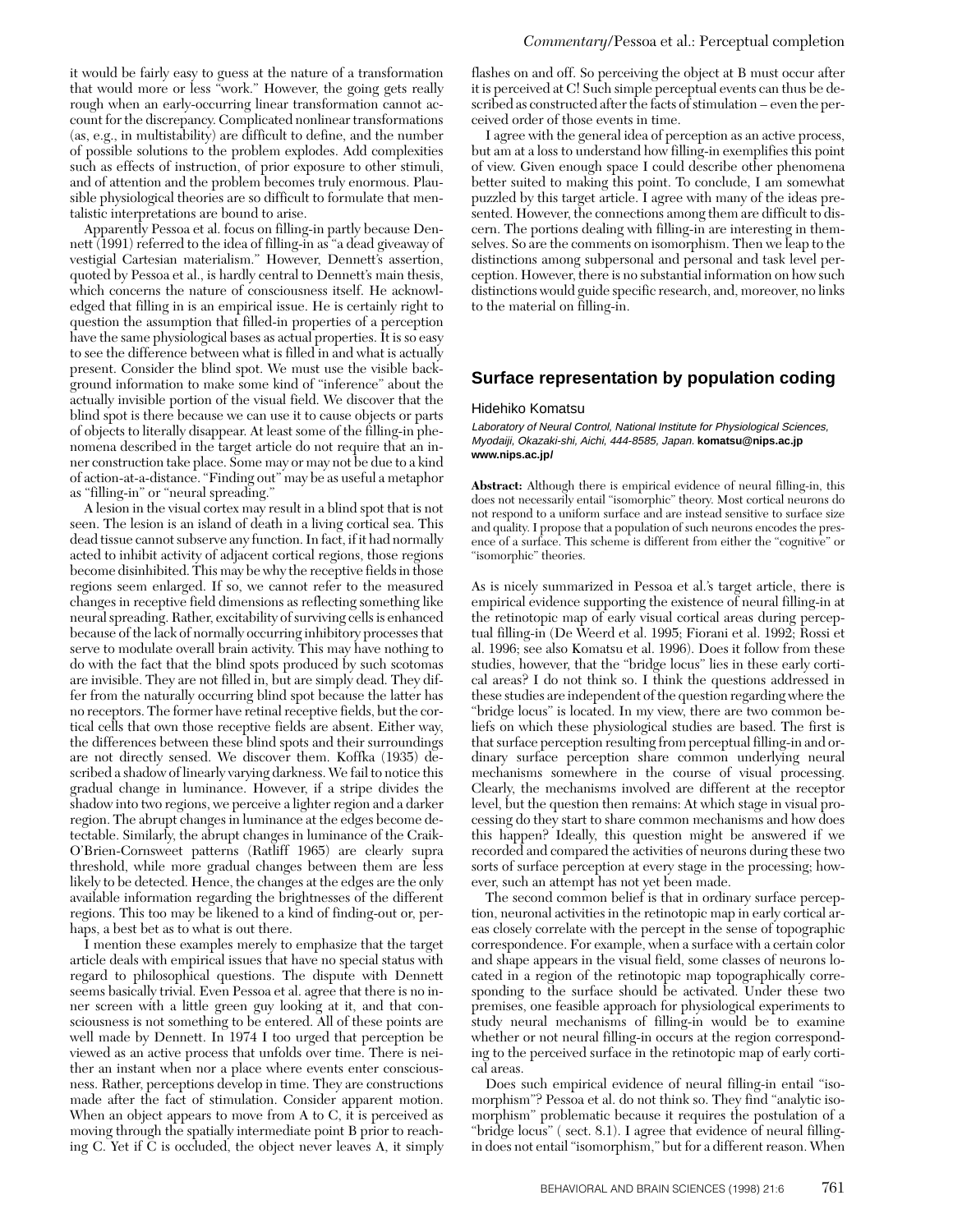one speaks about neural filling-in, it is often assumed that neurons with a small receptive field confined within the surface are activated throughout the region in the retinotopic map corresponding topographically to the perceived surface, producing a roughly continuous propagation of signals. Such a scheme is unlikely to function as a general explanation of what is going on in neural filling-in. First, when we examined whether visual stimuli covering the blind spot (BS) activated the neurons in the retinotopic map of V1 representing the BS, we found that most of the activated neurons had very large receptive fields that covered a large part of the BS and extended beyond it (Komatsu et al. 1995). I think for the case of perceptual filling-in at the BS, neurons with small receptive fields confined within the BS that are activated during perceptual filling-in are rare, if they exist at all. Another important point is that we need to consider carefully what happens in the early cortical areas when a surface is perceived in an ordinary condition. Actually, only a minority of cortical neurons respond to a homogeneous surface (von der Heydt et al. 1996). Many neurons have some suppressive mechanisms within and outside of the receptive field and are sensitive to the size of stimuli. The optimum response occurs to a stimulus with a certain size, which is in most cases smaller than the size of the receptive field (Komatsu & Kinoshita 1997). This fact is neglected by the "isomorphic" theory. How should we take into account this fact to interpret neural filling-in then?

Suppose there is a population of such size-selective neurons, each with a receptive field at the same location in the visual field, but different size preferences. Also, assume that the preferred size of each neuron is known. Then, if the visual responses of the neurons in the population are measured, it should be possible to compute the stimulus size presented at that location. If there is a population of neurons that are sensitive to some surface quality, such as color, luminance, or texture, the activity of a population of such neurons should encode the presence of a surface with that particular quality. Similarly, there are many neurons in extrastriate areas that are sensitive to surface size and quality. According to such a scheme, the population of size-selective neurons at each cortical stage encodes the surface up to the limit of the maximum encodable size specific to each cortical area. An important difference across different areas is that neurons at a higher stage have larger receptive fields and are thus capable of encoding larger surface areas. Such a scheme of surface representation conforms to neither the "cognitive" nor the "isomorphic" theories. It should also be added that, in such a scheme, a trade-off should exist between the spatial resolution and encodable surface size. In order to determine the precise location and size of a given surface, interplay between early cortical areas and higher cortical ones is necessary. This might correspond to the notion in the target article that visual processing has the "highly interactive, context-dependent nature" (sect. 8.1, para. 7).

One final point should be made about the relationship between perceptual filling-in and the retinotopic map in early cortical areas. Two different cases should be distinguished; in one, perceptual filling-in occurs across a region in the visual field where there is no distortion at the corresponding location in the retinotopic map. Filling-in at the BS is an example of this. In another case, reorganization or distortion takes place in the retinotopic map, and this might also result in perceptual filling-in. Receptive field plasticity at a binocularly produced retinal scotoma, as shown by Gilbert and Wiesel (1992) is an example of this second case (see also Ramachandran 1993c). Distinguishing between these two cases is very important conceptually because the underlying mechanisms of perceptual filling-in should be very different. We have recently shown that, for the monocular retinal scotoma, perceptual filling-in occurs without any reorganization of the retinotopic map of V1 (Murakami et al. 1997). Thus, monocular scotoma, unlike binocular scotoma, conforms to the first case.

# **Blindsight in the blind spot**

#### K. Kranda

Psychophysiological Laboratory, Freie Universität Berlin, D-14057-Berlin, Germany. **ksk@komma.zedat.fu-berlin.de**

**Abstract:** The filling-in process proposed as a cover up for the existence of the blind spot has some conceptual similarities to blindsight. The perceptual operation of a hypothetical mechanism responsible for filling in represents a logical paradox. The apparent indeterminacy of the percept in the optic-disc region can be tested experimentally by viewing the grating test pattern below.

The conviction that the human spirit can conquer the flesh is past its heyday, even though it occasionally crops up in disguised form. Some *BBS* commentaries on a phenomenon called "blindsight" (Campion et al. 1983) document such tendencies. The apparent ability to "see" without a functioning striate cortex is an exciting option even if the actual percept is rather ambiguous (Weiskrantz 1996). Pessoa et al. review another perceptual phenomenon – the "filling-in" over the retinal blind spot – but without mentioning its conceptual similarity to blindsight.

The essence of all preoccupation with filling-in, even if not explicitly stated, is the feeling that the blind spot is a blemish of the retina. This "accident" of embryogenesis is admittedly not so bad as a damaged striate cortex, but a nuisance nevertheless, so that our brain needs to iron it out. Although many of us may feel instinctively that there is a real need for some "corrective action," there is an apparent lack of consensus about how to describe this process. Apart from the traditional notion of filling-in favoured by Pessoa et al., other ideas suggesting that the brain performs surface interpolation (Durgin et al. 1995) or some kind of "finding out" (Dennett 1992) are in circulation. Our brain supposedly does all that work to fill the optic-disc area with visual information. But the reason we do not notice the blind spot is precisely because that part of the retina conveys no information. Let me advance this argument by suggesting a thought experiment. Imagine what would happen if a neural mechanism responsible for the hypothetical filling-in or finding out process were selectively lesioned. An assumed appearance of a black or grey disc in the visual field represents a logical paradox, because such a percept actually conveys information about a border and contrast where there is none. The damage to this hypothetical mechanism would thus generate information by producing an illusory percept of the blind spot. The opposite assumption, implying that nothing happens, also leads to a paradox, because it makes the very existence of a mechanism responsible for filling-in superfluous. Pessoa et al. also concede that "neural filling-in may not be logically necessary" (sect. 5.2) but, paradoxically, they express the opinion that its existence can be resolved empirically.

The key to solving this apparently intractable problem is to consider how we perceive the world outside our field of vision. We do not seem to miss a hypothetical extra eye in the back of our heads, nor do we extrapolate our proverbial wallpaper Marilyns (Dennett 1991) beyond the normal field of vision. Under normal viewing, the world does not appear as if seen from inside a tunnel or through binoculars where sharp borders separate the perceived from the nonperceived. As our visual acuity progressively deteriorates with retinal eccentricity, the perceived world merges with the nonperceived one. This process is gradual to the point of indeterminacy of what we actually see in this zone of transition. There is no boundary, because to see it we would need photoreceptors on either side of its retinal image, or, in case of a retinal scotoma, a functioning neural structure expecting input from the damaged part of the retina.

The indeterminacy of the percept from the region of the visual field occupied by the blind spot can be demonstrated experimentally. There are many examples supposedly showing that this region assumes the appearance of a light pattern distributed over the surrounding retina, but can the observer be so certain that he can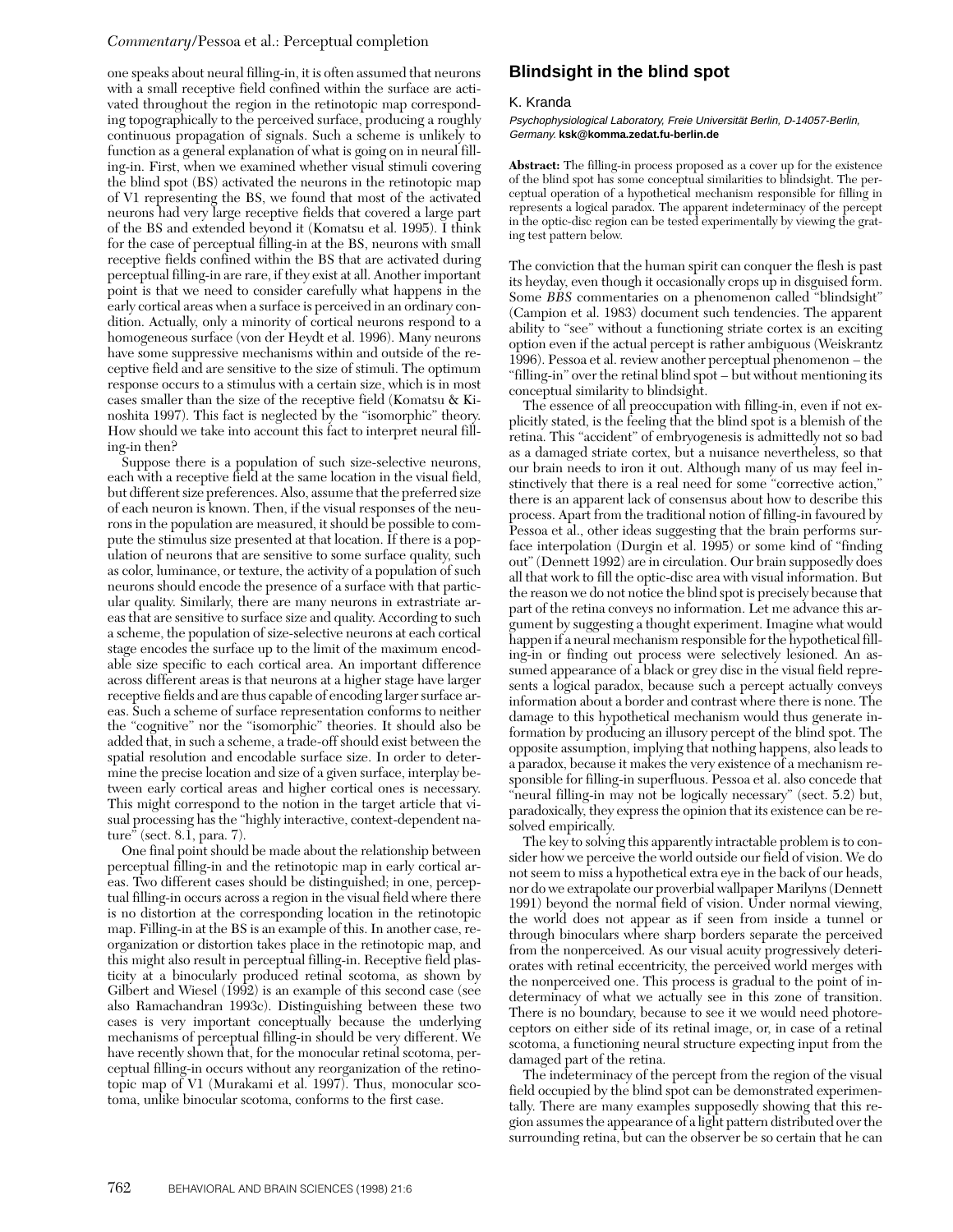

Figure 1 (Kranda). Grating pattern demonstrating the indeterminacy of the percept in the blind-spot region.

accurately describe the percept? This can be tested by viewing a pattern (Fig. 1) where two orthogonal square-wave gratings can produce a perceptual rivalry within the blind-spot region of our visual field. What kind of percept would we expect if some fillingin process operated in this case? Would the grating of one orientation dominate or would the two gratings alternate in time or perhaps fuse to form a two-dimensional grid? If we fixate the spot in the middle with the right eye and slowly move our head towards it, then at a distance of about 30 cm the white spot on the right disappears. What we then actually see within that white region is controversial. Most observers, including myself, cannot tell what it is. Our readers may, however, experience other types of percept, of which I would gladly receive reports!

If our brain is not actively filling in or finding out to cope with the unfortunate existence of the blind spot, what does it actually do about it? I do not know; probably nothing at all because, like monkeys but unlike scientists, it has no concept of a blind spot.

# **Gestalt isomorphism and the primacy of the subjective perceptual experience**

Steven Lehar

14 Crocked Lane, Manchester, MA 01944. **slehar@cns.bu.edu cns-alumni.bu.edu/pub/slehar/Lehar.html**

**Abstract:** The Gestalt principle of isomorphism reveals the primacy of subjective experience as a valid source of evidence for the information encoded neurophysiologically. This theory invalidates the abstractionist view that the neurophysiological representation can be of lower dimensionality than the percept to which it gives rise.

I see no difference between the original Gestalt formulation of isomorphism, and what Pessoa et al. call "analytic isomorphism" except for the secondary issue that in the former, the "bridge locus" need not imply a physical location anchored to the neural substrate, but can refer to dynamic patterns of energy in that substrate, as in Köhler's Field Theory. The authors are mistaken when

they claim that Köhler's concept of isomorphism did not extend to sensory qualities such as color. Köhler clears up this confusion (Köhler 1947, p. 60) by explaining that by similarity of "structural properties" he means that "physiological events must be variable in just as many directions or 'dimensions' as the [perceived] colors are," and he specifically cites Müller's axiom.

The key insight of Gestalt theory is that when we view the world around us, what we see is not the world itself, but in fact it is *primarily* a percept, that is, an internal data structure active within the brain, and only in secondary fashion is this data structure also similar in certain respects to external objects and surfaces, just as an image on a television screen is first and foremost a pattern of glowing phosphor dots, and only in secondary fashion is it representative of a remote scene. Based on this insight, it is valid to examine the properties of the world we see before us, not as a scientist observing the physical world, but as a *perceptual* scientist observing a rich and complex *internal* representation.

We cannot yet say with certainty exactly how information is encoded in the brain; neither can we say with certainty what the neural correlate of any perceptual experience might be. What we *can* say with certainty, however, according to isomorphism, is that when we see a filled-in percept, whether real or illusory, the *information* apparent in that subjective experience is exactly representative of the information coded in the mechanism of the brain. Hence, whenever we find, as in the many manifestations of fillingin, a disparity between what we perceive and our notions of neural representation, we cannot argue, as Dennett (1992) suggests, that what we perceive is somehow more explicit than the representation on which it is based; instead we must revise our notions of neurophysiological representation to account for the properties of the subjective experience as observed.

The argument that filling-in is not logically necessary, because the world we perceive around us can be encoded in a compressed or abstracted representation, seems to be supported by computer image compression algorithms that eliminate redundancies in images by encoding only higher-order regularities. However, the compressed representation is of lower dimensionality than the spatial world we perceive, in violation of Müller's axiom. Furthermore, as in image processing, a compressed representation is use-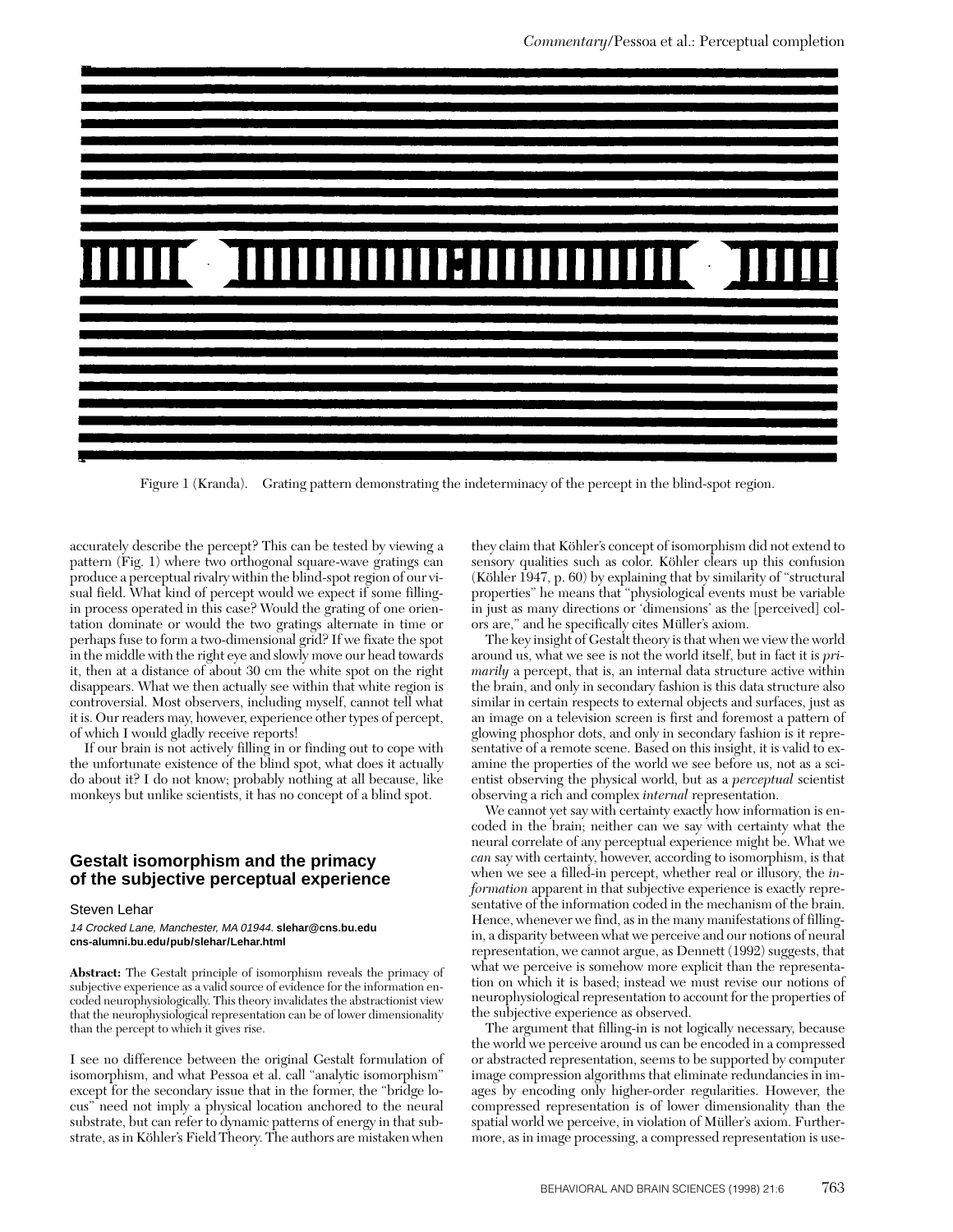less without a complementary image *decompression* algorithm to unpack the compressed code and express it again in the ecologically useful form of filled-in surfaces and objects. In fact, the many manifestations of filling-in implicate exactly such an explicit completion mechanism because the percept is observed to contain more explicit spatial information than the retinal stimulus on which it is based.

In response to the objection of "Cartesian materialism," there is no need for a miniature observer of the filled-in scene, for that scene is a data structure, like any data in a computer, except that these are expressed in explicit spatial form.

Dennett argues that the neural representation of a filled-in percept need not involve an explicit filled-in representation, but can entail only an *implicit* encoding, such as the edge image of the retinal ganglion cells, from which the filled-in percept could in principle be computed – although this calculation need not, according to Dennett, actually be performed. However, if such an implicit representation were sufficient to account for perception then there would be no need to posit *any* further processing beyond the retinal image, since that image already implicitly encodes everything in the visual scene.

The notion of perception by "ignoring an absence" (Dennett 1992, p. 48) is meaningful only in a system that has already encoded the scene in which the absent feature can be ignored. In the case of the blind spot, that scene is a two-dimensional surface percept, every point of which is experienced individually and simultaneously at distinct locations. The onus is on Pessoa et al. to explain how this two-dimensional structure can be encoded as a nonspatial "absence."

O'Regan (1992) argues that visual saccades sample the external world like a data access of an internal data structure, and that therefore the structural representation of the visual world need not be encoded internally, because that information is immediately available in the world itself. However, the three-dimensional spatial information of the external world is by no means immediately available from glimpses of the world, but requires the most sophisticated and as yet undefined algorithm to read that spatial information from the world. Indeed, isomorphism suggests that the required algorithm involves the construction of a fully spatial three-dimensional internal model of that external world as observed subjectively. The fact that O'Regan's argument seems at all plausible to him is explained by the fact that when O'Regan *thinks* he is observing the external world, he *is* actually accessing an internal spatial model of the world, because the external world itself is beyond direct experience. The reductionist arguments accepted by Pessoa et al. are plausible only in the context of a Naive Realism that confuses the subjectively perceived world with the objective external world.

# **Representational theory emerges unscathed**

#### Dennis Lomas

Philosophy Program, Department of Theory and Policy Studies, Ontario Institute for Studies in Education, University of Toronto, Toronto, Ontario M5S 1V6, Canada. **dlomas@oise.utoronto.ca**

**Abstract:** Representationalism emerges unscathed from Pessoa et al.'s attack. They fail to undermine a key reason for its influence: it has the theoretical resources to explain many illusory visual experiences such as illusory contours and features. Furthermore, in attempting to undermine representationalism, the authors seem to erect an unduly inflated distinction between neural accounts of perception and personal-level accounts of perception.

Is Pessoa et al.'s attack on representationalism (sects. 9 and 9.1 in particular, paras. 2–7) well taken? They are attacking representational theory at one of its strengths because it seems able to explain many experiences of illusory contours and features (as well



Figure 1 (Lomas). Coren et al. (1986) have shown that expectations of subjects significantly influence the shape of the illusory contour they experience at the center of this figure.

as many other illusions such as hallucinations). A familiar representational story is that cognition relies on representations "in the head" that contribute to (causally mediate) the perceptual experience of illusions. A couple of examples suffice to make this point. An illusory shape that many people experience at the center of Figure 1 is hard to explain without representational theory. Representational theory seems even more indispensable in accounting for another experience with this figure. Suppose that subjects, before experiencing Figure 1 and based on verbal communication, expect to perceive a particular illusory shape, for example, a square. In this situation, Coren et al. (1986) have shown that expectations of subjects significantly influence the shape of the illusory contour they experience. It is hard to avoid a representational conclusion in assessing both these experiences: An internal representation of the shape is causally mediating the visual experience.

Despite their anti-representationalism, Pessoa et al. do not seem to give any directly anti-representational account of illusory contours and features, the central concern of their paper. They may feel that they respond adequately in section 9.2 to the representationalism. There they discuss the experience of seeing hundreds of Marilyns on a wall, maintaining, against some theorists, that the visual experience is not an illusion. Whatever the merit of their case, representational accounts play a crucial role in cases where illusions undoubtedly are experienced, as in the case of illusory contours and features.

Pessoa et al. attempt to bolster their anti-representationalism by appealing (sect. 9, para. 2) to the distinction between subpersonal accounts, which, they hold, are concerned with neural mechanisms and processes (sect. 9.1, para. 3), and personal-level accounts, which they hold are concerned with the norms of rationality (sect. 9, para. 2). It is not clear, however, that such a distinction usefully applies to the phenomena of filling in. Neural accounts of many of these phenomena surely play a role in accounting for the personal-level experience of the perceiver. At any rate, the authors have presented no alternative explanation of the personal-level experience of perceptual filling in.

Furthermore, it is unclear what role Pessoa et al. want the notion of "norms of rationality" to play in accounts of visual perception. Are they claiming that visual perception is "constrained by norms of rationality" (sect. 9, para. 2)? If so, their position seems to run afoul of many experiences. (If visual perception, in the authors' view, is not governed by the norms of rationality, then what is the relevance of raising this notion?) The Müller-Lyer illusion, which is often cited in this regard, seems to show that visual perception is not governed by the norms of rationality (for example, see Crane 1992, pp. 149 ff.). For, like many illusions – including illusory contours and features – the Müller-Lyer illusion, for the most part, persists despite the belief that it is an illusion.

All in all, Pessoa et al.'s personal-subpersonal distinction seems to create a gulf between neural and personal accounts of perception that belies the role that neural accounts play in explanations of visual experience on the personal level, including the experience of many illusory contours and features.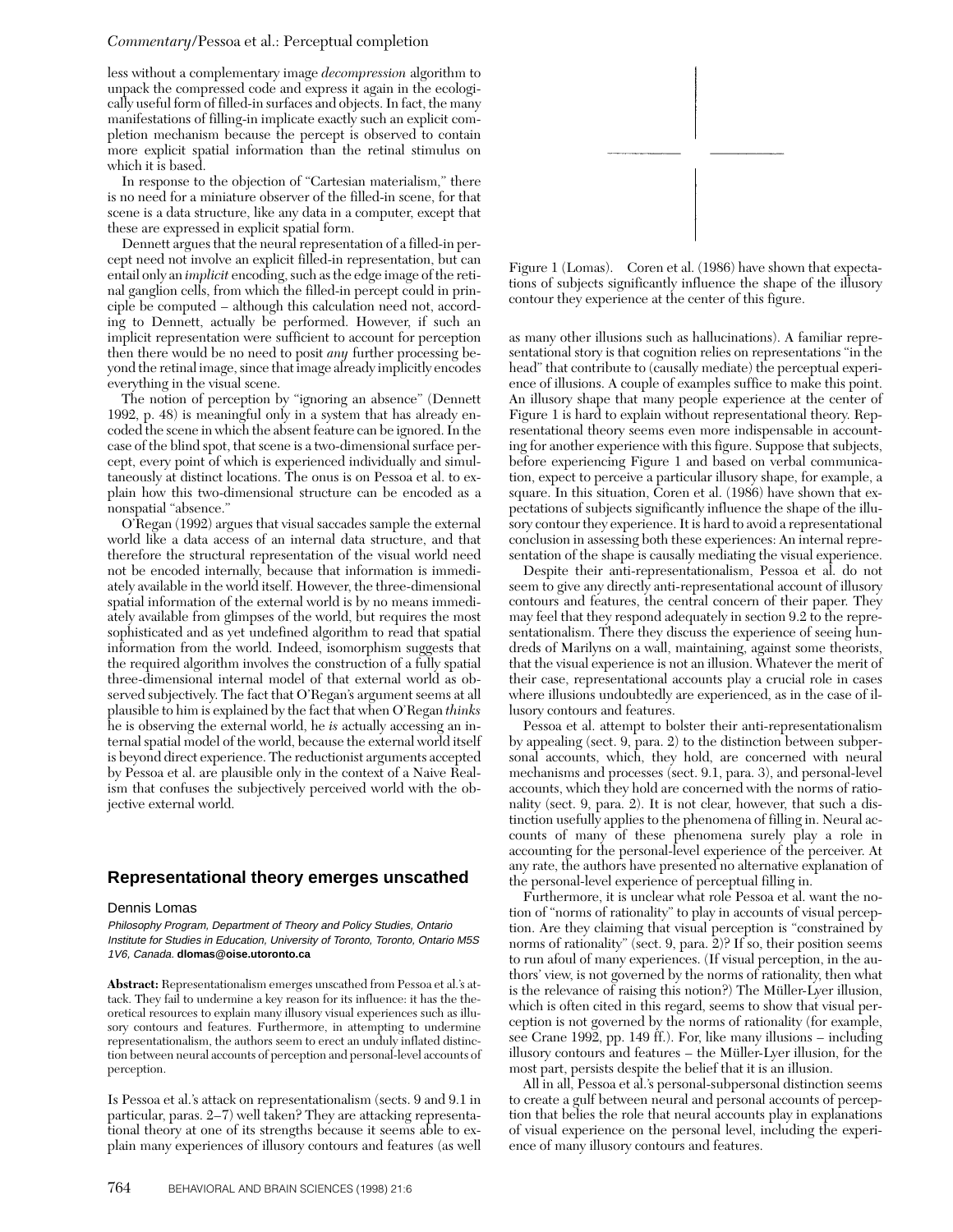Pessoa et al.'s homunculus charge against representational accounts (sect. 9.1, para. 4) hits these accounts at one of their weak points. Specifically, the authors level their fire against Marr's (1982) theory. In this theory, because interpretation takes place only after a "bottom-up" construction of a three-dimensional model, the concern is raised that an implied, fully cognitive homunculus is taking on full responsibility for interpretation. (Hence, the problem of infinite regress lurks.) So the authors' assessment of Marr is justified. However, it is not clear that all representational models necessarily have such a problem. If early vision is guided from the outset by conceptual "top-down" processes (a claim that is consistent with, for example, Cavanagh 1991 and 1995), the problem of a fully cognitive homunculus may be avoided.

Pessoa et al.'s attack on Marr motivates their "task-level conception of vision": "the task of vision is not to produce representations from images, but rather to discover through a perceptual system what is present in the world, and where it is" (sect. 9.1, para. 4). It is not clear how this stance bears on representational accounts, because these accounts provide key insights into how the perceptual system allows us to recognize and locate objects. In fact, representational accounts of one kind or another seem to be front runners in the study of object recognition. To cite one example out of many in the vision science literature, Cavanagh (1995) has argued that the recognition of many two-tone pictures can only be explained by appeal to template matching. Representational accounts also pertain to the study of perception of location. Peterson and Gibson (1994), for example, have argued that in some situations shape recognition of contours in early vision contributes to figure-ground separation.

Pessoa et al. seem to have failed to dint the armour of representationalism with regard to the phenomena of filling-in that their paper addresses. Furthermore, the problems the authors raise against representationalism may be remedied without discarding the theory. Finally, their personal–subpersonal distinction – a basis of their criticism of representational theory – seems to inflate unduly the distinction between neural accounts and personal-level accounts of perception.

# **A retinotopic representation of filling in: Further supporting evidence**

#### Ikuya Murakami

Department of Psychology, Harvard University, Cambridge, MA 02138. **ikuya@wjh.harvard.edu visionlab.harvard.edu/**

**Abstract:** A few findings from our laboratory are provided as evidence favoring "isomrphism" in filling-in. One is the responsivity of macaquecortical area V1 cells to a stimulus designed for surface filling-in at the blind spot. Another is a phenomenological observation of motion aftereffect confined within a filled-in surface at the blind spot. Our recent study on the monkey's perception of surface filling-in at a scotoma is also mentioned.

An illusion called X in fact comprises many qualitatively different varieties; to perceive illusion X does not necessarily imply that the same illusion occurs isomorphically in the brain; studies of illusion X in a dark room with a chin rest might miss the real purpose, nature, and mechanism of X in a natural environment. Based on these general considerations, Pessoa et al.'s target article provides us with an extensive and well-organized review of the issue of perceptual filling-in (or completion or whatever), although nothing dazzling really seems to be postulated. I basically agree with the authors' conservative view of the underlying mechanism of fillingin: There is no promising way to test whether there is a pictorial neural representation of filling-in that is directly or indirectly equated with our perception. The essence of this is certainly a broad issue, not specific to filling-in, but to discuss it in a positive

and constructive way in relation to filling-in would definitely be helpful.

Indeed, the idea of a direct correspondence – "analytic isomorphism" – is, though conceptually possible, quite confusing if used in the context of "isomorphism versus neglect." Pessoa et al. correctly pointed this out. I would just add that if analytic isomorphism implies a particular locus in the brain, then it lacks physiological support. In contrast with our impression of the world, which has both high resolution and meaningful organization, no visual cortical areas identified so far seem to have both.

The idea of an indirect correspondence or "neural correlate" offers a more practical and testable strategy for solving the "isomorphism versus neglect" problem in certain kinds of filling-in. Although it is still dangerous to call a particular neuron a "filling-in cell" (as Pessoa et al. explicitly indicate), cells showing firing patterns correlated with our perception of filling-in are a likely candidate for its underlying mechanism. After all, retinotopy is roughly preserved at least in primary visual cortex (and beyond, to some extent), and cells in such a visual map that respond only to a particular (opponent pair of) color(s) are considered "colorselective local units," although the physical world is devoid of "color." Why is this valid? Because we know that the spectral detail is lost after metameric preprocessing in the retina. Likewise, if cells behaved as if they could not distinguish a filled-in pattern from a physical pattern, why not infer that some filling-in-like preprocessing has occurred before that stage? I would like to add further supporting evidence for a retinotopic representation of perceptual filling-in.

The first hint came from our physiological study (Komatsu et al. 1996). When stimulated by a uniform white rectangle covering the blind spot while the normal eye was closed, a few cells of the macaque monkey's cortical area in V1 the representation within the blind spot were activated as if there were a visual input inside the blind spot (an input that could never occur). This firing pattern is consistent with what Fiorani et al. (1992) found in *Cebus* monkey area V1 using stimuli for line completion.

The second point is a phenomenological report (Murakami, unpublished observation) obtained during my study on motion aftereffect following adaptation to filled-in motion (Murakami 1995). An adapting stimulus was confined within the blind spot of the right eye, but presented to the left eye. After adaptation, motion aftereffect was tested using a large stimulus covering the blind spot. When only the left (normal) eye was used at the test, a retinotopically confined motion aftereffect occurred in the middle of the test stimulus. When the right eye was used, however, the same percept was obtained: motion aftereffect was confined to the middle of a *filled-in* pattern. To my knowledge, this is the first report that surface filling-in is seen as *nonuniform!* The neglect hypothesis could hardly explain this phenomenon. On the other hand, according to the isomorphism theory, filling-in is retinotopically represented at an early level before motion adaptation alters the activation map.

The final comment does not have much to do with the isomorphism theory, but is aimed to supplement section 4.3 with our recent study of filling-in after monocular focal retinal lesion in the macaque monkey. Cortical reorganization after binocular focal retinal lesion was reported to be a candidate for the underlying mechanism of filling-in at the scotoma (Chino et al. 1992; 1995; Darian-Smith & Gilbert 1995; Gilbert & Wiesel 1992; Kaas et al. 1990). However, the time course of this cortical reorganization could be on the order of months (Darian-Smith & Gilbert 1995; Gilbert & Wiesel 1992). We found that just a few days after a monocular lesion, the monkey perceived filling-in at the corresponding scotoma (Murakami et al. 1997). Furthermore, the time course of filling-in at the scotoma in each trial was very quick: the monkey made a required action instantly  $(< 0.4$  sec) after the stimulus onset.

Pessoa et al.'s target article gives us a good guide for studying filling-in, demarcating modal/amodal and contour/surface distinctions, criticizing a misleading confusion of isomorphism with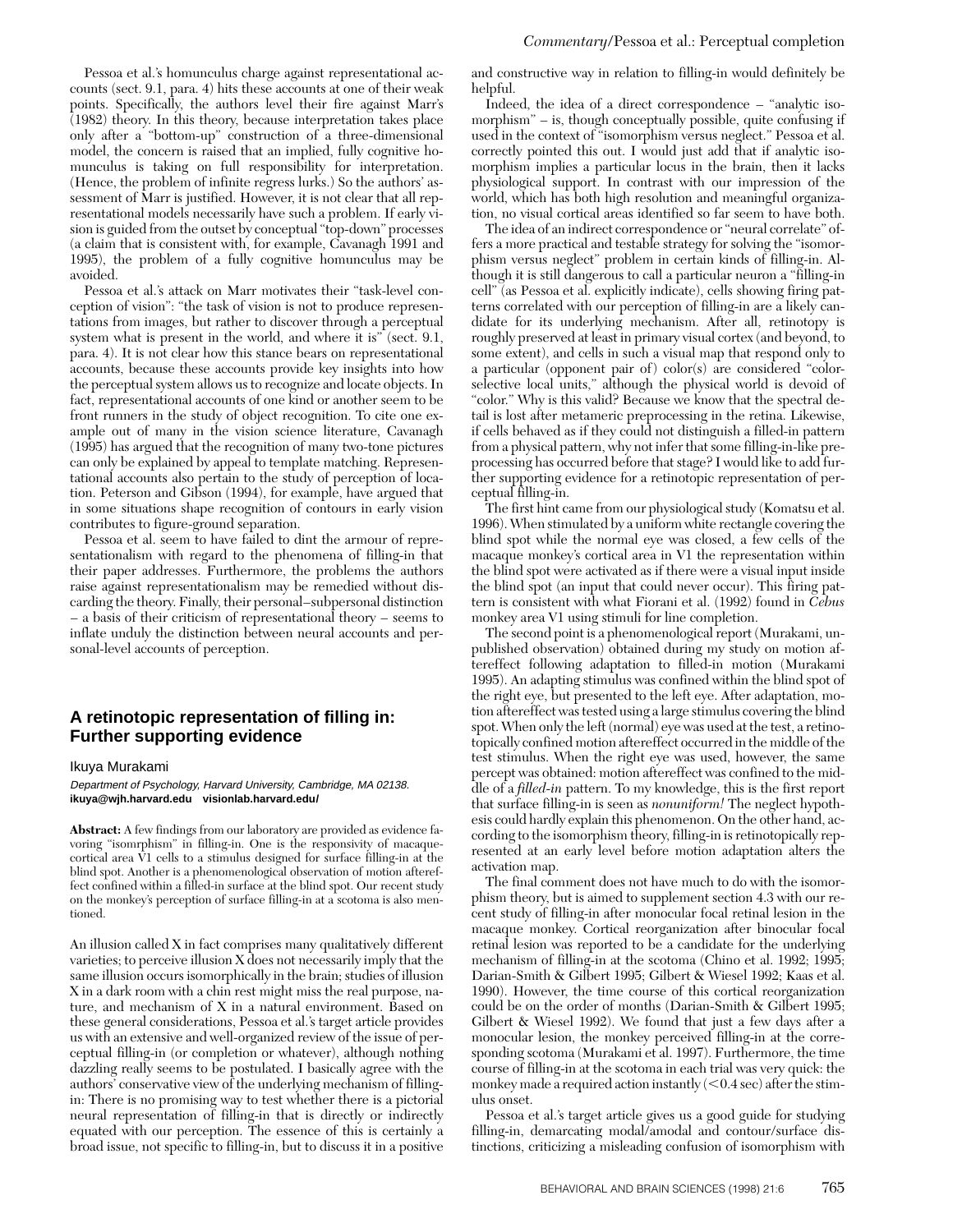the idea of a Cartesian theater [See Dennett & Kinsbourne: "Time and the Observer": *BBS* 15(2) 1992.], and emphasizing the importance of interactions between the perceiving animal and its environment. My comments above should be taken as an addendum to the current knowledge of filling-in compiled in the target article, rather than as an attack from a radical isomorphist.

# **Trading in form for content and taking the sting out of the mind-body problem**

#### Erik Myin

Department of Philosophy (EMEP), Free University Brussels (VUB), Pleinlaan 2, B 1050 Brussels, Belgium. **emyin@vub.ac.be**

**Abstract:** Analytical isomorphism is an instance of the demand for a transparent relation between vehicle and content, which is central to the mindbody problem. One can abandon transparency without begging the question with regard to the mind-body problem.

Pessoa et al. rightly argue against the thesis of analytical isomorphism, a specific form of the more general idea of what can be called *transparency*, the idea that there has to be some kind of very special, inner relation of similarity between the bearer of a perceptual content – be it an idea, a sense datum or a neural process – and the content itself.

Transparency was an invariant feature of all premodern theories of perception. In the crude atomistic version, the bearer of content was simply a minuscule copy of the perceptual object that entered even more minuscule pores in the perceiver's eye. With Aristotle, the guarantee of transparency became dematerialized: it was the (immaterial) form that became common to perceived object and perceiver (Lindberg 1976). Transparency lost its selfevident status in the seventeenth century, with the emerging distinction between primary and secondary qualities. Qualitative continuity between object and idea was shattered for the secondary qualities, as in the case of color.

Transparency resettled itself immediately, however, now no longer as a reassuring guarantor of the continuity of man and the perceptual world, but as a central manifestation of the most conspicuous symptom of this broken unity, the mind-body problem. Still today, the lack of a transparent relation is involved by those who insist on the existence of an unbridgeable explanatory gap between science and experience, suggesting that it is because of the qualitative difference between bunches of neurons and phenomenal experience that we will never bridge the gap.

This appeal to transparency as a criterion and a necessary condition for consciousness is accepted by those who claim that we are making advances on the mind-body problem because we are discovering more and more neurophysiological structures and processes that are transparently related to phenomenology. Obvious examples are the various claims about the reducibility of color sensations, because of the (alleged) existence of a neurophysiological color space in which phenomenological relations between colors are mirrored by neurophysiological relations (Clark 1993). [See also Thompson et al.: "Ways of Coloring" *BBS* 15(1) 1992 and van Brakel & Saunders: "Are There Nontrivial Constraints on Colour Categorization?" *BBS* 20(2) 1997.] The target article unveils in the filling-in literature another area where the course of empirical theory building is deflected significantly by the attraction of transparency. As Pessoa et al. clearly state, we do not need to reject the *possibility* of transparent relations between neurophysiological bearers of content and phenomenological contents, but its *necessity.* It is possible, and perhaps even probable, that neurophysiological state spaces exist which are structurally isomorphic to color phenomenology. In the same way, whether filling in involves spreading neural activity is an empirical matter. The fundamental point is that this isomorphism is neither necessary (*pace* the skeptic) nor sufficient (*pace* the reductionist) for getting the represented content into consciousness.

Abandoning transparency takes the sting out of the mind-body problem, although believers in the existence of an explanatory gap will surely point out that it is a case of begging the question. Moreover, it obligates us to search for new ways of relating brain to mind. But if the search for structurally isomorphic items can no longer guide us, what should?

The obvious way to proceed is to trade in form for content: if we want to find the brain basis of consciousness we need not look for structural correlates, but simply for whatever neurophysiological items we think could carry the content that is present in our phenomenological states. How it is made out that a certain structure or process carries a certain content is a matter for empirical science to decide, and neuroscience and psychology have a vast set of techniques, which seem to fit well enough to accomplish the task, as is shown by Pessoa's overview of the recent research on filling-in phenomena.

According to the more plausible accounts of consciousness, even the simplest visual experience carries within it a sense of how its visual content is related to self, both bodily and personal, and time and space, both inner and outer (Damasio 1994; Myin 1998). A natural way to explain this informational richness of personal level experience is to construe it as the result of the holistic interaction of a number of subpersonal contents. None of these contents can be conscious by itself, but together they constitute an experience at the personal level.

Subpersonal representation seems necessary because the represented objects are at a distance. This is true even for the subject's body, which is – from the brain's point of view – too far away to be consulted directly. Emphasizing embodiment in this way, leads, contra the target article, not away from but rather toward representationalism. Given some modularity in the brain or simply the assumption that the representational capacities of confined areas in the brain are limited, this holism of content easily implies physical representations that are distributed, and the rejection of the idea of confined visual areas that form the immediate substrate of consciousness. Now one can meet the challenge of having begged the question by abandoning transparency, for here is an *argument* that shows that even if transparency obtains, it alone cannot form a sufficient condition for consciousness. Even if a local visual representation is isomorphic to the visual content of a certain experience, this alone would not suffice for consciousness, because too little of the actual content of consciousness would be carried by such a solitary representation.

#### ACKNOWLEDGMENTS

Thanks to Bill Hirstein for comments, the Flemish Community, and the Free University of Brussels (VUB) for financial support.

# **Representations, computation, and inverse ecological optics**

#### Heiko Neumann

Fakultät für Informatik, Abteilung Neuroinformatik, Universität Ulm, D-89069 Ulm, Germany. **hneumann@neuro.informatik.uni-ulm.de www.informatik.uni-ulm.de/ni/mitarbeiter/HNeumann.html**

**Abstract:** Implicit and explicit filling-in phenomena should be distinguished. Blind spot phenomena and mechanisms of boundary completion can be accounted for by implicit filling-in. Surface regions are "painted" with perceptual quantities, such as brightness, by explicit filling-in. "Fillingin" and "finding-out" relate to different computational tasks. Mechanisms of purposive computation (e.g., for navigation) evaluate local measurements, thus "finding out"; whereas mechanisms for grasping might require passive reconstruction, thus "filling in."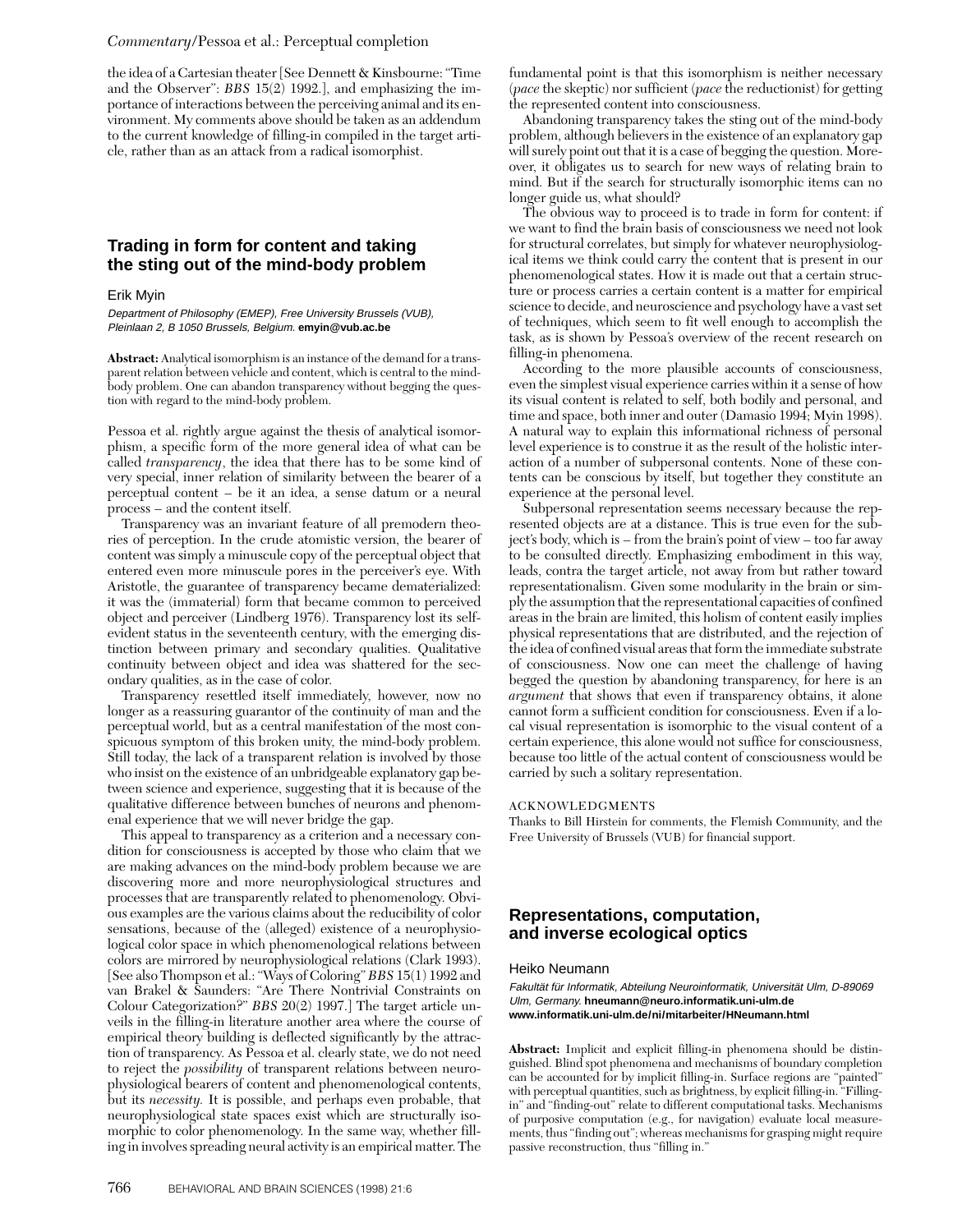**Introduction.** Pessoa, Thompson & Noë provide a comprehensive overview of perceptual completion phenomena. Although I agree with the authors' general claim that there is evidence for filling-in processes in the neural machinery, I suggest some alternative interpretations of specific findings related to filling in. I also discuss the potential capability of such mechanisms in terms of cortical computation.

**Cortical representation, computation, and perceptual units.** Perceptual completion appears as a result of different processes and stages in neural architecture. Contrary to Pessoa et al.'s proposed taxonomy for several distinct observations, I recommend disentangling various types of filling-in phenomena.

1. There has been no explicit experimental evidence so far that the blind spot is mapped as an explicit "empty region" in V1 that must be filled in in order to generate a continuous representation of surface layout. Instead, data on cortical development and plasticity suggest that the blind spot appears as a singularity in the cortical representation of nested computational maps. Hence, retinal regions surrounding the blind spot are ideally mapped in direct spatial neighborhoods with overlapping receptive fields that virtually bridge this physiological scotoma. As a consequence, a region is implicitly filled with surrounding featural quantities without an active spreading process.

2. Physiological recordings of monkey V2 cell firing demonstrate that these cells are responsive to subjective contours in the stimulus layout. Boundary completion by V2 contour cells is indicated by their selectivity to the presence of inducers at *both* ends of the elongated receptive field. Researchers have suggested that contour completion generates a spatially contiguous representation of contour activity in V1 through an inwardly directed completion between pairs of inducers. Contrary to this, we argue that an oriented long-range integration mechanism in the V1–V2 *forward* pathway is sufficient to explain the data (Neumann et al. 1997). *Feedback* from V2 contour cells to V1 contrast cells helps to selectively enhance those initial V1 responses that are spatially related. Hence convergent afferent projections and activity integration generate an implicitly filled-in contour activity without an explicit spreading mechanism.

3. Mechanisms of surface perception are faced with the problem of generating representations that are invariant under, for example, illumination. Yet no neural theory of surface representation has been developed. It is reasonable to assume that for certain tasks, such as grasping, a contiguous neural representation of surface shape is necessary. This suggests that the assignment of perceptual surface properties requires a mechanism of "filling in" to generate such an explicit layout. So far, demonstrations of an active diffusion-like filling-in mechanism have been restricted to the brightness domain. It is reasonable to assume that comparable mechanisms also exist for other properties, such as color and depth. For stereoscopic depth perception, localized boundaries which provide disparity information are integrated on the basis of nonaccidental properties (Nakayama & Shimojo 1992). The principles of generating coherent depth quantities are consistent with the filling-in interpretation.

Over all, mechanisms of perceptual completion might be divided into *implicit* and *explicit* filling-in phenomena. Afferent projection zones from nonresponsive retinal regions, such as retinal veins and the blind spot might appear as singularities in a non-Cartesian spatially nonhomogeneous representation in visual cortex. Boundary completion might be better characterized by integration and selective enhancement than by directed spreading activity or filling-in. In both cases, a coherent "filled-in" neural representation is generated implicitly by the neural mapping and coupling principles. On the other hand, any two-dimensional entity corresponding to surface regions might be actively filled-in with perceptual quantities such as brightness.

**Visual tasks, representations, and inverse ecological optics.** Mechanisms of perception are related to different computational tasks. In the case of vision, purposive computations, active selection from the ambient optic array, and passive reconstruction are

sample strategies. A plethora of results suggest that there is no unique type of cortical representation and process. For tasks like visual navigation or obstacle avoidance, "finding-out" by simply selecting results from neural motion estimation is sufficient to generate proper behavioral control signals (compare Srinivasan et al. 1997). On the other hand, for grasping purposes we may need a dense representation of surface properties to guide any fine-tuned manipulation. We have shown (Neumann & Pessoa 1998b) that filling-in, modeled as an active boundary-mediated propagation process, generates such a dense representation of reconstructed surface properties. These findings indicate the need for more modeling in future investigations. I suggest that emphasis should be shifted from the observation that "the job of filling-in is to complete images or representations in the brain" to an investigation of the purpose of computational mechanisms in an ecological sense. Filling-in is a potential candidate to support related computations on parametrized maps in visual and other sensory cortical areas.

# **No evidence for neural filling-in – vision as an illusion – pinning down "enaction"**

#### J. K. O'Regan

Laboratoire de Psychologie Expérimentale, CNRS, Université René Descartes, EHESS, EPHE 75006 Paris, France. **oregan@ext.jussieu.fr pathfinder.cbr.com/people/oregan/oregan.html**

**Abstract:** (1) The purported evidence for neural filling-in is not evidence for filling-in, but just for long-range dynamic interactions. (2) Vision is perhaps not an "illusion," but at any rate it is not "pictorial." (3) The idea of the "world as an outside memory" as well as MacKay's "conditional readiness for action" may help approach an "enactive" theory of vision.

**No evidence for neural filling-in.** I fear that for many readers, the main conclusion of Pessoa et al.'s timely synthesis will seem to be that there exists good evidence for low-level filling-in mechanisms: after all, neurons exist whose outputs seem to correspond to illusory contours or filled-in scotomas, and psychophysical evidence exists showing that the filling-in process develops over time in the way expected from a completion mechanism.

But this is the wrong conclusion to draw. The evidence does indeed show the existence of these neurons and these dynamic processes, but the trouble is: there is no guarantee that they are actually being used for filling-in!

For illustration, consider a "nonisomorphistic" theory, in which the internal representation which underlies the phenomenology of vision is not a map of the incoming luminance distribution itself, but a map of the *discontinuities* of the luminance distribution, calculated over a range of spatial scales. Suppose the visual stimulus is a horizontal bar crossing the blind spot. At the finest scale, the bar would be represented as the presence of corners and edges. At a coarser scale, each end of the bar would be represented as an "end-of-line." At a still coarser scale, the presence of two aligned end-of-lines would be signaled. The calculation of such a code, involving derivative-like operators over more or less large areas of the visual field, would take time, and develop progressively.

Note that within this theory, *there is no filling-in.* The bar is seen as continuous across the blind spot because to be seen as broken, a discontinuity would have to be signaled, yet the blind spot can code no discontinuity, since it codes nothing at all.

Yet, although there is no filling-in mechanism in this theory, there are nonetheless neurons corresponding to the "completion neurons" found in the literature, which code the presence of two aligned end-of-lines. Furthermore, there is a dynamic process involved in calculating the code, which could quite feasibly produce effects such as those which Pessoa et al. refer to as psychophysical evidence for dynamic filling-in processes.

The point I am making is that the purported evidence for neural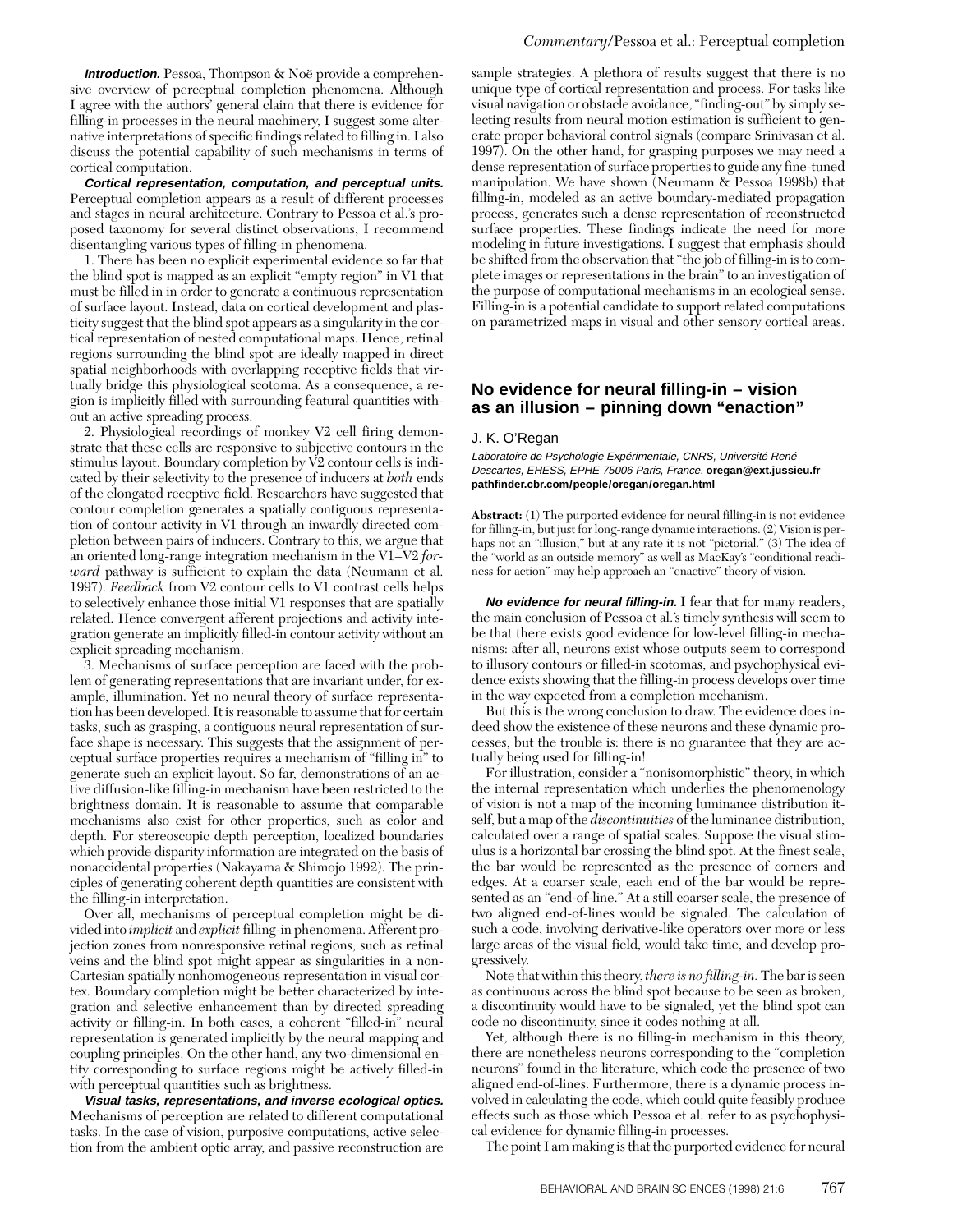filling-in is actually not evidence for filling-in. This is also noted in Pessoa et al.'s admirable paper, but I fear it will escape most people's notice. If, as the authors say, "filling in seems a shadow of its former self" (sect. 9.1, last para.), why not call it something else, such as "long range dynamic interactions," which does not prejudge the issue of an internal, pictorial representation?

**Is vision an "illusion"?** Pessoa et al. criticize statements we (O'Regan 1992; O'Regan et al. 1996) and others (Blackmore et al. 1995; Dennett 1991) have made to the effect that "the impression of continuously seeing 'all' of a visual scene may be an illusion." They say that this way of talking seems to assume that visual experience has a pictorial nature, and that it neglects the personal/subpersonal distinction.

I agree that use of the term "illusion" may lend itself to such a misinterpretation. My use of the term is more of a literary device, designed to shock people into realizing that vision is not what they think it is. In fact, I agree entirely with Pessoa et al. that the internal representation of the outside world is probably not of a pictorial nature. This was one of the main points of my "world as an outside memory" theory (O'Regan 1992).

**Pinning down "enaction."** On the other hand, concerning the importance of the personal/subpersonal distinction, although I am convinced of its relevance, I don't know how this distinction can be knitted into a theory that makes testable predictions. I think a promising related path is to be found in MacKay's (e.g., 1986) idea that vision is "conditional readiness for action," and in the view that the world is like an "external memory" (O'Regan 1992). Under these views, "filling-in" is unnecessary, because the perception of an object *is constituted by* the sensory changes brought about by actions undertaken with respect to that object. For example, seeing the bar in the example above consists in an aggregate of different kinds of knowledge: in addition to the symbolic knowledge of discontinuities similar to that postulated above, there is *knowledge concerning sensorimotor contingencies:* I have the visual sensation of looking at a horizontal bar near the blind spot, when, among other things, I know that if I move my eye leftwards, information from the right end of the line will no longer be registered because it has moved into the blind spot. It is this kind of knowledge that is actually part of seeing the bar and knowing where it is. Were there not this peculiar behavior of the bar near the blind spot, one would be obliged to conclude one was not seeing the bar, but perhaps hallucinating it. In a similar way: if I closed my eyes or moved them and nothing happened to visual sensation, I would be dreaming, not seeing.

An analogy with tactile perception may be helpful. When a blind man feels a cup, he feels a cup despite the fact that there are spaces between his fingers. In fact, he can handle the cup, and put his fingers into positions which straddle the handle, the edge of the cup, and this helps him to recognize the cup. Far from needing to be "filled in," the spaces between his fingers actually help in recognizing the cup.

Similarly, apparent "defects" of the visual apparatus such as the blind spot, nonhomogeneities in the way the retina samples space and color, as well as eye saccades, can actually be used to gain information about an object. They are part of what seeing is. They do not need to be compensated for. The feeling of "seeing" consists in "being at home with" the way sensations change when you "handle" things with your sensory apparatus. These are the ideas I tried to develop in the "world as an outside memory" theory (O'Regan 1992).

# **The practical and conceptual case against isomorphism: Evolution and homomorphism**

#### Valla Pishva

Center for Cognitive Studies, Tufts University, Medford, MA 02155 **vpishva@aol.com www.tufts.edu/as/cogstud/maingpg.htm**

**Abstract:** The case against analytical isomorphism is made within an evolutionary framework. The relevance to neural filling-in is discussed. Homomorphism is argued for as a conceptually superior substitute for isomorphism, and the implications for the personal/subpersonal distinction are explored.

Pessoa et al.'s rejection of analytical isomorphism and their emphasis on a personal level account of the visual animal represents a conceptual leap forward in bridging the gap between visual science and perceptual processes. In the context of analytical isomorphism, Dennett's (1992) conceptual objection to neural filling-in is well related: once information about the contents of the blind spot has been gleaned from the surrounding visual field, no re-presentation of the information is necessary. In the worst case, such information would be kicked back out for inclusion in the proximal stimulus. Far from disproof through just the homuncular reductio ad absurdum argument, there is no apparent practical utility derived for the system through such re-presentation. Indeed, the case against any such isomorphic "Cartesian theatre" (and for or against different neural bases of filling-in) is strengthened by evolutionary considerations as well as neurophysiological and psychophysical data.

In an evolutionary framework, any neural representation isomorphic to either the proximal stimulus or perceptual content (be it in the form of a "bridge locus" or not) is favored only insofar as it facilitates the further processing of the represented elements. One could further stipulate that the processing/resources required to create such a representation should not exceed its derived utility. Consequently, an isomorphic representation would be more likely to occur earlier in visual processing, as the proximal stimulus provides an obvious template from which a neural representation could be passively "read off." Once higher processing delocalizes such information, putting the puzzle back together requires a significant expenditure, and therefore a compelling incentive. Perception is not such an impetus.

The implication for neural filling-in is that if it is to contribute to any type of isomorphic representation, the expenditure required to obtain the filled-in information must be outweighed by the utility derived from its inclusion in the representation. Consequently, although it is a difficult task to calculate the "derived utility" side of the equation, we can still postulate that neural filling-in to complete an isomorphic representation (whether topographical or otherwise) would be most likely to occur when the complexity of the underlying processes is minimized. In terms of the types of isomorphisms made clear by Gallistel (1990), the isomorphism between the filled-in information and the initial stimulus whether parts of the proximal stimulus or a neural intermediate) would be considered *functional but not computational,* as a matter of evolutionary tendency. Indeed, much of the target article's evidence shows that the basis of neural filling-in is passive, frequently relying on propagation across the area of the visual cortex corresponding to the blind spot that uses little more than the identity operator. "Seeing" Marilyns in my blind spot requires a bit more than this. (Such philosophical reverse-engineering may be distasteful to some, but the practice is commonplace in Darwinian thinking and evolutionary psychology, and all are haunted by Popperian unfalsifiability.)

Part of the conceptual flaw inherent in analytical isomorphism can also be traced to isomorphism alone in visual science. The tie between a representational, subpersonal account of visual science and isomorphism is strong. As the target article shows (sects. 2, 8.1), the utility of isomorphism can only proceed so far in the face of the multiple realizability of perceptual states with respect to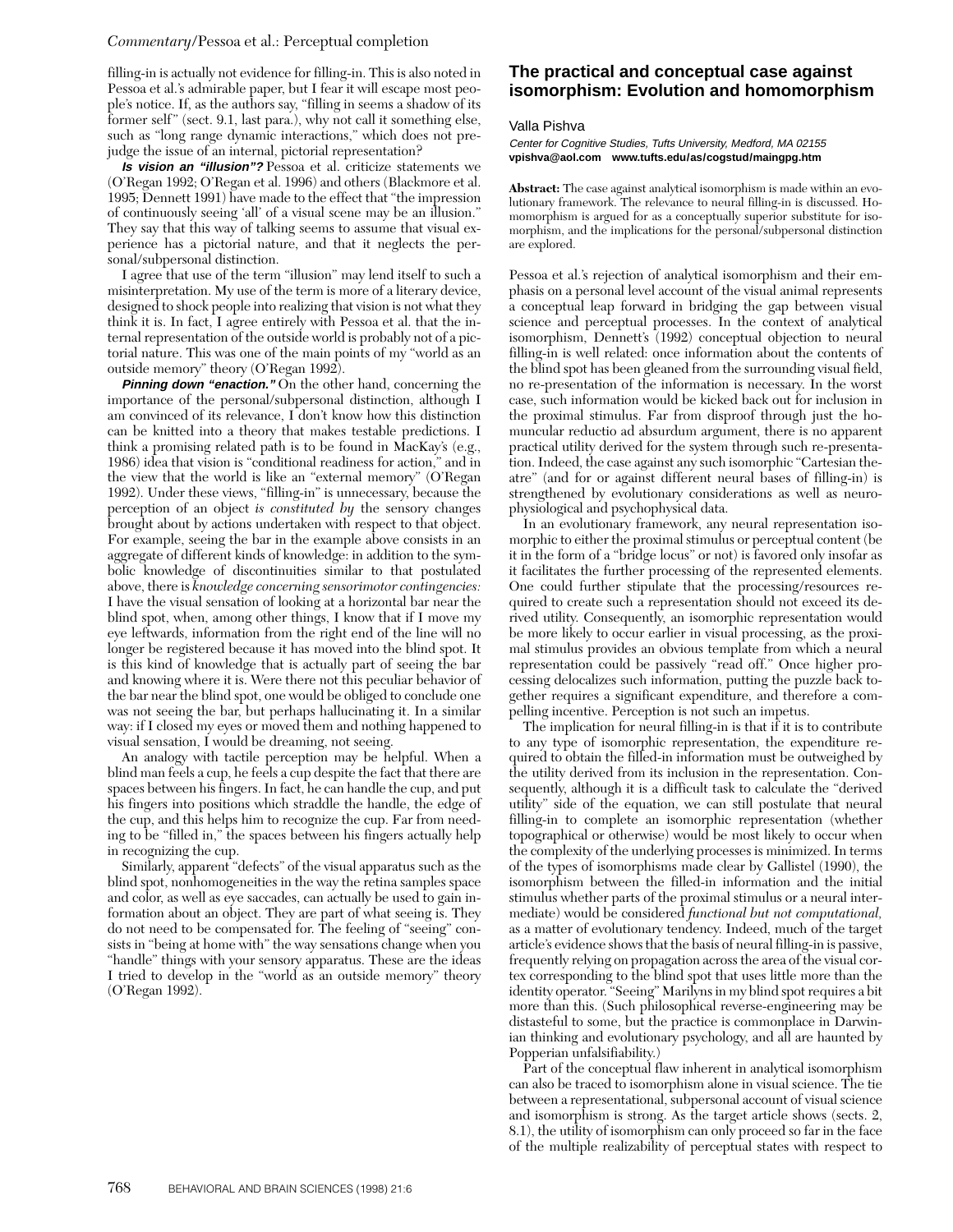neural states; and an understanding of neural underpinnings that is increasingly delocalized (both temporally and physically). However, the concept of *homomorphism* can do more conceptual work as a substitute for isomorphism.

While isomorphism requires a one to one correspondence between two systems without the loss of information, homomorphism requires only that certain aspects of one system map onto the other. Beyond the banal fact that there is information degradation in a mapping between two nonabstract systems, homomorphisms can represent relations where the noncorresponding elements of each system are themselves separate yet closely related functional aspects of their system. Within visual science this allows for a more malleable description of proximal-stimulus/ neural and neural/perceptual relations. For example, homomorphism provides an alternative explanation for the seemingly negative result of Cumming and Friend (1980) referred to in the target article (sect. 7.1). While Pessoa et al. postulate that "the mechanisms involved [in completion] may be at a 'higher' processing level than the ones involved in the effect being probed (the tilt aftereffect)" (sect. 7.1), the mechanisms may be at (an evolutionarily preferable) "lower" level, while the content provided by the mechanisms is homomorphic to the proximal stimulus (and the tilt aftereffect is thus a nonrepresented aspect). Why does the absence of a full isomorphism between neural filling-in and "the real thing" cause Pessoa et al. to postulate a "higher level" of processing to avoid a homomorphic account?

Finally, it is interesting to note that Pessoa et al. quote, and subsequently disagree with, Todorovic<sup>'</sup> (1987) as proposing that "conceptually the idea of an isomorphism between certain aspects of neural activity and certain aspects of percepts may be more acceptable [than a nonisomorphic mapping]" (sect. 8.1). A nonisomorphic mapping is indeed not an appealing alternative in cognitive neuroscientific explanations. If there are truly no relations between the neural substrate and either perception or the proximal stimulus, then we are on the verge of invoking the "notorious mind-body problem." But I disagree with Todorović's reduction of what is easily conceived of as a homomorphic mapping to its isomorphic elements. Such a reduction, while perfectly feasible within the subpersonal program, is reflective of the neglect of the personal level to which Pessoa et al. refer.

Homomorphism at the level of visual perception and isomorphism at the level of neural relations/organization are different *in kind.* Holding that they are not would be an instantiation of the uniformity of content thesis.

### ACKNOWLEDGMENT

I am indebted to Charles Gallistel for correspondence on issues that were part of the catalyst for this commentary.

# **Visual perception and subjective visual awareness**

#### Antti Revonsuo

Department of Philosophy, Center for Cognitive Neuroscience, University of Turku, FIN-20014 Turku, Finland. **antti.revonsuo@utu.fi**

**Abstract:** Pessoa et al. fail to make a clear distinction between visual perception and subjective visual awareness. Their most controversial claims, however, concern subjective visual awareness rather than visual perception: visual awareness is externalized to the "personal level," thus denying the view that consciousness is a natural biological phenomenon somehow constructed inside the brain.

In Pessoa et al.'s target article, the concepts of "vision," "visual space," and "visual field" are used without explicitly clarifying whether and in what sense these notions are supposed to refer to subjective visual awareness. A theory of visual perception should be very clear about the role it gives to subjective consciousness (Smythies 1996). Visual awareness only refers to one specific phenomenon in the perceptual chain; it should be confused neither with the whole chain nor with other parts of it.

Visual awareness can be realized in the absence of perceptual input or motor output. The visual appearance of dreams is for the most part identical with perceptual experience of the waking world (Rechtschaffen & Buchignani 1992). Certain neural mechanisms are necessary for creating visual awareness, others are not. For example, (activation of) the retina and the visual pathway up to the thalamus are neither sufficient nor necessary in producing subjective visual awareness. Adventitiously blind people have visual awareness in their dreams even though their peripheral sensory systems or pathways may have been destroyed decades ago (Kerr 1993). Conversely, when we fall asleep, we become functionally blind even when our eyes are opened: we cannot see bright flashes (Dement 1976) or objects (Rechtschaffen & Foulkes 1965) right before our widely open eyes, even though the retina and the visual pathway at least up to the thalamus still function normally (Wu 1993). When visual awareness is created during REM-sleep, bursts of ponto-geniculo-occipital waves bombard the visual areas of the brain, using the same thalamocortical pathway that perceptual input uses.

In the light of these empirical facts, it is difficult to deny that subjective visual awareness somehow resides in the brain. Pessoa et al. nevertheless seem to deny this. They say that perceptual content only exists at the personal level (the level of organismenvironment interaction). If this claim is supposed to be about the phenomenal content of visual awareness, it is obviously wrong. Phenomenal consciousness is brought about by ("subpersonal") causal processes entirely confined inside the brain, as the generation of visual dream phenomenology shows. The point is that while the perceptual chain as a whole is not subpersonal, the brain processes involved in the creation of subjective visual awareness certainly are.

Dennett (1991) insists that the contents of consciousness do not exist in the brain at the subpersonal level (see Revonsuo 1994). However, he is also notorious for denying the existence of subjective phenomenal experience altogether (e.g., Revonsuo 1993; Searle 1997), so his views will not be of much help in clarifying the role of subjective visual awareness in perception. When Dennett talks about contents of consciousness, he means *attributions* of content made from the outside, not subjective phenomenal experience. He denies that brain events could be classified into conscious and nonconscious, thus also rejecting the idea of a bridge locus or stage: for Dennett, consciousness is not a real natural phenomenon inside the brain, but an external attribution made on the basis of objective patterns in organism–environment interaction. The target article seems to reject, along with Dennett, any notion of the borderline inside the brain between nonconscious brain processes and subjective visual phenomenology. If Pessoa et al. really do accept Dennett's view of consciousness, they should openly say so, for then it is futile to expect their theory to acknowledge subjective phenomenal experience at all. If they do not accept it, they should explain how exactly they construe the place of subjective visual awareness in perception, in dreams, and in relation to the brain.

A cognitive neuroscience of consciousness, I propose, should take seriously the following fundamental assumptions: subjective phenomenal consciousness is a real natural phenomenon in the brain. It is not a simple "bridge locus" or "stage," but rather a *level of organization* in a complex biological system. This phenomenal level of organization is realized "off-line" when we dream, but becomes causally modulated by sensory input in waking perception (Revonsuo 1995). It constitutes the brain's phenomenal real-time *model* of the world, which we in everyday thinking naively take as the external world itself, as if physical reality were somehow "directly" perceived. Cognitive neuroscience should try to figure out what the existence of such a phenomenal level of organization in the brain means: At which level of neural organization could it be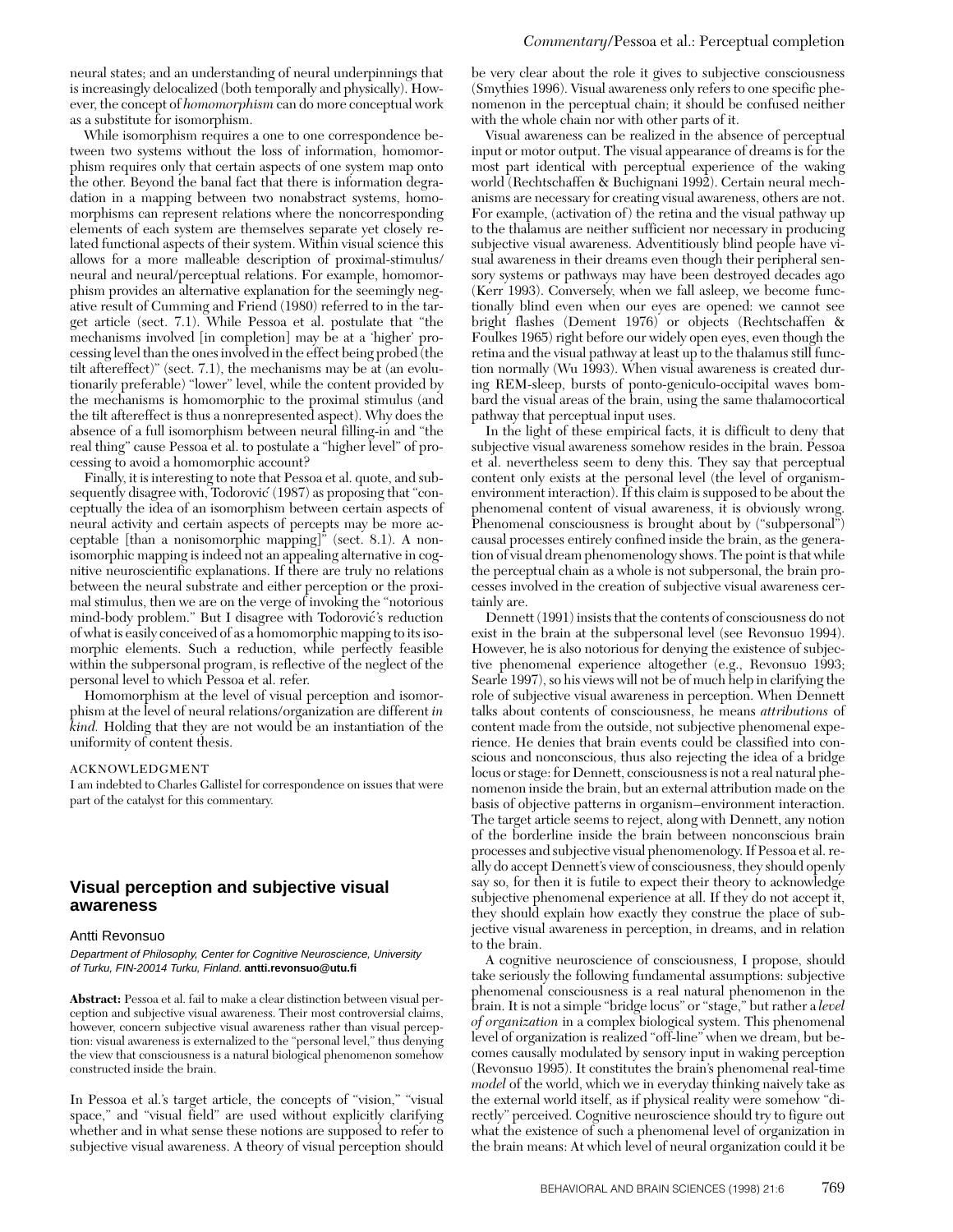realized? Do we have appropriate methods to discover such a level? What would even count as "measuring" or "imaging" it?

Pessoa et al. seem to be unable to make the fundamental distinction between the phenomenal model of the world, constructed by the brain, and the physical world itself. This distinction was described by Köhler as early as 1929 in a paper called "An old pseudoproblem." Pessoa et al. do refer to that paper, but they nevertheless remain in the grips of that pseudoproblem. They recite (sect. 9.2, para. 10-11) that the wallpaper Marilyns do not seem to be present in one's mind, but there on the wall; and that it doesn't seem as if one's brain is doing anything when one perceives. Now the brain's model of the world is not supposed to *seem like* a model or like anything the brain is doing. It is supposed to seem like a *world.* That's how the contents of consciousness are experienced, even during dreaming.

Furthermore, voluntary interaction with the environment is guided by the contents of visual awareness, not directly by the stimulus fields or the external environment. Blindsight patients have lost the ability to interact *voluntarily* with parts of the visual world falling in their blind field; yet visual stimuli unable to modulate visual awareness still guide simple forms of *nonconscious,* automatic action. In REM-sleep behavior disorder (RBD), the mechanisms creating muscle atonia during REM sleep fail, and the patient acts out his dreams (Schenk 1993). Such a patient attempts to interact with *the world currently in phenomenal awareness.* For example, a 73-year-old man with RBD, when dreaming, attempted to catch a running man. His wife reported that he jumped off the end of the bed and awoke on the floor, physically injured (Dyken et al. 1995). If an epidemic of RBD were suddenly to spread, all of us would behave in bizarre ways every night, guided by the contents of our visual awareness.

The world the brain tries to *interact with* and *adapt to* through voluntary behaviour is the world-model in phenomenal consciousness, not the physical world somehow directly acting upon us (Revonsuo 1997). Even a theory primarily interested in organism–environment interaction cannot neglect the critical role that subjective awareness – the brain's real-time model of the world – has in mediating perception of, and interaction with, the physical reality out there.

# **Filling-in while finding out: Guiding behavior by representing information**

William D. Ross

Lincoln Laboratory, MIT, Lexington, MA 02173-9108. **bross@11.mit.edu**

**Abstract:** Discriminating behavior depends on neural representations in which the sensory activity patterns guiding different responses are decorrelated from one another. Visual information can often be parsimoniously transformed into these behavioral bridge-locus representations within neuro-computational visuo-spatial maps. Isomorphic inverse-optical world representation is not the goal. Nevertheless, such useful transformations can involve neural filling-in. Such a subpersonal representation of information is consistent with personal-level vision theory.

Pessoa et al. organize a thought-provoking review of many data and perspectives on perceptual completion. They conclude that the data support the possibility that neural filling-in serves as an underlying mechanism of perceived filling-in in several visual modalities. However, the authors join Dennett (1992) in cautioning against the fallacies of isomorphistic and representational approaches. Pessoa et al. find that Marr's (1982) world-description goal for vision "seems guilty of the fallacy of supposing that there is a homunculus in the head whose job it is to view the incoming information" (sect. 9.1, para. 4). Instead, they encourage the personal-level perspective that the goal of vision is the parsimonious guidance of behavior. This commentary attempts to reconcile an apparent conflict between the authors' empirical and theoretical conclusions by addressing how we can understand the empirical evidence supporting neural filling-in, given that filled in representations are not themselves the goal of visual processing.

**Rebuilding a bridge-locus.** Natural selection does not directly favor world-representing subpersonal visual processing strategies. Only an individual's behavior, when sufficiently subtle to meet survival and reproductive needs successfully despite the challenges and competition of a particular ecological niche, gives evolutionary advantage. Whether or not perceptual systems solve inverseoptics problems could be irrelevant. Moreover, introspective evidence for perceptual representations can only offer first-order intuitions about mechanisms, not logical constraints on their form.

However, ruling out behaviorally useless representation on an "internal screen" as a goal for vision does not remove the need for those visual distinctions essential for adaptive behavior. The minimum requirement is that the visual system achieve neural representations of incoming visual information in which the activity patterns appropriate for driving different responses are themselves distinguishably decorrelated from one another. Stated simply, different responses to different visual stimuli require discriminating visual representations. To revise Teller and Pugh (1983), *behavioral bridge-loci* must be reached.

The goal is not inverse-optical representations of the world but useful re-presentation of incoming information. Since such representations are, by definition, sufficient to guide behavioral decisions, no homunculus need view them. They meet Barlow's criterion that "there is nothing else 'looking at' or controlling this activity, which must therefore provide a basis for understanding how the brain controls behaviour" (Barlow 1972, p. 380).

**Filling in while finding out.** The visual system does respond to certain basic visual information in parallel across retinotopic space. Behavioral motivation for this extravagance is not mysterious. Parallel evaluation of signals indicating potential prey, predator, or mate is simply faster than serial. A particular color of a ripe fruit, or the tell-tale orientation of the continuous edge of a predator partially camouflaged in the brush offer urgent behavioral cues.

Owing to the nature of optical projection, detecting such cues is not directly possible by local retinal processing. Such events are signaled by the integration of projected contextual information measurable at neighboring or even disparate regions of the retinal image. Pessoa et al. write: "the task of vision is not to produce representations from images, but rather to discover through a perceptual system what is present in the world and where" (sect. 9.1, para. 4). Neural models which achieve their goal, but by "producing representations" of visual information from retinal images, are described below. These models exhibit neural "filling-in" not as their goal but as a consequence of integrative mechanisms of finding out what is where.

Pessoa et al. argue (sect. 1, para. 5) that for brightness "there is good evidence for neural filling-in that involves spatially propagating activity." Yet, in a theoretical discussion, they quote Ratliff and Sirovich: "It may well be that marked neural activity adjacent to edges [rather than neural filling-in between edges] . . . is, at some level of the visual system, that final stage" (1978, p. 847).

Visual information is carried by illumination intensities varying over many orders of magnitude, demanding that the retina make good use of its limited neural dynamic range through measuring center/surround contrasts. These track the much more limited range of local surface reflectance ratios. As a result, retinal responses only show "marked neural activity adjacent to" surface reflectance edges, but these local contrast measures are not "finalstage" correlates of local surface reflectance cues. Instead, they signal local relations which vary greatly with context.

Discovering information about scenic surface reflectances demands additional processing to integrate the relations coded by purely local contrast measures. Horn's (1974) integration model was perhaps the first neurally plausible model to achieve this goal. Integration works through the propagation of signals communi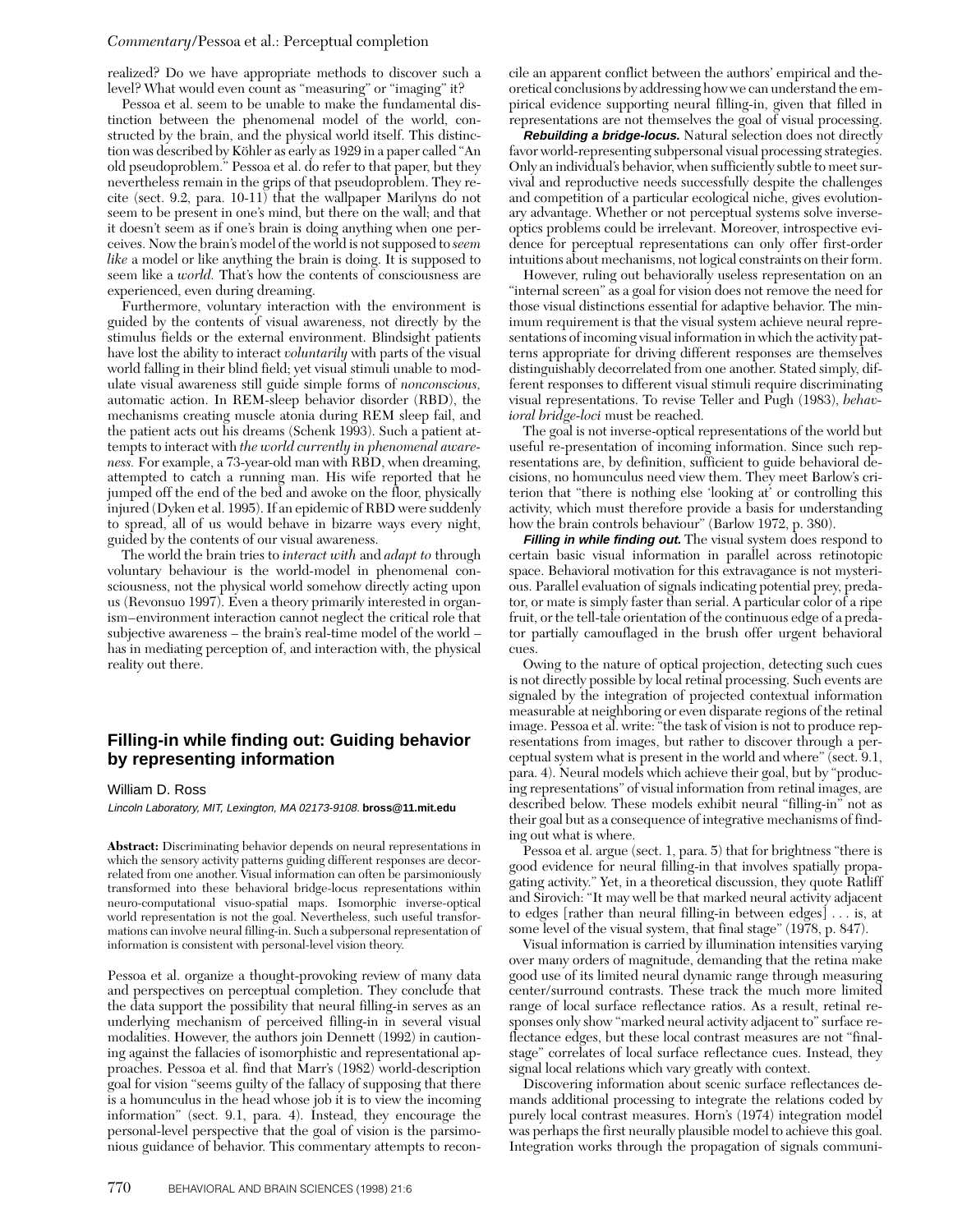cating visuospatial contrast information, not the gratuitous filling in of already known lightnesses. Nevertheless, integration models, including a recent neural model of structure-sensitive selective contrast integration, can account for filling-in effects as well as other lightness data (Ross & Pessoa 1997).

Detecting the likelihood of oriented scenic structural groupings demands the statistical integration of colinear or curvilinear local image boundary evidence. A cortical interpretation and development of the boundary contour system (BCS) model (Grossberg & Mingolla 1985) shows that such computations of a boundary's *coherent energy* rather than its local energy achieve the goal of detecting scenic structural groupings embedded in incoherent noise (Grossberg et al. 1997). Such integrative structure detection can result in the completion of boundaries (i.e., illusory contours) that are statistically likely even where local boundary energy is completely absent.

This commentary suggests how an ecological perspective on representation offers promise in reconciling the personal/subpersonal inconsistencies in vision science uncovered by the target article.

# **Filled-in sensations: The primordial species of imagery?**

### Kevin Sauvé

Department of Physiology and Neuroscience, Center for Neuromagnetism, New York University School of Medicine, New York, NY 10016. **ksauve@cnm1.med.nyu.edu**

**Abstract:** Filled-in sensations exhibit a distinctive *mélange* of causal features, resembling perceptual sensations in some respects and imagery in others. This commentary identifies several of these shared causal features and advances the hypothesis that filled-in sensations may constitute the primordial species of imagery, the evolutionary neurofunctional precursor of paradigmatic forms of imagery.

The distinction between perceptions and imagery is fundamental to any taxonomy of sensations. What causal differences distinguish perceptions from imagery? The following criterion is initially plausible and, I think, widely accepted: Sensory systems begin to generate imagery when they generate sensations that are not directly causally dependent upon sensory receptor activity in the corresponding part of the sensory field.

The visual sensations you experience while opening your eyes and foveating on an object are almost always caused by a direct spatiotemporally contiguous causal path from your retina to visual thalamus and cortex. *Perceptions* can be plausibly construed as requiring just such a direct causal connection to peripheral sensory receptors. In contrast, *imagery,* is characterized as sensations arising largely independently of any direct, immediate causal connection with external stimuli – as during paradigmatic imagery states such as wakeful imaginative reveries and sleep dreams. Thus, an important distinction between perception and imagery can be drawn by considering only the causal history of the sensations in question (independently of any qualitative or functional differences between perceptual and imagistic sensations).

Filled-in sensations create trouble for this apparently clear distinction. For, as Pessoa et al. note, many filling-in processes are *dynamically inaccurate,* as when brightness extends across an expanse of one's visual field (Paradiso & Nakayama 1991) or when static fills-over a visual stimulus (Ramachandran & Gregory 1991). Dynamically inaccurate filling-in provokes us conceptually because the filled-in sensations are no longer *directly* caused by external stimuli at the corresponding part of one's retina. In this respect, such filled-in sensations are imagistic.

Despite these similarities, however, filled-in sensations are quite distinct from paradigmatic forms of wakeful imagery and more similar to perceptions in at least three respects:

(1) Filled-in sensations are generally not noticed *as* filled-in; they are typically *used as* accurate representations of the world (unless the subject has antecedent doubts about the accuracy of these sensations).

(2) Filling-in processes are largely automatic and not under the control we exhibit in voluntary wakeful imagery. This automaticity is indicated by several lines of evidence: (a) filling-in can occur with great rapidity (Paradiso & Nakayama 1991); (b) filling-in typically occurs without individuals trying to fill-in, even when complex filled-in sensations require several seconds to be generated (Ramachandran & Gregory 1991); and (c) early visual processing activity, in V1 and V2, has been associated with several filled-in phenomena (Fiorani et al. 1992; Pettet & Gilbert 1992). The target article cites no evidence to suggest that subjects can directly control visual filling-in processes. In being largely beyond a person's control, filled-in sensations are dissimilar from most wakeful imaginative episodes, and are more similar to most perceptions, hallucinations, and dreams.

(3) The qualitative features of filled-in sensations are evidently related intimately to ongoing perceptual sensory activity in immediately surrounding areas of one's visual field (Watanabe & Cavanagh 1991; De Weerd et al. 1995). Thus the qualitative features of filled-in sensations are closely but *indirectly* dependent causally upon ongoing stimuli – a significant difference from paradigmatic forms of imagery.

Thus, filled-in sensations share at least three important features with perceptions: immediate behavioral use, automaticity, and close indirect causal dependence on stimuli. We also noted, however, that the dynamic inaccuracies and relative causal independence of filled-in sensations are features shared more by imagery than perception. Thus, filled-in sensations are evidently an intriguing *mélange* of perception and imagery.

This *mélange* of causal features is entirely reasonable. The major task of sensations is not to represent how the environment was when our peripheral sensory receptors were stimulated but to predict how our environment will be when we move – because behavior designed for our near future will be more successful than behavior designed for our recent past. In addition, systematic neural time constraints *demand* internal prediction: transduction and transmission times mean that sensory inputs will be  $15-100$  msec old when first arriving in the thalamocortical system. And, on the output side, motor signals travel for 50 –100 msec before activating the appropriate muscles. Intervening between input and output, our brains need time – often 300 – 500 msec – to generate motor responses appropriate to sensory inputs. Thus, our sensorimotor system must predict how the world will be in 400 msec, and not merely how it was 15 –100 msec ago.

In general, predictive problems are made tractable by adopting a small set of generally applicable simplifying assumptions. Filling-in processes simplify our sensory representations by increasing the continuity of objects and features over space (e.g., by conjoining lines across one's blind spot or spreading brightness across expanses) and time. During eye-blinks and saccades, for example, visual sensations continue independently of stimuli for periods of over 300 msec. When our sensory systems simplify and predict by filling-in over space and time, we should expect that such sensations will be only indirectly causally dependent on current inputs from peripheral sensory receptors in the relevant portion of one's sensory field.

Our sensory systems are basically predictive systems, and simplification is fundamental to prediction. So there is reason to suspect that simplifying, predictive filling-in processes may have evolved quite early in the history of conscious sensory processes. Moreover, paradigmatic forms of imagery (imaginings and dreams) may have arisen as our filling-in capabilities extended ever further in time, ever more independently of external stimuli. Perhaps some filling-in processes constitute the primordial species of imagery, the neural processes from which wakeful imagination and sleep dreams were spawned.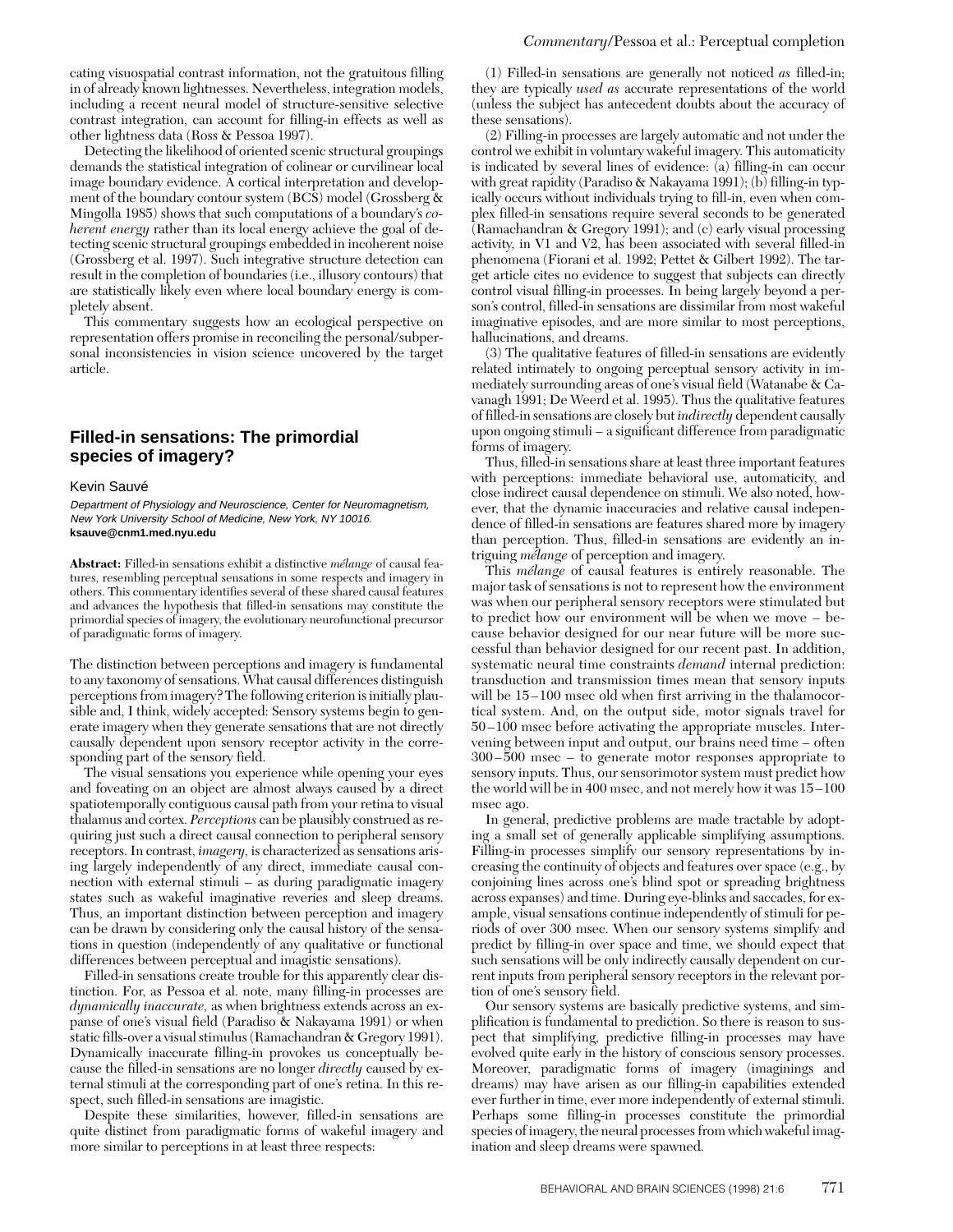#### ACKNOWLEDGMENT

I am grateful to C. B. Martin and Rodolfo Llinás for helpful discussions on perception and imagery, and to the McDonnell-Pew Program in Cognitive Neuroscience and the Social Sciences and Humanities Research Council of Canada for generous support.

# **Spatiotemporal unit formation**

#### Thomas F. Shipley

Department of Psychology, Temple University, Philadelphia, PA 19122. **tshipley@astro.ocis.temple.edu**

**Abstract:** Findings in dynamic unit formation suggest that completion processes reflect the optics of our world. Dynamic unit formation may depend on patterns of motion signals that are consistent with the causes of optical changes. In addition, dynamic completion conforms to a local curvature minimization constraint. Such relational aspects of vision are important to consider in linking perceptual experience and neural activity.

Much of the discussion of filling in has focused on static displays. Perceptual unit formation is also evident in moving displays, and research on surface, boundary, and path completion of moving objects highlights the importance of ecological considerations in understanding the link between neural activity and perceptual experience. At the personal level both modal and amodal completion of objects is observed. A substantial portion of Michotte's original discussion of amodal perception included dynamic displays (Michotte et al. 1964). For example, in "tunneling," an object will be seen as moving along a continuous path behind an occluder when the visible parts of the moving object's path align spatially and temporally. Apparent motion, where an object appears to move back and forth between two locations, is an example of modal completion across time.

It might be tempting to hypothesize that neurons that respond to a moving point (and apparent motion) are the locus for the neural completion of an object's changing location; however, a consideration of the optics of our world suggests that the link between neural and personal is not so simple. Sequential luminance changes on the retina may arise from two different environmental events, the motion of an object or the sequential occlusion of multiple objects or textural elements. In the first case, the local motion signals are related directly to the motion in the world; the motion signals that occur as things appear and disappear, however, are not. Hence the latter motion signals should not serve as representations of object locations in the world. These signals are not random; their spatiotemporal pattern is lawfully related to an aspect of the occluding object – the orientation of the occluding edge (Shipley & Kellman 1994; 1997). Each pair of appearances or disappearances produces a motion signal whose direction and magnitude is a function of the orientation of the occluding edge and the relative position of the changing elements. As a consequence, any pair of motion signals could be used to recover the orientation of the occluding edge. Specifically, if two motion signals, represented by vectors, are positioned so that they have a common origin, the tips of the vectors define the local orientation of the occluding edge. Discriminating between the patterns of motion signals that accompany motion and dynamic occlusion allows the visual system to use the motion signals to identify boundaries of surfaces that are not specified by luminance, texture, or other static differences. Such boundary formation processes could aid in the identification of objects seen while moving through a cluttered world.

The distinction between local element motion and occlusion has been reported by a number of researchers who have found that one of two percepts may be experienced in displays where elements appear and disappear. Depending on stimulus conditions, such as the temporal interval between changes, observers may report either (1) an edge hiding and revealing elements or (2) motion of individual elements (Shipley & Kellman 1994; Sigman & Rock 1974; Wallach 1935/1996). A parallel dichotomy is observed in static displays where a tangent discontinuity is perceived as either a corner in the world or a consequence of partial occlusion.

There are a number of other parallels between static illusory contours and spatiotemporally defined edges. In both cases the bounded region appears to have a surface quality that differs from the surround (Cicerone et al. 1995; Cunningham et al. 1998), but a surface quality difference is not necessary to see a bounding edge (Kellman & Loukides 1987; Shipley & Kellman 1994). In addition, the filled in edge is almost always seen as smooth. Corners in illusory contours are rarely reported and when shown a spatiotemporally defined hexagon subjects frequently mistake it for a circle (Shipley & Kellman 1994). Minimization of change, both across surfaces and along edges, would appear to be a general property of filling in.

The observation of covariation in perceptual aspects of an event, as well as constraints on how filling in occurs, are relevant to issues of representations in vision. Conceiving of perceptual representations as encoding all aspects of a scene is indeed problematic. A more limited meaning of representation may be appropriate, and may help focus on the importance of relationships. Gallistel (1990) offers a definition of neural representations as events or states of the nervous system that are isomorphic to events or states of the world. This definition does not require all aspects of the world be encoded, only the ones that are critical for action. Unlike many uses of the term representation, this is purely mathematical, so it focuses on what relationships (or functions) present in the represented system are preserved in the representing system (e.g., when numbers are used to represent quantities of objects, some relations such as addition and division are preserved, whereas others, such as whether the objects are soft or hard, are not).

In building a bridge between the personal and neural, it may be useful to try to understand which mathematical relationships apply in the representing system. Considering both how the nervous system may instantiate computations (Gallistel [1990] reviews a number of cases where the nervous system appears to use vector representations and vector addition occurs as a consequence of the spatial structure of the nervous system) and the ecological relationships, which suggest that certain perceptual experiences will be coupled (Epstein [1982] provides a review of cases where two perceptual experiences are clearly linked) should be helpful.

#### ACKNOWLEDGMENT

This work supported in part by NSF grant SBR 9396309.

# **Active vision and the basketball problem**

Manish Singh and Donald D. Hoffman Department of Cognitive Sciences, University of California, Irvine, CA 92697- 5100. **msingh@uci.edu ddhoff@uci.edu aris.ss.uci.edu/cogsci/personnel/gstudents/singh/ aris.ss.uci.edu/cogsci/personnel/hoffman/hoffman.html**

**Abstract:** It is fruitful to think of the representational and the organismcentered approaches as complementary levels of analysis, rather than mutually exclusive alternatives. Claims to the contrary by proponents of the organism-centered approach face what we call the "basketball problem."

The target article of Pessoa et al. nicely summarizes a long list of perceptual-completion phenomena. To this list we can add a relatively new phenomenon called "dynamic color spreading" (DCS; Cicerone & Hoffman 1991; Cicerone et al. 1995) in which apparent motion triggers human vision to construct illusory surfaces and contours. Figure 1a shows one frame from a DCS movie, consisting of a square containing randomly placed dots. Most dots are red, but a few (which fall within a virtual disk) are green. Figure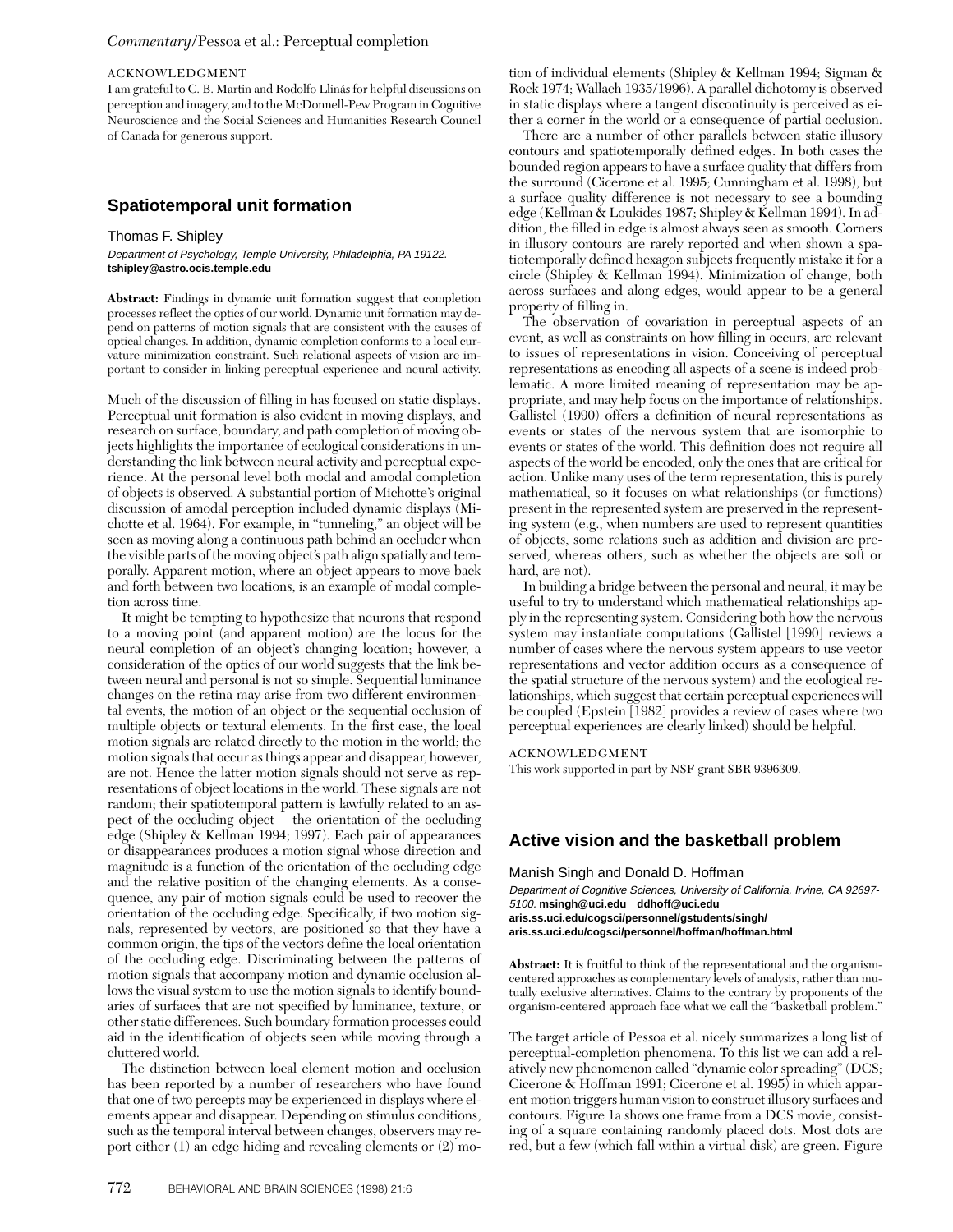

Figure 1 (Singh & Hoffman). Three frames from a dynamic color-spreading movie.

1b and 1c show two more frames from the same movie. From frame to frame no dots move – but different dots are colored green. Setting these frames in motion triggers the modal perception of a circular and transparent green filter gliding over the red dots. It can also trigger the amodal perception of an opaque green disk gliding behind the red dots. DCS is unique in that the completion of the surface and bounding contour is triggered by apparent motion.

The target article properly warns readers of the dangers of analytic isomorphism and Cartesian materialism, and argues that neural filling in need not imply either. However, its positive contribution to methodology in visual science is less clear. The authors contrast the representational approach to vision with an animalbased or activity-based approach – one in which the focus of study is not internal processing, but the whole animal interacting with its environment – and they suggest that visual science should reject the representational approach in favor of the animal-based approach.

It is not clear why these two approaches must oppose each other. No one denies the importance of understanding vision and cognition within the larger context of an organism interacting with its environment. Indeed, representational questions are often motivated by observations at the organism/personal level: given that an organism can do such and such, what computations and representations might subserve this ability? For example, at the organism level, there is indeed a "perception-action system that enables the animal to visually guide its activity and thereby visually explore its environment." But one needs to ask: What mechanisms make such a perception-action system possible? This is the kind of question that the representational approach addresses. Without answers to such questions, our understanding is bound to remain incomplete. Thus the representational and the organism-centered approaches are more fruitfully thought of as complementary levels of analysis, rather than mutually exclusive alternatives.

Pessoa et al. worry that current visual research focuses on representations and ignores issues at the level of the organism. But this research simply reflects the normal modus operandi of science: It is easier to study small pieces of the puzzle first, and complex interactions later. In this regard, it is surprising that the target article offers no systematic plan for research at the organism level. In what ways would such research differ from current psychophysics? What experiments would we run? What insights might we expect? And how would these insights obviate the need for representational accounts? If the authors wish to advocate an alternative approach for vision research, the burden is on them to detail a concrete plan of research, and show why it might be superior.

This deficit is all the more acute because Pessoa et al. do not make clear whether, by perception at the level of the organism, they mean (a) perception from a third-person perspective in which we as scientists look at the behavior of an organism and decide that it perceives something, or (b) perception from a firstperson "phenomenological" perspective. For example, do they believe that the same methodology would apply in both cases?

Pessoa et al. also claim that the subpersonal account of vision creates conceptual confusions regarding what vision is, and that it is guilty of the homunculus fallacy. Again, no confusion results if one keeps clearly in mind that one is dealing with two different levels of analysis. One may talk either of an organism perceiving and acting in an environment in appropriate ways, or of internal processing that allows for such behavior. With this distinction in mind, it involves no confusion to say that the construction of certain representations is a necessary condition for the organism to see (Hoffman 1998; Singh & Hoffman 1997). Take away those representations and the organism no longer sees. Nor is a homunculus fallacy involved: the representations that are constructed need not be passed on to other "higher centers" for further interpretation – some representations are by themselves sufficient to trigger appropriate responses by the organism. Hence the representational approach to vision in itself entails neither Cartesian materialism, nor analytic isomorphism, nor the homunculus fallacy.

Even if we agree, for the sake of argument, that the need for representations is minimized through reliance on perceptually guided tasks of the animal as a whole, it is nevertheless true that the animal engages in many such tasks, and that it must therefore use many representations. We do not agree, however, that this need is minimized through reliance on perceptually guided tasks. Consider the perceptually guided task of playing professional basketball. One must keep track of one's four teammates, the five opponents, two baskets, the ball, the coach, and a stand full of noisy fans. The burden is on advocates of the activity-based approach to show how this task can be accomplished with minimal representations.

### **How do we see what is not there?<sup>1</sup>**

#### Lothar Spillmann<sup>a</sup> and John S. Werner<sup>b</sup>

aInstitute of Biophysics and Radiation Biology, University of Freiburg, D-79104 Freiburg, Germany; <sup>b</sup>Department of Psychology, University of Colorado, Boulder, CO 80309-0345. **spillmann@uni-freiberg.de jwerner@clipr.colorado.edu**

**psych-www.colorado.edu/faculty/werner.html**

**Abstract:** Pessoa et al. provide a valuable taxonomy of perceptual completion phenomena, but it is not yet clear whether these phenomena are mediated by one kind of neural mechanism or more. We suggest three possible neural mechanisms of long-range interaction to stimulate further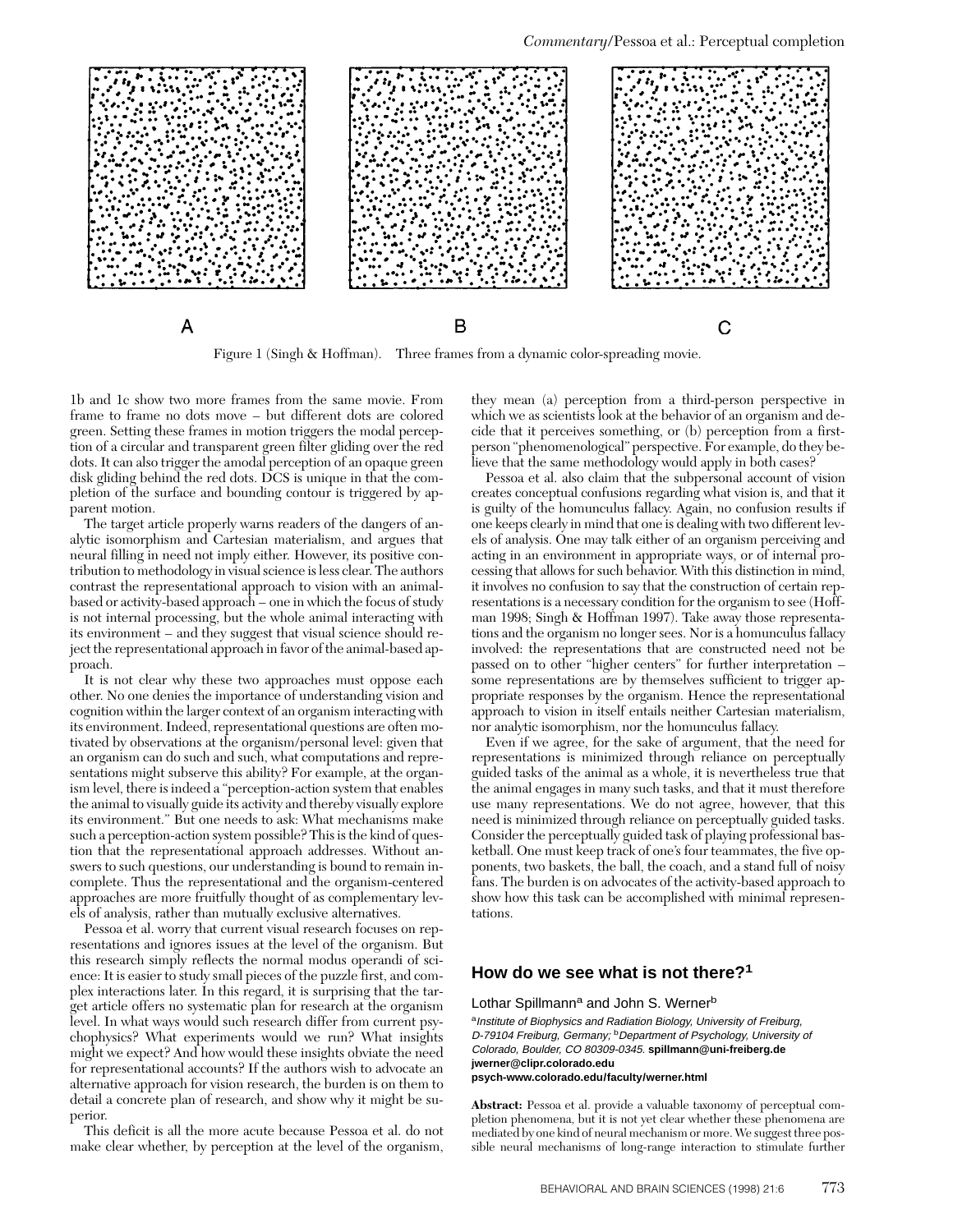perceptual and neurophysiological investigation of perceptual completion and filling-in.

Why do we perceive extended surfaces, including a uniform visual field, and not just skeletons, as might be expected from our concepts of the classical receptive field? Ganzfeld studies and studies with stabilized images show that we do not maintain brightness and color perception for long. A few minutes after being exposed to a uniform sphere, observers report that a bright field becomes gray and ultimately dark, approaching the *Eigengrau* (Knau & Spillmann 1997). Similarly, with careful fixation, brightness, color, movement, flicker, and even a gray square on a dynamic noise background will become degraded and disappear from view. This fading reflects the fact that the neuronal response dies down quickly when a stimulus remains constant in space and time. With eye movements, spatio-temporal modulation normally occurs at the edge of the stimulus, thereby ensuring sustained and undiminished vision, even of an afterimage. The question is: How is the enclosed area filled-in?

Pessoa et al.'s target article focuses on large scale filling-in of uniform areas and discusses them within the framework of stimuli that cannot be seen (as in the blind spot) and of percepts for which there is no appropriate stimulus (amodal completion). What we see cannot be wrong, even if it is illusory (Metzger 1953). Illusions are undeniable, persist despite superior knowledge, are present in animals, and can even be shown to correlate with responses at the single-cell level. This assumption has been a cornerstone for research on color perception but has never had a comparable impact on the study of form perception. For those of us who have loved visual illusions all along, it is gratifying to note that ultimately these phenomena are considered more than just oddities and that they are increasingly used as noninvasive tools to better understand the workings of the human visual system.

The discussion of linking propositions, bridge loci, neural isomorphism, and so on should not distract from the fact that one can be oblivious to such intricacies and yet strike empirical gold. In the early fifties, when single-cell recording in the visual cortex of the cat began, Richard Jung, Günter Baumgartner, Otto Creutzfeldt, and Otto-Joachim Grüsser in the Freiburg laboratories made a concerted effort to find neuronal "correlates" of perceptual phenomena. Grüsser (1956) defended this approach by pointing out that one need not demonstrate a causal connection between a cell's behavior and the perceptual event; what matters is the spatio-temporal correlation. A large body of publications from that time (mostly in German) strongly suggests that there are many parallels between the firing rate of individual neurons and specific percepts, pointing towards the combined discharge of a larger population of such cells as the putative mechanism. Naively or not, firing patterns were understood as mediating the percept of the stimulus, even if perceiving was actually misperceiving (as in the case of the Hermann grid illusion). Where consciousness arises was not asked.

To give but one example: Baumgartner's finding (1961) that in the cat, on- and off-units produce a spatial response distribution that reflects border contrast, makes it highly plausible that the percepts for "brighter" on the high-luminance edge and "darker" on the low-luminance edge are somehow connected to (and presumably brought about by) different neural activities. Following the early proposals of Mach and Hering in the last century and the epistemological parallelism of the philosopher Nicolai Hartmann, Jung (1973) listed a large variety of neurophysiological-perceptual correlations in his seminal chapter in the *Handbook of Sensory Physiology.* Even the staunchest opponent of neuro-reductionism might find it difficult to attribute these correlations to mere coincidence. The similarities in size between receptive fields of single neurons in monkeys and perceptive fields (as their psychophysical analogs) in human vision imply that many neurons essentially behave like a single one by interacting synergistically to produce a given percept (Spillmann et al. 1987).

The long-range spreading in the perceptual phenomena con-

sidered by Pessoa et al. may be analogous to the perception of color on a white field surrounded by a chromatic field, Goethe's colored shadows. Long-range interactions must be assumed to propagate the information from the boundary to the "silent" portions of the stimulus. Considering that the main topic of this target article is filling-in to explain illusory contours (boundary completion) and area enhancement (featural completion), the question might also be asked why under certain conditions a genuine hole, such as the gap in a Landolt C, is not filled-in as it would be if the gap were imaged on a scotoma.

Pessoa et al. remind us that the filling-in of subjective contours may be something different from the filling-in of the physiological blind spot. However, they present no compelling evidence that these diverse phenomena require different neurophysiological mechanisms for their explanation. A central question is whether generalized neural circuits or specialized solutions are needed for the brain to "make something out of nothing." We (Spillmann & Werner 1996) have suggested three candidate mechanisms of long-range neural interaction to account for such diverse phenomena as illusory contours, filling-in of brightness and color in area contrast, and filling-in of the blind spot and scotomata, among others.

One promising candidate to explain filling-in is provided by a feedforward circuit in which the signals from spatially separated receptive fields converge at higher levels. An example is the proposal by Peterhans and von der Heydt (see Baumgartner 1990) that subjective contours result from the convergence of neuronal responses to real contours (e.g., offset grating lines) and a second path that integrates these responses in a direction orthogonal to the stimulus pattern. Signals from the two paths are combined so that the output is indistinguishable from the response to a real line.

A second mechanism for filling-in may be associated with the "gating" of long-range horizontal connections between hypercolumns that are separated by inactive cortical regions. In the absence of primary input (due to retinal lesions and, presumably, uniform retinal stimulation), these horizontal connections may provide links (Wertheimer's "*Querfunktionen*" 1912) that bridge the gaps between stimulated areas. In this way, the cortical representation of unstimulated regions of visual space can be "assigned" a neuronal state corresponding to the neural activity at the edges.

Finally, global interactions between widely separated areas in the brain may be mediated by the synchronized discharge of neural activity rather than through dedicated circuits. Such binding by re-entrant signals from higher areas may explain some of the Gestalt factors (e.g., common fate) in which stimulus elements spaced across numerous hypercolumns are nevertheless perceived as a whole, by virtue of grouping.

Pessoa et al. have made a convincing case that active neural mechanisms are responsible for a variety of filling-in phenomena. We now look forward to further perceptual, psychophysical, computational, and neurophysiological research to determine where and how the brain accomplishes these tasks.

#### NOTE

**1.** Please direct future correspondence to Lothar Spillmann at: Arbeitsgruppe Hirnforschung, Institut für Biophysik, Hansastrasse 9, D-79104 Freiburg, Germany.

# **In defense of neuro-perceptual isomorphism**

#### Dejan Todorovic´

Department of Psychology, University of Belgrade, 11000 Belgrade, Serbia, Yugoslavia. **dtodorov@dekart.f.bg.ac.yu**

**Abstract:** It is argued that the notion of bridge locus is compatible with distributed representation and brain interconnectivity. Isomorphism is not a dogmatic condition on explanatory adequacy but a refutable hypothesis, superior to Dennett's proposed alternatives. The assumption of type-type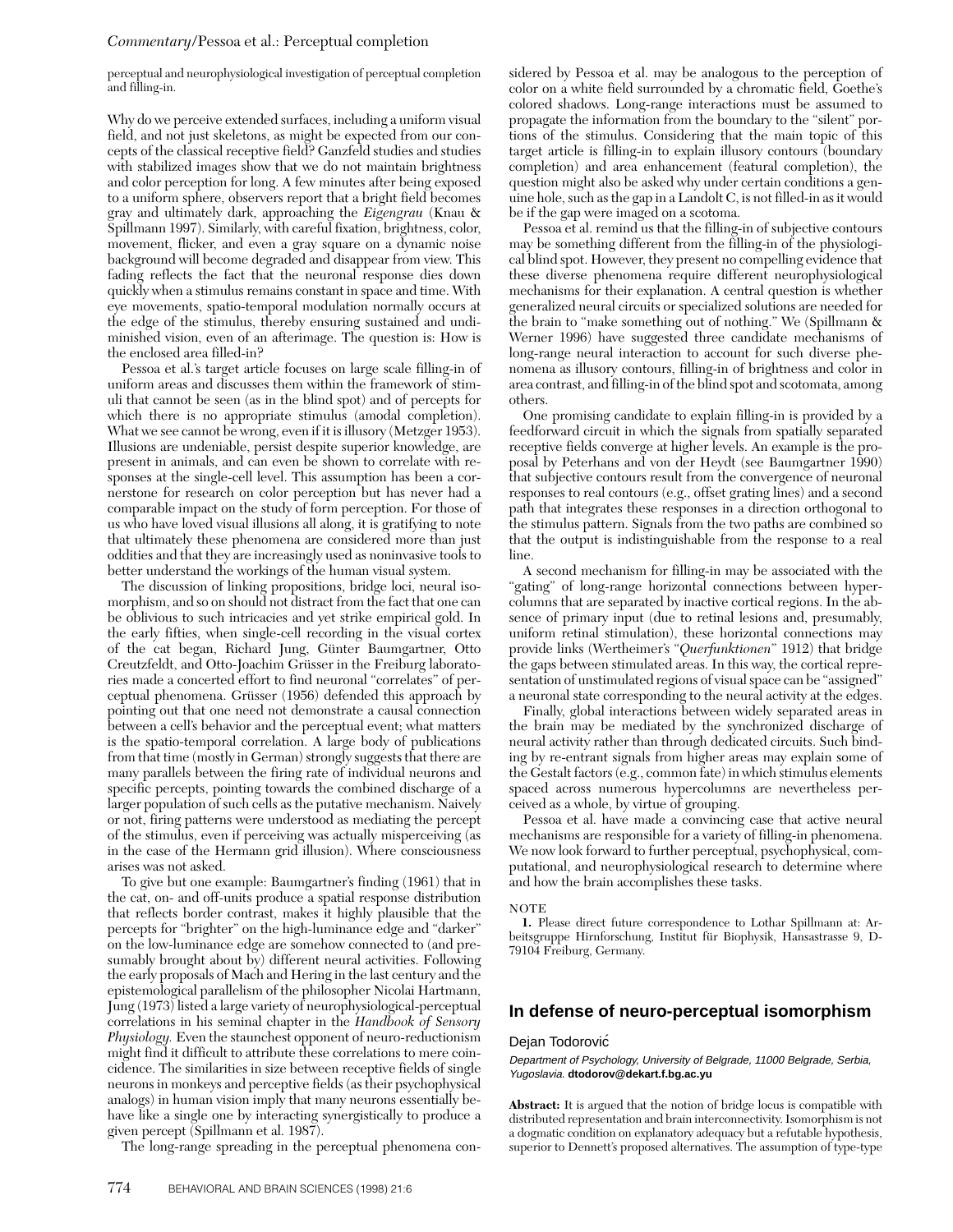neuro-perceptual correspondences is more parsimonious than multiple realizability.

The bridge locus is a hypothesized set of neurons underlying conscious experience. One reason given for its dismissal in the target article is that neural correlates of percepts may be distributed over many brain areas. However, the notion of bridge locus does not preclude this possibility. The existence of topographically organized reciprocal interconnections between visual areas can impose a functional unity upon subsets of neurons belonging to different areas. Two interconnected neurons located in topographically corresponding positions in two anatomically distant cortical areas may be functionally closer than two anatomically nearer neurons in the same area. The aspects of neural activity relevant for percepts may not be based on the "external" geometry of anatomical locations but on the "internal" geometry of functional interconnections. Thus, the interconnectivity of cortical regions, which Pessoa et al. see as another problem for the notion of bridge locus, can in fact be incorporated into it. Nevertheless, some aspects of percepts may be determined predominantly by neurons in a single area.

If bridge locus neurons provide the substrate for an ongoing percept, then the structure of their activity should relate in some way to the structure of the percept. Note that the abstract concept of *structure* can be applied both to percepts and neural activations, thus helping to bridge the mind-brain gap; this is a key idea of isomorphism. For example, in the Craik-O'Brien-Cornsweet effect, the perceptual structure to be accounted for is the perceived *lightness step*: the two rectangles are perceived to have different homogeneous lightness levels. However, available physiological evidence suggests that the spatial activity profile of *retinal* neurons would be roughly in accord with the *cusp-shaped* luminance profile; furthermore, a very similar retinal profile is likely to be induced by *step-shaped* luminance profiles (see Todorovic´ 1987). The problem raised by this neuro-perceptual structural mismatch is best seen by noting that retinal activations of equal strength, corresponding to the interiors of the two rectangles, are associated with different levels of perceived lightness. One way to account for step-shaped percepts induced by luminance cusps and steps is to hypothesize that in both cases the activity profile of the relevant bridge locus neurons is *isomorphic* with the percept, that is, step-shaped. A proposal of how both luminance cusps and steps are first transformed into retinal cusps and subsequently into cortical steps, corresponding to perceived lightness steps, is presented in a model by Grossberg and Todorovic<sup></sup> (1988), which accounts for a number of lightness perception phenomena. Rossi et al.'s (1996) neurophysiological data on lightness contrast, described in the target article, corroborate the isomorphicist prediction that perceived lightness levels correlate with cortical activity levels.

As against isomorphically guided theorizing, Pessoa et al. claim that Dennett (1992) has uncovered the main conceptual error of this notion: isomorphism, they say, maintains that neural correlates *must be* isomorphic to corresponding percepts, whereas Dennett shows that they *needn't be* by pointing out alternative accounts. This criticism is easily defused by substituting "must be" with "are," thus transforming isomorphism from a purported dogma into an ordinary hypothesis. The proposal that neural correlates *are* isomorphic with percepts, like any other scientific hypothesis, is not endangered simply by indicating that alternative accounts are conceivable, but by demonstrating that they are preferable.

Are they? One of Dennett's alternatives is that the brain ignores the absence of a representation. However, the target article describes several examples which strongly suggest the presence of neural representations in filling-in phenomena, and none that suggest its absence. The other proposed alternative is that the brain "jumps to a conclusion" that a region is colored, or that it "attaches a color label all at once." However, before such proposals are considered as serious candidates for *neural* corre-

lates of percepts, they must be reformulated in neural terms, preferably based on current knowledge of the structure of the visual system and color physiology. For example, what happens to neurons in the portions of visual cortical areas activated by the two rectangles when the brain "arrives at the judgement" that constitutes our seeing of particular lightness levels in the Craik-O'Brien-Cornsweet display? A neuro-perceptual theory requires a neuro-perceptual vocabulary. Isomorphism may be a simplistic, "pictorial," or just a plain wrong answer, but at least it is an answer to the problem of the relation of neural and perceptual states, as it involves refutable hypotheses about neural activity. In contrast, talk of judgments, conclusions, labeling, and the like, without explaining how such processes are neurally implemented, does not constitute an acceptably formulated answer, neither does any account that side-steps these issues, such as Pessoa et al.'s task-level approach. Furthermore, their "fundamental conceptual point," which disallows inferences from perceptual content to neural medium, appears to rule out, purely on "logical, conceptual or methodological grounds" such brilliant speculations as the Young-Helmholtz inference from color-mixing data to cone spectral sensitivities, or Mach's inference from the appearance of his bands to the existence of retinal lateral cross-connections.

Pessoa et al. note that the isomorphicist approach, as outlined by Todorovic´ (1987), would be plausible only in the case of typetype neuro-perceptual identities, but not if the same type of percept could be identical to different types of neural states. Let me first discuss the issues not in terms of mind-brain identity but of correspondence. Type-type neuro-perceptual correspondences may indeed not be required logically. But consider, again, the percept of a lightness step. I would expect that whenever such percepts occur, regardless of location, orientation, size, and so on, they are always accompanied by corresponding step-shaped neural distributions at the bridge locus. This is clearly a more parsimonious proposal than the idea that lightness steps might correspond to neural distributions of several different shapes: a multiple-realizability theory would have to explain how different neural distributions come to correspond to the same percept, I am not aware of any convincing examples of neural multiple-realizability of perceptual features such as lightness, color, texture, motion, and so on. Quite the contrary; researchers tend, quite naturally, by default, to look for equal neural bases of equal types of percepts.

Finally, concerning the relation of isomorphism and mind-brain identity, the import of the statement of mine that Pessoa et al. objected to was not that isomorphism implies identity, but that identity would explain isomorphism. Suppose, for a moment, that type-type correspondences and isomorphism get wide-spread empirical support. The obvious next question would concern why such a close neuro-perceptual correspondence should hold. The lure of identity theory is that it would transform this mystery into a triviality: if two entities turn out to be identical, there is no wonder that they should be isomorphic!

# **The Cartesian Broadway**

Christopher W. Tyler Smith-Kettlewell Eye Research Institute, San Francisco, CA 94115. **cwt@skivs.ski.org www.ski.org/cwt.html**

**Abstract:** Although Pessoa, Teller & Noë make excellent points concerning the need for a mechanism of filling-in, they throw out the baby of neural specificity with the bathwater of isomorphism and the homuncular observer. The core act of perception is sensory processing by a stationary observer and does not require overt behavioral interaction with the environment. The complexity of intracortical interconnectivity does not preclude local specificity in the representation of higher-order stimulus properties.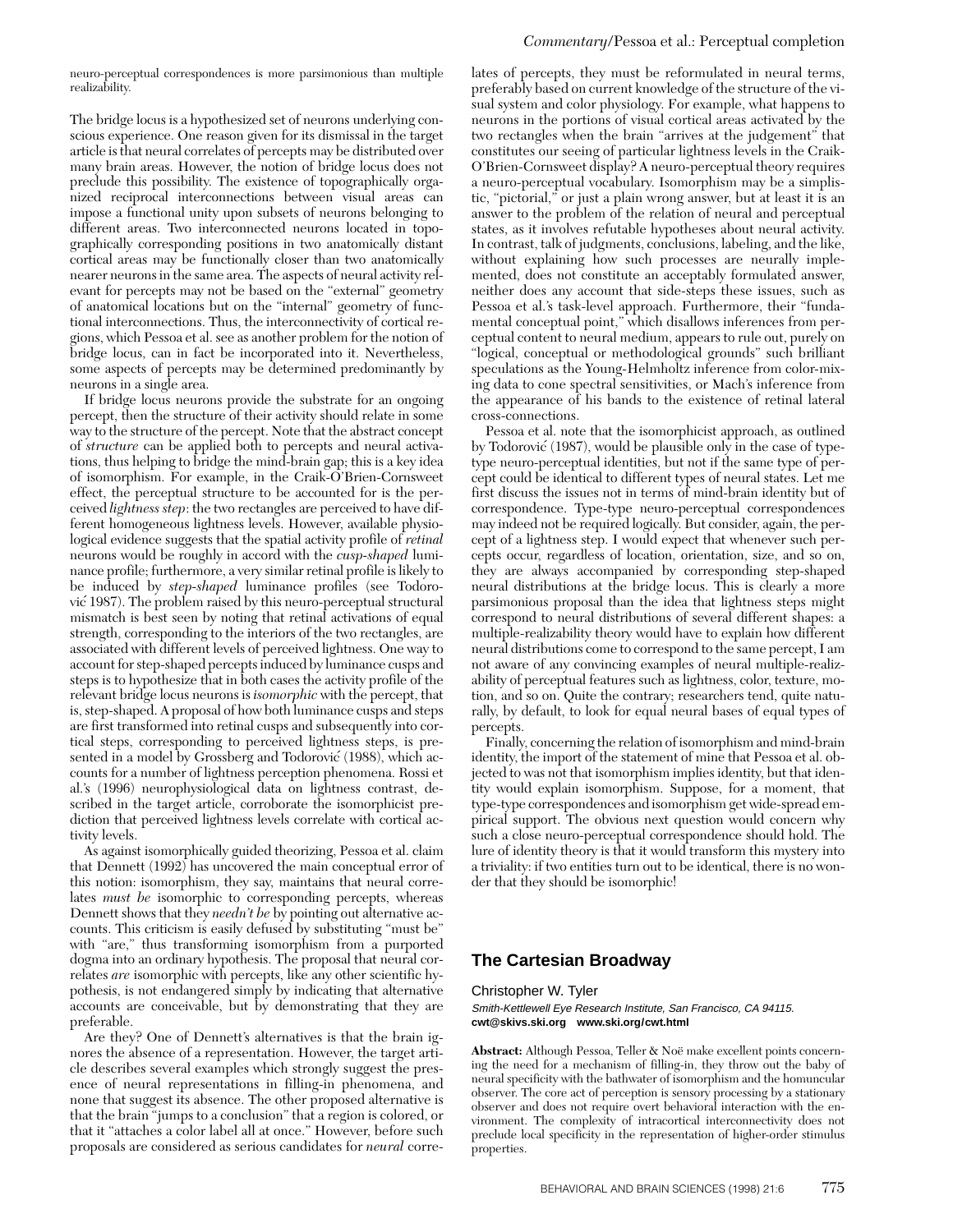**Sparse sampling obviates the need for filling-in.** Dennett (1992) is right, of course. There is no need for filling-in of stimulus regions where no seeing occurs. The classic example is in cases of sparse sampling of the image, not even mentioned in the target article. The sky looks a uniform blue, even though the "blue" photoreceptors are spaced far enough apart so that the gaps could easily be seen by the intervening bipolar cells fed by the "red" and "green" photoreceptors. But logically, we do not need to fill in the gaps if we do not survey the gaps with an "attentional" probe.

Where Dennett seems wrong, and Pessoa et al. miss the point, is in most of the cases known as "filling-in," because there does seem to be perceptual and attentional sampling within the filledin field between the contours that generate it. The data convincingly support the existence of some kind of perceptual representation in these regions, but Pessoa et al. reject this implication as a naive isomorphism, implying that it needs a Cartesian homunculus to view the filled-in representation.

**The poverty of linking propositions.** Pessoa et al.'s account of the Teller & Pugh (1983) paper implies that psychophysiological parallelism is a sufficient condition for probable identity. Just because a physiological response decays at the same rate as a percept, one would not rush to assume that one explains the other. A contemporary example is provided by functional magnetic resonance imaging (fMRI) of the brain, which records properties of blood flow. The parallelism between fMRI response and perceptual properties may be extensive, but no one believes that the percept is carried by the blood. It seems that a larger set of linking propositions is required; for example, one must have a system capable of information transfer and storage before it is plausible that it could support conscious percepts.

Thus, it is easy to agree with Pessoa et al. that psychophysiological parallelism is not sufficient as a linking proposition. A major goal of their analysis is to evaluate the notion of a "bridge locus," which is essentially the "stage" in the conception of the "Cartesian theater" in which percepts are brought to consciousness. Pessoa et al. focus on the rich feedback interconnectivity throughout the cortex as a reason to doubt the existence of such a locus. As the role of such feedback may well be limited to gain control (or "auto-ranging") functions, however, it may not interfere with an essentially feedforward notion of the information processing.

What is more damning, it seems to me, is the stunning multiplicity of such representations (over 30 visual representation areas alone). The problem of identifying the homunculus in the audience of the Cartesian theater is that there are so many candidates. In one sense, each visual representation area is the audience for the Cartesian theater of the previous one. The brain is a veritable Broadway of competing shows, with each audience performing on the stage of the next theater! Is there a final arbiter or a heterarchy of interacting critics? Pessoa et al. are not explicit, proposing an explanation at the "personal" level of interaction with the environment, which makes the question of locus meaningless.

**Local specificity of neural representation.** To propose, however, that this level of complexity precludes any local specificity of perceptual processing, seems premature. Critics of fMRI studies often cite the complexity of the neural processing as an *a priori* reason that fMRI data will not reveal anything useful about brain processing. The data often appear to support such criticism, since they are typically obtained from observers performing some discrimination task on complex stimuli, for which a substantial number of discrete brain areas are shown to be activated.

But suppose you ask observers simply to look at well-defined stimuli and maintain a stable perceptual state? FMRI studies of responses to such stimuli, when compared with those for control stimuli differing on only one attribute such as coherent versus incoherent motion, often show activation of only a single cortical representation area. Where did the whole brain interaction and multiple representation areas go in such cases? Critics argue that they are still present, but too weak to be seen at the available signal-to-noise ratio. In the limit it is impossible to refute such an interpretation, but to a first approximation (say, at a 10:1 signal-tonoise ratio), such whole brain interactions are insignificant in relation to the primary signal.

What does it mean for the Cartesian theater that a controlled stimulus difference may activate just one local brain area; a different one for each stimulus property? It suggests that the information for that stimulus property is stored locally, clearly eliminating the notion of a distributed representation. The mapping studies of large numbers of retinotopic visual maps already put a profound crimp in the distributed representation. Maps are themselves an explicit isomorphism. Although several of the authors cited by Pessoa et al. agree with Dennett that isomorphism is not a necessary property of perceptual encoding, both they and Pessoa et al. need to deal with the fact that isomorphism is a physiological reality at many levels of analysis: anatomical, neurophysiological, neuropathological, and the neuroimaging level.

Isomorphism may not be necessary, but it seems to be useful. The brain has evolved to have multiple isomorphisms in many sensory and motor systems. Its main utility is probably in minimizing the length of wiring while maximizing connectivity. Just as it is usually much easier to show someone how to construct a bookcase than to explain verbally, the intermediate step of an isomorphic mapping may provide a basis for manipulations of hypothetical cases that are not readily accessible to a symbolic representation. The utility of such mapping seems to have escaped critics of the Shepardian concept of mental rotation (Shepard 1981). This suggests the need for a new logical category: not necessary but efficient!

**The fallacy of the personal.** Briefly, Pessoa et al. do not articulate the process of perception as "personal"; they essentially assert that perception *is* the organism interacting with the environment. This viewpoint does not encompass the perception that dominates my awareness in everyday life, since it invokes a purely behavioral definition. Moreover, it would have to imply that perception is attributable to the behavior of simple organisms such as amoebae (or even automatic pool cleaners), since these show complex interactions with the environment that are superficially indistinguishable from those of humans. So the simple attribution of perception to personal behavior is insufficient to define its properties in a meaningful way.

# **Analytical isomorphism and Marilyn Monroe**

#### Robert Van Gulick

Department of Philosophy and Cognitive Science, Syracuse University, Syracuse, NY 13244-1170. **rnvangul@mailbox.syr.edu**

**Abstract:** Pessoa, Thompson & Noë present compelling evidence in support of their central claims about the diversity of filling-in, but they embed those claims within a larger framework that rejects analytical isomorphism and uses the personal/subpersonal distinction to challenge the explanatory importance of filling-in. The latter views seem more problematic.

Pessoa et al. define the doctrine of "analytical isomorphism" as holding that "cognitive neuroscientific explanation requires the postulation of a "final stage" in the brain – a bridge locus – in which there is an isomorphism between neural activity and how things seem to the subject" (sect. 8.1, para. 2). They take issue both with the postulation of a bridge locus and the requirement of isomorphism, but their reasons for rejecting the doctrine may depend on reading it in an unnecessarily strong way. Based on Teller and Pugh (1983), they interpret the bridge locus not only as the immediate neural substrate of perception, but as a "particular set of neurons having a particular pattern of activity that is necessary and sufficient for a particular perceptual state" (sect. 8.1, para. 5). Read in this way, it does seem hard to justify the a priori requirement of a bridge locus. Why must the neural substrate reside locally in a particular set of neurons? As Pessoa et al. note, more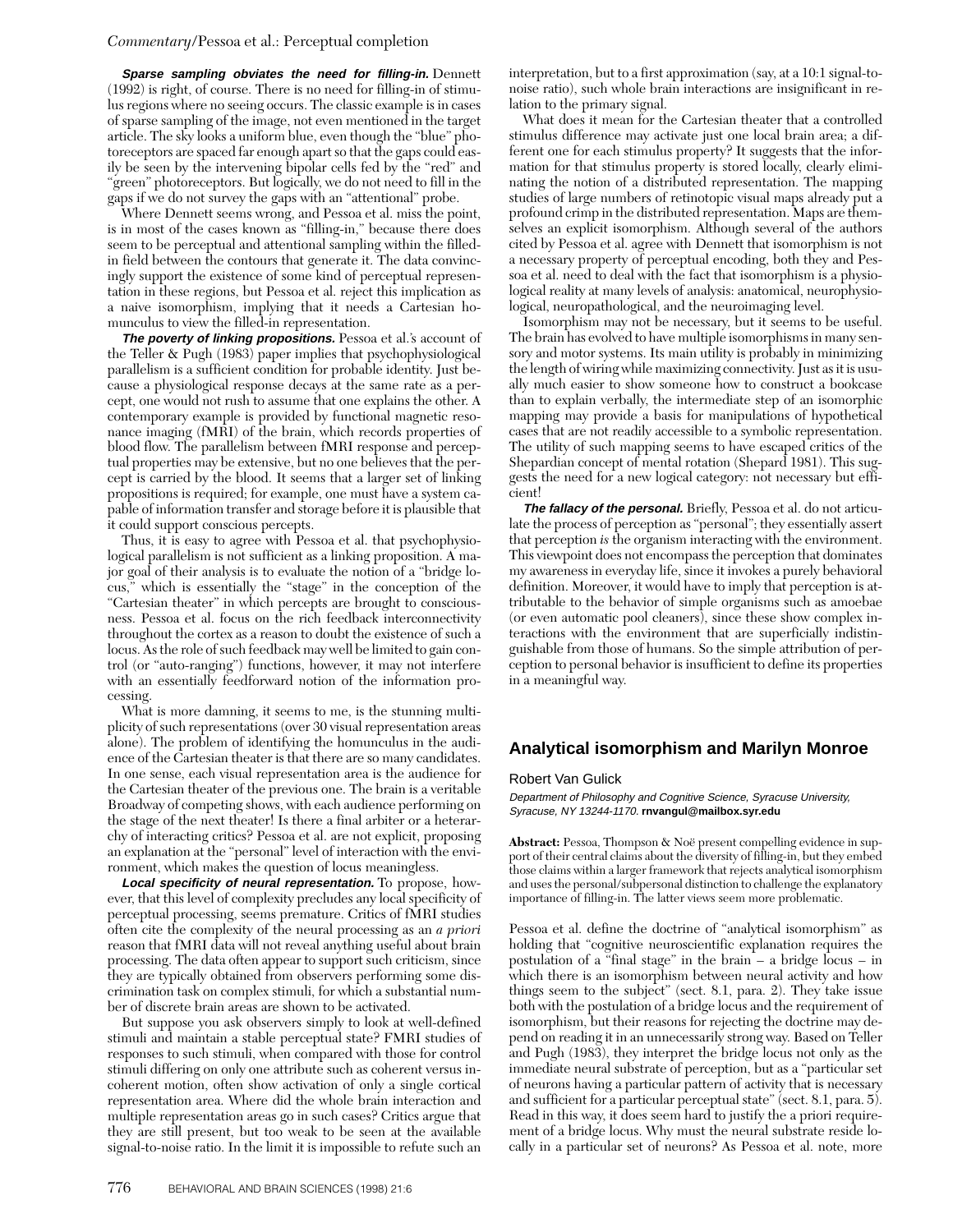global patterns of activity and temporally coded assemblies provide empirically plausible alternatives. Moreover, given neural plasticity and the empirical possibility – if not likelihood – of multiple realizability, it seems unlikely that any given neural pattern is necessary in the sense of being the only possible neural substrate for a given percept.

Nonetheless, it seems that one could reinterpret the bridge locus in a way that avoids both of these problems while still providing a notion adequate for the formulation of analytical isomorphism. Assuming the truth of materialism, which Pessoa et al. do not seem to doubt, every token percept must have a neural substrate – whether local or global – that is sufficient to produce or constitute it. Given multiple realizability, the nature of that substrate may vary from one token to another, but on each occasion that the percept is achieved, there must be some neural substrate or other that is nomically sufficient for the percept. Call that state in each case the bridge locus.

Analytical isomorphism then becomes the demand that on each occasion there must be an isomorphism between percept and its bridge locus, that is, between the features of each token percept and its specific neural substrate. The issue thus shifts to the question of what counts as an isomorphism in this context. If there is to be an explanatory link between percept and substrate, there must be some way – at least in principle – to map the features of the percept onto underlying features sufficient to produce or constitute them. The absence of such a mapping would leave the link brute and inexplicable if not downright magical. To count as an isomorphism the features mapped from percept to substrate need not be the same; spatial relations in the percept need not be mapped onto spatial features in the substrate. As Pessoa et al. note, the isomorphism may be functional rather then topographic (sect. 8.1). Given this broad and more abstract notion of isomorphism, how could there fail to be an adequate mapping? The authors might reply that to avoid triviality the doctrine must place some constraints on what counts as an isomorphism. Even abstractly interpreted, the notion of isomorphism implies a relational sameness of structure. Thus, at the least, it must be possible to decompose both the precept and its substrate into elements (whether global or local) and then to establish some sort of correspondence between the relations among those elements in the two domains. Were the authors to deny that there is any meaningful decomposition of the substrate into parts or elements – no matter how broadly construed – they might argue in turn that the notion of isomorphism cannot be meaningfully applied. But I am reluctant to attribute any such view to them since they do not suggest it nor can I say it is plausible. Thus the issue remains confused. It is hard to say whether analytical isomorphism should be rejected without knowing more about what counts as an isomorphic mapping from percept to substrate. I hope the authors will clarify the matter in their reply.

Pessoa et al. draw attention to the distinction between perceptual content at the personal and the subpersonal level, a distinction which they claim is regularly ignored both by those who invoke filling in and by those who criticize it. The alleged common error is to suppose that perceiving a continuous fully detailed world involves being aware of a continuous fully detailed representation. The authors claim that, on the contrary, personal-level perceptual content is a matter of what the person (or whole organism) can accomplish in relation to the environment. "At the personal level, there are no pictures, images, or other representations in visual perception; there is simply experience of the world" (sect. 9.2). Thus, they conclude that the absence of a continuous detailed subpersonal representation is no obstacle to perceiving such a world at the personal level. Nor should the fact that our experience seems detailed and continuous in such a case imply that there is anything illusory about how things seem.

Thus, in the case of the Marilyn Monroe imaged wallpaper, Pessoa et al. attribute to Dennett (1992) the view that "the person's experience of the Marilyns is mistaken or illusory" because it seems fully detailed despite the absence of a underlying fully de-

tailed representation of the wall. They accuse Dennett of relying on the uniformity assumption, according to which "there is no difference in kind between perceptual content at the personal level and neural content at the subpersonal level." It is difficult to believe that Dennett, who has had so much to say about the personal/subpersonal distinction, makes such an assumption. There are obviously important differences between content at different levels. Nor need one suppose otherwise to support Dennett's reasoning about the Marilyns example. What is required is not an equation of personal and subpersonal content, but merely an appeal to a plausible principle of dependence that the authors themselves endorse when they write, "we accept the general thesis that facts about brain-level content determine what the person sees or experiences." They rightly deny that dependence entails uniformity, but that leaves unspecified the sort of subpersonal representations needed to support a given form of experience.

Pessoa et al. are right that our ordinary experience is not an experience of representations, images or pictures, but rather of the world. But it does not follow that our experience of the world does not *involve* image-like representations, image-like or otherwise. One can plausibly suppose that our personal level experience of the world depends upon or is even constituted by the activation of such representations, without falling into the error of supposing that they themselves are the objects of our experience.

If so, we can reasonably ask, "what sort of subpersonal representations are needed to produce a personal-level experience of a fully detailed wall of Marilyns?" To answer the question, we need to distinguish a further third level, namely, the phenomenal level. Dennett's concern is phenomenal or conscious experience, and although all such states may be personal or whole organism perceptual states, the converse is not true. A person or organism can be perceptually informed about its environment, in the active sense preferred by Pessoa et al. without having any corresponding phenomenal or conscious experience. Thus the question to ask in Dennett's example is, "What subpersonal representations are needed to support an experiential awareness of a fully detailed wall of Marilyns?" The phenomenal realists Dennett is criticizing claim that phenomenal mental states use a distinctive medium of representation, one that is often thought of as a plenum, a determinately differentiated continuous manifold. The intent of the Marilyns case is to call that view into question; there can be no such phenomenal representation because there is no underlying subpersonal representation with the details to support it. Dennett does not mean to deny that the person has a personal level perceptual state whose content is that the wall is fully Marilyn covered. In that respect he seems much more in agreement with Pessoa et al. than the latter suppose. Moreover, what he regards as mistaken or illusory is not our experience of the wall, but the naive beliefs that we may form about the nature of our experience; it is these beliefs that he regards as the source of mistaken phenomenal realism.

The challenge to the philosophical realists – of whom I am one – is to find a way to formulate their view that can accommodate the incompleteness and gappiness of experience while still preserving the view that phenomenal states involve a distinctive mode of presentation.

# **Fully embodying the personal level**

Francisco J. Varela<sup>a</sup> and Pierre Vermersch<sup>b</sup>

<sup>a</sup>LENA CNRS UPR 640, Hopital de la Salpetrière, 75013 Paris, France; <sup>b</sup>LPC-CNRS, Ecole Normale Superieure, 92120 Monterouge, France. **fv@ccr.jussieu.fr www.ccr.jussieu.fr/varela/welcome.html pvermers@es-conseil.fr www.es-conseil.fr/GREX/**

**Abstract:** The target article concludes that it is essential to introduce the personal level in cognitive science. We propose to take this conclusion one step further. The personal level should consist of first-person accounts of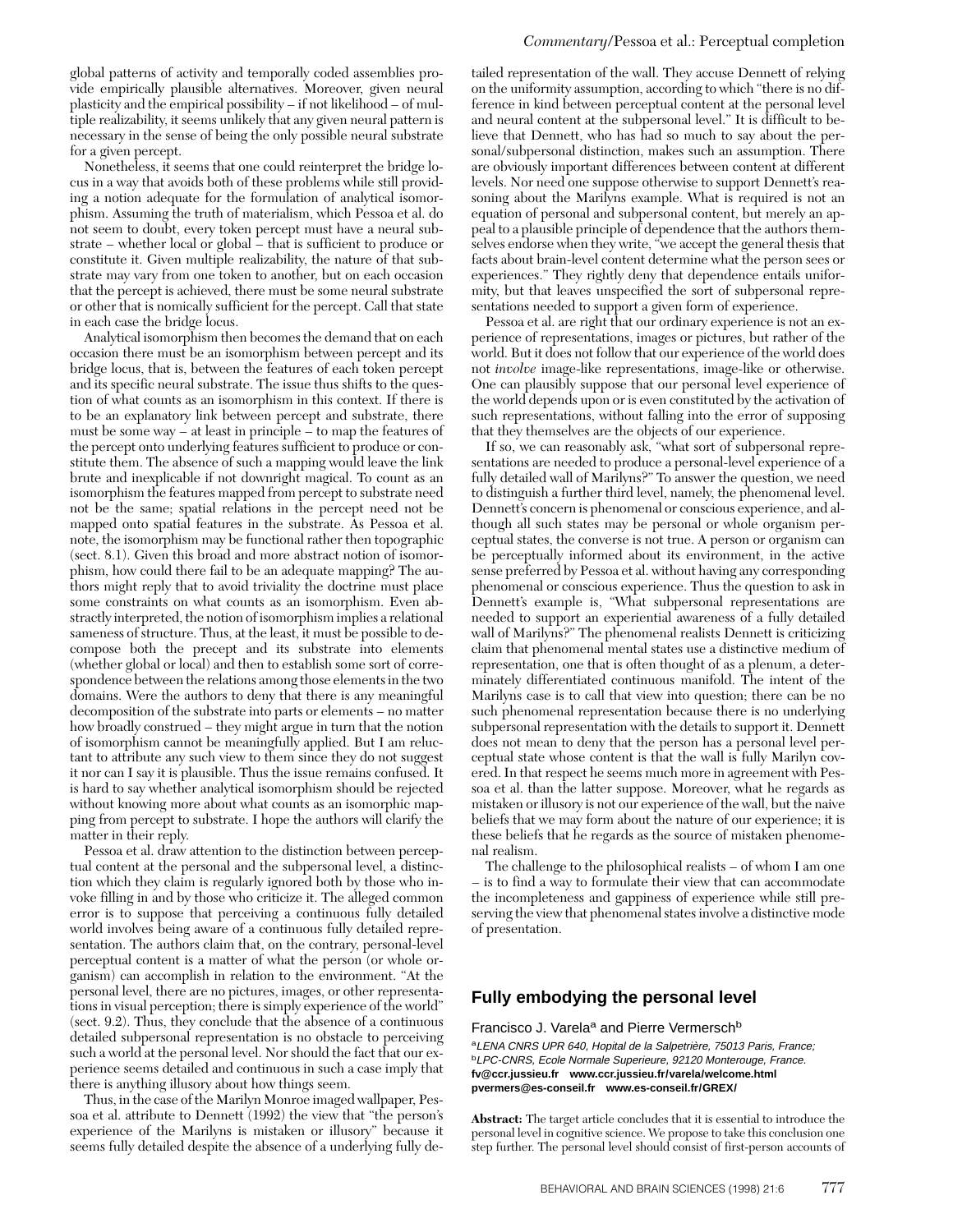specific, contextualized experiences, not abstract or imagined cases. Exploring first-person accounts at their own level of detail calls for the refinements of method that can link up with neural accounts.

Pessoa et al. have built a convincing case for introducing the personal level into visual science, well beyond the neural basis of filling-in (sect. 9.2). The importance of the personal level in the target article is one of its most innovative aspects. But *how* exactly is visual experience at the personal level to be studied? We would like to take their argument one step further by underscoring here the need for a methodologically disciplined approach to firstperson descriptions (Varela & Shear 1999). Only then can the personal level in visual science and cognitive science have its full impact.

Let us begin with the distinction between personal and subpersonal. This is surely a useful one, but as stated in the target article, it does not make it fully clear that the personal is situated in a contextual activity manifested primarily at the level of the subject's *practical* life. Consider the metaphor of the knife and its handle. The knife's blade is akin to the subpersonal level; it constitutes most of its surface and is where the actual cutting takes place. But the handle is what the user has access to, albeit with no direct consequences in the world. But try and use a knife without a handle. This has an important consequence: The proper level of the personal is where the subject (the cognitive user) is accustomed to handling the world in a prereflexive way, in what can be called the "natural" attitude. The consequence is that to move forward in research it is necessary to turn the subject's attention to its *own* usage, and thus to introduce a level of examination that is proper for a first-person phenomenological description.

By phenomenology we mean here a methodical quest to examine not the final result (has the cut been performed?), not merely the intentional content of mental state (what is being cut? the *noema* in technical terms), but the *mental act itself* (how do you cut when you do the cutting, or *noesis,* Varela 1996). Such an analysis will bring to the fore a number of implicit phenomenal data that remained in the periphery of attention, in the sphere of the prereflexive (Vermersch 1998). A good example is the recent study of insight in professional settings, showing how the prereflexive made explicit is the key to exploring this practical human activity (Peugeot 1999).

The significant difference between a general level of the personal/subpersonal distinction and the specificity of first-person accounts can be clearly illustrated in Pessoa et al.'s critical discussion of Dennett's Marilyn wallpaper example, which he intends as a case of active perception in which someone walks into a room and notices the Marilyns. Dennett's is a perfect example of armchair psychology: an imaginary situation that has the appearance of being concrete and specific, but in fact it isn't. Thus the proper phenomenal content gets to play no role. This criticism is actually implicit in Pessoa et al.'s claim that the *task* of vision has to be understood at the personal level; instead Dennett's analysis is motivated by considerations from the subpersonal level. Dennett means his example to be a case of active perception in which someone walks into a room and notices the Marilyns, without being concerned with a detailed scrutiny of them.

But here is where the abstractness of the exercise begins to make a difference. How is the observer instructed? What is his motivation? And what is the precise task to be accomplished? Saying: "Enter the room and tell me what you see," is not the same as saying "Go in and verify that all the designs on the wallpaper are identical under examination." Being in a dentist's waiting room and looking at the wallpaper because there is nothing else to do is still an entirely different context. Surely a request for a detailed comparison will lead to results quite different from those of passive contemplation with wandering thoughts. These, in turn, mean that all these details, the very core of Pessoa et al.'s own demand for embodiment, are not circumstantial, but essential for visual science. Thus, although we concur with the authors' critical assessment of Dennett's thought-experiment, our main complaint is that the specific phenomenal disembodiment is not brought forth sufficiently.

We have to avoid quickly slipping into a Dennett-style heterophenomenology, as if the nonhuman/human difference did not exist. This can only be done by introducing not only the "personal as a general" condition, but also the importance of *systematic firstperson descriptions* that act in *mutual constraint* with thirdperson descriptions (Petitot et al. 1999; Varela 1996). Pessoa et al. refer to an article (Thompson et al. 1999) in which they draw from the tradition of phenomenological psychology deriving from Husserl and Merleau-Ponty, but this connection is not made explicit in the target article. Although we can understand that they cannot grapple with everything in a single article, we do wish to underscore in this discussion the potential danger of assuming that the personal does not entail a radical change in what methodological requirements are needed to make it come alive.

To conclude: The personal level, if it is to be an active engagement in the world, needs to be explored with research strategies in which: (1) The purposes and tasks must correspond to *actual* experiences (not armchair case studies) so that the subject's context is fully taken into account and documented (the place and attitude, the materials used, the injunction proposed, etc.); (2) The description of the lived experience does not boil down to a mere final discrimination (which would be mere phenomenalism, not phenomenology), the totality of its texture (for example, the various stages of development in time) must be taken into account, which typically requires an explicit *methodological*refinement. (3) The phenomenal content of such first-person descriptions must be open to validation in mutual *circulation* with third-person studies, beyond analytic isomorphism.

# **Pathological completion: The blind leading the mind?**

#### Robin Walker<sup>a</sup> and Jason B. Mattingley<sup>b</sup>

aDepartment of Psychology, Royal Holloway, University of London, Egham, Surrey, TW20 0EX, United Kingdom; <sup>b</sup>Department of Psychology, Monash University, Clayton, Victoria 3168, Australia. **robin.walker@rhbnc.ac.uk psyserver.pc.rhbnc.ac.uk/vision/ jason.mattingley@sci.monash.edu.au**

**Abstract:** The taxonomy proposed by Pessoa et al. should be extended to include "pathological" completion phenomena in patients with unilateral brain damage. Patients with visual field defects (hemianopias) may "complete" whole figures, while patients with parietal lobe damage may "complete" partial figures. We argue that the former may be consistent with the brain "filling-in" information, and the latter may be consistent with the brain ignoring the absence of information.

Pessoa et al. have provided an informative and timely review of visual completion. Missing from their suggested taxonomy, however, are the phenomena of "pathological" completion in patients with brain damage. Pathological completion was first described by Poppelreuter (1917/1990) in his pioneering studies of brain damaged patients with visual field defects. In his original study, he presented a simple shape (such as a circle) tachistoscopically so that, with central fixation, a portion of it fell into patients' impaired visual field. Under these conditions some patients paradoxically reported having "seen" a whole shape. Since these early observations, several other workers have reported similar results in patients with unilateral occipital and parietal lesions (e.g., Torjussen 1978; Warrington 1962). Although pathological completion has been considered by some to be an example of the brain "filling-in" missing information, there are a number of alternative interpretations which mirror those applied to normal completion phenomena. We have argued that there may actually be separate forms of pathological completion (Walker & Mattingley 1997;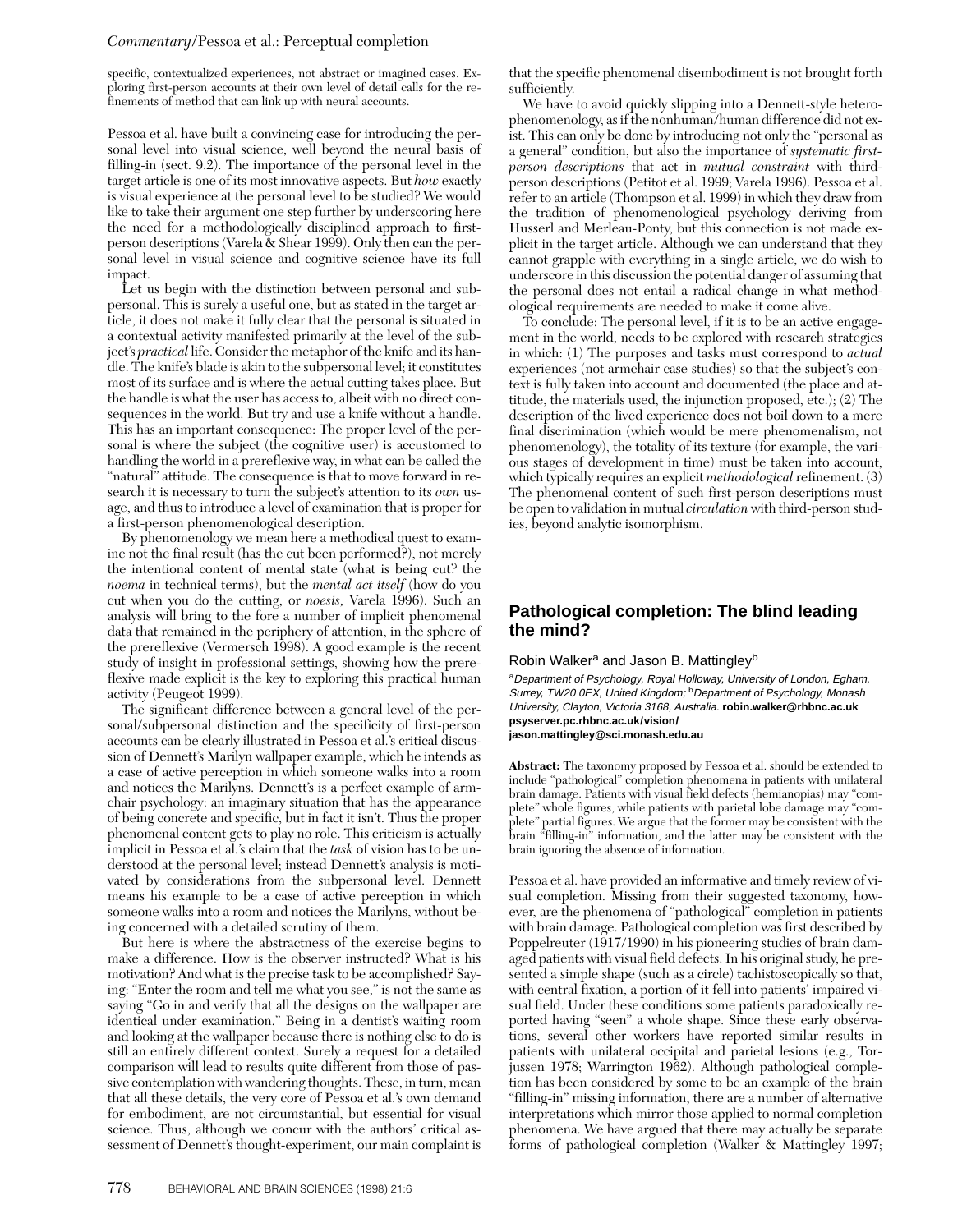Walker & Young 1996). One is consistent with the brain "fillingin" information, via mechanisms that are as yet poorly understood; the other appears consistent with the brain ignoring the absence of information from within a hemianopic field. Thus pathological completion encompasses both aspects of the debate surrounding normal visual completion.

Recently, we reviewed all of the studies of pathological visual completion and found that many reports of visual "filling-in" in patients with visual field defects (hemianopias) could be attributed to residual vision in the impaired hemifield, compensatory eye movements, or undetected sparing of visual function within the macular region (Walker & Mattingley 1997). When these issues are taken into account there are surprisingly few convincing demonstrations of pathological completion in patients with visual field defects. One notable exception is a study by Torjussen (1978) who tested three hemianopic individuals using flash-induced afterimages to stabilise the image on the retina (see also Weiskrantz 1990). Under these conditions, all three hemianopic patients reported seeing whole figures as complete, even though part of the stimulus fell within their objectively blind field. Moreover, half figures presented entirely within the field defect were never reported, thus reducing the likelihood that residual vision was the explanation of this form of completion. None of the patients reported seeing half-figures as complete when these were presented entirely in their intact visual field, suggesting that patients' veridical perception of whole shapes depended on part of the stimulus falling across both the sighted and "blind" visual fields. Furthermore, stimuli in the blind field were reported only when a mirror-symmetric location was stimulated in the sighted hemifield. Torjussen discounted "imaginative filling-in" (or confabulation) as an explanation for his findings. Instead, he attributed the effect to interhemispheric interactions whereby the presence of a stimulus in the sighted hemifield can facilitate functioning in the hemianopic field (cf. Pöppel & Richards 1974).

In contrast to Torjussen's findings, there are numerous descriptions of patients who report "seeing" a complete figure when an incomplete one is presented in their intact visual field. Although this seems to be an example of the brain filling-in the incomplete portion of the figure, the nature of the patient's brain damage adds a further confounding factor. We have argued that previous observations of completion of partial figures may be attributed to "*unilateral neglect,*" a disorder in which affected individuals are unaware of visual stimuli falling toward the side of space opposite their damaged (typically right) hemisphere. In support of this suggestion, we (Walker & Young 1996) presented evidence from a nonhemianopic patient who had damage to the right parietal lobe and showed neglect for the left sides of individual objects, regardless of where they were located in the visual field. Our patient often reported seeing whole shapes when figures were presented with missing left sides, even when these were presented entirely within his ipsilesional visual field. In this instance apparent completion may be a further consequence of unilateral neglect whereby the brain ignores the absence of the missing left side. Furthermore, our review of the literature revealed that the overwhelming majority of cases where pathological completion of partial figures has been reported can be related to the presence of parietal neglect (Walker & Mattingley 1997).

We propose that the veridical perception of whole figures, which has been observed in a few hemianopic individuals (without neglect), and pathological completion of partial figures in patients with unilateral neglect, reflect different underlying mechanisms. Veridical perception of whole figures in hemianopic patients may be an example of the brain filling-in missing information and is open to a number of different interpretations as described by Pessoa et al. for completion in normal subjects. It may be related to completion at the blind spot, which has been attributed by some to a form of amodal completion in which the blindspot is treated as an occluder (Durgin et al. 1995). It may also reflect "top-down" activation of stored object representations, which reduce thresholds for detecting a stimulus falling in the blind field. Alternatively, it may involve interhemispheric interactions that modulate visual

sensitivity within the blind field. Pathological completion in patients with parietal neglect, however, may simply reflect their lack of awareness for the contralesional side of visual stimuli. In these cases, pathological completion may be regarded as a *consequence* of neglect, rather than a reflection of some form of active fillingin. Thus, consistent with Dennett's view on how the brain treats the blindspot, we suggest that parietal neglect patients may fail to become aware of missing contralesional information, leading to apparent completion.

# **Filling-in does require a mechanism, and some persistent doubts**

#### Paul Whittle

Department of Experimental Psychology, University of Cambridge, Cambridge CB2 3EB, England. **pw109@cam.ac.uk**

**Abstract:** (1) In the everyday situation of seeing a uniform patch on a variegated background, filling-in does seem to require a mechanism. (2) Our attempts to make matches to such a patch make us appreciate anew the elusiveness of the phenomenon.

The target article is a useful and worthy successor to Walls's (1954) review. Filling-in is not a minor phenomenon. It is of the *essence* of vision. Vision is the only sense that presents the world to us with *no gaps.* I strongly agree with Pessoa et al.'s thesis that a notion like "active vision" is required to avoid a Cartesian impasse, but I restrict myself here to more empirical matters.

I want to discuss one basic kind of filling-in, for two reasons. First, this kind is so common, and so inescapably requires some sort of computation, that it seems to me to render academic the question of whether filling-in requires neural machinery. Second, we have been studying it, and close attention to the phenomenon is instructive.

The situation I have in mind is seeing a patch of uniform colour against a variegated background, so that the contrast varies around the edge of the patch. We usually see such a patch as uniform. But since there is good evidence from psychophysics and physiology that the colour of a uniform region depends on the contrast at its edge, in this case the various edge contrasts must be combined to yield the single colour we see. We cannot conceive how this could be done without some kind of machinery. It may be more like a balance than a computer, but machinery there must be. Even though Sherrington, as recently as 1906, found the idea of psychic combination without physiological mediation intelligible in the case of binocular fusion, this would seem a bizarre idea, to put it mildly, in the present case. (Though might it not be good for us to stretch our imaginations in a Sherringtonian direction?)

Note that there is no assumption of a "Cartesian theatre" here. The argument is that we see one colour as a result of many inputs – the various edge contrasts – so the inputs must be combined in some way. It is like the question of how a unitary colour is derived from several cone or opponent channels. My point is simply that filling-in requires a mechanism no less and no more than that does. The postulation of such a mechanism is not otiose; there is something for it to do. This does not touch the question of whether it is like painting in or finding out.

I said that we usually see such a patch as uniform. However, this uniformity can break down, and in some cases it is not achieved at all. Both are instructive, but I discuss only the first here. Thomas Hayward and I made a computer graphic of a 10<sup>°</sup> circle divided into four quadrants: white, light grey, dark grey, and black. We superimposed a 2° mid-grey "centre disk" on the centre where the quadrants met. Anyone coming into the room saw it as a uniform midgrey disk, with no problem. We wanted to manipulate the four edge contrasts to find out what combination rule determined the exact grey. First, we tried to set up a comparison disk in a uniform surround, which subjects could adjust to match the centre disk.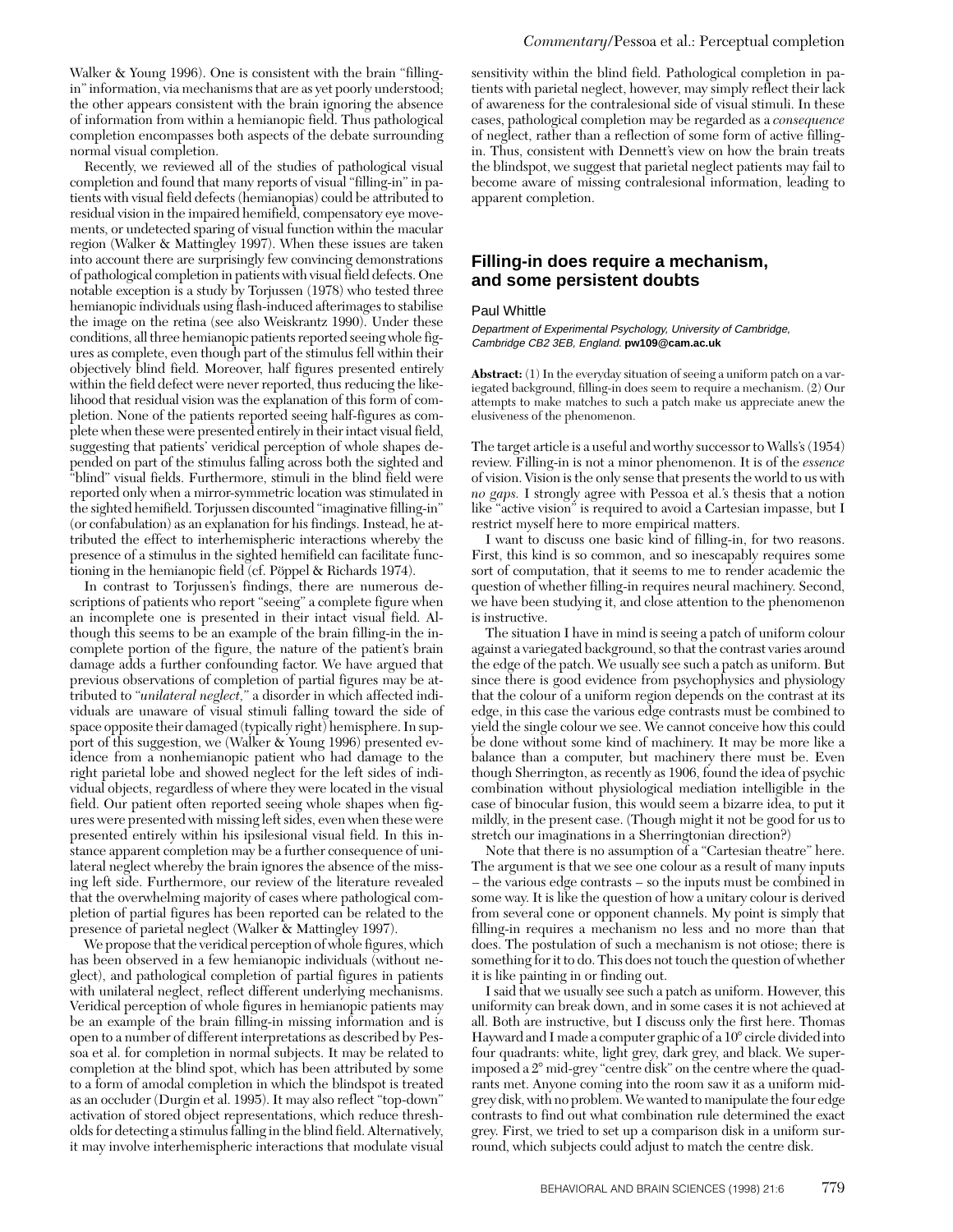The striking result was that although we tried many ways of presenting the comparison disk, we could find none that gave satisfactory matches. If it was to one side, then matches were based on the contrasts of the centre disk with the quadrants between it and the comparison disk, and were very different depending on which quadrants those were, despite the fact that the matches were all made to the same grey. If it was in the same position, but alternating slowly in time, with a blank interval between displays, then we could never make the two disks look remotely the same, even though one was mid-grey and the other could be set anywhere between black and white. It was a chalk and cheese difference, not just a zone of uncertainty.

One subject's response was that he needed another dimension: the black-white continuum was not enough. He could not abstract lightness from other characteristics of the centre disk.

My experience was that when the comparison disk was, for example, set brighter than its surround, my attention was drawn to those parts of the centre disk that were darker than their adjacent background quadrants, and they looked markedly darker than the comparison. The uniform filling-in did not survive close scrutiny. We have found the same in other quite different experiments in this lab, with patches on nonuniform backgrounds. The uniformity is a real phenomenon, but requires a global rather than an analytic perceptual attitude. "Finding-out" – attentive looking – destroys the effect! This perhaps complements demonstrations by Davis (1996) and others that filling-in of various types occurs in preattentive vision.

These observations suggest to us that the phenomenology of filling-in is more subtle than is often assumed. We see something striking, describe it in readily available object terms, and these are then fixed too firmly by the social process of generating a field of work, whereas we should remain open all the time to the ambiguity and elusiveness of the original phenomenon.

# **A task-oriented taxonomy of visual completion**

#### Carol Yin

Computation and Neural Systems, Division of Biology, MC 139-74, California Institute of Technology, Pasadena, CA 91125. **carol@percipi.caltech.edu**

**Abstract:** Differences and similarities between modal and amodal completions can only be understood by considering the goals of visual completion: unity, shape, and perceptual quality. Pessoa et al. cannot reject representational accounts of vision because of flaws with isomorphic representations of perceptual quality: representations and processes for perceptual quality (modal completion) and most likely dissociable from those for unity and shape (nonmodal completions).

Pessoa, Thompson & Noë have made a much needed contribution to research on visual completion with their preliminary taxonomy of completion phenomena; I wholeheartedly agree with their call for a more task-oriented approach to vision. They have made a convincing case that there is no need to fill in an isomorphic representation to see an image. However, they then extend the flaws of isomorphic representations to all visual representations in general, and incorrectly conclude that a representational account of vision serves little purpose.

Pessoa et al.'s chain of reasoning rests implicitly on the idea that the purpose of visual completion is to provide the perceptual quality of a visible surface (i.e., brightness, color, etc.), hence the discussion about Cartesian materialism. However, visual completion has other purposes as well: determining unity and shape. These other purposes are achieved without regard to perceptual quality and do not require completion of a pictorial representation. Understanding them, however, does require a higher-order representational account of vision.

The phenomenal difference between modal and amodal com-

pletions has misled some researchers to posit completely different processes for each. Pessoa et al. have weighted this difference too lightly, and assumed that their conclusions for modal completions apply to amodal completions. The confusion can be cleared up with a better understanding of the goals of visual completion. Some goals may require different mechanisms for modal and amodal completion, but most do not. In the spirit of Pessoa et al.'s call for a more task-oriented approach to vision, I would like to propose that the taxonomy of visual completion be revised and expanded to better reflect the different goals of visual completion.

Pessoa et al.'s preliminary taxonomy assumes that there are only two tasks for visual completion: recovering shape and producing perceptual quality. The issue of figural *unity* has been neglected. The optical information that projects to the retinas is frequently fragmented or incomplete because objects may partly occlude one another. The goal of unification is to determine which fragments belong together. Rensink and Enns (1998) have shown that partly occluded fragments can be "linked" or unified preattentively, indicating the importance of unity for later visual processing. Whereas the early Gestalt psychologists were interested in figural unity (Koffka 1935), it has received only scattered attention in recent studies of adult perception (cf. Boselie & Wouterlood 1992; Gillam & McGrath 1979; Kellman & Shipley 1991; Palmer & Rock 1994; Peterson 1994; Trick & Enns 1997; Williams & Hanson 1996; Yin et al. 1997). Note that in many shape completion studies, the unity of the occluded figure is a given (Gerbino & Salmaso 1987; Sekuler & Palmer 1992; Takeichi et al. 1995).

Edge and surface-feature processes are intrinsically complementary to each other, although they may not be strictly serial. Grossberg and Mingolla (1985) first made the distinction between edge and surface-feature processes, but this distinction relegated surface features to providing only the perceptual quality of completed surface regions: Boundary processes provided shape and unity, then the filling-in of features from those boundaries provided the perceptual quality of the visible surfaces.

The revised taxonomy should reflect the contributions of surface-feature and edge processes to each of the three completion goals of unity, shape, and perceptual quality. However, the contributions of surface features to unity and shape have in the past been neglected. As Figure 1 illustrates, edge processes can provide both shape and unity, but surface features can only provide unity information and thus have an indirect role in shape. Yin et al. (1997) found evidence that surface completion processes can *amodally* unify image fragments that arise from partial-occlusion, based on the similarity of surface color and texture. Furthermore, these surface completion processes may interact with edge processes in determining shape.

The processes that are concerned with amodal versus modal perceptual quality need to be dissociated from processes that recover shape and unity. Shape processes are neither modal nor amodal1 (Grossberg 1994; Kellman & Shipley 1991; Kellman et al. 1998; Ringach & Shapley 1996). Unity processes are also likely to be insensitive to modality for several reasons, including parsimony and the likelihood that unity is processed prior to (or at least in parallel with) shape. Perceptual quality processes, however, must be modal by definition. These processes probably stabilize only after unity and shape have been determined, since perceptual qualities such as brightness can be influenced by higher-order factors such as grouping, depth, and three-dimensional structure (Adelson 1993; Gilchrist 1977; Kanizsa 1979; Knill & Kersten 1991; Nakayama et al. 1990).

The controversy about filling in isomorphic representations is moot for the goals of unity and shape, because they can both be accomplished nonmodally, without creating or recreating a visible pictorial representation. Pessoa et al.'s arguments are valid only for the task of determining perceptual quality, and their conclusions cannot be extended to other tasks. It would be better to avoid the terms "modal" and "amodal" altogether in future discussions of visual completion and instead refer specifically to the goal of recovering shape, unity, or perceptual quality.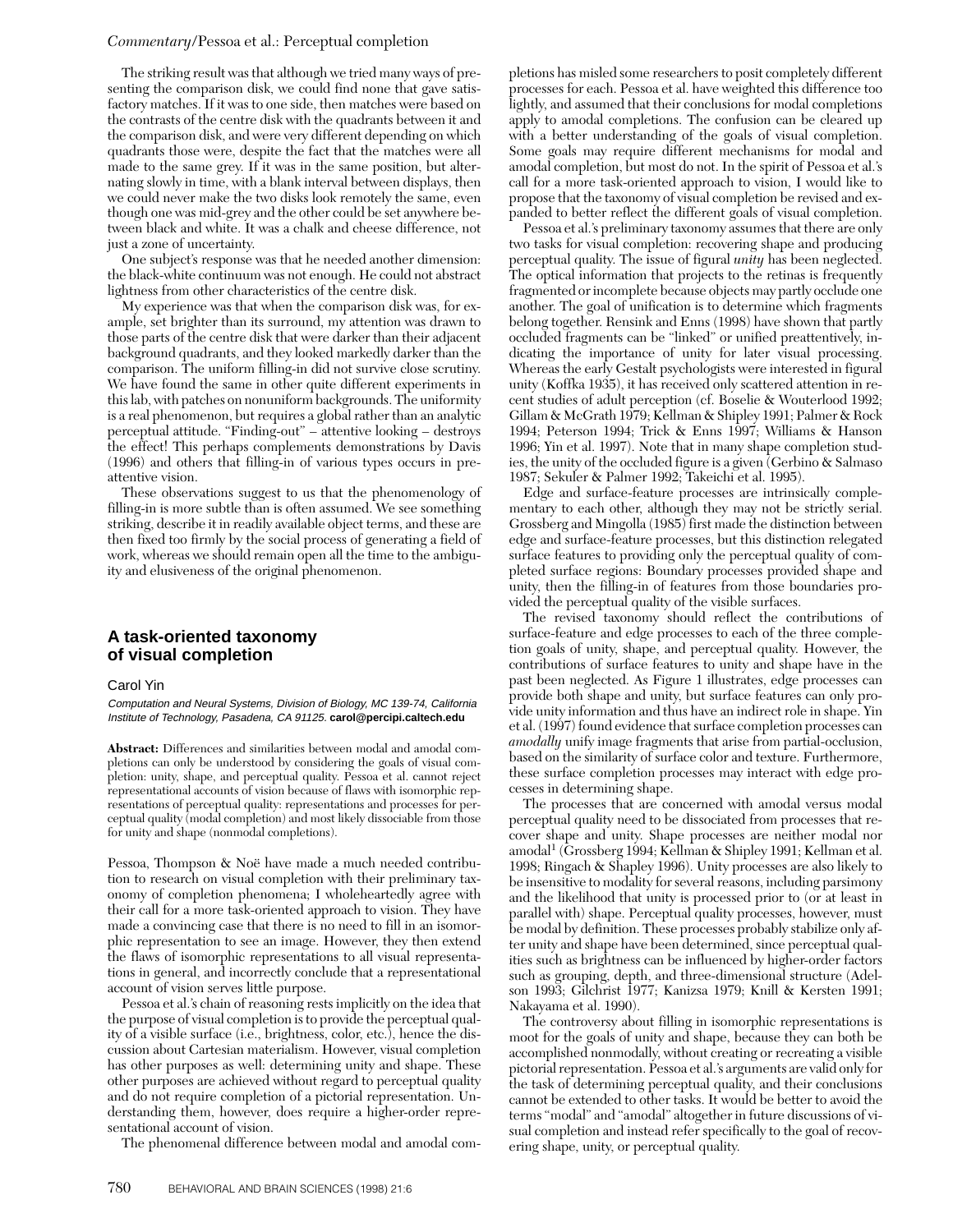

Figure 1 (Yin). Different contributions of edge and surfacefeature processes to shape and unity: (a) Surface feature and boundary information both contribute to shape and unity; (b) Boundary information is sufficient to overcome differences in surface features, and provide shape and unity; (c) In the absence of boundary completion, some impression of unity may be provided by surface feature similarity; (d) When boundaries do not complete and surface features are dissimilar, the figure appears to be three disconnected surface fragments. Adapted from Yin et al. (1997).

We need to have internal representations that differ from what is immediately available in the optical input because we must constantly act upon things that we cannot see directly: objects may be partly occluded or may move beyond our field of view. We may not necessarily store every visual representation we derive, but storage is a separate issue. There is abundant psychophysical as well as neuropsychological evidence (see Farah 1990) that derived visual representations do underlie our behavior, even though those representations are not necessarily available to phenomenal experience. We can heed Pessoa et al.'s call to avoid positing final stages of processing by reconceptualizing visual representations as being temporally dynamic or even multiplexed. However, the future of visual completion research lies not in abandoning representational accounts of vision but in understanding how representations reflect different states of processing for different visual tasks.

#### **NOTE**

**1.** Anderson and Julesz (1995) point out that the horizontal arms of the cross (see Fig. 10 of the target article) may appear as bent flaps hinged to the vertical bar. This happens more frequently when the horizontal bars have near disparity. This does not entail that there are two kinds of boundary interpolation as they suggest. Rather, it shows that the L-junctions at the intersection of the cross have a bistable interpretation: a planar horizontal bar is seen when L-junctions are interpreted as T-junctions signaling occlusion, thus initiating edge interpolation (see Kellman & Shipley 1991). Bent flaps are seen when L-junctions are interpreted as L-junctions signalling corners in the boundaries of two objects that abut the vertical bar.

# Authors' Response

# **Filling-in is for finding out**

Luiz Pessoa<sup>a</sup>, Evan Thompson<sup>b</sup>, and Alva Noë<sup>c</sup> aDepartment of Computer and Systems Engineering, Center of Technology, Federal University of Rio de Janeiro, Ilha do Fundao, Rio de Janeiro, RJ 21945-970, Brazil; <sup>b</sup>Department of Philosophy and Centre for Vision Research, York University, North York, Ontario, Canada M3J 1P3; <sup>c</sup>Department of Philosophy, University of California, Santa Cruz, Santa Cruz, CA 95064. **pessoa@cos.ufrj.br www.cos.ufrj.br/~pessoa evant@yorku.ca www.yorku.ca/research/vision/evant.htm anoe@cats.ucsc.edu www2.ucsc.edu/people/anoe/**

**Abstract:** The following points are discussed in response to the commentaries: (1) A taxonomy of perceptual completion phenomena should rely on both phenomenological and mechanistic criteria. (2) Certain forms of perceptual completion are caused by topographically organized neural processes – neural filling-in. (3) The bridge locus, understood as the final site of perceptual experience in the brain, should be replaced by the principle that each token percept has a neural substrate that is nomically sufficient for it, all else being equal. (4) Analytic isomorphism – the view that there must be a pictorial or spatial neural-perceptual isomorphism at the bridge locus – should be rejected. Although more abstract kinds of isomorphism are central to the neural-perceptual mapping, the perceptual cannot be exhaustively explained in terms of the neural, and therefore the explanation of perception cannot be reduced to uncovering neural-perceptual isomorphisms. (5) The task of vision is to guide action in the world, not to construct a detailed world-model in the head. (6) Neural filling-in facilitates the integration of information and thereby helps the animal find out about its environment. (7) Perceptual content needs to be understood at the level of the person or animal interacting in the world.

The main aim of our target article was to examine issues surrounding the topic of visual filling-in, and to provoke discussion from visual scientists and philosophers. Our discussion focused on the conceptual and methodological issues of neural-perceptual isomorphism, the bridge locus, representation and action, and the personal/subpersonal distinction. These issues, though theoretical, influence everyday empirical research. For example, **Walker & Mattingley**'s studies of pathological completion (which, unfortunately, we did not know about when we wrote our article) have at their core one of the main issues we discuss: Is perceptual completion "ignoring an absence" (as seems to be the case for neglect patients) or "representing a presence" (as seems to be the case for some hemianopic patients)? Moreover, the issues are not confined to visual science, but pertain to all sensory modalities, as **Appelbaum** clearly demonstrates in her discussion of analytic isomorphism in speech perception. We are pleased that a majority of the commentators address these issues, and we wish to thank them for their mainly constructive contributions.

As we stated in the target article, the term "filling-in" is used in so many different ways that confusion can easily arise unless researchers are careful about what they mean. Some of the commentaries perpetuate such confusion. **Kranda** states that we favor "the traditional notion of filling-in," despite our clear distinction between perceptual completion and neural filling-in, our rejection of the traditional isomorphic framework, and our review of the cases in which there is evidence for neural filling-in and the cases in which there is none. At the other extreme, **Tyler** inter-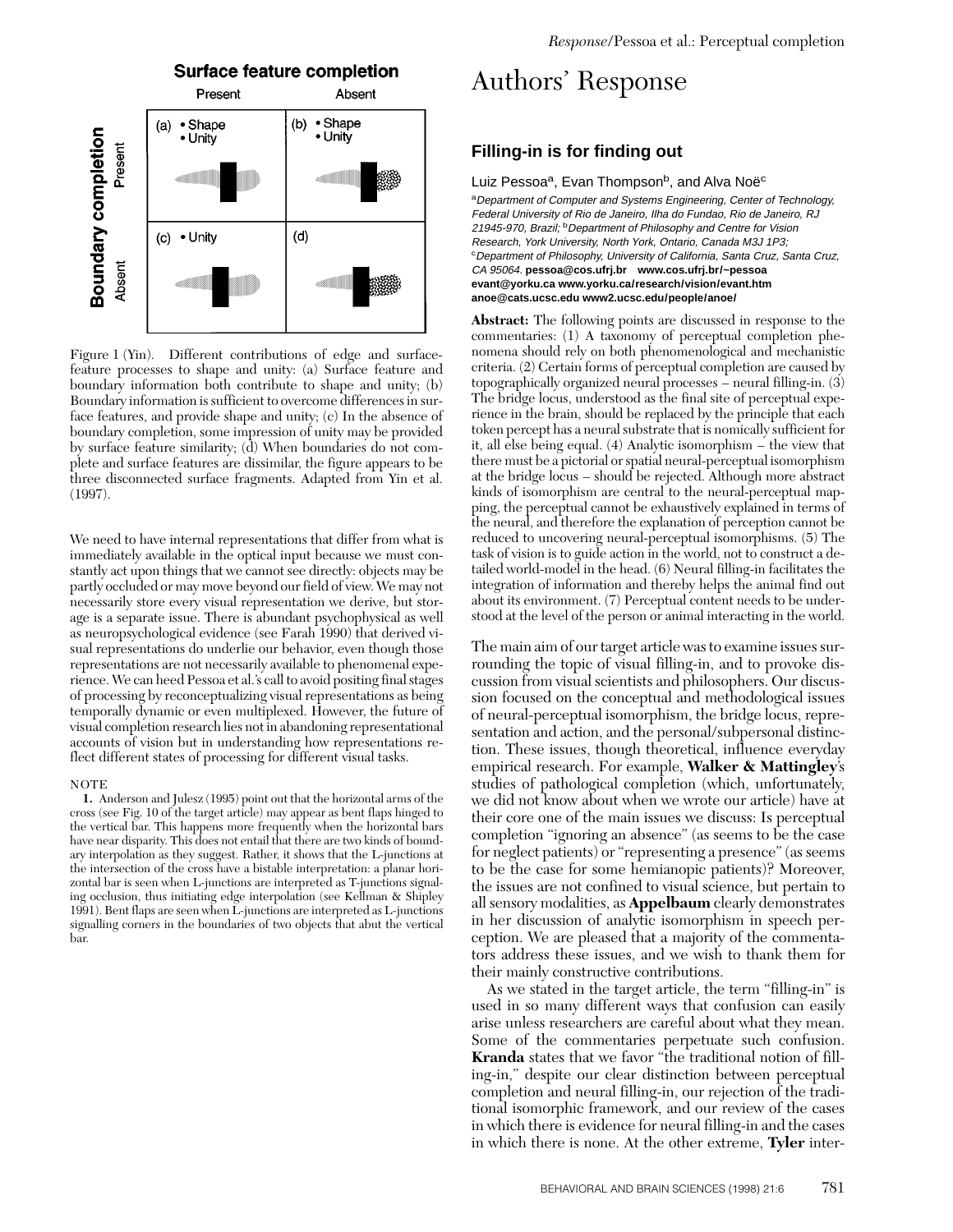| Section R1. Taxonomic issues<br>Section R2. The case for neural filling-in | Davis & Driver, Dresp, Walker & Mattingley, Yin<br>Arrington, Bachmann, Barlow, Dennett, Dresp, De Weerd,<br>Durgin, Gregory, Komatsu, Kranda, Murakami, Neumann,<br>O'Regan, Pishva, Sauvé, Spillmann & Werner |
|----------------------------------------------------------------------------|-----------------------------------------------------------------------------------------------------------------------------------------------------------------------------------------------------------------|
| Section R3. The bridge locus and                                           | Appelbaum, Arrington, Barlow, Hahn, Lehar, Myin, Pishva,                                                                                                                                                        |
| neural-perceptual isomorphism                                              | Ross, Todorović, Tyler, Van Gulick, Byrne, Davis & Driver,                                                                                                                                                      |
| Section R4. Representation and                                             | Earle, Lomas, Myin, Singh & Hoffman, Van Gulick,                                                                                                                                                                |
| the task of vision                                                         | Yin                                                                                                                                                                                                             |
| Section R5. Filling-in is for finding out                                  | Bachman, Durgin, Grossberg, Kaufman, O'Regan, Ross, Sauvé,<br>Shipley, Tyler, Whittle, Yin                                                                                                                      |
| Section R6. Perceptual content and                                         | Revonsuo, Singh & Hoffman, Tyler, Van Gulick,                                                                                                                                                                   |
| the personal subpersonal distinction                                       | Varela & Vermersch                                                                                                                                                                                              |

prets us as rejecting neural filling-in, although we took two sections (6 and 7) to discuss the evidence for it. Kranda and Tyler should read **O'Regan**'s commentary, for he recognizes that although we think there is evidence for neural filling-in – evidence with which he takes issue (see sect. 2) – we also think that neural filling-in needs to be severed from the traditional notion of the filling-in of an inner pictorial representation that is isomorphic to our perceptual experience at the bridge locus.

Our response falls into six sections (see Table R1). Section R1 is devoted to taxonomic issues. Section R2 restates the case for neural filling-in. Section R3 discusses the bridge locus and neural-perceptual isomorphism. Section R4 clarifies our criticism of the "representationist" conception of vision. Section R5 shows how to reconcile what some commentators (**Durgin, Kaufman, O'Regan**) perceived to be two incompatible aspects of our position – our argument for neural filling-in, and our argument that vision is an active process whose goal is not representation (in the sense of constructing a world-model in the head). Finally, Section R6 discusses perceptual content and the personal/subpersonal distinction.

# **R1. Taxonomic issues**

**R1.1. Phenomenological and mechanistic criteria.** Perceptual completion phenomena are diverse and encompass different visual modalities. We argued in the target article that both phenomenological and mechanistic considerations should guide the elaboration of a taxonomy, and we proposed that the modal/amodal and boundary/feature axes be used to classify completion phenomena.

Consider the modal/amodal distinction, which **Dresp** and **Yin** argue is not useful, because it is phenomenological rather than psychophysical (Dresp) or goal-oriented (Yin). Modal completion produces visible attributes, such as color and brightness, whereas amodal completion does not. **Yin** writes that the phenomenological differences between modal and amodal completion have misled researchers into supposing different mechanisms for each; she argues that we have underestimated these differences and assume that "[our] conclusions for modal completions apply to amodal completions." Her interpretation of our position is mistaken, however, for we clearly state in the target article that further experimental research is needed to determine the

similarities and differences between these two types of completion. As an example, consider the work of **Davis & Driver,** which supports our view of the perceptual importance of the modal/amodal distinction. As they discuss, small, local stimulus manipulations, such as a change in disparity sign, can change completion from amodal to modal (see their Fig. 1, and Nakayama & Shimojo 1990a). In the case of amodal completion, visual attributes at occluded (and completed) regions do not reflect properties of the occluded object, but of the occluder. In modal completion, the occluding (and completed) region inherits attributes from adjacent areas. Why should this be the case? Davis & Driver suggest that visual attributes help the visual system draw attention to modally completed regions. Hence they propose a difference in the functional effects of the two types of completion that may be associated with the visual system's attending to potentially relevant information in one case and ignoring irrelevant information in the other.

Contrary to **Dresp**'s claim that our taxonomy is purely phenomenological, we invoked the modal/amodal distinction not primarily because of the perceptual differences between these two forms of completion, but because we wished to pose precisely the question of whether the two forms of completion engage similar mechanisms. The issue is not whether a purely mechanistic taxonomy is superior to a phenomenological one (as she suggests), or vice-versa, for both kinds are needed for a comprehensive understanding of visual perception in general and perceptual completion in particular. The issue is rather how the types of taxonomy are related to each other. For example, do modal and amodal completion share boundary interpolation mechanisms? Some evidence favors a common source (Kellman & Shipley 1991), whereas other studies indicate separate processes (Anderson 1995). Even if the two kinds of completion do engage similar mechanisms, the distinction between them at the perceptual level would not be invalidated, for as we argued in the target article, to eliminate the phenomenological dimension (as Dresp advocates) is to lose sight of vision as, in the first instance, a personal-level phenomenon (see sect. 6).

**R1.2. Area, surface, and contour completion versus boundary/featural completion.** A new taxonomy that includes area, surface, and contour completion is proposed by **Dresp.** How do these types of completion relate to our boundary/feature axis? Contour completion is equivalent to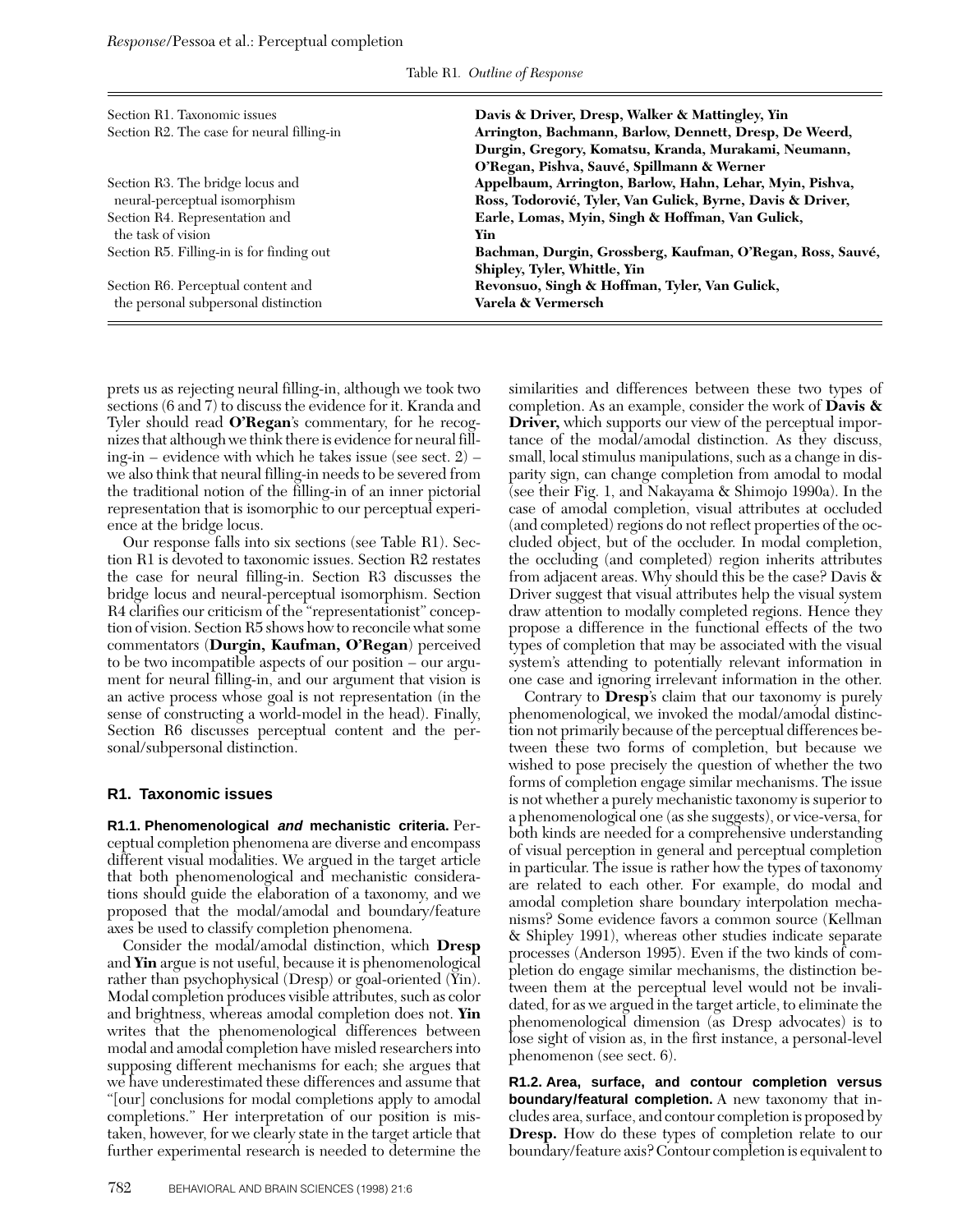boundary completion. We view surface completion as the complex interplay between boundary and featural completion processes; in other words, surfaces emerge as basic units of visual perception as the result of the interactions between these two complementary completion systems (Grossberg & Mingolla 1985). This view is based on experimental studies that indicate the existence of two separate completion systems (see sect. 3.3.3, and De Weerd et al. 1998). We thus agree with **Yin** that both boundary and featural processes contribute to surface determination (shape and unity).

What about area completion? Given that **Dresp** advocates a purely mechanistic taxonomy (in which there are only as many forms of completion as there are distinct completion mechanisms in the brain), should she distinguish between area and surface completion? The finding that "areas" show decreasing detection thresholds from the border (Dresp & Bonnett 1993), whereas "surfaces" do not (Dresp 1992), suggests that the associated experiments are tapping into distinct levels of the visual system. It does not suggest distinct mechanisms, however. We submit that Dresp's area completion and surface completion rely on common neural mechanisms, namely, the spreading of contrast signals that occur at luminance borders and are regulated by contour signals. For example, one of us has described a brightness model that can account for both what Dresp calls area completion (such as Mach bands) and the quality (or feature) part of surface completion (Pessoa 1996a; 1996b; Pessoa et al. 1995). Thus Dresp herself seems to rely on a distinction between phenomenological and mechanistic criteria of classification.

**R1.3. Unification: Is it grouping or completion?** As advocates of a task-oriented approach to vision, we welcome **Yin**'s suggestion that the taxonomy be expanded to reflect the different goals of perceptual completion. She proposes three main goals of perceptual completion: the determination of unity, shape, and perceptual quality. Shape determination is closely related to boundary completion, whereas perceptual quality determination is closely related to featural completion. Unification – the determination of which scenic fragments belong together – was largely ignored in the target article.

When considering unification, it is crucial to assess the differences between grouping and completion. Grouping is a central process of early vision; it "places a non-visual link between those fragments thought to belong to the same object in the world" (Rensink & Enns 1998). For example, in a field of randomly moving dots, a group of dots sharing the same motion may be experienced as unified. The key here is that although the dots compose a perceptual unit, no new visual elements are posited. The question that arises, then, is whether unification processes are just grouping processes, or whether some kind of completion is involved.

Rensink and Enns's recent study sheds light on this question. They used a visual search task where target and distractors included, for example, long and short bar segments, together with cube-like objects, in different geometric arrangements (suggesting, for example, occlusion of the cube by bar segments). They showed that rapid completion is highly sensitive to the existence of gaps, with linking occurring only across a completely occluded space. Such sensitivity is not characteristic of rapid grouping in

which gaps may be ignored. They find that "occlusion edges are removed and that occluders are needed to trigger linking, suggest[ing] that rapid completion may involve occlusion-specific mechanisms not found in any general grouping process."

In conclusion, we embrace **Yin**'s proposal to include unity as one of the goals of completion, and we agree that the taxonomy "should reflect the contributions of surfacefeature and edge processes to each of the three completion goals of unity, shape, and perceptual quality." Care must be taken, however, to distinguish between unification processes that engage general grouping mechanisms and those that engage true mechanisms of completion.

**R1.4. Pathological completion.** One omission from our taxonomy is pathological completion as discussed by **Walker & Mattingley.** Such phenomena occur in patients with unilateral brain damage who report seeing whole shapes even though large portions of the stimulus fall in the impaired visual field. In their recent comprehensive review, Walker & Mattingley (1997) describe patients with visual field defects (hemianopias) that complete whole figures (with portions in the impaired field), and patients with parietal lobe damage that complete partial figures (in the intact visual field). Their analysis shows that whereas the former case is consistent with the brain filling-in, the latter is consistent with the brain ignoring the absence of information. In fact, the latter case may be attributed to unilateral neglect, a syndrome in which individuals are unaware of visual stimuli that fall within the space opposite their damaged hemisphere. Walker and Mattingley suggest that the apparent completion in neglect patients may have to do with their failing to become aware of the missing information. In this case, subjects would be ignoring the absence of information.

# **R2. The case for neural filling-in**

**R2.1. What do we mean by "neural filling-in"?** In our target article (sects. 5.1, 6, and 7) we distinguished between two senses of "neural filling-in." The first is the weak notion of the brain's merely providing a signal (representing a presence as opposed to ignoring an absence), whereas the second is the strong notion of the brain's providing a signal that is spatially or topographically organized. The right conclusion to draw from our review of the empirical literature is that there is evidence for the weak kind of neural filling-in in some cases (e.g., Murakami's [1995] motion aftereffect investigation), and for the strong kind of neural filling-in in other cases (e.g., illusory contours in the studies by von der Heydt and colleagues, and brightness perception in the studies by Paradiso and colleagues discussed in the target article). Hence we disagree with **O'Regan** when he concludes that there is no evidence (at all!) for the strong kind of neural filling-in. Although there is no *proof,* the *evidence* is strong. On the face of it, the evidence is not merely for dynamic long-range interactions in the sense of interactions involving nonclassical receptive fields (see **Spillmann & Werner,** and Spillmann & Werner 1996), but for dynamic long-range interactions that involve the spreading of spatially organized signals. It is always possible, of course, to propose alternative interpretations of psychophysical results and cellular responses, but we think our interpretation is faithful to the data we cite.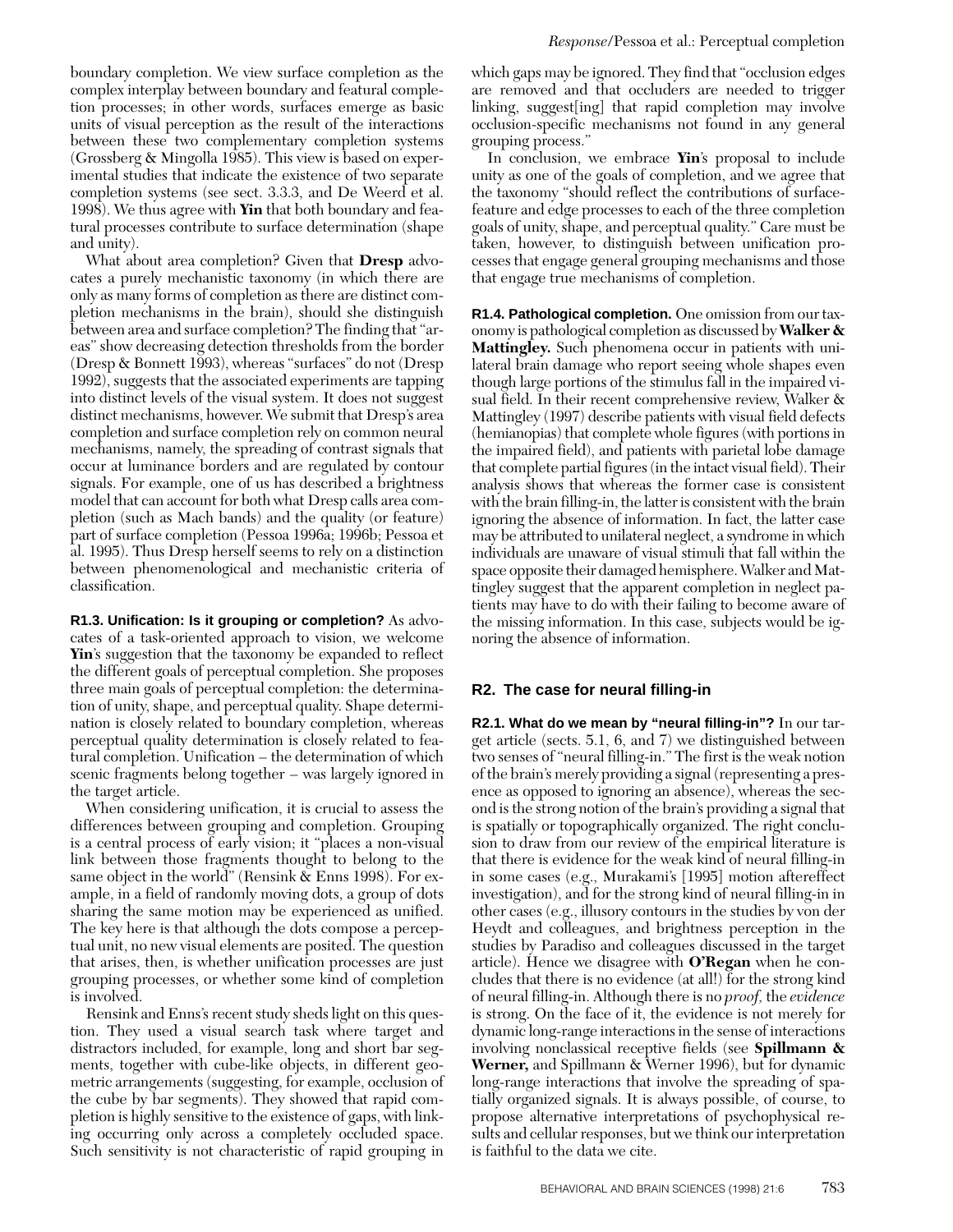### *Response/*Pessoa et al.: Perceptual completion

On the other hand, we certainly share **O'Regan**'s concern not to "prejudge the issue of an internal, pictorial representation" (and to that extent we agree that the term "neural filling-in" can be misleading and that a better term might be sought). Indeed, one of the main tasks of our article was to criticize analytic isomorphism, which assumes that there *must* be such an inner pictorial representation. Whether there are such representations is a matter to be decided empirically. We therefore disagree with **Murakami** that "there is no promising way to test whether there is a pictorial neural representation of filling-in that is directly or indirectly equated with our perception." Although we certainly do not think that any inner representation (pictorial or otherwise) is to be *equated* with our perception (see sect. 6), whether there are (subpersonal) pictorial neural representations causally responsible for personal-level perceptual experience must be decided experimentally. (In the target article we mentioned a number of promising recent experiments that bear on this issue, such as De Weerd et al. [1995] on texture filling-in and Rossi et al. [1996] on the cortical substrates of brightness perception.)

**R2.2. What neural mechanisms mediate perceptual completion?** It is proposed by **Spillmann & Werner** that three types of neural processes may be responsible for perceptual completion phenomena: (1) converging feedforward projections (from lower to higher levels) leading to the generation of new receptive field properties at higher levels; (2) horizontal intrinsic connections allowing interactions within a single visual area; and (3) feedback projections to cells at lower levels that respond selectively to specific properties of a stimulus (see also Spillmann & Werner 1996). Figure R1 shows these three types of mechanisms. For example, responses to luminance borders may be propagated to inner regions (that do not receive direct support) by horizontal connections and thus form the neural substrate for the Craik-O'Brien-Cornsweet effect.

Although mechanisms of these three kinds may be able to account for perceptual completion, at the present moment not a single completion phenomenon can be traced directly to a particular type of neural mechanism. Consider illusory contours. Although it is well established that the responses of certain cells in primate V2 correlate well with illusory contour stimuli, how these cell properties come about is unknown. Indeed, computational models belonging to each of the three classes above can be found in the literature, such as the feedforward model of Peterhans et al. (1986), the horizontal-connections-based model of Neumann et al. (1997), and the feedback model of Grossberg & Mingolla (1985).

**Bachmann** adds a fourth kind of possible completion mechanism – the intriguing notion that modulatory inputs from nonspecific arousal systems, such as nonspecific thalamic nuclei, could play a role in neural filling-in. These nuclei would provide slower, spatially spreading modulation that would allow for completion. This suggestion is motivated by Bachmann's "requirement of maximum veridicality." Nevertheless, neural filling-in that is mediated by (among other things) lateral connections (which Bachmann rejects) may play a crucial role in removing ambiguity from local stimuli and hence in sustaining "adequate and consistent responding to the full concreteness of the environmental stimuli."

In sum, our current knowledge of the neural substrates of perceptual completion is sketchy at best. A concerted effort to integrate physiological recordings, psychophysical experiments, and computational modeling is needed to mitigate our ignorance. In this connection, the recent interest shown by physiologists in filling-in is encouraging (see **De Weerd, Komatsu,** and **Murakami**).

**R2.3. Cortical neurons and surface perception.** It is well known that uniform areas typically do not elicit vigorous responses from cortical neurons; spatiotemporal contrast is needed. Hence one of the great puzzles of cortical physiology is how neural responses encode extended surfaces. One possibility, which is suggested by the spreading type of neural filling-in, is a topographic encoding based on the activation of neurons in early cortical areas, but this type of substrate has proven elusive (Komatsu, personal communication; von der Heydt et al. 1996). For this reason, **Komatsu** proposes that surfaces are encoded by a population of sizesensitive cells across several cortical areas, with the larger receptive fields of higher areas helping to encode larger surfaces. (It is worth noting that in this scheme the percept is correlated with activity that is distributed across several visual areas, not with a single one as the traditional notion of the bridge locus would imply. We take up the bridge locus issues in sect. R3.1) **Arrington** extends this notion and proposes that "edge junctions" in general provide local surface constraints that are bound together and provide the substrate for surface encoding. These proposals notwithstanding, the question of how the visual system encodes surfaces



Figure R1. Potential neural substrates of filling-in. (A) feedforward convergence. (B) horizontal connections. (C) feedback connections.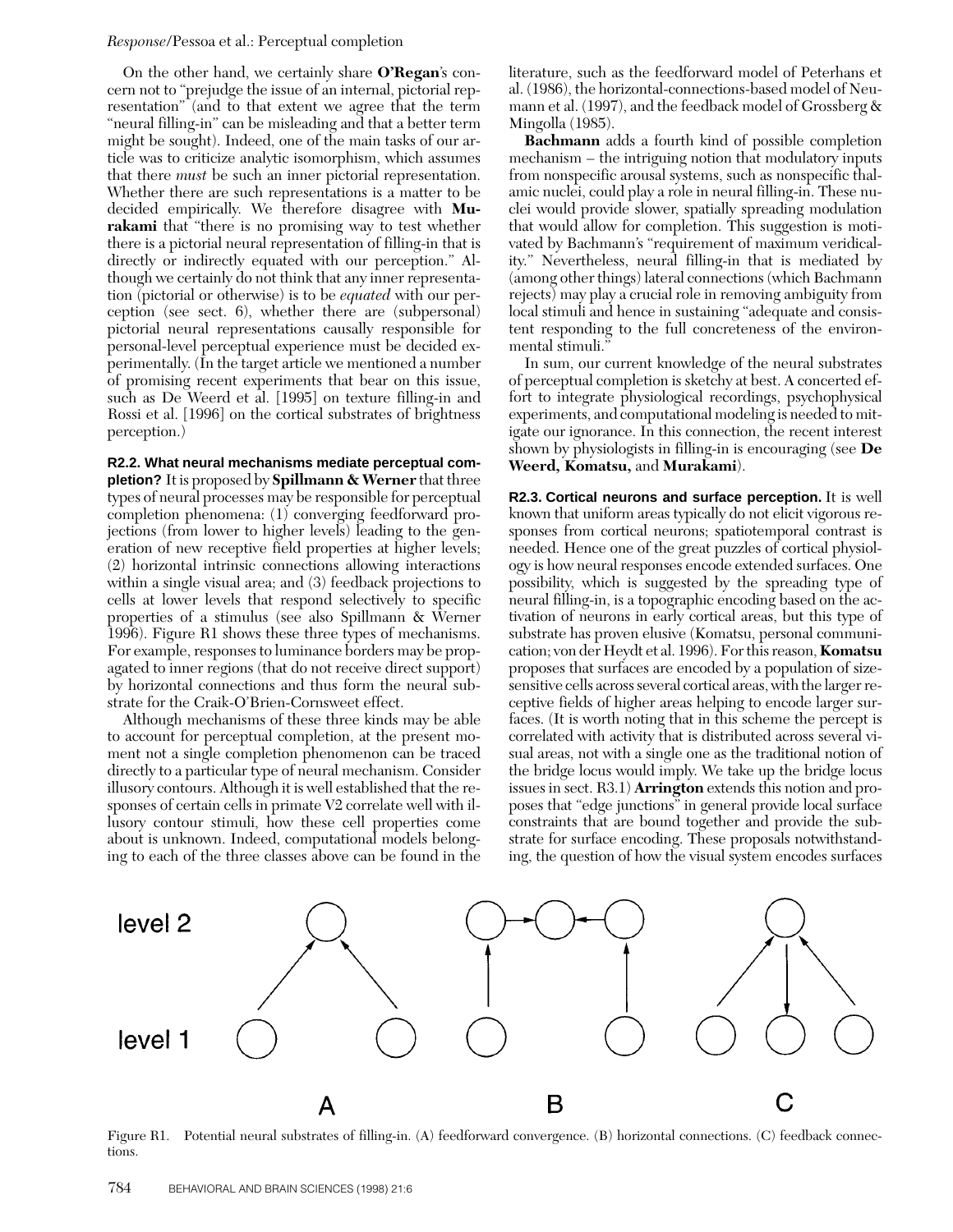is far from settled. In fact, there is evidence that, in some cases, cells in the topographically organized striate cortex do respond when the entire receptive field is uniformly stimulated (Komatsu et al. 1996; Rossi et al. 1996).

**R2.4. The blind spot.** At the present time, the question of how the brain treats the receptorless region of the retina – whether it ignores it or actively completes it – cannot be answered. Contrary to **Kranda,** however, the issue is not a pseudo-problem and must be settled experimentally. Furthermore, in-principle arguments about the apparent lack of utility of neural completion **(Pishva)** miss the point that the underlying circuit is there for other important reasons (see below). As **Gregory** aptly remarks, once a complicated completion machine is invented, why not use it?

Most studies in primates have shown that the representation of the blind spot in V1 is monocular and driven by the ipsilateral eye – that is, by the eye whose stimulation is not at the optic disc (Horton 1984; Le Vay et al. 1985). To a first approximation, then, the associated singularity in cortical representation would provide an automatic mechanism for completion – the blind spot is simply sewn up, as it were. A bar across the blind spot would have a continuous cortical representation (although shortened in length relative to other cortical regions of comparable eccentricity), as would texture and color. Such an idea is favored by many researchers, including **Kranda** and **Neumann,** but the situation is not likely to be so simple, for the study by Fiorani et al. (1992) shows that cells can be driven *binocularly* at the cortical region corresponding to the blind spot. Does this result tell us that the brain does in fact actively fill in the blind spot? Such a conclusion would be premature for the reasons discussed in section 4.5 of the target article: The monkeys were anesthetized (see also sect. R2.6 below) and only bar stimuli were used; furthermore, the neural responses need to be compared more directly to psychophysical performance on an appropriate task.

These points show that **Durgin** is mistaken when he implies that we interpret the Fiorani et al. (1992) study as showing that "completion neurons" are "painting lines into conscious experience." Once again, the neurons reported by Fiorani et al. are important insofar as previous studies mapping the cortical representation of the blind spot reported it as being purely monocular (e.g., Horton 1984). Although the Fiorani et al. study does not allow us to conclude that a neural substrate for blind spot completion has been identified, it does raise the possibility that the neural substrate involves more than ignoring an absence or "implicit filling-in" as proposed by **Neumann** (abstract).

The same possibility is raised by **Murakami** and his study of the motion aftereffect after adaptation to filled-in motion at the blind spot (Murakami 1995), which we discussed in section 7.1 of the target article. **Durgin** charges that our argument based on this study – an argument that Murakami himself gives in his commentary – is "misleading," and suggests that his recent studies of texture aftereffects (Durgin & Cole 1997) show that we need to be more careful in the interpretation of completion data. We are aware of the dangers of inflated explanations based on particular studies. Nevertheless – and this was our main point in the target article – Murakami's study shows that real motion and filled-in motion share a common early pathway, and it provides a measurable effect of one kind of perceptual filling-in of the blind spot; therefore, his study forcefully challenges the "neglect" or "ignoring an absence" hypothesis about blind spot completion.

To date the most telling findings about the cortical representation of the blind spot come from psychophysical investigations. One important study by Tripathy et al. (1995) also shows why **Kranda**'s putative "paradox" about fillingin mechanisms does not withstand scrutiny. They asked subjects to compare the lengths of test bars presented at the blind spot to the lengths of reference bars presented at the corresponding location in the other eye. They found either small distortions or no distortions at all in perceived length at the blind spot. More importantly, performance at the blind spot was comparable to that in normal periphery at a comparable retinal location (eccentricity). How do these results help us understand the cortical representation of the blind spot? If opposite sides of the blind spot are contiguously represented in the cortex, then size distortions should occur in the task, because in this case the effective length of the bar is its total physical length minus the diameter of the blind spot in question (the part that is not physically stimulated). What occurred, however, were only very minor size distortions, which suggests that the blind spot is completed with the background (by whatever mechanism), rather than being sewn up. Recent psychophysical results such as these (see also Tripathy & Levi 1994) suggest that blind spot completion is not a simple matter of a singularity in cortical representation, though they do not specify how completion is accomplished.

### **R2.5. Perceptual completion without cortical reorganiza-**

**tion.** In section 4.3 of the target article, we discussed studies of cortical reorganization after retinal lesion and the idea that the associated receptive field expansion may help explain the perceptual filling-in of color and texture, as well as the appearance of illusory contours (see Gilbert 1992). **Murakami** mentions a recent study of his that questions this idea (Murakami et al. 1997). He and his colleagues showed (1) that there is behavioral evidence for perceptual filling-in at a scotoma produced by a *monocular* retinal lesion; and (2) that no cortical reorganization occurs in monkey area V1. Instead, the normal visual system seems to be able to produce perceptual filling-in when some part of the retina is lesioned. (Of course, there remains the possibility of perceptual filling-in resulting from cortical reorganization in the case of *binocular* lesions as suggested by Gilbert [1992]).

**R2.6. Awareness and cortical cell responses.** In section 4.5 of the target article, we urged caution when one compares perceptual results with the results of single-cell recordings in anesthetized animals. **De Weerd** provides additional material relevant to this point. He describes unpublished experiments with Ricardo Gattass on texture filling-in with anesthetized Cebus monkeys in which they did not find "climbing activity" in V2 and V3 under conditions that caused both perceptual filling-in in human observers and climbing activity in neurons of awake Rhesus monkeys. Although this finding might be specific to Cebus monkeys, it is more likely that the state of the animal was the determining factor in obtaining a negative result. As De Weerd aptly states: "The absence of climbing activity during unconsciousness enhances its possible role as a neural substrate for perceptual filling-in." Should these results withstand careful scrutiny, they reinforce our point in the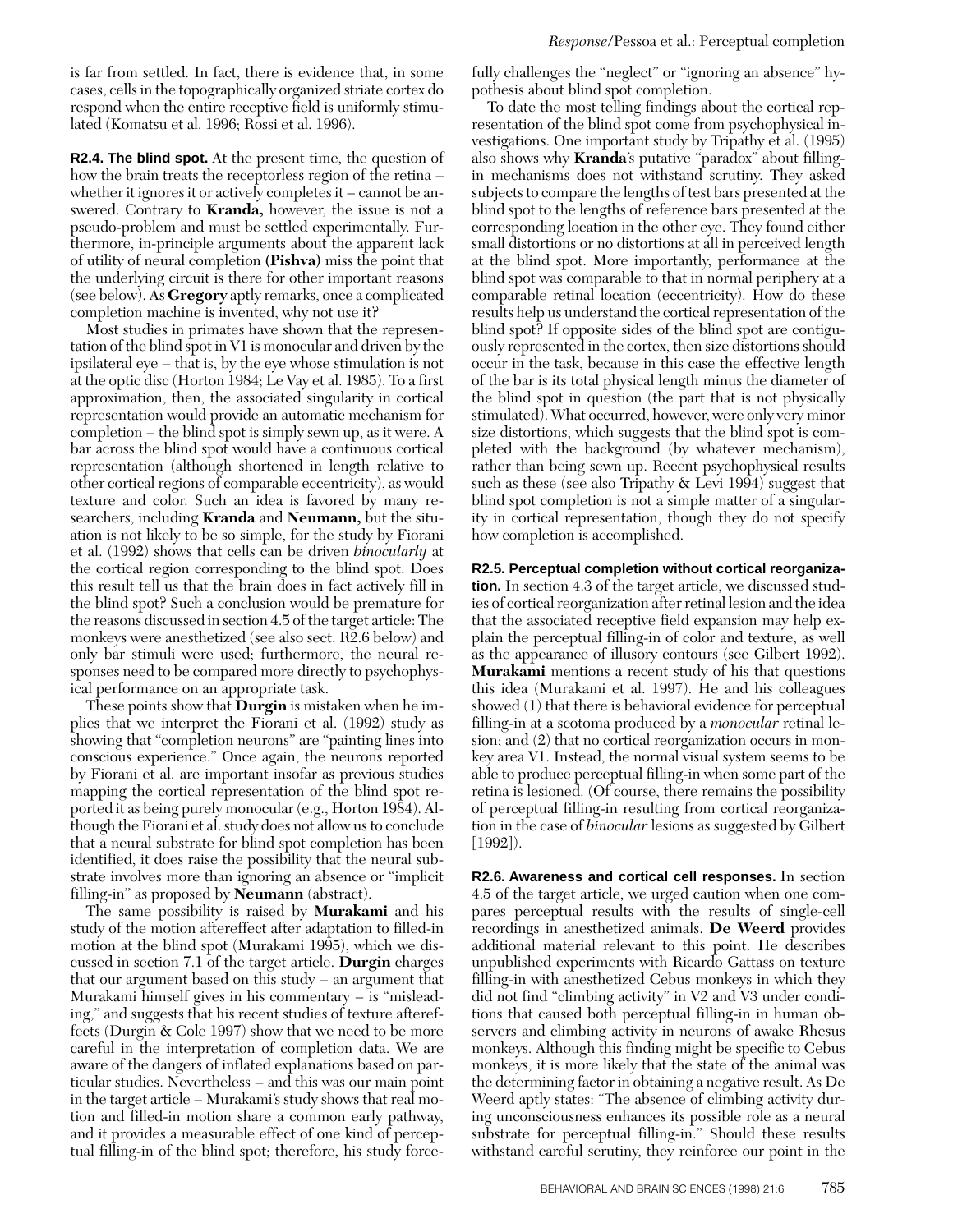# *Response/*Pessoa et al.: Perceptual completion

target article about how to interpret results in anesthetized animals. In this context it should be noted that the results of Fiorani et al. (1992) in anesthetized Cebus monkeys (discussed in sect. 4.2 of the target article) have recently been replicated in anesthetized skunks (Leticia & Volchan, unpublished observations), a species with a simpler brain than that of primates.

**R2.7. The time-course of filling-in and normal surface perception.** One key task in linking the perceptual and neural domains is to relate the time-course of perceptual completion to that of underlying neural mechanisms, a matter we discussed in section 4.5 of the target article. **Dennett** notes that effects that take longer than around 200 msecs of fixation to develop, such as the texture filling-in effects studied by Ramachandran and colleagues (Ramachandran & Gregory 1991; Ramachandran et al. 1993), cannot themselves be part of normal vision. They can tell us about normal vision, however, as **De Weerd** helpfully elaborates in his commentary by addressing the issue of why different types of featural completion (e.g., texture and brightness) follow different time courses. He and his colleagues have shown in an impressive recent study (De Weerd et al. 1998) that the slow time scale of texture filling-in (several seconds) does not reflect a slow filling-in process, but rather the long time it takes for figure-ground segregation to fail, after which a fast completion process ensues. In other words, after the contours between the textured and untextured regions adapt (see Fig. 13 of the target article), they can no longer contain the fast spreading process that results. In everyday perception contours antagonize the perceptual completion of texture information, but weak boundaries can be overcome and produce fast perceptual completion. As De Weerd et al. (1998) state: "[t]he seconds-long delay before perceptual filling-in illustrates the close intertwining of segregation and neural filling-in processes, which is at the basis of normal surface perception." Finally, these results further corroborate the dichotomy between boundary and feature systems advanced by Grossberg and Mingolla (1985), and hence provide additional support to the boundary/feature axis in our perceptual completion taxonomy.

**R2.8. The level of filling-in.** Although the exact mechanisms of neural filling-in are unknown, what we do know suggests that they occur early in the process of vision. For example, the perceptual completion of boundaries in illusory contours occurs as early as V2 (see sect. 4.1 and 6.1 of the target article). In fact, all the effects suggestive of neural filling-in that we reviewed are indicative of mechanisms in V1, V2, and V3.

**Gregory** asks whether "illusory surfaces" (as perceived in a Kanizsa figure) also occur early. He observes that "completion seems to depend on general rules rather than on specific object knowledge" and suggests that such rules can be considered to be cognitive (see also **O'Regan**). We think, however, that the kind of rules exhibited in surface completion are probably not readily susceptible to the subject's beliefs and desires, and so are probably not cognitive in this sense. One of the hallmarks of cognition is its flexibility. Yet the stereotyped character of completion – for example, its dependence on the length, number, and contrast of inducers (see Lesher 1995) – marks it as typical of "early vision."

What do psychophysical results reveal about this issue? **Dresp** suggests that the processes that determine illusory surface brightness occur at higher levels in the visual system than the ones responsible for "local" brightness effects, such as seen in Mach bands (see also Dresp 1992). This suggestion implies that they occur at least beyond the striate cortex (see Pessoa 1996a), which does not rule out that much. Davis and Driver (1994) showed that detection of Kanizsa figures in a visual search paradigm is parallel. Hence, the perception of illusory figures does not require focal attention, and occurs at early stages of the visual system. Unfortunately, Davis and Driver's results are not conclusive with regard to surface completion, for they are consistent with the filling-in of boundaries between the inducers (as we discuss in the target article, boundary and surface completion may involve different processes). Their results show that boundary completion is preattentive, but not that surface completion is preattentive. What needs to be devised, therefore, are direct tests for preattentive surface completion. One would need stimuli that produce illusory surfaces but no contours. Although one would have to be careful about controls, one could use stimuli such as those in Figure 8A of the target article. Such experiments would enable us to answer more directly **Gregory**'s question about the level of illusory surfaces.

A recent study by Mattingley et al. (1997) also lends support to the idea that early factors are involved in surface completion. They showed that parietal extinction arises only after the formation of visual surfaces, such as Kanisza figures (see especially their Experiment 4). Although we cannot review their study in detail here, their results provide neurophysiological evidence that surface filling-in occurs early.

**R2.9. Neural filling-in, prediction, and statistical inference.** It is suggested by **Barlow** that prediction should be seen as pattern completion in the temporal domain, as filling-in in time (see also **Sauvé**). Both spatial filling-in (as discussed in the target article) and temporal filling-in (as discussed by Barlow) can be seen as types of statistical inference. Viewing perceptual completion as statistical inference and prediction could be of help to task-level descriptions of vision. Barlow goes on to state, however, that "statistical inference, jumping to a conclusion, subjective filling-in, and spatially propagating neural activity are surely different levels of description of the same process in the brain and there need be no incompatibility between them." Were we wrong, then, in our criticism of Dennett (sects. 6 and 7 of the target article), when we assumed that spatially propagating activity is more than "jumping to a conclusion"? We do not think so. In some cases the processes might be one and the same, though described at different levels, but in other cases they could indeed be different. For example, in texture completion as studied by Watanabe and Cavanagh (1991; 1993), our guess is that the visual is just "jumping to a conclusion" in Dennett's sense, that is, simply signaling that "more of the same" is present. No topographic representation or neural spreading through lateral interactions (or interactions of some other form) would be involved in this case, whereas they do seem to be involved in illusory contours and brightness perception. Precisely because there are so many different levels of description for completion phenomena, it is easy to slide unwittingly from one to the other. Our view is that careful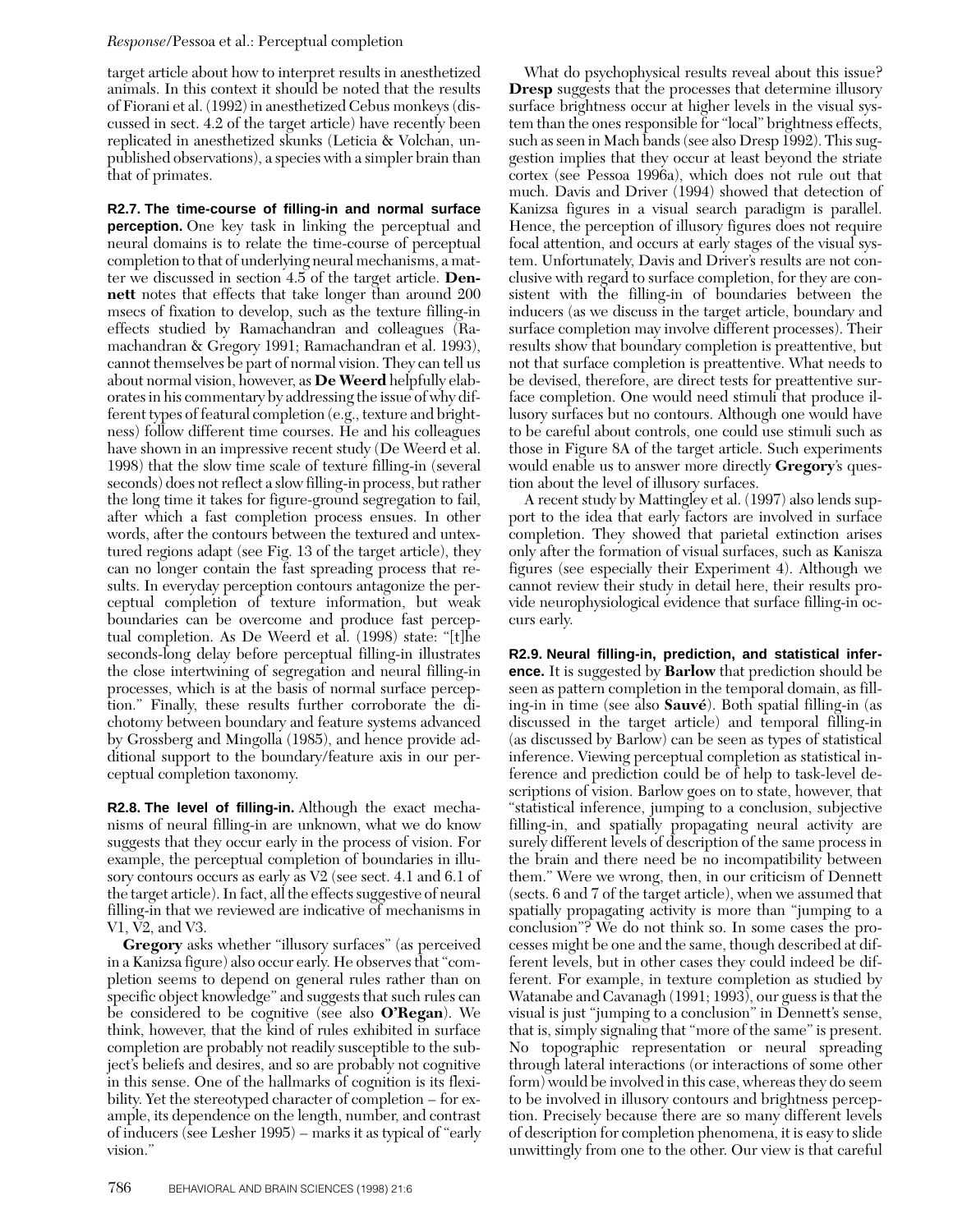experimental work should determine our descriptions of the phenomena.

### **R3. The bridge locus and neural-perceptual isomorphism**

In the target article (sect. 8.1) we criticized the doctrine of analytic isomorphism, according to which there must be a final stage in the brain – a bridge locus – where an isomorphism obtains between neural activity and the subject's perceptual experience. We took issue with both the postulation of a bridge locus and the *a priori* preference for isomorphism in the neural-perceptual mapping. Although we focused on vision, we meant our points to apply to the study of perception in general. We therefore wish to thank **Appelbaum,** who shows how analytic isomorphism comes close to being a dogma in the study of speech perception, one which, she argues, "will have to be rejected before progress in explaining speech perception will be made."

**Todorovic´** and **Van Gulick,** on the other hand, think that our reasons for rejecting analytic isomorphism depend, as Van Gulick puts it, "upon reading it in an unnecessarily strong way." They defend a more refined, nonlocalizationist conception of the bridge locus – as does **Hahn** – and then suggest that isomorphism is the most plausible way to understand the neural-perceptual mapping. In this section we will consider their arguments and the related points made by **Barlow, Lehar, Myin, Pishva, Ross,** and **Tyler.**

**R3.1. The bridge locus.** We endorse **Barlow**'s claim that it is useful for neuroscientists to seek "the location in a neural system where one can most readily show that particular neural states provide enough information to account for particular psychological performance." Let us call such neural states the informational substrate of the performance or percept. Several commentators – **Barlow, Hahn, Todorović, and Van Gulick** – seem to think that we were attacking this conception of the informational substrate, but that was not our intention at all. This conception is *not* what Teller and Pugh (1983) meant by the term "bridge locus," contrary to Barlow's claim, nor is it what we criticized in the target article. As we read Teller and Pugh, the bridge locus is the set of neurons whose activation is necessary and sufficient for a percept.<sup>2</sup> Barlow's informational substrate is not sufficient to produce a percept, although it is necessary (all other things being equal) for the production of a percept. Indeed, as Teller has advised us (personal communication), Barlow's informational substrate is what she and Pugh called the "critical locus":

Most visual scientists also would accept [in addition to the bridge locus as the immediate substrate of perceptual experience] the notion that in a particular experiment the flow of information (e.g., about the spectral content of a stimulus) through the visual system can be importantly blocked, limited or otherwise reorganized at a particular stage. . . If one stage imposes such a critical transformation, this stage will be called the *critical locus. . .* for that experiment (Teller & Pugh 1983, p. 581).

Far from wishing to challenge the idea of the critical locus, we feel that it is a useful one for visual science. We agree with **Barlow** who writes: "States of activity in underlying neural representations *must* provide sufficient information for the perceptual discriminations that are based on them." He continues by noting that the discovery of such neural representations "enables one to find out when brain events can and when they cannot explain perceptual phenomena."

We doubt, however, that the stronger conception of the bridge locus is useful for shaping research in visual science. This was the central claim made in our discussion of the concept in the target article. We reject the notion of the bridge locus for the following reasons. First, there is no logical requirement that we postulate it. Second, the empirical evidence to date does not lend strong support for the view that there must be a *final* neural stage in processing: (1) Brain regions are not independent stages or modules; they interact reciprocally because of dense forward and backward projections, as well as reciprocal crossconnections. (2) A central idea in recent neuroscience is that brain activity is highly distributed (spatially and temporally). (3) Neural plasticity in recovery from lesions suggests that the connection between a specific psychological performance and a particular locus is variable and contextdependent. In general, therefore, we think that there is little empirical support for the idea that vision is a process whereby retinal information streams to a final place "where consciousness happens."

In the target article, we assumed that the requirement of spatial and temporal locality was built into the bridge locus concept, and we therefore argued that the concept should be abandoned. **Hahn, Todorovic´,** and **Van Gulick** comment that the concept can be revised so that it no longer incorporates this assumption. (Davida Teller – one of the original formulators of the concept – also recently made this point [Teller 1998].) Van Gulick's formulation is the clearest and most precise:

Assuming the truth of materialism . . . every token percept must have a neural substrate – whether local or global – that is sufficient to produce or constitute it. Given multiple realizability, the nature of that substrate may vary from one token to another, but on each occasion that the percept is achieved, there must be some neural substrate or other that is nomically sufficient for the percept. Call that state in each case the bridge locus.

The basic idea, then, is that the core of the bridge locus concept is not the localizationist assumption, but rather the assumption that each percept has a neural substrate that is *nomically sufficient* for it.

Subject to two essential qualifications, we are prepared to accept this proposal. First, the neural substrate is sufficient to *produce* the percept, but not to *constitute* it. Perception is an adaptive, cognitive capacity of the animal or person, and therefore it is constituted not by the neural substrate *per se,* but by the interactions of the nervous system, the body, and the environment (see Chiel & Beer 1997). Second, the neural substrate is sufficient to produce the percept *only given the assumption that all other things are equal.* The "all other things being equal" clause is crucial, for the neural substrate is nomically sufficient for the percept only if the following three conditions exist: (1) the neural substrate is properly embedded in the nervous system; (2) the nervous system is properly embodied in the animal or person; and (3) the animal or person is properly situated in the environment. The absence of any of these three conditions would provide a reason for holding that the percept would not be present, even if its typical neural substrate were. Our commitment to (3) in particular puts us –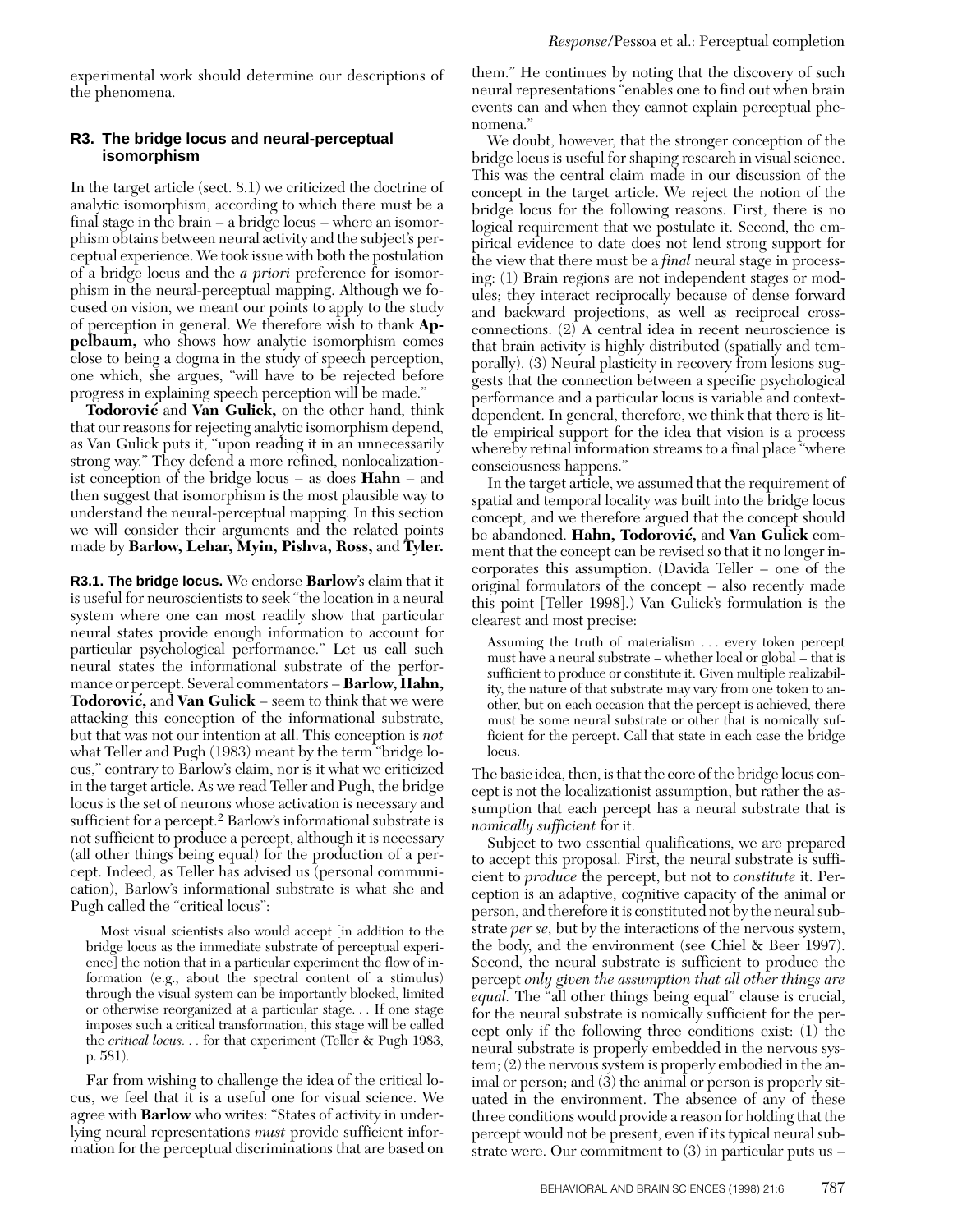### *Response/*Pessoa et al.: Perceptual completion

to use current philosophical jargon – in the "externalist" camp: Perceptual content is inherently world-involving, and therefore cannot be reductively identified with neural states inside the individual.

**Ross,** on the other hand, suggests that instead of thinking of a perceptual bridge locus, we should instead consider "behavioral bridge loci." These are neural activity patterns that must be reached to produce motor actions. The main issue is how the visual system updates its activity in the face of current stimuli so as to enable visually guided behavior. This idea is certainly congenial to our enactive, task-level approach to vision. In the case of perceptual completion, the issue would be how the topographically organized neural processes found in some cases help to support and enable behavior. We take up this topic in section R5.

In sum, if we use the term "bridge locus" to mean the neural substrate that is nomically sufficient, all other things being equal, to produce a given token percept, then we have no objection to the concept. Its status, however, strikes us as similar to that of the filling-in concept: When properly clarified and revised it seems a shadow of its former self. Indeed, just as one might argue that the very term "neural filling-in" can be misleading (see our earlier response to **O'Regan** in sect. R2.1), so one might argue that the very term "bridge locus" can be misleading, because it does not make explicit the above qualifications (besides having the lingering localizationist and Cartesian materialist connotation of a final stage in the brain).<sup>3</sup>

**R3.2. Neural-perceptual isomorphism.** In the target article, we criticized what we call "analytic isomorphism," which is the idea that there *must* be a neural-perceptual isomorphism at the bridge locus. **Van Gulick** suggests that our rejection of this doctrine depends on taking the requirement of isomorphism in an unnecessarily strong way. He argues that "[i]f there is to be an explanatory link between percept and substrate, there must be some way – at least in principle – to map the features of the percept onto underlying features sufficient to produce . . . them." all that is needed for isomorphism, he suggests, is that such a mapping exist (see also **Arrington**). He points out that "[t]o count as an isomorphism the features mapped from percept to substrate need not be the same; spatial relations in the percept need not be mapped onto spatial features in the substrate." Thus his idea seems to be that it is sufficient for neural-perceptual isomorphism that we can in fact *explain* elements or facts at the level of the percept in terms of corresponding processes or patterns of activation at the neural level. The absence of this kind of "broad and more abstract" isomorphism, he argues, would leave the neural-perceptual link "brute and inexplicable if not downright magical."

In the target article, it was not our intention to attack this highly abstract and fairly weak notion of isomorphism. Our aim, rather, was to criticize the doctrine that there must be a pictorial (spatial) isomorphism at the bridge locus. The idea is that the neural substrate will be isomorphic to the corresponding percept in the sense that the spatially organized properties of the percept will correspond to the spatially organized properties of the neural substrate. Such an equality of spatial structure would provide a kind of "transparent relation" between the neural and the perceptual domains, to use **Myin**'s term. It was this notion of pictorial isomorphism that we criticized in our discussion of **Todorovic´**'s treatment of the Craik-O'Brien-Cornsweet effect.

We are willing to endorse **Van Gulick**'s "broad and more abstract" neural-perceptual isomorphism, but only subject to an important qualification. As stated above (sect. R3.1), and in the target article (sect. 9), we think that there are likely to be significant limitations on the extent to which the perceptual can be explained solely in terms of the neural. A central point of our target article was to call into question the view that explanations of the perceptual can be given entirely in neural terms without including references to the environment in which the animal or person is embedded, as well as nonneural facts about the animal's body (see also sects. R4 and R6 below). To employ a different philosophical jargon, we believe that perceptual states do not supervene on neural states, but on neural and environmental states, and it is therefore not possible to explain *every* feature of perception in neural terms. For example, it is an open empirical question to what extent the categorical structure of human color perception can be explained in neural terms without including linguistic and cultural factors (see Hardin & Maffi 1997 and Saunders & van Brakel 1997 for discussion of this issue).

Because, in general, it is not possible to give an exhaustive explanation of the perceptual in terms of the neural, the explanation of perception cannot be reduced to uncovering neural-perceptual isomorphisms. Thus we think that the doctrine of analytic isomorphism, even as modified by **Van Gulick,** is a misleading way of thinking about the relation between the personal and subpersonal bases of perception. Nevertheless, we think Van Gulick is right that, to the extent that it is possible to explain the perceptual in terms of the neural, such explanation will proceed by establishing a mapping between the perceptual and neural domains, and this mapping will typically be highly abstract and functional, rather than pictorial or topographic.

**Myin** helpfully draws attention to an important feature of our position, which is that we reject only the *necessity* of neural-perceptual pictorial isomorphism, not its *possibility.* Whether there are such neural-perceptual isomorphisms in any given case strikes us as an empirical matter for cognitive neuroscience to decide (see sect. 8.1 of the target article). Thus there is nothing about our position that requires us to oppose **Tyler**'s correct observation that the visual system does in fact make use of retinotopic maps. **Todorovic´** states that he is happy to transform the idea of a (topographic) neural-perceptual isomorphism (in the case of brightness perception) from an *a priori* assumption into an ordinary hypothesis. Contrary to Tyler's reading of our position, this transformation is exactly the move we recommend for visual science. Furthermore, we agree with Todorovic´ that there is nothing objectionable in the *working hypothesis* that there are pictorial isomorphisms at the bridge locus (when the bridge locus concept is watered down in the way we just outlined in sect. R3.1).

As we discussed in the target article, Köhler (1947) argued that neural-perceptual isomorphisms hold between the dynamic-topological relations in each domain, not the topographic or geometric ones. The problems with his field-theory view of brain activity notwithstanding, we believe that such a dynamical system approach to isomorphism can provide a more promising avenue for research in cognitive neuroscience than searching for spatial isomorphisms. Indeed, this emphasis on the dynamic-topological features of the neural and perceptual domains has been revitalized by the so-called dynamical approach to cognition,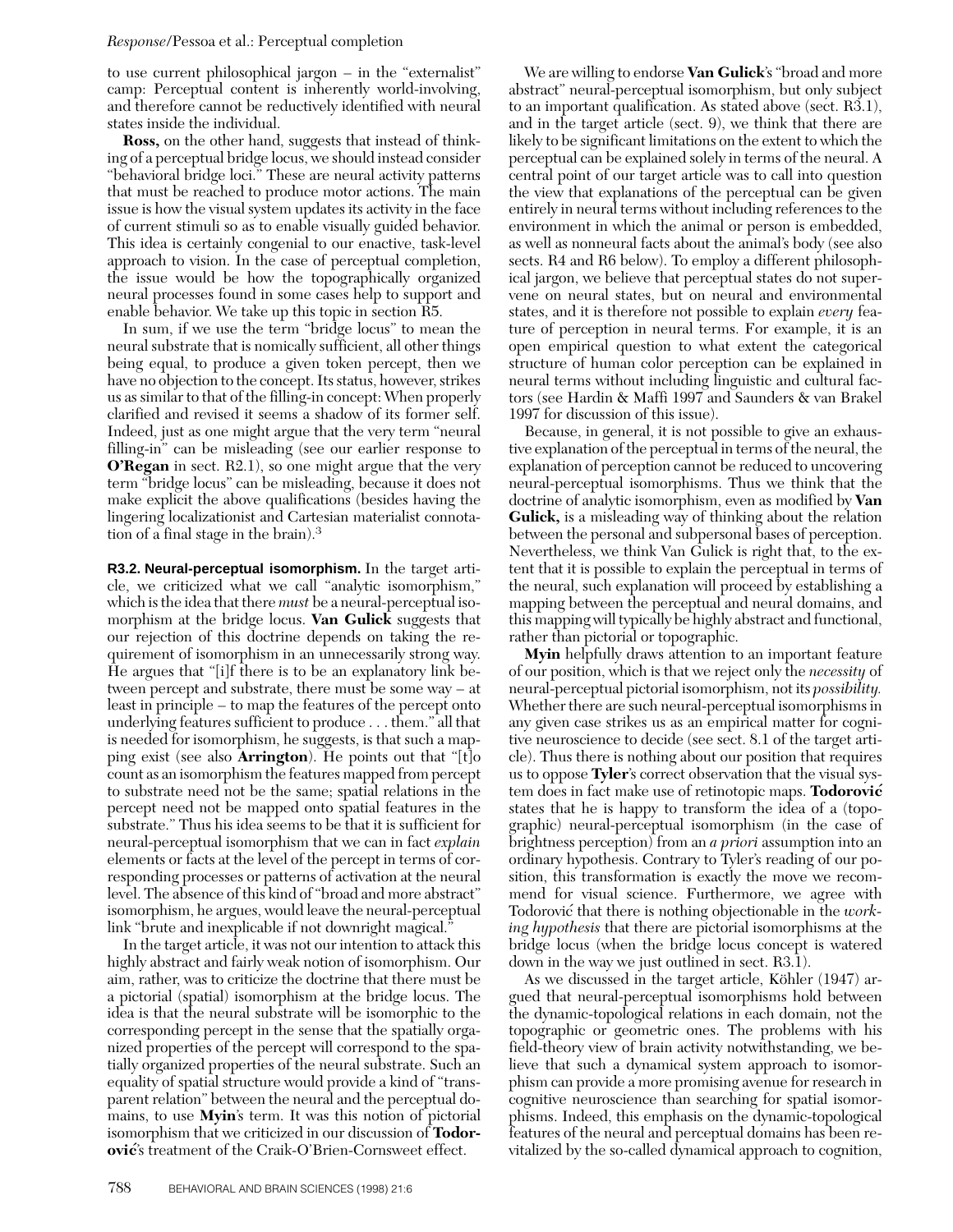which also incorporates elements from the Gibsonian ecological perspective (see Kelso 1995; Port & Van Gelder 1995).

**Pishva** offers another proposal. He suggests that we abandon the *a priori* demand for an isomorphism (of any kind) between the neural and the perceptual domains, and instead take the neural-perceptual mapping to be *homomorphic,* that is, some of the structural properties of the perceptual domain could map onto structural properties of the neural domain, without there being a one-to-one correspondence between the relations among the elements in the two domains. This is an interesting suggestion, but Pishva provides no clear example of what such a mapping would look like in visual science, and so his proposal is difficult to evaluate.<sup>4</sup>

In attacking the analytical requirement of pictorial isomorphism are we attacking a paper tiger? We think not. For example, **Lehar** explicitly endorses it: "[I]somorphism suggests that the required algorithm [for space perception] involves the construction of a fully spatial three-dimensional internal model of that external world as observed subjectively." One could not ask for a better example of *a priori* computational theorizing, which in this particular case happens to fly in the face of what we know about the neural substrates of space perception: Space does not seem to be represented in a uniform three dimensional map separate from the processes involved in motor actions and selective attention, but rather in a multiplicity of highly specialized visuomotor maps (see Milner & Goodale 1995; Rizzolatti et al. 1994).

Although this kind of neural-perceptual isomorphism may be an easy target, even theorists who take pictorial isomorphism to be just a working hypothesis are sometimes so wedded to the idea that it becomes a dogma. In such cases, the quest for pictorial isomorphism can hamper research by preventing other possibilities from being explored. The history of Mach band investigation provides a case in point. Mach's brilliant insight allowed him to propose that some form of lateral-inhibition circuit mediated the effect that now carries his name. Lateral inhibition *per se,* however, cannot explain Mach bands, insofar as they are not elicited at sharp luminance transitions (or edges), but occur only when there are gradual luminance transitions, such as in luminance ramps (Pessoa 1996a). The lateral-inhibition account predicts that Mach bands should be stronger at edges. So why was such a glaring discrepancy not noticed for more than a hundred years? We think that the strikingly close spatial resemblance between the percept and the retinal cell responses obtained by Hartline and colleagues (Hartline 1940; 1949) led researchers simply to ignore this key fact. The spatial isomorphism account of Mach bands seemed so natural that the absence of such bands at edges was dismissed as less relevant. It was only when the retina became less favored as the crucial site of the effect and more sophisticated accounts of visual function emerged (e.g., the postulation of "bar" and "edge" detectors), that accounts less centered on the "spatial resemblance" principle appeared (see Pessoa 1996a). Once that occurred, explaining why ramps produce Mach bands and why edges do not became central to understanding the underlying circuitry.

One final point. The main empirical moral of our target article in the case of perceptual completion is that there is no *a priori* or empirical reason to insist on only one kind of isomorphic or nonisomorphic neural-perceptual mapping.

Thus we think that in the case of texture completion the evidence does not favor pictorial isomorphism (or strong neural filling-in), whereas in the case of brightness perception it does. Nevertheless, given the misleading connotations of the pictorial isomorphism concept (the tendency to take it in the analytic or Cartesian materialist way), we think it would be much more informative and precise to talk about *topographically organized* neural substrates, and to discuss the properties of such computational maps for perception and action (e.g., Knudsen et al. 1987; Schwartz 1980).

### **R4. Representation and the task of vision**

In section 9.1 of the target article, we argued in favor of a task-based conception of vision at the level of the animal or person interacting with the world, and contrasted this "enactive" conception with the "representational conception of vision." Even though a large part of our article was devoted to considerations about the content of various subpersonal neural processes, our critical points about a certain kind of representational model of vision led a number of the commentators – **Byrne, Davis & Driver, Earle, Lomas, Myin, Singh & Hoffman, Van Gulick,** and **Yin** – to interpret us as rejecting the very idea of subpersonal representation in vision. This was not our intention. What we meant to criticize, rather, was the idea that perception is representational in the sense of requiring a world-model in the head. To avoid further misunderstanding, we would like to clarify our position here.

First, to understand how vision works one must understand what vision is, namely, a cognitive capacity of the animal, the function of which is to give the animal access to the environment and to guide action, not to produce a unified internal representation of the outside world from the retinal image. Therefore, it is a (conceptual) mistake to answer the question "what is vision?" by saying that vision is the recovery of the outside world in a model inside the head after the fashion of inverse optics, though such an assertion is of course perfectly legitimate as a hypothesis about how vision works subpersonally. We are well aware that Marr's (1982) "work was characterized by careful analyses of the tasks to be solved by particular visual processes" (**Davis & Driver**; see also **Earle**). The point of our critical remark about Marr in the target article (sect. 9.1) was that he and his followers (e.g., Poggio et al. 1985) often treat the subpersonal task of the visual system (which they define as the ill-posed inverse optics problem of deriving object-centered representations of the world from viewer-centered two-dimensional retinal images) as if it were the cognitive function of vision at the level of the animal or person. It is this tendency that can unwittingly lead to the fallacious form of homuncularism, or to the mistaken idea that the distinction between the animal or person and its subpersonal states does not matter in cognitive science (e.g., Fodor 1975, p. 52). In contrast, Gibson's (1979) attention to the animal as the proper subject of perception enables us to avoid these problems by providing a proper description of what vision has to accomplish at the level of the animal (Nakayama 1994; Noë 1995, Ch. 4; Thompson 1995, pp. 232–35).

Second, the issue is not merely one of how to understand the concept of vision, for the proper characterization of the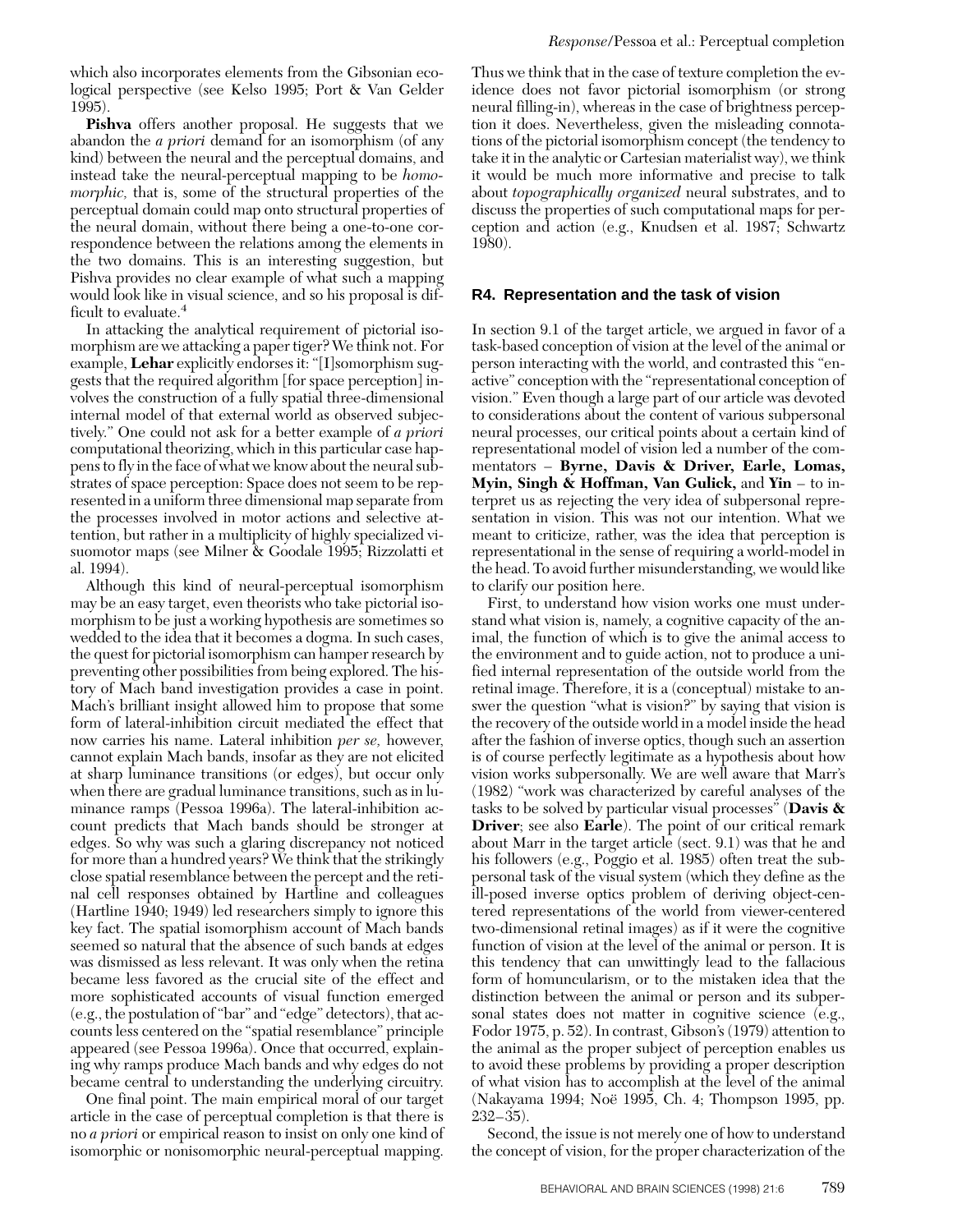### *Response/*Pessoa et al.: Perceptual completion

task of vision at the level of the animal can lead to better scientific accounts of how vision works subpersonally. For example, if one starts from the abstraction of the stationary retinal image and asks how the visual system manages to derive a model of the objective world, one will decompose the visual system into modules that are passive in the sense of not being interconnected to motor processes. On the other hand, if one starts from the sensorimotor cycle of saccadic eye movement and asks how the animal is able to fixate points in the environment, one will decompose the visual system into visuomotor modules that guide action. As it turns out, such an animal-centered, action-based decomposition reduces the need for certain kinds of representations in vision, in particular for an on-line, moment-to-moment, detailed world-model (see Ballard 1991; 1996), a result that happens to cohere with psychological experiments on scene recognition (see Intraub 1997; Simons & Levin 1997) and neuropsychology (Milner & Goodale 1995).

We trust these remarks demonstrate that we do not think there is any "opposition" (**Singh & Hoffman**) or "inconsistency" (**Earle**) between the personal-level and the subpersonal-level in accounts of vision, and that we do not "create a gulf between neural and personal accounts of perception that belies the role that neural accounts play in explanations of visual experience on the personal level" (**Lomas**). (This latter accusation ignores sects. 4, 6, and 7 of the target article, which are devoted to the role that neural accounts play in explanations of perceptual completion.) What we object to is the neglect of the personal level and the way it motivates the faulty subpersonal theory of vision as the passive reconstruction of the world in a model inside the head. The reason this theory is defective is that it focuses on the kind of representation that is not useful or even necessary for the animal. For example, constructing a detailed representation in world-centered coordinates is unnecessary and hence a poor strategy if actions can rely on representations in a more convenient gaze-direction coordinate system (Ballard 1991; 1996).

The connection between this point and the topic of perceptual completion is that if one thinks that vision does require a detailed world-model, then one will take neural filling-in to be obligatory for vision (see **Lehar**). On the other hand, to reject the representation-as-world-model conception forces us to reconsider the role played by neural fillingin. Although there is evidence for topographically organized processes of neural completion, there is no reason to think the function of these processes is to fill-in the detail of a single, unified representation or world-model in the head. What, then, is the function of these processes? A full answer to this question would take another article, but in the next section we would like to sketch an answer based on the idea that filling-in is for finding out, and that finding out depends on the integration of local signals.

# **R5. Filling-in is for finding out**

**R5.1. When is filling-in needed?** Active filling-in mechanisms are postulated by **Grossberg,** first, to overcome the inadequacies of the initial retinal coding of the image (e.g., occlusion by blood vessels), and second, for the reconstruction of surface features. Neural responses to uniform regions are largely suppressed at the retinal level, and thus to reconstruct visible surfaces one needs to rely on the neural responses generated at object borders as contrast estimates (see Neumann & Pessoa 1998a and Pessoa & Neumann 1998 for an explicit link between diffusive filling-in mechanisms and reconstruction through regularization theory). Yet Grossberg does not explain why such reconstruction is needed, aside from saying that "without further processing, visual representations would be colored outline cartoons" (see sect. 9.1 of the target article for a critical discussion of this idea). In fact, cell responses at borders carry enough information to determine appearance unambiguously in regions where responses were originally suppressed. For example, a brightness step can be signaled by, say, retinal On-cell responses at the light side and Off-cell responses at the dark side. Although the final filling-in computations in models such as Grossberg and Todorović's (1988) help determine how well the model's predictions match perception, they do not add information to what was already present in border-related responses (brightness is proportional to the integral of On-responses minus Off-responses). The final diffusive filling-in step could have been omitted.

**Grossberg** also states that without filling-in it is not possible to explain why regions with equivalent early neural signals (such as responses at the retina) have different brightnesses, or why regions with different neural signals have the same brightness. Consider Figure R2. The one-dimensional luminance and brightness profiles of a step stimulus are sketched together with a schematic representation of retinal responses (above baseline responses correspond to On-cell responses, and below baseline responses to Off-cell responses). In Figure  $R2(A)$ , two regions with identical (zero) responses are associated with different brightnesses (see circles), whereas in Figure  $R2(B)$ , two regions with different neural signals have the same brightness (see circles). Although neural filling-in is one mechanism to obtain the correct response, a host of alternative accounts have been proposed in the literature (see Pessoa 1996a). These accounts typically include as their central element the detection of primitive "events," such as lines and edges, and possibly some "symbolic" encoding. (The key feature of all accounts is using contrast information at luminance transitions to specify brightness levels.) What careful consideration of Figure R2 reveals, therefore, is that the processes that determine brightness perception must make use of *nonlocal* information, because the cells that fire for such stimuli are at or around the luminance discontinuities (at the center).

**R5.2. Using filling-in for finding out.** How can the topographically organized processes suggested by some of the filling-in data (e.g., brightness and illusory contours) facilitate the visual behavior of the animal in its environment? We need to address this question because several commentators **(Bachmann, Durgin, Kaufman, O'Regan,** and **Ross**) see a missing link in our target article between neural filling-in data and task-level considerations about vision. We believe that there are important task-level or behavioral reasons for neural filling-in, and that as a result, the evidence we provide in support of neural filling-in is compatible with a task-based, personal-level approach to vision. In a nutshell, neural filling-in helps the animal find out about its environment.

To link neural filling-in to the situated visual behavior of the animal in a satisfying way we would need, on the one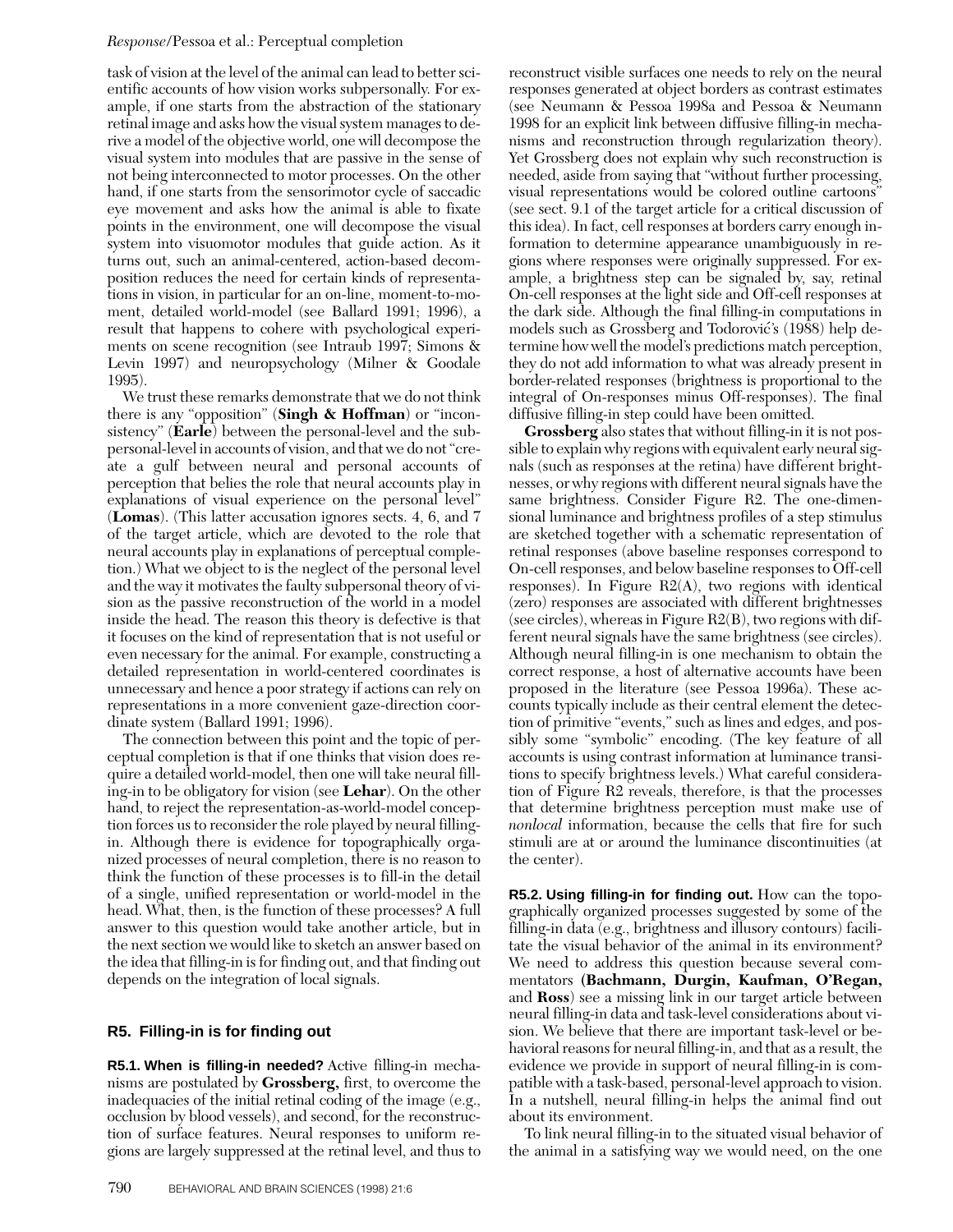

Figure R2. Luminance to brightness mapping (one-dimensional cross sections). A luminance step or edge produces a cusp-shaped distribution of retinal activity. The final percept comprises uniform brightness levels arranged as a brightness step. Depending on the spatial location, the same retinal responses may be associated with different brightness levels (A), or distinct retinal responses may be associated with the same brightness level (B).

hand, a more careful description of the processing tasks the visual system faces, and on the other hand, a deeper understanding on a case-by-case basis of the ways in which neural filling-in can meet those processing demands. In the case of brightness perception, for example, what are the reasons that the visual needs to go beyond the representation at retinal ganglion cell responses, or cortical simple and complex cell responses (localized edge responses)? To answer this question, we need to determine the usefulness of the *results* of filling-in (or integration) computations.

To understand the function of neural filling-in, consider that vision has evolved to guide action. For action, animals need reliable information about their environment. The visual system in its earlier stages, however, acquires only reliable *local* estimates (as a result of the spatially confined profiles of receptive fields in early vision). These estimates are ambiguous with respect to the larger global context. Therefore, to fulfill its action-guiding role the visual system must integrate this available information. There are a number of different ways in which integration could be accomplished in principle. We believe that neural filling-in is one way for the visual system to accomplish this task of integrating early information (which must be useful for finding out about the environment; see also **Tyler**). Although neural filling-in is not necessary, it may be an efficient integration method.

Consider the particular case of lightness perception. At the retinal level, cells encode stimulus contrast. Ratio sensitivity enables the visual system to handle adequately, within the limited firing range of visual neurons, the more than five orders of magnitude over which the incoming illumination varies. The dynamic range of such cells is thus greatly expanded. Nevertheless, sensitivity to luminance ratios is not enough to provide reliable estimates of surface properties, such as lightness and color, because local esti-

mates can be completely ambiguous. For example, consider a sequence of abutting patches of ascending luminance values (forming a luminance staircase), such that at every transition (or step) physical contrast is defined to be identical. The early neural responses to a transition at, for example, the beginning of the entire stimulus are identical to responses near the opposite extreme. At the beginning of the staircase, a dark gray patch is seen, whereas at the end a much lighter one is perceived. The only way that a reliable estimate of surface appearance can be obtained is by *combining* the information of all scenic contrast-responses of interest.

Lightness perception, therefore, requires the integration of information (see also **Whittle**).5 How might this be accomplished in the visual system? One way is simply to rely on retinal contrast information and consider the entire array of stimulation (i.e., neither fill-in nor integrate). Let us refer to this operation as *implicit integration.* Now consider the case where a simple creature uses lightness information to guide its behavior – for example, to flee from "light-gray objects."6 In this case, the entire set of optic fibers would somehow have to guide behavior. (Remember that local signals are ambiguous with respect to lightness values.) The alternative would be to use the initial retinal firing pattern to produce a more compact neural representation through integration of retinal contrast measures – which we could call *explicit integration.* This transformation would provide more direct accessibility to lightness signals and facilitate perceptuo-motor communication (see Fig. R3). In the process, something like a "lightness image" would be generated in the brain. There is nothing mysterious about such an image; it is there simply to support effective visually guided behavior. (We hope that these points, as well those below, convince **Yin** that we do not view the purpose of completion as providing visual surface perceptual quality.)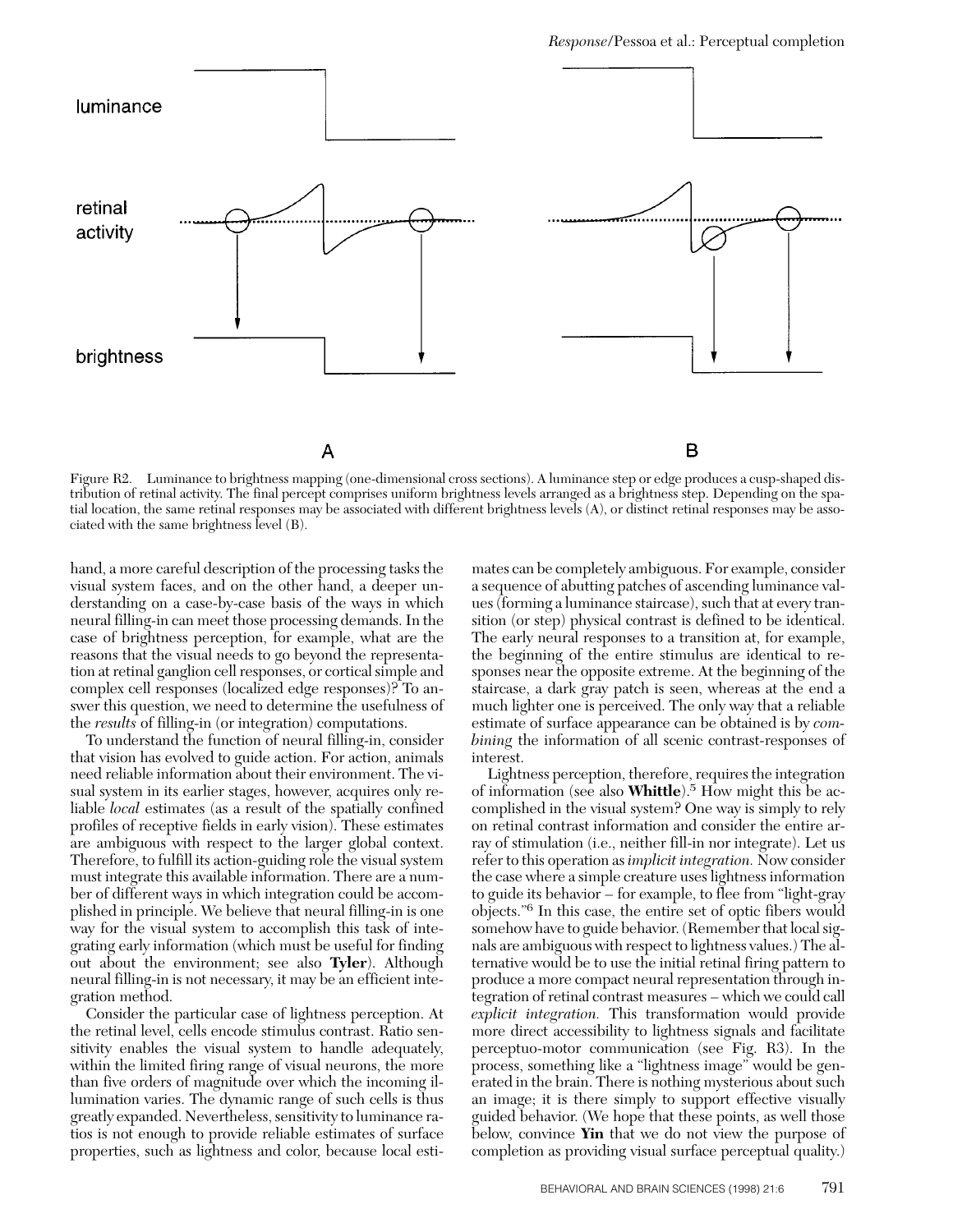*Response/*Pessoa et al.: Perceptual completion



Figure R3. Sensory-motor mapping. (A) Early sensory responses to image contrast produce distributed spatial patterns of activation at an intermediate processing stage. For robust determination of scenic attributes (such as contours, lightness, and color) at a given location (black disk), all responses must be used by motor processes (implicit integration). (B) Early sensory processing responses are explicitly integrated and produce a localized response for that spatial location.

Although the above example suggests that integration is needed, how such integration should be accomplished is an open question. For completeness, we considered the possibility that some form of implicit integration occurs. Such a hypothesis, that the entire array of contrast responses constitutes by itself the underlying lightness signal, is superficially attractive, given that nothing extra needs to be computed. The problem, however, is that such a proposal could be iterated indefinitely without any criterion for stopping (see **Lehar**). Thus it could be claimed that the pattern of cone responses is sufficient to explain the percept, which is clearly unsatisfactory. On the other hand, the argument applies the other way around, too. Some criterion must be established to determine when the neural states provide enough information (**Barlow**). In other words, how much integration is enough? We submit that in many cases this question cannot be answered from a purely perceptual perspective; the behavioral side of the equation must also be entered.

Similar types of argument for the need for integration apply to other forms of perceptual completion, such as boundary completion in illusory contour perception. In general, contours are not specified solely by luminance discontinuities (or edges). Several other scenic attributes, such as texture, depth, and motion, contribute to the specification of *object* contours. As in the case of lightness, local signals are insufficient because they are highly ambiguous. For example, in the case of an object contour occluded at several regions by mud splashes, there is very little information about the whole contour locally at the unoccluded parts (Grossberg et al. 1997); also see **Shipley** for a related example). Nevertheless, in many such cases, the perception of a single contour is effortless. As in the case of lightness, integration allows for stable perception, in this case of object contours. Boundary-formation processes are important, as Shipley observes, because occlusion is prevalent in the world. Such processes, then, might aid in the identification of objects seen moving through a cluttered world.

In sum, we submit that the integration of information is needed for robust perception and action. Such integration removes ambiguity and creates the basis of more robust, invariant representations. As **Sauvé** observes, it increases the continuity of objects and features across space, improving the accessibility of the relevant information. We believe that integration is what is revealed by some filling-in experiments: Filling-in is caught in the act of integrating. Notice that we say that *integration* is needed, not filling-in.

In light of the evidence for neural filling-in in topographically organized regions, we think it would be useful for visual science to investigate further what advantages such integration schemes have over other nonspatially organized methods. One reason might be related to the fact that cortical topography minimizes the total volume of axons and dendrites (Cowey 1979; Mitchison 1995). Hence the local computations supported by topographic maps might favor the integration of information that preserves spatial structure, and in this way effective use would be made of the cortical circuitry. In such cases, filling-in would be accompanied by what seem like spreading interactions and spatially organized representations.

**R6. Perceptual content and the personal/subpersonal distinction.** In section 9.2 of the target article, we argued that the evaluation of perceptual content should not be dictated by subpersonal considerations about internal processing, but rather by considerations about the task of vision at the level of the person or animal interacting with the world. We contrasted this view with the "uniformity of content thesis," which maintains that perceptual content at the personal level is just neural content at the subpersonal level. Contrary to **Hahn,** our rejection of this thesis has nothing to do with an "endorsement of dualism," but rather with trying to make sense of the different kinds of content found in the natural world. We hold that perceptual content pertains to the animal as an embodied agent interacting with the environment, requires for its description an animal-centered, task-level account, and is constrained by norms of rationality. Conversely, neural content pertains to the animal's internal functional organization and requires for its description levels of explanation concerned with internal processing. We are grateful to the commentators who addressed this topic, for their remarks enable us to clarify, revise, and improve our position.

**R6.1. The uniformity of content thesis: Dennett and visual science.** Our interpretation of **Dennett** and our criticism of the uniformity of content thesis are contested by **Byrne** and **Van Gulick.** The interpretative questions about Dennett are important to the extent that they touch on substantive issues about perception at the personal and subpersonal levels. Rather than respond to them point by point, however, we think it will be more fruitful to reformulate our position in light of the commentaries by Byrne, Dennett, and Van Gulick.

One of our targets in section 9.2 was a certain pattern of reasoning that relies on the uniformity thesis. According to this reasoning, for a person to have a perceptual experience of environmental detail, the environmental detail must be represented in his brain. Therefore, if one can show that the detail is not represented in the person's brain, it will follow that the person does not really see all the detail. We drew attention to this idea in the target article in connection with Dennett's "Marilyns" example. The reasoning in that context goes like this: From the supposed fact that the brain does not represent each of the Marilyns on the wall, it fol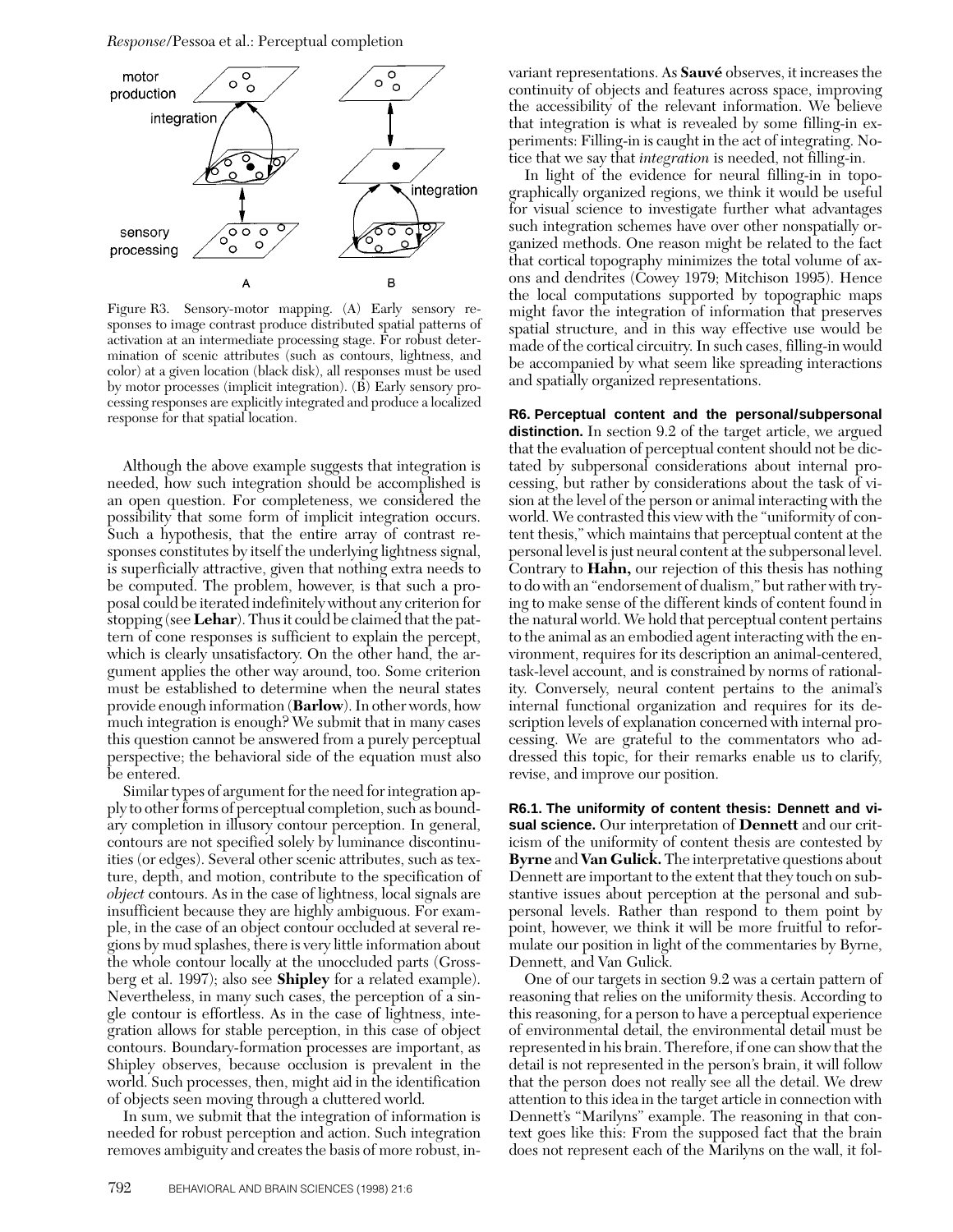lows that the person does not really see them all. This pattern of reasoning clearly relies on the uniformity thesis.

We have argued that the central task of vision is not to produce detailed internal representations, but to guide action (see sect. R4 above and sect. 9.1 of the target article). If one accepts this point, it then becomes an empirical question whether the visual system must produce detailed internal representations to guide action. It is also an open empirical question whether the person's perceptual awareness of the detailed wall of Marilyns requires that there be subpersonal neural representations (pictorial or otherwise) of all the detail. The line of reasoning that we criticize treats the absence of a detailed world-model as a sufficient reason for denying that the person sees the detail. To reason in this way is to assume the uniformity of content thesis and the associated representationist conception of vision.

This pattern of reasoning, far from being a "straw man" (**Hahn**), is widespread in visual science, especially in the current studies of scene perception and change blindness (which we discussed in sect. 9.2; see also Intraub 1997; Noë et al., forthcoming; Simons & Levin 1997). The moral of these studies is generally taken to be not only that the visual system lacks a precise representation of the visual world, but also that because it lacks such a representation the visual world is an illusion (see Blackmore et al. 1995; Intraub 1997; O'Regan et al. 1996). **Durgin** relies on this reasoning in his commentary when he invokes the so-called "Grand Illusion of perception – that the perceived world is complete and fully detailed in all directions, despite the unarguable evidence that the internal representation of the world that we can study in visual cortex is nonuniformly sampled (i.e., blurry and poorly localized in the periphery)."

We believe that visual perception probably does not involve detailed pictorial or symbolic neural representations of a scene (a world-model). We also think, however, that this fact has no immediate bearing on the evaluation of the content of the person's perceptual states. In particular, we do not think it implies that our visual experience of the world is an illusion (see Noë et al., forthcoming). The reason is that we disagree with the uniformity of content thesis. In our view, one cannot read perceptual content directly from neural content, because perceptual content is constituted by the coupled systems of animal and environment, not neural states.

The assumption that perceptual content can be specified solely by virtue of neural content leads to conceptual and phenomenological distortions. Both kinds of distortion seem to be at work in **Dennett**'s discussion of filling-in (despite **Van Gulick**'s point that "[i]t is difficult to believe that Dennett, who has had so much to say about the personal/subpersonal distinction, makes such an assumption").<sup>7</sup> In the Marilyn wallpaper example, Dennett, after asserting that the brain just "jumps to the conclusion that the rest are Marilyns," begins a new paragraph by saying: "Of course it does not seem that way to you. It seems to you as if you are actually seeing hundreds of identical Marilyns" (1991, p. 355). Dennett does not deny that, in one sense, the person does see the Marilyns on the wall, for he continues: "And in one sense you are: [T]here are, indeed, hundreds of Marilyns out there on the wall, and you're seeing them." Yet a natural reading of these three sentences suggests that he thinks there is *another sense* in which the person does not actually see the Marilyns. What would this sense be? What Dennett goes on to say is this: "What is not

the case, however, is that there are hundreds of identical Marilyns represented in your brain." We agree with this statement, taken as an empirical claim about the person's brain. Yet the remarks give the impression that there is a sense of "seeing" or "having a visual perceptual experience," such that the person does not in fact perceptually experience hundreds of identical Marilyns – even if it seems to him that he does – because there is no detailed representation of them – pictorial or otherwise – in his brain. (Or, to put the point the other way round, if all the detail were represented in his brain, then he would in fact have a perceptual experience of the detail.) In other words, contrary to **Byrne** and **Van Gulick,** the person suffers from a kind of perceptual illusion: It seems to him that he visually experiences the Marilyns, but he does not, because the subpersonal neural representation required for such an experience is not present. Although the passage does not logically entail this idea, its tone and rhetoric strongly suggest it. (The same sort of idea is strongly implied by Dennett's remark, quoted in the target article, that the continuity of consciousness at the personal level is actually an illusion, because the underlying neural contents are discontinuous. The idea goes beyond any straightforward empirical claim, for it amounts to a view about the conditions of application at the personal level for the concept of seeing or of having a visual perceptual experience: What the person can be said to experience perceptually is the content of what his brain represents. This is a subpersonally motivated sense of seeing: It implies that, even if it seems to the person that he sees the detail, and he correctly judges that the detail is present there on the wall, he nonetheless does not in fact perceptually experience the detail unless it is neurally represented (pictorially or otherwise). This line of reasoning is unacceptable because we have reason to believe both that the detail need not be neurally represented (there is no need for such a world-model in the head) and that the person sees the detail (he says he sees it and the judgment he makes on the basis of his visual experience is correct). Because the uniformity of content thesis is responsible for this faulty line of reasoning, we should reject the thesis.<sup>8</sup>

**Van Gulick** asks: "What sort of subpersonal representations are needed to produce a personal-level experience of a fully detailed wall of Marilyns?" This is a legitimate question. We believe that we do have such experiences and that they do not require having neural representations of all the detail (symbolic or pictorial world-models) in our heads. Van Gulick observes that not all personal-level perceptual states are conscious (though all conscious perceptual states are personal-level phenomena). We accept this point, too. When we suggest, however, that there is no sense in which the person does not see the Marilyns simply by virtue of not having a neural representation of all the detail, we do not mean that the person perceives the wall unconsciously; we mean his perceptual experience of the Marilyns on the wall is a conscious one. Why do we believe that we can be conscious of the detail even though we do not represent all the detail in a scene-model in our heads? The reason is that vision is not a "snapshot" phenomenon; vision is a temporally extended process of looking constituted through eye-, head-, and whole-body-movements. As **O'Regan** (1992, p. 484) puts it: "[S]eeing constitutes an active process of probing the external environment as though it were a continuously available external memory." In other words, we do not need to represent the detail of the world in our heads be-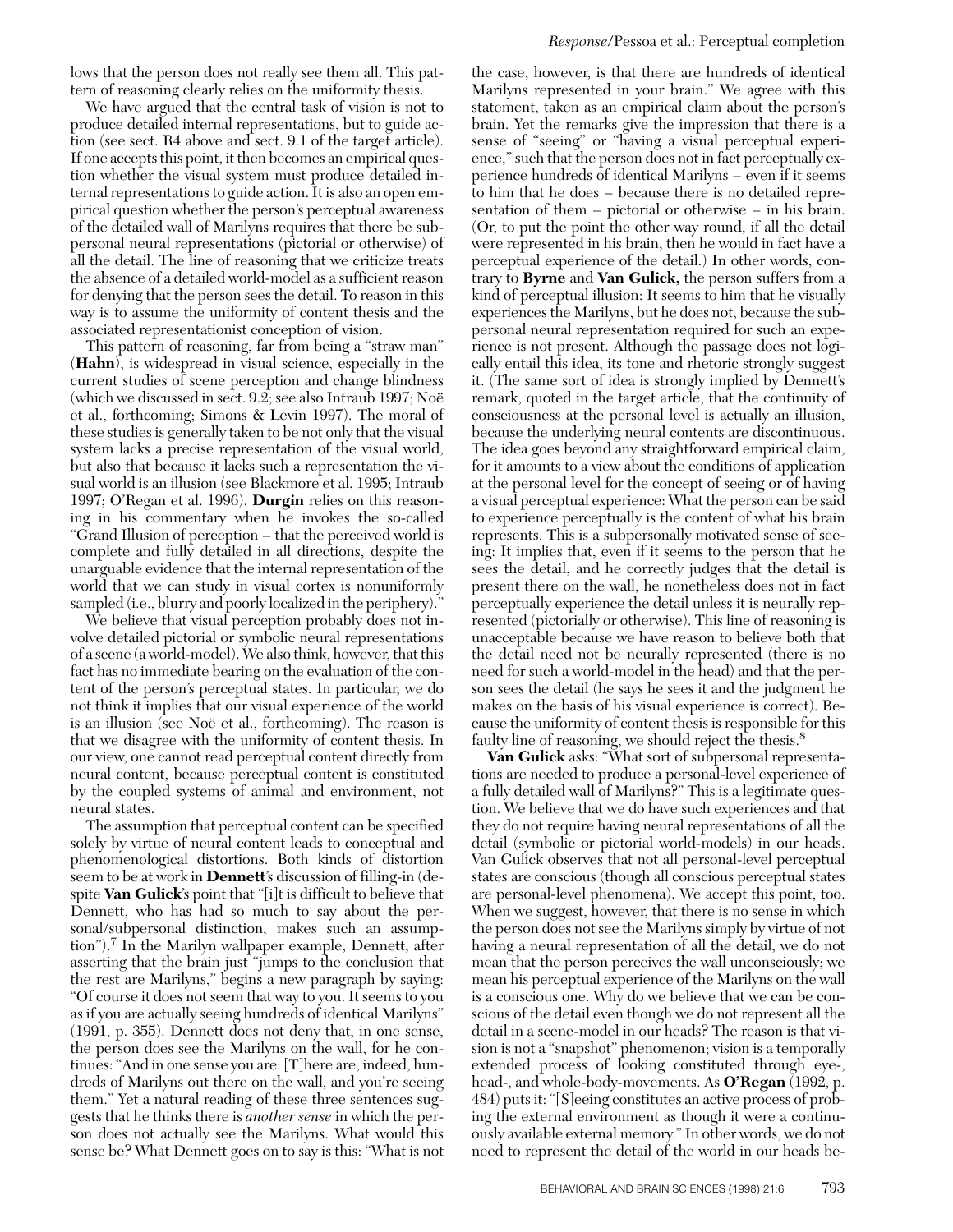### *Response/*Pessoa et al.: Perceptual completion

cause we can visit it with our eyes (see also sect. R4.1 above). The person does not visually discriminate all the Marilyns at once, but as an active moving perceiver he can explore the scene. In that sense, the person does see the detail (though this will depend on the circumstances and the task at hand: see **Varela & Vermersch**). To appreciate what is involved in consciously seeing the wall, we must reflect more carefully on the actual character of looking than most philosophers and visual scientists have been inclined to do (see Thompson et al. 1998). In other words, we need a careful conceptual and phenomenological study of perceptual experience at the personal level. (For our views on what such a study does and does not involve see our response to Varela & Vermersch below.)

In the target article, we took Dennett's remarks to imply that he believes that the person's perceptual experience is mistaken or illusory in the Marilyn case. **Byrne** counters that the mistake "is *not* any kind of perceptual illusion," but rather an "intellectual error we make when reflecting on our experience," namely, the mistaken belief that because we experience the wall as covered with detailed Marilyns, the neural representation must contain detailed representations of Marilyns. **Van Gulick,** too, writes: "what [Dennett] regards as mistaken or illusory is not our experience of the wall, but the naive beliefs that we may form about the nature of our experience." Byrne makes the same point about its seeming to one that the Marilyns are present in one's experience or mind, not just on the wall: The error is the intellectual one of invoking "something like sense data as the evidence that must be presented to an 'inner Witness' in the brain." Similarly, Van Gulick takes Dennett to be criticizing the philosophical doctrine of "phenomenal realism," which holds that "phenomenal mental states use a distinctive medium of representation, one that is often thought of as a plenum, a determinately differentiated continuous manifold."

As we indicated two paragraphs earlier, however, **Dennett** does give the impression that there is a kind of perceptual illusion involved in the Marilyn case. It is possible that he would not endorse the line of reasoning that gives rise to this idea. In any case, he certainly thinks that ordinary, unreflective perceptual experience typically involves a commitment to false beliefs about its own nature in relation to the brain. Thus he believes that in the Marilyn case the person's perceptual experience typically involves the false belief that the mind or brain must contain a detailed picture of the Marilyns. **Van Gulick** is therefore closer to the truth than **Byrne,** because he recognizes that the mistake is supposed to be one of "naive belief," rather than "intellectual error." The intellectual error is analytic isomorphism, which is the naive belief spelled out in the form of a theory. In other words, for Dennett, the mistaken intellectual doctrines of analytic isomorphism and Cartesian materialism have their origins in the naive and false beliefs of ordinary perceptual experience (rather than, as we believe, in a particular sort of misguided representationalism in philosophy of mind and cognitive science).

**Dennett** gives voice to this very idea in his commentary. He writes: "What needs accounting for is not necessarily that there is filling-in but that there seems to be filling-in – subjects (naively) believe there is filling-in [parentheses in original]." Then later, describing the Marilyn case he says: "I say there is something illusory about the ordinary perceptual experience, not because I endorse the isomorphism

principle, but because ordinary people do tacitly endorse it, and it leads them to error. . . It is, if you like, a theorist's illusion, but it turns out that we are all theorists." We took issue with exactly these points in the penultimate paragraph of section 9.1 of the target article. We deny that subjects naively believe there is neural filling-in, that is, we deny that their ordinary perceptual experience (or even their perceptual experience of illusory figures and their own blind spot) typically involves beliefs in neural filling-in. Ordinary perceptual experience typically involves beliefs about the world, but not beliefs (whether naive or intellectual) about what goes on in the brain when we perceive. Nor does tacit endorsement of analytic isomorphism play a role in everyday perceptual experience. To suppose that perceptual experience involves such beliefs is to falsely intellectualize perception. Thus we think that Dennett gets wrong the epistemic commitments implicit in ordinary perceptual experience. To get these commitments right requires a careful conceptual and phenomenological account of perceptual experience at the personal level.9 Our contention is that such an account would make no mention of beliefs about neural filling-in, or of doctrines about the neuralperceptual relation such as analytic isomorphism and Cartesian materialism; instead, it would describe how people experience the world given their perceptual capacities and conceptual resources.

Finally, we wish to address the relation of the uniformity thesis to analytic isomorphism. Analytic isomorphism is not entailed by the uniformity thesis. It is a much stronger version of the requirement of uniformity of content. **Byrne** points out that many of our arguments against **Dennett** are arguments against the claim that to see the wall of Marilyns there must be a picture-like, isomorphic representation in the brain; and he argues that none of these arguments against analytic isomorphism carries any weight against the uniformity thesis. We regret the lack of clarity in our presentation that gave rise to this criticism. (Several referees objected to an earlier version of sect. 9.2 because they found it too "philosophical." In our revisions we inadvertently sacrificed clarity for brevity.) What we hope now to have made clear is that (1) we give good reasons to reject the uniformity thesis; (2) we give good reasons to reject analytic isomorphism; (3) we do not assume that arguments against analytic isomorphism count against the uniformity thesis; and (4) there is some evidence that Dennett relies on the uniformity thesis. We do, however, concede to Dennett, and to Byrne, that Dennett does not rely on analytic isomorphism.

**R6.2. Consciousness and the personal level.** A number of comments are provided by **Revonsuo** about "subjective visual awareness," of which only a few speak directly to points we made in the target article. He believes that "visual awareness only refers to *one* specific phenomenon," and asserts that "it is difficult to deny" that this specific phenomenon "somehow resides in the brain." He then falsely states that we "seem to deny this." We made no such denial. If by the phrase "subjective visual awareness resides in the brain," Revonsuo means that neural activity is nomically sufficient (all other things being equal) for visual experience, then we agree. What we did say was that the bearer of perceptual states is not the brain or nervous system *per se,* but rather the animal or person; and we argued that we must be careful to avoid unwarranted *a priori* assumptions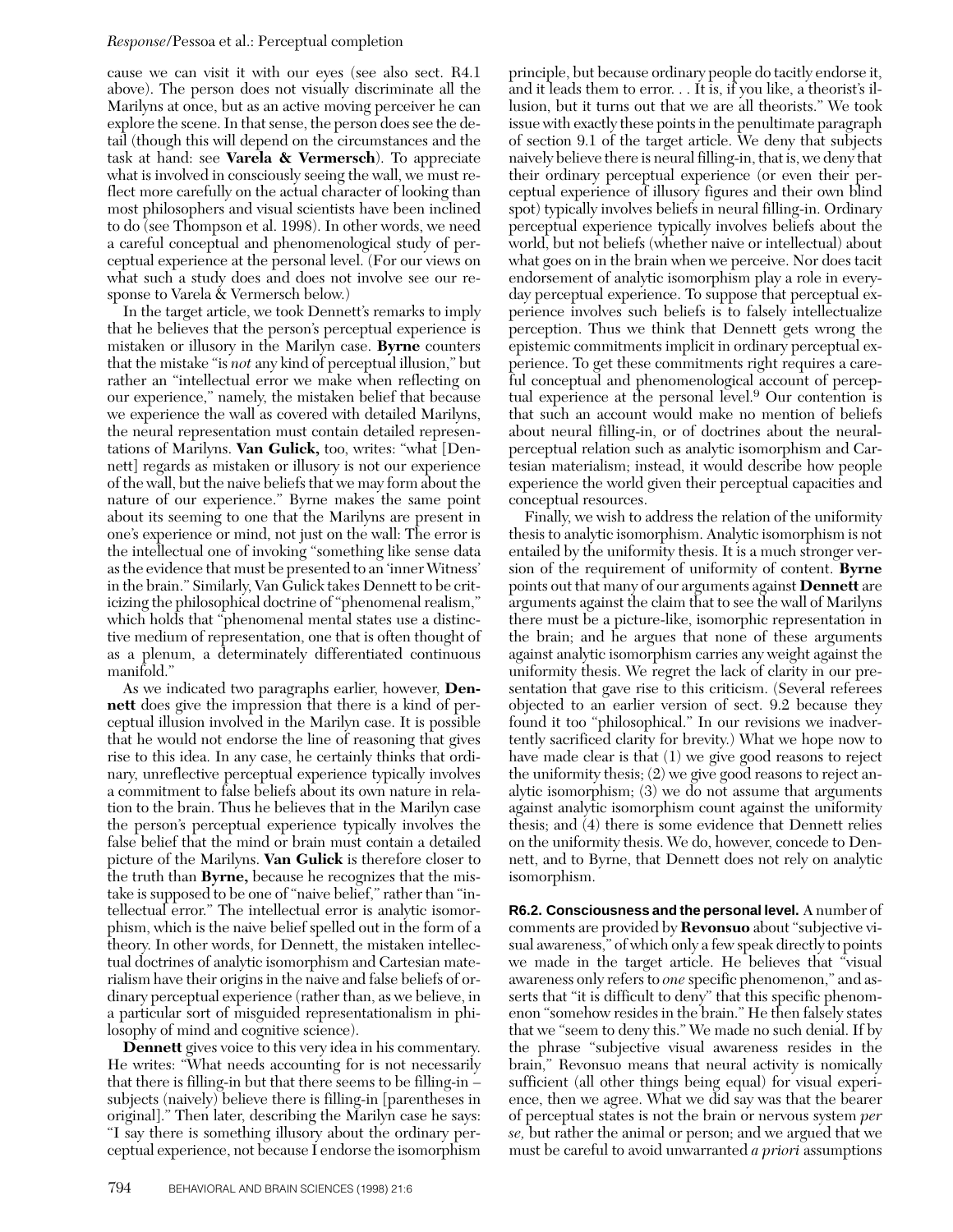(e.g., about neural-perceptual isomorphism) when investigating the neural perceptual relation. It is not clear whether Revonsuo objects to these statements. He does say that if we mean to claim that "the *phenomenal* content of visual awareness" exists only at the personal level, then we are "obviously wrong," because it "is brought about by ('subpersonal') causal processes entirely confined inside the brain, as the generation of dream phenomenology shows." This argument is question-begging and misses the point. To say that neural processes are causally responsible for consciousness does not mean that consciousness should be conceptualized as a subpersonal-level phenomenon, rather than a personal-level one. The example of visual experience in dreams is no counterexample, for although neural activity of a particular sort is causally responsible for dreaming, it is the animal or person who dreams.

**Revonsuo** also says that we "seem to be unable to make the fundamental distinction between the phenomenal model of the world, constructed by the brain, and the physical world itself." This comment shows that he has not grasped the most basic points of our target article. We argued that one must clearly distinguish *what is represented* from the *medium or vehicle of representation.* In other words, one must not assume that the brain models the world by constructing a neural model that has the same properties as the world it models. We also argued that there is no reason to *assume* that the brain constructs detailed models of the world. Revonsuo does make this assumption: The phenomenal consciousness of visual perception "constitutes the brain's real-time *model* of the world, which we in everyday thinking naively take as the external world itself, as if physical reality were somehow 'directly' perceived" (see also **Lehar**). It is difficult to know how to assess such a vague, sweeping claim. We have already discussed the reasons for doubting that the brain is in the business of constructing detailed models of the world (sect. R4), and what is wrong with the idea that ordinary perceptual experience is committed to naive beliefs about its own nature in relation to the brain (sect. R6.1). In the target article we took no position on whether perception is "direct," but the issue is not nearly as obvious as Revonsuo seems to think, for it turns on the precise senses given to the terms "direct" and "indirect," and on the precise specification of the items that might or might not mediate perception.

**Earle** and **Tyler** raise questions about the relationship between the perceptual experience of the person and the ecological, task-based aspect of the personal level. Earle says that from an ecological, task-based perspective "the conscious experience of the perceptual world . . . can be regarded as epiphenomenal," and therefore our approach "reduces the importance of the phenomenological experience of vision." He believes that "[t]he phenomenology of vision may be important in its own right . . . but it has little to do with current visual science." Tyler's assessment of our task-based approach is similar – he says that we "essentially assert that perception is the organism interacting with the environment" – and objects because our "viewpoint does not encompass the perception that dominates my awareness in everyday life, since it invokes a purely behavioral definition." Our position, however, is that consciousness cannot be conceptually severed from the embodied life of the animal or person embedded in the world. Therefore, to study the perceptually guided action of the animal *is* to study the way in which it is aware of the world (including it-

self), and hence its sentient or conscious life. This view hardly treats consciousness as epiphenomenal. Nor does it reduce seeing to behaving; it simply insists on not separating perceptual experience from embodied action. Such an approach does not entail – as Tyler suggests – that "simple organisms such as amoebae (or even automatic pool cleaners)" have perceptual experience, for such organisms or systems do not (*pace* Tyler) "show complex interactions that are superficially indistinguishable from those of humans." They are easily distinguishable from those of humans.

**Singh & Hoffman** and **Varela & Vermersch** raise general questions about methodology at the personal level. Singh & Hoffman accuse us of not clearly distinguishing between perception as experienced from the first-person perspective and perception as studied from the third-person perspective of the scientist, and they ask whether we think the same methodology would apply in both cases. Varela & Vermersch ask: "*How* exactly is visual experience at the personal level to be studied?" They also assert the importance of disciplined "first-person phenomenological description." These important issues go beyond what we can discuss extensively here, but we do wish to make a few points.

First, we find the dichotomy between first-person and third-person perspectives problematic. When one is asked to reflect on and describe one's visual perceptual experience, one is being asked, in the first instance, to describe what one sees, that is, how the world looks, not a private inner sensation or feeling. (One can proceed to describe the perceptual act itself, but such description needs to proceed on the basis of the prior account of what one sees.) Furthermore, the descriptions one gives are produced in an intersubjective, linguistic context.<sup>10</sup> Therefore, we need to move beyond first-person versus third-person formulations. Second, we do not find **Varela & Vermersch**'s analogy between a knife and its handle useful for conceptualizing the relation between the subpersonal and personal levels. Third, unlike Varela & Vermersch, we have no objection to abstract or imagined cases. As we see it, imagined cases (both abstract and detailed) have a role to play in personal-level investigations. Indeed, a central methodological tool of Husserlian phenomenology (which Varela & Vermersch invoke) is "imaginative variation": Phenomenology is the description not simply of actual experiences, but of possible, that is, imagined, ones. (This is what makes phenomenology a conceptual project, not simply a descriptive one.) Dennett's Marilyn example can be taken in precisely this spirit; hence their criticism of it is unfair. The example is designed to make a conceptual point, one that is unaffected by the variations in the perceptual situation they describe. Finally, although we agree that phenomenological accounts are needed to complement the natural scientific study of perception, and that they cannot be reduced to "heterophenomenology" (see Note 5), we see no reason to believe that, in the context of visual science, they need to include every affective detail about how the subject feels in perceiving the world.

**Lomas** argues against our statement that visual perception at the personal level is constrained by norms of rationality. He cites the Müller-Lyer illusion, which he thinks is a counterexample, because it persists despite the person's belief that it is an illusion. Our point, however, was not that having a perceptual experience is equivalent to forming a belief – the so-called belief-theory of perception (Armstrong 1968) – but rather that perceptual experience has a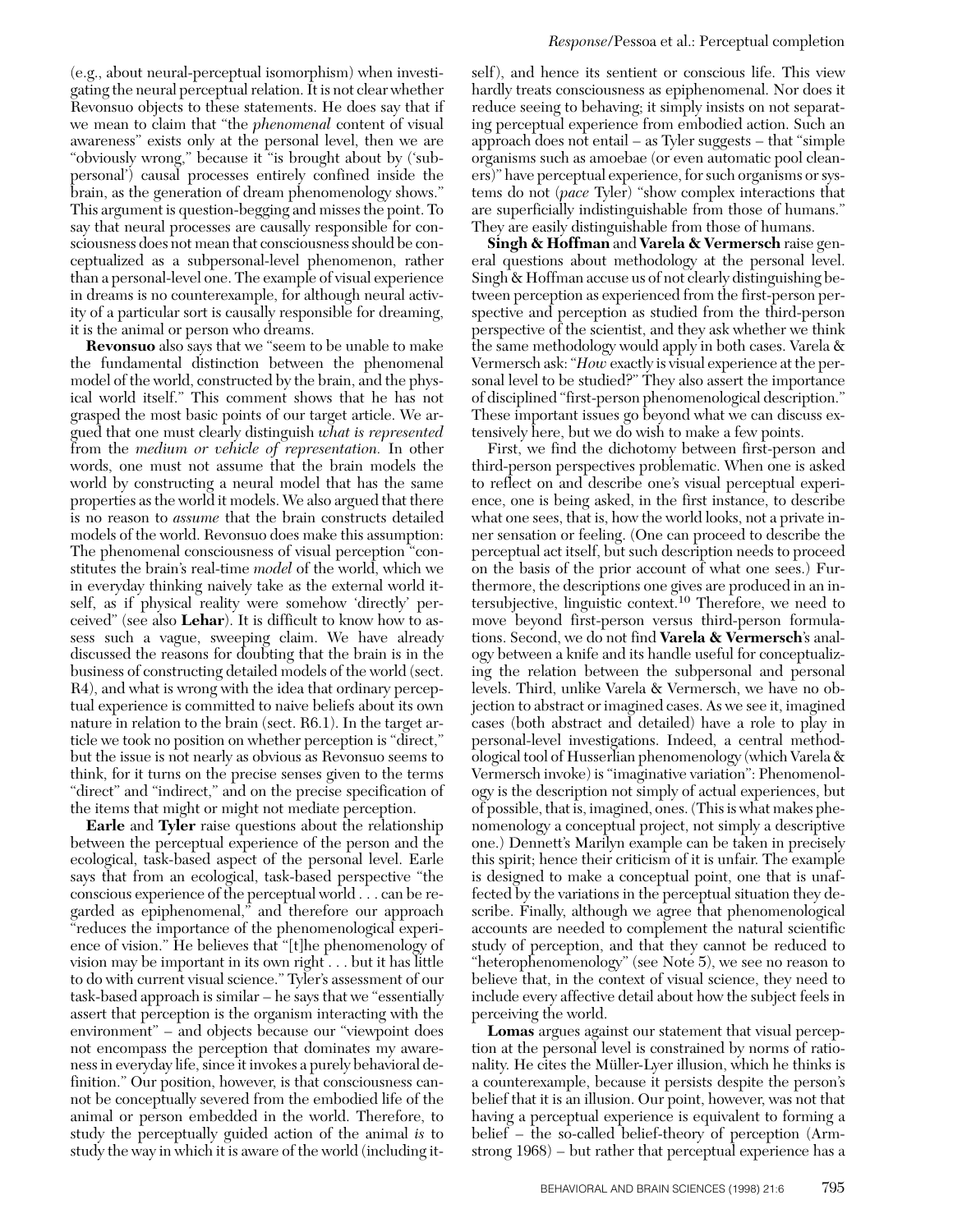### *Response/*Pessoa et al.: Perceptual completion

rational bearing on judgment. How things look to someone is always *relevant* to how one *ought* to judge them as being; and this remains true even in cases where an illusion persists despite one's knowledge that it is an illusion. One cannot have the experience of the lines looking unequal without at least recognizing that the experience raises the question of whether the corresponding judgment – that the lines are unequal – is true. To say that perceptual experience and judgment can diverge and even contradict one another is to say that they can also be in accord, and that is enough to show the two kinds of content are normatively linked (see Noë 1995, where this view is first presented and elaborated).

## ACKNOWLEDGMENTS

For helpful discussions we wish to thank Greg Davis, Brigitta Dresp, Hidehiko Komatsu, Heiko Neumann, William Ross, Lothar Spillmann, Davida Teller, Dejan Todorović, Francisco Varela, and Carol Yin. L. P. gratefully acknowledges the support of a grant by CNPq/Brazil (520419/96-0). E. T. gratefully acknowledges the support of the Social Sciences and Humanities Research Council of Canada. A. N. gratefully acknowledges the support of faculty research funds granted by the University of California, Santa Cruz.

#### NOTES

**1.** Author to whom all correspondence should be addressed. **2.** We think this is the best interpretation of the passage from

Teller and Pugh (1983, p. 581), which we quote in the target article. We would like to note, however, that in personal communication Teller has expressed doubts about this way of stating the bridge locus concept.

**3.** Although "locus" can mean any figure made up wholly of points that satisfy a given condition, rather than a place or locality, we believe that most cognitive neuroscientists conceptualize the bridge locus in the latter sense of a place or locality in the brain that is the immediate substrate of perceptual experience. Consider, for example, Crick and Koch's (1995) well-known view that the neural correlates of visual awareness have to be located somewhere in groups of cortical neurons that project directly to the frontal cortex, but not in V1.

**4. Pishva** claims that the homomorphism concept provides an alternative explanation for the Cumming  $\&$  Friend (1980) study of the blind spot we discussed in section 7.1. He attributes to us the view that the mechanisms involved in blind spot completion may be at a higher level than those involved in the tilt aftereffect being probed. We did not endorse this view, however; we simply said it was not ruled out by their study. We fail to see the light that the homomorphism concept sheds on these experiments.

**5.** The requirement for the integration of contrast information has been discussed since the classic work of Land and McCann (1971) and Horn (1974). Recently, Ross and Pessoa (1997) have argued that previous brightness filling-in models (e.g., Grossberg & Todorovic´ 1988) need to be extended to handle integration fully.

**6.** We wish to thank William Ross for conversations that have shaped the present discussion.

**7.** For **Dennett,** the person or animal would seem to be no more than a logical construct of subpersonal brain states and processes, just as the British Empire at the time of the War of 1812 was a logical construct of the King, the Members of Parliament, various officials and subjects of the Crown, and so on:

Since You are nothing over and above the various subagencies and processes in your nervous system that compose you, the following sort of question is always a trap: "Exactly when did I (as opposed to various parts of my brain) become informed (aware, conscious) of some event?" Conscious experience, in our view, is a succession of states *constituted by* various processes occurring in the brain and not something over and above these processes that is *caused by* them (Dennett & Kinsbourne 1992, p. 236, emphasis in original).

Our view, however, is that the person or animal, although not something over and above its embodied being in the world (like a Cartesian Self), cannot be reduced to the various subagencies and processes of its nervous system (see Chiel & Beer 1997). The person or animal also has a different kind of intelligibility from its nervous system (requires different principles and descriptive vocabularies for its characterization), as Dennett (1987) himself has discussed, but seems unwilling to acknowledge fully (see Sedivy 1995).

**8. Van Gulick** thinks the issue here is about the philosophical doctrine of "phenomenal realism," which holds that "phenomenal mental states use a distinctive medium of representation, one that is often thought of as a plenum, a determinately differentiated continuous manifold." As he sees it, "[t]he intent of the Marilyns case is to call that view into question; there can be no such phenomenal representation because there is no underlying subpersonal representation with the detail to support it." Van Gulick is certainly right that **Dennett** criticizes realism about phenomenal consciousness. Our impression, however, is that Dennett rejects this doctrine because he thinks there is something "fishy," illdefined, or incoherent about the very concept of phenomenal consciousness. If Van Gulick's interpretation is right, then Dennett would seem to be committed to the coherence of the notion of phenomenal consciousness after all, otherwise there would be no point to the argument that we lack the subpersonal resources needed to support that kind of consciousness.

**9.** In our view, such an account would not be merely "heterophenomenological," that is, it would not take as its data merely "the manifolds of subjects' [verbally or behaviorally expressed] beliefs about their conscious states" as interpreted from the perspective of the scientific observer; it would be phenomenological in the sense of also including as its data features of the experiences themselves (for further discussion see Pettitot et al. 1998 and Thompson et al. 1998).

**10.** As **Varela & Vermersch** note, such intersubjective descriptions are not available in the case of animal studies. This fact points toward an important difference between the *animal* and the *person,* a difference we have had to gloss over in our discussion of the personal level.

# References

**Letters "a" and "r" appearing before author's initials refer to target article and response, respectively.**

- Abeles, M. (1984) *Local circuits.* Springer Verlag. [aLP]
- Adelson, E. H. (1993) Perceptual organization and the judgement of brightness. *Science* 262:2042–44. [CY]
- Akins, K. & Winger, S. (1996) Ships in the night: Churchland and Ramachandran on Dennett's theory of consciousness. In: *Perception,* ed. K. Akins. Oxford University Press. [aLP]
- Albright, T. D. (1995) "My most true mind thus makes mine eye untrue." *Trends in Neuroscience* 18:331–35. [aLP]
- Anderson, B. L. (1995) New phenomena in surface interpolation. ARVO Abstract. *Investigative Ophthalmology and Visual Science* 36:S367. [arLP]
- Anderson, B. L. & Julesz, B. (1995) A theoretical analysis of illusory contour formation in stereopsis. *Psychological Review* 102:705–43. [CY]
- Appelbaum, I. (1995) *Speech perception: A philosophical analysis.* Doctoral Dissertation, University of Chicago. [IA]
- Armstrong, D. M. (1968) *A materialist theory of mind.* Routledge & Kegan Paul.  $[rLP]$
- Arrington, K. F. (1994) The temporal dynamics of brightness filling-in. *Vision Research* 34:3371–87. [aLP]
- (1996) Directional filling-in. *Neural Computation* 8(2):300–18. [KFA, aLP] Assad, J. A. & Maunsell, J. H. R. (1993) Neuronal correlates of inferred motion in
- primate posterior parietal cortex. *Nature* 373:518–21. [aLP] Bachmann, T. (1997) Visibility of brief images: The dual-process approach.
- *Consciousness and Cognition 6*:491–518. [TB] Ballard, D. H. (1991) Animate vision. *Artificial Intelligence* 48:57–86. [arLP]
- (1996) On the function of visual representation. In: *Perception,* ed. K. Akins. Oxford University Press. [arLP]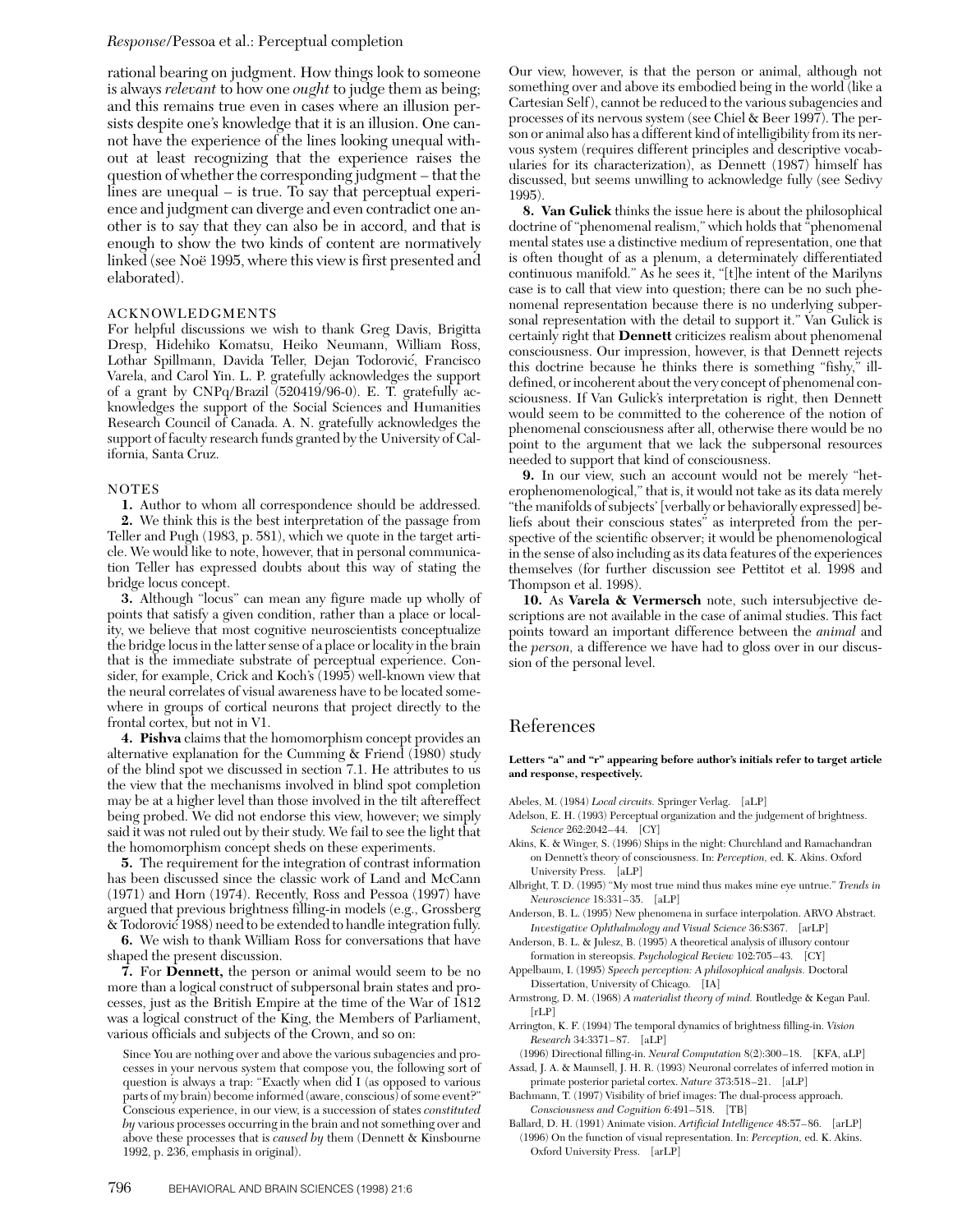Ballard, D. H., Hayhoe, M. M., Pook, P. K. & Rao, R. P. N. (1997) Deitic codes for the embodiment of cognition. *Behavioral and Brain Sciences* 20(4) 723–67. [aLP]

Barlow, H. B. (1972) Single units and sensation. *Perception* 1:371–94. [WDR] (1995) The neuron doctrine in perception. In: *The cognitive neurosciences,* ed. M. Gazzaniga. MIT Press. [HBB]

(1996) Banishing the homunculus. In: *Perception as a Bayesian inference,* ed. D. Knill & W. Richards. Cambridge University Press. [HBB]

Barlow, H. B. & Hill, R. (1963) Evidence for a physiological explanation of the waterfall phenomenon and figural aftereffects. *Nature* 200:1345–47. [aLP]

Barlow, H. B., Levick, W. R. & Yoon, M. (1971) Responses to single quanta of light in retinal ganglion cells of the cat. *Vision Research 1*1(suppl. 3):87–101. [HBB]

Barlow, H. B. & Tripathy, S. P. (1997) Correspondence noise and signal pooling as factors determining the detectability of coherent visual motion. *Journal of Neuroscience* 17:7954–66. [HBB]

Baumgartner, G. (1961) Die Reaktionen der Neurone des zentralen visuellen systems der Katze im simultanen Helligkeitskontrast. In: *Neurophysiologie und Psychophysik des Visuellen Systems,* ed. R. Jung & H. H. Kornhuber. Springer. [LS]

(1990) Where do visual signals become a perception? In: *The principles of design and operation of the brain,* ed. J. Eccles & O. Creutzfeldt. Pontificiae Academiae Scientiarum Scripta Varia 78. [LS]

Békéséy, G. von. (1968) Brightness distribution across the Mach bands measured with flicker photometry, and the linearity of sensory nervous interaction. *Journal of the Optical Society of America* 58:1–8. [aLP]

Berkeley, M., Debruyn, B. & Orban, G. (1994) Illusory, motion, and luminancedefined contours interact in the human visual system. *Vision Research 3*4:209–16. [aLP]

Blackmore, S. J., Brelstaff, G., Nelson, K. & Troscianko, T. (1995) Is the richness of our visual world an illusion? Transsaccadic memory for complex scenes. *Perception* 24:1075–81. [JKO, arLP]

Blake, R. & Fox, R. (1974) Adaptation to invisible gratings and the site of binocular rivalry suppression. *Nature* 249:488–90. [FHD]

Block, N. (1995) Mental paint and mental latex. In: *Philosophical issues 7,* ed. E. Villanueve. Ridgeview. [AB]

Boselie, F. (1988) Local versus global minima in visual pattern completion. *Perception and Psychophysics* 43:431–45. [aLP]

(1994) Local and global factors in visual occlusion. *Perception* 23:517–28. [aLP] Boselie, F. & Wouterloud, D. (1992) A critical discussion of Kellman and Shipley's (1991) theory of occlusion phenomena. *Psychological*

*Research/Psychologische Forschung 5*4:278–85. [CY] Boynton, R. (1983) Mechanisms of chromatic discrimination. In: *Colour vision:*

*Physiology and psychophysics,* ed. J. Mollon & L. Sharpe. Academic Press. [aLP]

Boynton, R., Hayhoe, M. & Macleod, R. (1977) The gap effect: Chromatic and achromatic visual discrimination as affected by field separation. *Optica Acta* 24:159–77. [aLP]

Bridgeman, B. (1983) Isomorphism is where you find it. *Behavioral and Brain Sciences* 6:658–59. [aLP]

Brillouin, L. (1956) *Science and information theory.* Academic Press. [HBB]

Brooks, B. & Jung, R. (1973) Neuronal physiology of the visual cortex. In: *Handbook of sensory physiology, vol. VII/3: Central processing of visual information. Part B,* ed. R. Jung. Springer-Verlag. [TB]

Brooks, R. (1991) Intelligence without representation. *Artificial Intelligence* 47:139–59. [aLP]

Browman, C. & Goldstein, L. (1996) Dynamics and articulatory phonology. In: *Mind as motion: Explorations in the dynamics of cognition,* ed. R. Port & T. van Gelder. MIT Press. [IA]

Brown, R. & Thurmond, J. (1993) Preattentive and cognitive effects on perceptual completion at the blind spot. *Perception and Psychophysics* 53:200–09. [aLP]

Bruno, N., Bertamini, M. & Domini, F. (1997) Amodal completion of partly occluded surfaces: Is there a "mosaic" stage? *Journal of Experimental Psychology: Human Perception and Performance* 23(5):1412–26. [aLP]

Buffart, H., Leewenberg, E. & Restle, F. (1981) Coding theory of visual pattern completion. *Journal of Experimental Psychology: Human Perception and Performance 7*:241–74. [aLP]

(1983) Analysis of ambiguity in visual pattern completion. *Journal of Experimental Psychology: Human Perception and Performance* 9:980–1000. [aLP]

Burkhardt, D. (1966) Brightness and the increment threshold. *Journal of the Optical Society of America* 56:9789–881. [aLP]

Campion, J., Latto, R. & Smith, Y. M. (1983) Is blindsight an effect of scattered light, spared cortex, and near-threshold vision? *Behavioral and Brain Sciences* 6:423–48. [KK]

Carman, G. J. & Welch, L. (1992) Three-dimensional illusory contours and surfaces. *Nature 3*60:585–87. [BD]

Cavanagh, P. (1991) What's up in top-down processing? In: *Representations of*

*vision: Trends and tacit assumptions in vision research,* ed. A. Gorea. Cambridge University Press. [DL]

(1995) Vision is getting easier every day. *Perception 2*4:1227–32. [DL]

- Chapman, B. & Stone, L. S. (1996) Turning a blind eye to cortical receptive fields. *Neuron* 16:9–12. [aLP]
- Chelazze, L., Miller, E. K., Duncan, J. & Desimone, R. (1983) A neural basis for visual search in inferior temporal cortex. *Nature* 363:345–47. [aLP]
- Chiel, H. J. & Beer, R. D. (1997) The brain has a body: Adaptive behavior emerges from interactions of nervous system, body, and environment. *Trends in Neurosciences* 20:553–57. [rLP]
- Chino, Y. M., Kaas, J. H., Smith, E. L., III, Langston, A. L. & Cheng, H. (1992) Rapid reorganization of cortical maps in adult cats following restricted deafferentation in retina. *Vision Research* 32:789–96. [IM]

Chino, Y. M., Smith, E. L., III, Kaas, J. H., Sasaki, Y. & Cheng, H. (1995) Receptive-field properties of deafferentated visual cortical neurons after topographic map reorganization in adult cats. *Journal of Neuroscience* 15:2417–33. [IM]

Churchland, P. S. & Ramachandran, V. S. (1993) Filling in: Why Dennett is wrong. In: *Dennett and his critics,* ed. B. Dahlbom. Basil Blackwell. Also in: *Perception,* ed. K. Akins. Oxford University Press, 1996. [aLP]

Cicerone, C. M. & Hoffman, D. D. (1991) Dynamic neon colors: Perceptual evidence for parallel visual pathways. *University of California, Irvine, Mathematical Behavioral Sciences Memo* 91–22. [MS]

Cicerone, C. M., Hoffman, D. D., Gowdy, P. D. & Kim, J. S. (1995) The perception of color from motion. *Perception and Psychophysics* 57:761–77. [TFS, MS]

Clark, A. (1993) *Sensory qualities.* Oxford University Press. [EM] (1996) *Being there: Putting brain, body, and world together again.* MIT Press. [arLP]

Cohen, M. & Grossberg, S. (1984) Neural dynamics of brightness perception: Features, boundaries, diffusion, and resonance. *Perception and Psychophysics* 36:428–56. [aLP]

Coren, S., Porac, C. & Theodor, L. H. (1986) The effects of perceptual set on the shape and apparent depth of subjective contours. *Perception and Psychophysics* 39(5):327–33. [DL]

Cornsweet, T. N. (1970) *Visual perception.* Academic Press. [aLP]

Cornsweet, T. N. & Teller, D. (1965) Relation of increment thresholds to brightness and luminance. *Journal of the Optical Society of America 5*5:1303–08. [BD, aLP]

Cowey, A. (1979) Cortical maps and visual perception (The Grindley Memorial Lecture). *Quarterly Journal of Experimental Psychology* 31:1–7. [rLP]

Craik, K. J. W. (1940) Visual adaptation. Unpublished doctoral thesis, Cambridge University. [aLP]

Crane, T. (1992) The nonconceptual content of experience. In: *The contents of perception: Essays on perception,* ed. T. Crane. Cambridge University Press.  $[DL]$ 

Creutzfeldt, O. D. (1990) Brain, perception, and mind. In: *Visual perception: The neurophysiological foundations,* ed. L. Spillmann & J. S. Werneer. Academic Press. [aLP]

Crick, F. & Coch, C. (1995) Are we aware of neural activity in primary visual cortex? *Nature* 375:121–23. [rLP]

Cumming, G. & Friend, H. (1980) Perception at the blind spot and tilt aftereffect. *Perception* 9:233–38. [arLP, VP]

Cunningham, D. W., Shipley, T. F. & Kellman, P. J. (1998) The perception of surface qualities in dynamic scenes: Spatiotemporally defined boundaries and surfaces. *Perception* 27:403–15 [TFS]

Damasio, A. (1994) *Descartes' error.* Grosset/Putnam. [EM]

Darian-Smith, C. & Gilbert, C. D. (1995) Topographic reorganization in the striate cortex of the adult cat and monkey is cortically mediated. *Journal of Neuroscience* 15:1631–47. [IM]

Davidson, M. & Whiteside, J. (1971) Human brightness perception near sharp contours. *Journal of the Optical Society of America* 61:530–36. [aLP]

Davis, G. (1996) *Attention and modal versus amodal completion: A function for filling-in?* Ph. D. thesis, Cambridge University. [PW]

Davis, G. & Driver, J. (1994) Parallel detection of Kanizsa subjective figures in the human visual system. *Nature* 371:791–93. [GD, rLP]

(1997) Spreading of visual attention across modally versus amodally completed surfaces. *Psychological Science* 8:275–81. [GD]

(1998a) A functional role for filling-in in the control of visual attention. *Perception* 26:1397–1412. [GD]

(1998b) Kanizsa subjective figures can act as occluding surfaces in preattentive human vision. *Journal of Experimental Psychology: Human Perception and Performance 8*:275–81. [GD]

DeAngelis, G. C., Anzai, A., Ohzawa, I. & Freeman, R. (1995a) Receptive field structure in the visual cortex: Does selective stimulation induce plasticity? *Proceedings of the National Academy of Sciences (USA)* 92:9682–86. [aLP]

DeAngelis, G. C., Ohzawa, I. & Freeman, R. D. (1995b) Receptive-field dynamics in the central visual pathways. *Trends in Neuroscience* 18:451–57. [aLP]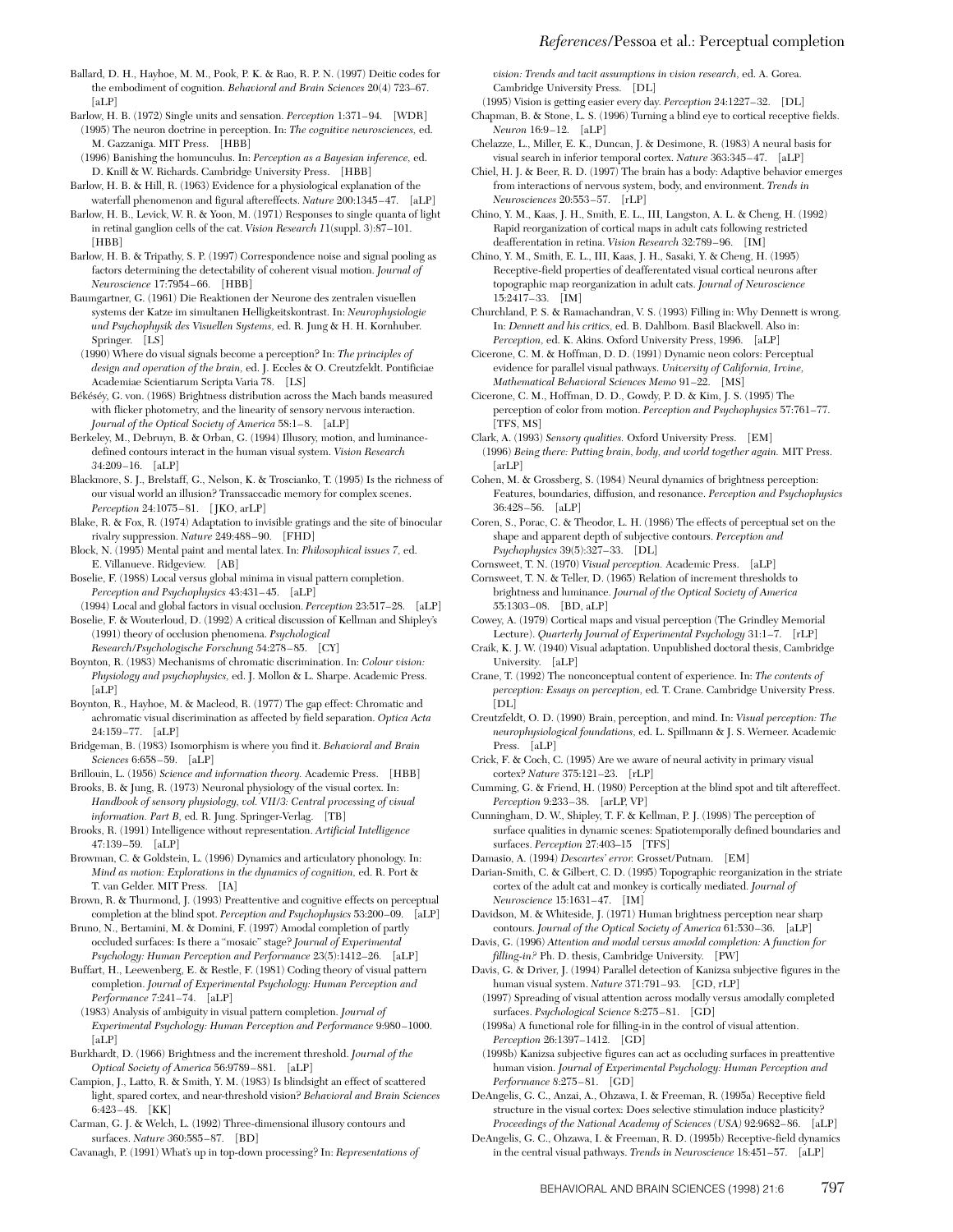# *References/*Pessoa et al.: Perceptual completion

Dement, W. C. (1976) *Some must watch while some must sleep.* Norton. [AR] Dennett, D. C. (1969) *Content and consciousness.* Routledge & Kegan Paul. [DCD]

(1978) Toward a cognitive theory of consciousness. In: *Brainstorms,* ed. D. C. Dennett. MIT Press/Bradford Books. [AB, aLP]

(1987) *The intentional stance.* MIT Press. [rLP]

- (1991) *Consciousness explained.* Little, Brown/Allen Lane. [HBB, AB, GD, PDW, FHD, LK, KK, JKO, arLP, AR]
- (1992) "Filling in" versus finding out: A ubiquitous confusion in cognitive science. In: *Cognition: Conceptual and methodological issues,* ed. H. L. Pick, Jr., P. van den Broek & D. C. Knill. American Psychological Association. [AB, BD, KK, SL, aLP, VP, WDR, DT, CWT, RVG]
- (1993) Back from the drawing board. In: *Dennett and his critics,* ed. B. Dahlbom. Basil Blackwell. [aLP]

(1996a) Seeing is believing – or is it? In: *Perception,* ed. K. Akins. Oxford University Press. [aLP]

(1996b) Bewusstein hat mehr mit Ruhm als mit Fernsehen zu tun [Consciousness: More like fame than television]. In: *Die Technik auf dem Weg zur Seele,* ed. C. Maar, E. Poppel & T. Christaller. Rowohlt. [LWH, aLP]

Dennett, D. C. & Kinsbourne, M. (1992) Time and the observer: The where and when of consciousness in the brain. *Behavioral and Brain Sciences* 15:183–247. [arLP]

Denton, E. J. & Pirenne, M. H. (1954) The absolute sensitivity and functional stability of the human eye. *Journal of Physiology, London* 123:417–42. [HBB]

De Valois, R., Webster, M. & De Valois, K. (1986) Temporal properties of brightness and color induction. *Vision Research 2*6:887–97. [aLP]

De Weerd, P., Desimone, R. & Ungerleider, L. (1998) Perceptual filling-in, a parametric study. *Vision Research* 38:2721–934. [rLP, PDW]

De Weerd, P., Gattass, R., Desimone, R. & Ungerleider, L. (1995) Responses of cells in monkey visual cortex during perceptual filling-in of an artificial scotoma. *Nature* 377:731–34. [PDW, LWH, HK, arLP, KS]

DeYoe, E. A. & Van Essen, D. C. (1988) Concurrent processing in the primate visual cortex. In: *The cognitive neurosciences,* ed. M. Gazzaniga. MIT Press.  $|aLP|$ 

Diamond, A. L. (1953) Foveal simultaneous brightness contrast as a function of inducing- and test-field luminances. *Journal of Experimental Psychology* 45:304–14. [BD]

Dittmers, F. (1920) Über die Abhängigkeit der Unterschiedsschwelle für Helligkeiten von der antagonistischen Induktion. *Zeitschrift für Sinnesphysiologie* 51:214–32. [BD]

- Dresp, B. (1991) Etude psychophysique des mécanismes et processus de structuration dans la perception des formes. Unpublished Doctoral Thesis, Université Paris V. [BD]
- (1992) Local brightness mechanisms sketch out surfaces but do not fill them in: Psychophysical evidence in the Kanizsa square. *Perception and Psychophysics* 52:562–70. [BD, arLP]
- (1997) On "illusory" contours and their functional significance. *Current Psychology of Cognition 1*6:489–518. [BD]
- Dresp, B. & Bonnet, C. (1991) Psychophysical evidence for low-level processing of illusory contours and surfaces in the Kanizsa square. *Vision Research* 31:1813–17. [BD]
	- (1993) Psychophysical measures of illusory form perception: Further evidence for local mechanisms. *Vision Research* 33:759–66. [BD, rLP]
- (1995) Subthreshold summation with illusory contours. *Vision Research* 35:1071–78. [BD]

Dresp, B. & Grossberg, S. (1997) Contour integration across polarities and spatial gaps: From contrast filtering to bipole cooperation. *Vision Research* 37:913–24. [BD]

Durgin, F. H. (1995) Texture density adaptation and the perceived numerosity and distribution of texture. *Journal of Experimental Psychology: Human Perception and Performance* 21:149–69. [FHD]

Durgin, F. & Cole, R. (1997) Texture-density aftereffects to filled-in and suppressed portions of textures. *Investigative Ophthalmology and Visual Science* 38:S636. [FHD, rLP]

Durgin, F., Tripathy, S. P. & Levi, D. M. (1995) On the filling in of the visual blind spot: Some rules of thumb. *Perception* 24:827–40. [KK, aLP, RW]

Dyken, M. E., Lin-Dyken, D. C., Seaba, P. & Yamada, T. (1995) Violent sleeprelated behavior leading to subdural hemorrhage. *Archives of Neurology* 52:318–21. [AR]

Epstein, W. (1982) Percept-percept coupling. *Perception 1*1:75–83. [TFS]

Eskew, R. (1989) The gap effect revisited: Slow changes in chromatic sensitivity as affected by luminance and chromatic borders. *Vision Research* 29:717–29. [aLP]

Eskew, R. & Boynton, R. (1987) Effects of field area configuration on chromatic and border discrimination. *Vision Research* 27:1835–44. [aLP]

Farah, M. J. (1988) Is visual imagery really visual? Overlooked evidence from neuropsychology. *Psychological Review* 95:307–17. [DCE]

(1990) *Visual agnosia: Disorders of object recognition and what they tell us about normal vision.* MIT Press. [CY]

Fiorani, M., Rosa, M. G. P., Gattass, R. & Rocha-Miranda, C. E. (1992) Dynamic surrounds of receptive fields in primate striate cortex: A physiological basis for perceptual completion. *Proceedings of the National Academy of Sciences (USA)* 89:8547–51. [FHD, HK, IM, arLP, KS]

Fiorentini, A. (1972) Mach band phenomena. In: *Handbook of sensory physiology, vol. VII-4,* ed. D. Jameson & L. Hurvich. Springer Verlag. [BD, aLP]

- Fiorentini, A. & Zoli, M. T. (1966) Detection of a target superimposed to a step pattern of illumination. *Atti della fondazione Giorgio Ronchi* 21:338–56. [BD]
- Fishman, M. C. & Michael, C. R. (1973) Integration of auditory information in cat's visual cortex. *Vision Research* 13:1415. [aLP]
- Fodor, J. (1975) *The language of thought.* Harvard University Press. [rLP]
- Fry, G. (1948) Mechanisms subserving simultaneous contrast. *American Journal of Optometry and Archives of the American Academy of Optometry* 25:162–78. [aLP]
- Gallistel, C. (1990) *The organization of learning.* MIT Press. [VP, TFS]

Gattass, R., Fiorani, M., Rosa, M. G. P., Pinon, M. C. G., Barbosa de Sousa, A. P. & Soares, J. G. M. (1992) Visual responses outside the classical receptive field in primate striate cortex: A possible correlate of perceptual completion. In: *The visual system from genesis to maturity,* ed. R. Lent. Birkhauser. [FHD] Geldard, F. & Sherrick, C. (1972) The cutaneous "rabbit": A perceptual illusion.

*Science* 178:178–79. [aLP]

Gellatly, A. R. H. (1980) Perception of an illusory triangle with masked inducing figure. *Perception* 9:599–602. [TB]

Gerbino, W. & Salmaso, D. (1987) The effect of amodal completion on visual matching. *Acta Psychologica* 65:25–46. [CY]

Gerrits, H. J. M., de Haan, B. & Vendrick, A. (1966) Experiments with retinal stabilized images. Relations between the observations and neural data. *Vision Research* 6:427–40. [aLP]

Gerrits, H. J. M. & Timmerman, G. J. M. E. N. (1969) The filling-in process in patients with retinal scotomata. *Vision Research* 9:439–42. [aLP]

Gerrits, H. J. M. & Vendrik, A. J. H. (1970) Simultaneous contrast, filling-in process and information processing in man's visual system. *Experimental Brain Research* 11:411–30. [aLP]

Gibson, J. J. (1972) A theory of direct visual perception. In: *The psychology of knowing,* ed. J. R. Royce & W. W. Rozeboom. Gordon & Breach. [aLP] (1979) *The ecological approach to visual perception.* Houghton Mifflin. [AB, FHD, arLP]

- Gilbert, C. (1992) Horizontal integration and cortical dynamics. *Neuron* 9:1–13. [arLP]
- Gilbert, C. D. & Wiesel, T. N. (1990) The influence of contextual stimuli on the orientation selectivity of cells in the primary visual cortex of the cat. *Vision Research* 30:1689–1701. [BD]
- (1992) Receptive field dynamics in adult primary visual cortex. *Nature* 356:150–52. [HK, IM, aLP]
- Gilchrist, A. L. (1977) Perceived lightness depends on perceived spatial arrangement. *Science* 195:185–87. [CY]
- Gillam, B. & Borsting, E. (1988) The role of monocular regions in stereoscopic displays. *Perception* 17:603–08. [aLP]

Gillam, B. & McGrath, D. (1979) Orientation relative to the retina determines perceptual organization. *Perception and Psychophysics* 26:177–81. [CY]

Gregory, R. L. (1966) *Eye and brain.* Weidenfeld and Nicolson. [Fifth edition 1998, Oxford University Press.] [RLG]

(1972) Cognitive contours. *Nature* 238:51–52. [aLP]

- (1997) Knowledge in perception and illusion. *Philosophical Transactions of the Royal Society of London B* 352:1121–28. [RLG]
- Grimes, J. (1996) On the failure to detect changes in scenes across saccades. In: *Perception,* ed. K. Akins. Oxford University Press. [aLP]

Grosof, D., Shapley, R. & Hawken, M. (1993) Macaque V1 neurons can signal "illusory" contours. *Nature* 365:550–52. [aLP]

- Grossberg, S. (1983) The quantized geometry of visual space: The coherent computation of depth, form, and lightness. *Behavioral and Brain Sciences* 6:625–92. [aLP]
	- (1984) Outline of a theory of brightness, color, and form perception. In: *Trends in mathematical psychology,* ed. E. Degreef & J. Van Buggenhaut. Elsevier/North-Holland. [SG]
	- (1987a) Cortical dynamics of three-dimensional form, color, and brightness perception: I. Monocular theory. *Perception and Psychophysics* 41:87–116. [SG, aLP]
- (1987b) Cortical dimensions of three-dimensional form, color, and brightness perception: II. Binocular theory. *Perception and Psychophysics* 41:117–58. [aLP]
- (1994) 3-D vision and figure-ground separation by visual cortex. *Perception and Psychophysics* 55:48–120. [SG, aLP, CY]
- (1997) Cortical dynamics of 3-D figure-ground perception of 2-D pictures. *Psychological Review* 104:618–58. [SG]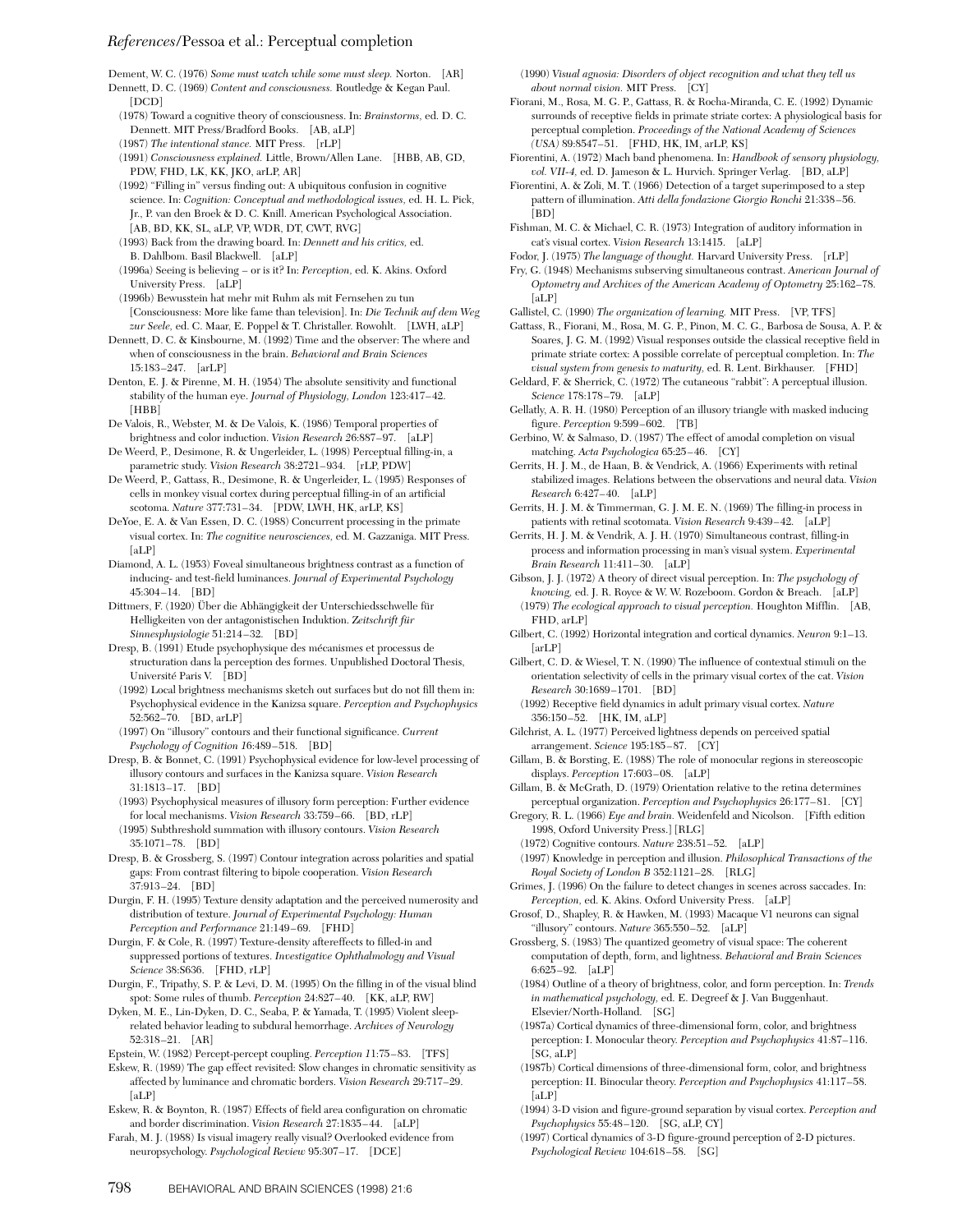- (1998a) How does the cerebral cortex work? Learning, attention, and grouping by the laminar circuits of visual cortex. Technical Report CAS/CNS-TR-97–023. *Spatial Vision,* in press. [SG]
- (1998b) The complementary brain: A new paradigm for brain specialization and modularity. Technical Report CAS/CNS-TR-98–003. (submitted). [SG]

Grossberg, S. & McLoughlin, N. (1997) Cortical dynamics of 3-D surface perception: I. Binocular and half-occluded scenic images. *Neural Networks* 9:1583–1605. [aLP]

Grossberg, S. & Mingolla, E. (1985) Neural dynamics of form perception: Boundary completion, illusory figures, and neon color spreading. *Psychological Review* 92:173–211. [SG, arLP, WDR, CY]

Grossberg, S., Mingolla, E. & Ross, W. (1997) Visual brain and visual perception. *Trends in Neurosciences* 20:106–11. [rLP, WDR]

Grossberg, S. & Todorovic´, D. (1988) Neural dynamics of 1-D and 2-D brightness perception: A unified model of classical and recent phenomena. *Perception and Psychophysics* 43:241–77. [SG, arLP, DT]

Grüsser, O.-J. (1956) Reaktionen einzelner corticaler und retinaler Neurone der Katze auf Flimmerlicht und ihre Bezeihungen zur subjektiven Sinnesphysiologie. *Medizinische Dissertation,* Freiburg i. Br. [LS]

Haenny, P. E., Maunsell, J. H. R. & Schiller, P. H. (1988) State dependent activity in monkey visual cortex. *Experimental Brain Research* 69:245–59. [aLP]

Hamada, J. (1984) A multistage model for border contrast. *Biological Cybernetics* 39:81–86. [aLP]

Hardage, L. & Tyler, C. W. (1995) Induced twinkle aftereffect as a probe of dynamic visual processing mechanisms. *Vision Research* 35:757–66. [FHD, aLP]

Hardin, C. L. & Maffi, L., eds. (1997) *Color categories in thought and language.* Cambridge University Press. [rLP]

- Hartline, H. K. (1940) The receptive fields of optic nerve fibers. *American Journal of Physiology* 130:690–99. [rLP]
- (1949) Inhibition of activity of visual receptors by illuminating nearby retinal elements in the Limulus eye. *Federation Proceedings* 8:69. [rLP] (1942) The neural mechanisms of vision. In: *The Harvey Lectures* 37:39–68..

The Harvey Society of New York. [LK] He, S., Cavanagh, P. & Intriligator, J. (1996) Attentional resolution and the locus of

visual awareness. *Nature* 383:334–37. [TB]

Heinemann, E. (1972) Simultaneous brightness induction. In: *Handbook of sensory physiology, vol. VII-4,* ed. D. Jameson & L. Hurvich. Springer Verlag. [aLP]

Held, R. R. & Hein, A. (1963) Movement-produced stimulation in the development of visually guided behavior. *Journal of Comparative and Physiological Psychology* 56:872–76. [LWH]

Helmholtz, H. von (1925) *Physiological optics, vol. III. The theory of the perceptions of vision (*trans. from 3rd German edition, 1910). Optical Society of America. [HBB]

Hering, E. (1872/1964) *Outline of a theory of the light sense,* trans. L. M. Hurvich & D. J. Jameson. Harvard University Press. [LK, aLP]

Hoffman, D. D. (1998) *Visual intelligence.* Norton. [MS]

Horn, B. K. P. (1974) Determining lightness from an image. *Computer Graphics and Image Processing* 3:277–99. [rLP, WDR]

Horn, G. & Hill, R. M. (1969) Modifications of the receptive field of cells in the visual cortex occurring spontaneously and associated with bodily tilt. *Nature* 221:185–87. [aLP]

Horton, J. C. (1984) Cythochrome oxidase patches: A new cytoarchitectonic feature of monkey visual cortex. *Philosophical Transactions of the Royal Society of London* 304:199–253. [rLP]

Hubel, D. & Wiesel, T. (1962) Receptive fields, binocular interaction and functional architecture in the cat's visual cortex. *Journal of Physiology* 160:106–54. [aLP]

(1968) Receptive fields and functional architecture of monkey striate cortex. *Journal of Physiology* 195:215–43. [aLP]

Hurvich, L. & Jameson, D. (1957) An opponent process theory of color vision. *Psychological Review* 64:384–404. [LK]

Intraub, H. (1997) The representation of visual scenes. *Trends in Cognitive Sciences* 1:217–21. [rLP]

Jackson, F. (1982) Epiphenomenal qualia. *Philosophical Quarterly* 32:127–36. [DCE]

Julesz, B. (1971) *Foundations of cyclopean perception.* University of Chicago Press. [aLP]

Jung, R. (1973) Visual perception and neurophysiology. In: *Handbook of sensory physiology, vol. VII/3A. Central processing of visual information,* ed. H. Autrum, R. Jung, W. Loewenstein, D. M. MacKay & H. L. Teuber. Springer-Verlag. [LS]

Kaas, J. H., Krubitzer, L. A., Chino, Y. M., Langston, A. L., Polley, E. H. & Blair, N. (1990) Reorganization of retinotopic cortical maps in adult mammals after lesions of the retina. *Science 2*48:229–31. [IM]

Kanizsa, G. (1955) Margini quasi-percettivi in campi con stimulazione omogenea. *Rivista di Psicologia* 49:7–30. [aLP]

(1979) *Organization in vision: Essays in gestalt perception.* Praeger Press. [FHD, aLP, CY]

Kanizsa, G. & Gerbino, W. (1982) Amodal completion: Seeing or thinking? In: *Organization and representation in perception,* ed. J. Beck. Erlbaum. [aLP]

Kapadia, M. K., Ito, M., Gilbert, C. D. & Westheimer, G. (1995) Improvement in visual sensitivity by changes in local context: Parallel studies in human observers and in V1 of alert monkeys. *Neuron* 15:843–56. [BD]

Kaufman, L. (1974) *Sight and mind.* Oxford University Press. [LK]

Kawabata, N. (1982) Visual information processing at the blind spot. *Perceptual and Motor Skills* 55:95–104. [aLP]

(1984) Perception at the blind spot and similarity grouping. *Perception and Psychophysics* 36:151–58. [aLP]

(1990) Structural information processing in peripheral vision. *Perception* 19:631–36. [aLP]

- Kellman, P. & Loukides, M. (1987) An object perception approach to static and kinetic subjective contours. In: *The perception of illusory contours,* ed. S. Petry & G. E. Meyer. Springer-Verlag. [TFS]
- Kellman, P. & Shipley, T. (1991) A theory of visual interpolation in object perception. *Cognitive Psychology* 23:141–221. [arLP, CY]

Kellman, P. J., Yin, C. & Shipley, T. F. (1998) A common mechanism for illusory and occluded figure completion. *Journal of Experimental Psychology: Human Perception and Performance 2*4:859–69. [CY]

Kelso, J. A. S. (1995) *Dynamic patterns: The self organization of brain and behavior.* MIT Press. [rLP]

Kerr, N. (1993) Dreams of the blind. In: *Encyclopedia of sleep and dreaming,* ed. M. A. Carskadon. Macmillan. [AR]

Kingdom, F. & Moulden, B. (1989) Border effects on brightness: A review of findings, models and issues. *Spatial Vision* 3:225–62. [aLP]

Kinney, J. (1967) Color induction using asynchronous flashes. *Vision Research* 7:299–318. [aLP]

Knau, H. & Spillman, L. (1997) Brightness fading during *Ganzfeld* adaptation. *Journal of the Optical Society of America A* 14:1213–22. [LS]

Knill, D. C. & Kersten, D. (1991) Apparent surface curvature affects lightness perception. *Nature* 351:228–30. [CY]

Knudsen, E. L., du Lac, S. & Esterly, S. D. (1987) Computational maps in the brain. *Annual Review of Neuroscience* 10:41–65. [rLP]

Koffka, K. (1935) *Principles of gestalt psychology.* Harcourt Brace. [BD, LK, aLP, CY]

Köhler, W. (1920) *Die physischen Gestalten in Ruhe und im stationären Zustand* [*The physical gestalts in rest and in stationary states]*. Veiweg. [aLP]

(1929) An old psuedoproblem. In: *The selected papers of Wolfgang Köhler,* ed. M. Henle. Liveright. [Reprinted edition, 1971]. [aLP, AR]

(1930) The new psychology and physics. In: *The selected papers of Wolfgang Köhler,* ed. M. Henle. Liveright. [Reprinted edition, 1971]. [aLP]

(1947) *Gestalt psychology: An introduction to new concepts in modern psychology.* Liveright. [LK, SL, arLP]

(1960) The mind-body problem. In: *The selected papers of Wolfgang Köhler,* ed. M. Henle. Liveright. [Reprinted edition, 1971]. [aLP]

(1969) *The task of gestalt psychology.* Princeton University Press. [aLP]

Köhler, W. & Wallach, H. (1944) Figure after-effect, an investigation of visual processes. *Proceedings of the American Philosophical Society* 88:269–357.  $[LK]$ 

Komatsu, H. & Kinoshita, M. (1997) The coding of figure size in the macaque striate cortex (V1). *Society for Neuroscience Abstracts* 23:454. [HK]

Komatsu, H. & Murakami, I. (1994) Behavioral evidence of filling-in at the blind spot of the monkey. *Visual Neuroscience* 11:1103–13. [aLP]

Komatsu, H., Murakami, I. & Kinoshita, M. (1995) Spatial summation properties of the macaque V1 neurons in the retinotopic representation of the blind spot. *Society for Neuroscience Abstracts* 21:1648. [HK]

(1996) Surface representation in the visual system. *Cognitive Brain Research* 5:97–104. [HK, IM, rLP]

Krauskopf, J. (1963) Effect of retinal image stabilization on the appearance of heterochromatic targets. *Journal of the Optical Society of America* 53:741–44. [aLP]

Kubovy, M. & Pomerantz, J. (1981) Perceptual organization: An overview. In: *Perceptual organization,* ed. M. Kubovy & J. Pomerantz. Erlbaum. [aLP]

Land, E. (1977) The retinex theory of color vision. *Scientific American* 237:108–28. [aLP]

Land, E. & McCann, J. (1971) Lightness and retinex theory. *Journal of the American Optical Society of America 6*1:1–11. [rLP]

Lashley, K. S., Chow, K. L. & Semmes, J. (1951) An examination of the electric field theory of cortical integration. *Psychological Review* 58:123–36. [aLP]

Leopold, D. A. & Logothetis, N. K. (1996) Activity changes in early visual cortex reflect monkeys' percepts during binocular rivalry. *Nature* 379:549–53. [TB]

Lesher, G. W. (1995) Illusory contours: Toward a neurally based perceptual theory. *Psychonomic Bulletin and Review* 2:279–321. [arLP]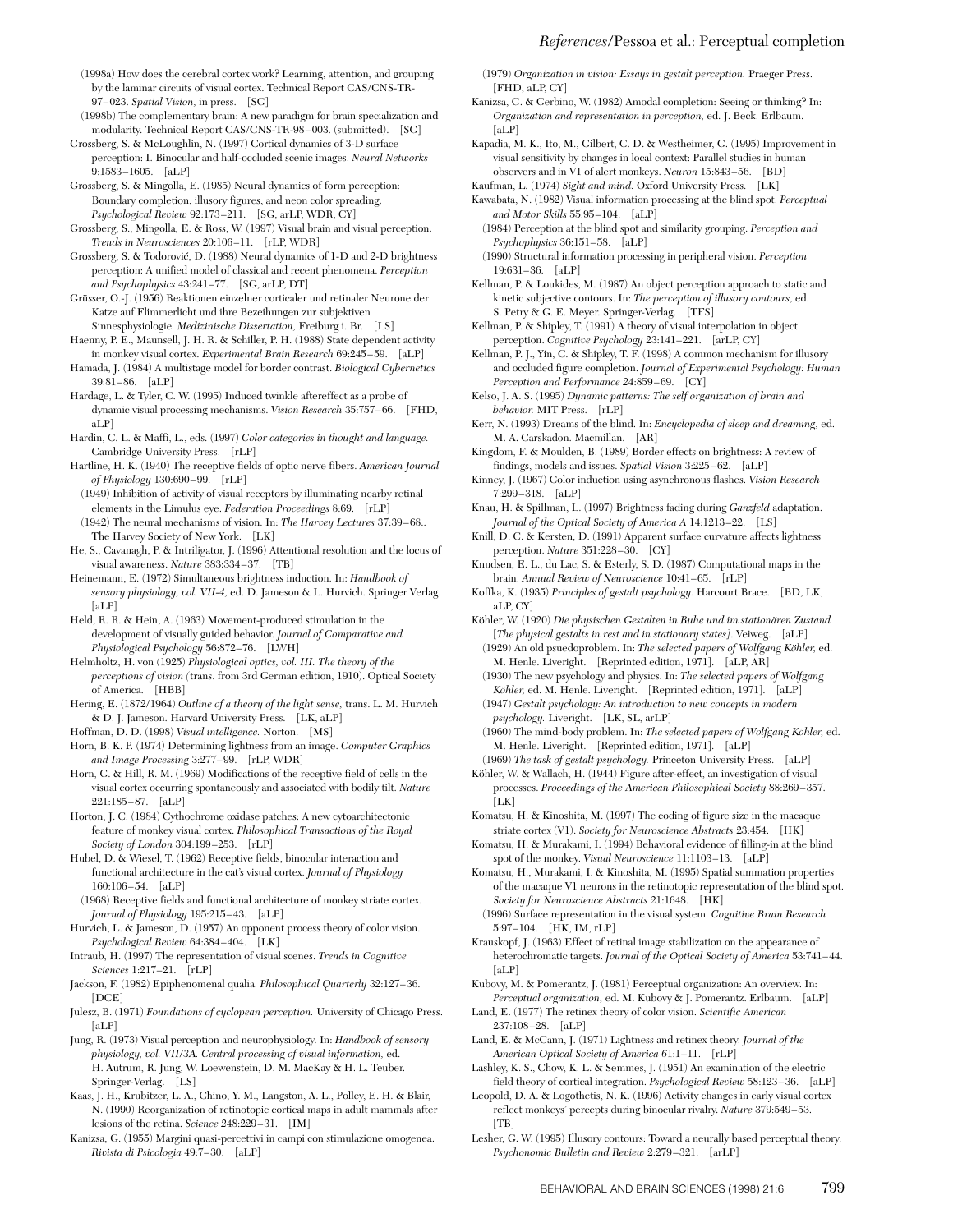# *References/*Pessoa et al.: Perceptual completion

- LeVay, S., Connolly, M., Houde, J. & Van Essen, D. C. (1985) The complete patterns of ocular dominance stripes in the striate cortex and visual field of the macaque monkey. *Journal of Neuroscience* 5:486–501. [rLP]
- Liberman, A. M. & Mattingly, I. G. (1986) The motor theory of speech perception revised. *Cognition* 21:1–36. [IA]
- Lindberg, D. (1976) *Theories of vision from Al-Kindi to Kepler.* University of Chicago Press. [EM]
- Lockhead, G. R., Johnson, R. C. & Gold, F. M. (1980) Saltation through the blind spot. *Perception and Psychophysics* 27:545–49. [aLP]
- Logothetis, N. K., Leopold, D. A. & Sheinberg, D. L. (1996) What is rivalling during binocular rivalry? *Nature* 380:621–24. [TB]
- Mach, E. (1822) *Die Analyse der Empfindungen.* Fischer. [BD] (1865) Über die Wirkung der räumlichen Vertheilung des Lichterizes auf die Netzhaut, I. *Sitzungsberichte der mathematisch-naturwissenschaftlichen Classe der kaiserlichen Akademie der Wissernschaften* 52:303–22. Reprinted in: *Mach bands: Quantitative studies on neural networks in the retina,* ed. F. Ratliff. Holden Day, 1965. [aLP]
- MacKay, D. M. (1986) Vision the capture of optical covariation. In: *Visual neuroscience,* ed. J. D. Pettigrew, K. J. Sanderson & W. R. Levick. Cambridge University Press. [JKO]
- Marr, D. (1982) *Vision.* W. H. Freeman. [GD, FHD, DCE, arLP, WDR] Martin, K. A. C. (1988) From enzymes to visual perception: A bridge too far? *Trends in Neurosciences* 9:380–84. [aLP]
- Mather, G. (1988) Temporal properties of apparent motion in subjective figures. *Perception* 17:729–36. [BD]
- Mattingley, J. B., Davis, G. & Driver, J. (1997) Visual completion in parietal extinction. *Science* 275:671–73. [GD, rLP]
- McClamrock, R. (1995) *Existential cognition. Computational minds in the world.* University of Chicago Press. [aLP]
- McClelland, J. L. & Elman, J. L. (1986) The TRACE model of speech perception. *Cognitive Psychology* 18:1–86. [IA]
- McDowell, J. (1994) The content of perceptual experience. *Philosophical Quarterly* 44:190–205. [AB, aLP]

Metzger, W. (1935) *Gesetz des Schens.* [1953, 2nd edition.] Kramer. [BD, LS]

- Michotte, A., Thines, G. & Crabbe, G. (1964) *Les complements amodaux des structures perceptives. Studia Psycologica.* Publications Universitaires de Louvain. [aLP, TFS]
- Milner, A. D. & Goodale, M. A. (1995) *The visual brain in action.* Oxford University Press. [FHD, rLP]
- Mitchison, G. (1995) A type of duality between self-organizing maps and minimal wiring. *Neural Computation* 7:25–35. [rLP]
- Moran, J. & Desimone, R. (1985) Selective attention gates visual processing in extrastriate cortex. *Science* 229:782–84. [aLP]
- Moravec, L. & Beck, J. (1986) Amodal completion: Simplicity is not the explanation. *Bulletin of the Psychonomic Society* 24:269–72. [aLP]
- Morell, F. (1972) Visual system's view of acoustic space. *Nature* 238:44–46. [aLP] Movshon, J., Chambers, B. & Blakemore, C. (1972) Interocular transfer in normal
- humans, and those who lack stereopsis. *Perception* 1:483–90. [aLP]
- Müller, G. E. (1896) Zur Psychophysik der Gesichtsempfindungen [Conceiving the psychophysics of visual sensations] I. *Zeitschrift für Psychologie* 10:1–82. [DCD, aLP]
- Murakami, I. (1995) Motion aftereffect after monocular adaptation to filled-in motion at the blind spot. *Vision Research* 35:1041–45. [FHD, IM, arLP]
- Murakami, I., Komatsu, H. & Kinoshita, M. (1997) Perceptual filling-in at the artificial scotoma following a monocular retinal lesion in the monkey. *Visual Neuroscience* 14:89–101. [HK, IM, rLP]
- Mustillo, P. & Fox, R. (1986) The perception of illusory contours in the hypercyclopean domain. *Perception and Psychophysics* 40:362–63. [aLP]
- Myin, E. (1998) Holism, functionalism, and visual awareness. *Communication and Cognition* 31(1):3–20. [EM]
- Nakayama, K. (1994) Gibson: An appreciation. *Psychological Review* 101:353–56. [rLP]
- Nakayama, K. & Shimojo, S. (1990a) Toward a neural understanding of surface representation. *Cold Spring Harbor Symposia on Quantitative Biology* LV:911–24. [arLP]
- (1990b) Da Vinci stereopsis: Depth and subjective occluding contours from unpaired image points. *Vision Research* 30:1811–25. [aLP]
- (1992) Experiencing and perceiving visual surfaces. *Science* 257:1357–63. [BD, HN]
- Nakayama, K., Shimojo, S. & Ramachandran, V. S. (1990) Transparency: Relation to depth, subjective contours, luminance, and neon color spreading. *Perception* 19:497–513. [CY]
- Nakayama, K., Shimojo, S. & Silverman, G. H. (1989) Stereoscopic depth, its relation to image segmentation, grouping, and the recognition of occluded objects. *Perception* 18:55–68. [GD]
- Nerger, J., Piantanida, T. & Larimer, J. (1993) Color appearance of filled-in backgrounds affects hue cancellation, but not detection thresholds. *Vision Research* 33:165–72. [aLP]
- Neumann, H. (1996) Mechanisms of neural architecture for visual contrast and brightness perception. *Neural Networks* 9:921–36. [aLP]
- Neumann, H. & Pessoa, L. (1998a) Visual filling-in and surface property reconstruction. Submitted. [rLP] (1998b) Variations on filling-in. *Proceedings of the 1st Tübinger*
- *Wahrnehmungskonferenz, Tübingen, Germany, February 27-March 1.* [HN] Neumann, H., Sepp, W. & Mossner, P. (1997) Adaptive resonance in V1-V2
- interaction: Grouping, illusory contours, and RF-organization. In: *Computational neuroscience – Trends in research 1997,* ed. J. Bower. Plenum Press. [HN, rLP]
- Newsome, W. T., Britten, K. H., Salzman, C. D. & Movshon, J. A. (1990) Neuronal mechanisms of motion perception. *Cold Spring Harbor Symposia on Quantitative Biology 5*5:697–705. [HBB]
- Noë, R. A. (1995) *Experience and the mind: An essay on the metaphysics of perception.* Doctoral dissertation, Department of Philosophy, Harvard University. [arLP]
- Noë, R. A., Pessoa, L. & Thompson, E. (forthcoming) Beyond the grand illusion: What change blindness really teaches us about vision. [rLP]
- Nusbaum, H. C. & Henley, A. S. (in press) Understanding speech perception from the perspective of cognitive psychology. In: *Theories in spoken language: Perception, production, and development,* ed. J. Charles-Luce, P. A. Luce & J. R. Sawusch. Ablex Publishing. [IA]
- O'Brien, V. (1958) Contour perception, illusion, and reality. *Journal of the Optical Society of America* 48:112–19. [aLP]
- O'Regan, K. (1992) Solving the "real" mysteries of visual perception: The world as an outside memory. *Canadian Journal of Psychology* 46:461–88. [SL, JKO, arLP]
- O'Regan, J. K., Rensink, R. A. & Clark, J. J. (1996) "Mud splashes" render picture changes invisible. ARVO Abstract. *Investigative Ophthalmology and Visual Science* 37:S213. [JKO, arLP]
- Palmer, S. & Rock, I. (1994) Rethinking perceptual organization: The role of uniform connectedness. *Psychonomic Bulletin and Review 1*:29–55. [CY]
- Paradiso, M. A. & Nakayama, K. (1991) Brightness perception and filling-in. *Vision Research* 31:1221–36. [TB, PDW, aLP, KS]
- Paradiso, M. A., Shimojo, S. & Nakayama, K. (1989) Subjective contours, tiltaftereffects, and visual cortical organization. *Vision Research* 29:1205–13. [aLP]
- Parker, A. & Hawken, M. (1985) The capabilities of monkey cortical cells in spatial resolution tasks. *Journal of the Optical Society of America* A 2:1101–14. [HBB]
- Pessoa, L. (1996a) Mach bands: How many models are possible? Recent experimental findings and modeling attempts. *Vision Research* 36:3205–27. [arLP]
- (1996b) Mach band attenuation by adjacent stimuli: Experiment and filling-in simulations. *Perception* 25:425–42. [rLP]
- Pessoa, L., Mingolla, E. & Neumann, H. (1995) A contrast- and luminance-driven multiscale network model of brightness perception. *Vision Research* 35:2201–23. [arLP]
- Pessoa, L. & Neumann, H. (1998) Why does the brain fill-in? *Trends in Cognitive Sciences* 2:422–24. [rLP]
- Peterhans, E. & von der Heydt, R. (1989) Mechanisms of contour perception in monkey visual cortex. II. Contours bridging gaps. *Journal of Neuroscience* 9:1749–63. [aLP]
- Peterhans, E., von der Heydt, R. & Baumgartner, G. (1986) Neuronal responses to illusory contour stimuli reveal stages of visual cortical processing. In: *Visual neuroscience,* ed. J. D. Pettigrew, K. J. Sanderson & W. R. Levick. Cambridge University Press. [rLP]
- Peterson, M. A. (1994) The proper placement of uniform connectedness. *Psychonomic Bulletin and Review* 1:509–14. [CY]
- Peterson, M. A. & Gibson, B. S. (1994) Object recognition contributions to figureground organization: Operations on outlines and subject contours. *Perception and Psychophysics* 56(5):551–64. [DL]
- Petitot, J., Roy, J-M., Pachoud, B. & Varela, F. J., eds. (1998) *Naturalizing phenomenology: Issues in contemporary phenomenology and cognitive science.* Stanford University Press. [rLP]
- Petitot, J., Varela, F., Pachoud, B. & Roy, M., eds. (1999) *Naturalizing phenomenology: Current issues in phenomenology and cognitive science.* Stanford University Press. [FJV]
- Petter, G. (1956) Nuove richerche sperimentali sulla totalizzazione percettiva. *Revista di Psicologia* 50:213–27. [aLP]
- Pettet, M. W. & Gilbert, C. D. (1992) Dynamic changes in receptive-field size in cat primary visual cortex. *Proceedings of the National Academy of Sciences (USA)* 89:8366–70. [aLP, KS]
- Peugeot, C. (1999) The intuitive experience. *Journal of Consciousness Studies* 5(4).  $(in press).$  [FJV]
- Piatandia, T. (1985) Temporal modulation sensitivity of the blue mechanism: Measurements made with extraretinal chromatic adaptation. *Vision Research* 25:1439–44. [aLP]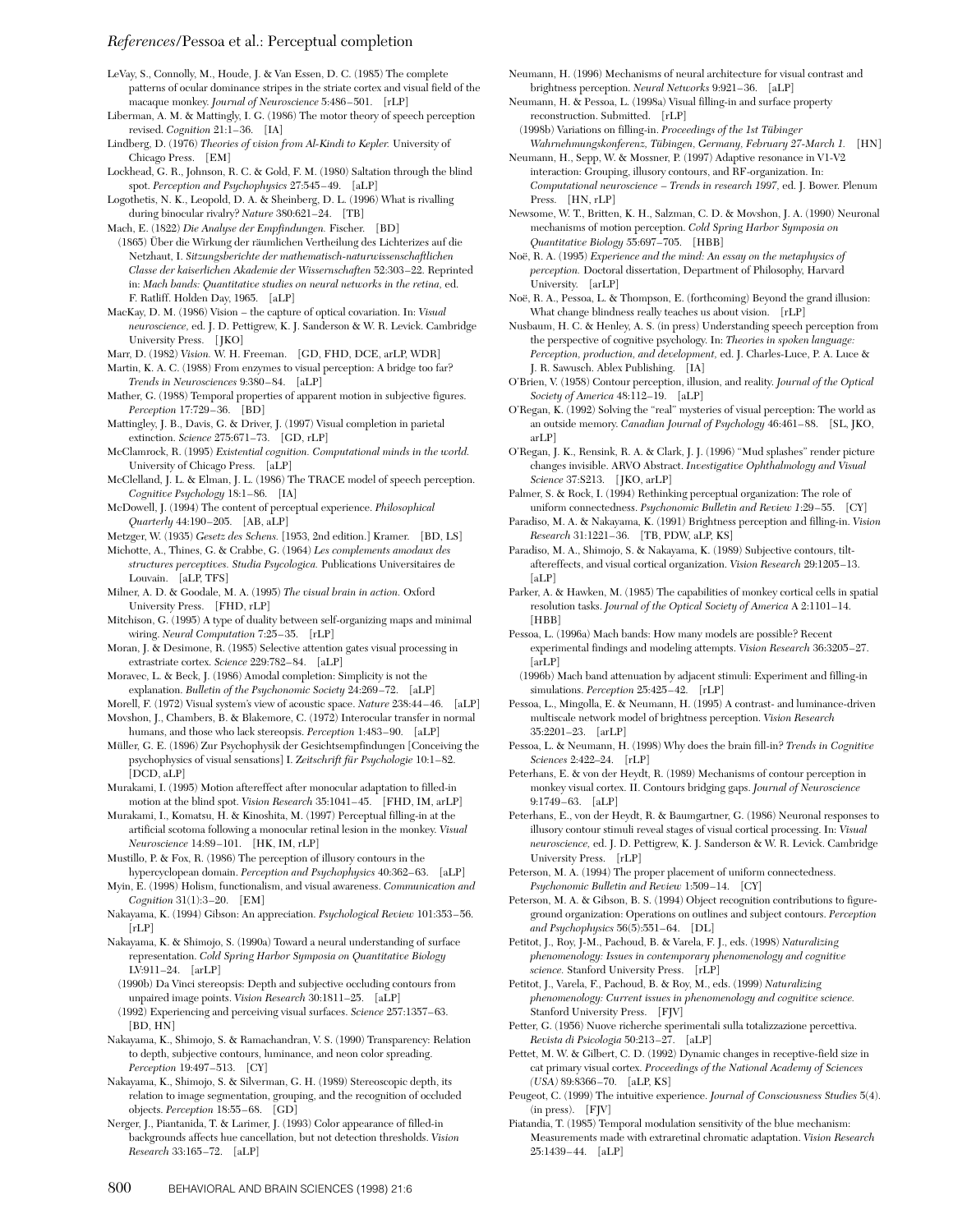- Poggio, T., Torre, V. & Koch, C. (1985) Computational vision and regularization theory. *Nature* 317:314–19. [arLP]
- Pöppel, E. & Richards, W. (1974) Light sensitivity in cortical scotomata contralateral to small islands of blindness. *Experimental Brain Research* 21:125–30. [RW]
- Poppelreuter, W. (1917/1990) *Disturbances of lower and higher visual capacities caused by occipital damage: With special reference to the psychopathological, pedagogical, industrial, and social implications.* Clarendon Press. [RW]
- Port, R. F. & Van Gelder, T., eds. (1995) *Mind as motion: Explorations in the dynamics of cognition.* MIT Press. [rLP]
- Pradzny, K. (1985) On the nature of inducing forms generating perceptions of illusory contours. *Perception and Psychophysics* 37:175–78. [aLP]
- Pugh, E. & Mollon, J. (1979) A theory of the pi 1 and pi 3 color mechanisms of Stiles. *Vision Research* 19:779–88. [aLP]
- Pylyshyn, Z. W. (1981) The imagery debate: Analogue media versus tacit knowledge. *Knowledge* 88:16–45. [DCE]
- Ramachandran, V. S. (1992a) Blind spots. *Scientific American* 266:86–91. [aLP]
- (1992b) Filling in gaps in perception: Part 1. *Current Directions in Psychological Science 1*:199–205. [aLP]
- (1993a) Filling in gaps in perception: Part 2. *Current Directions in Psychological Science* 2:56–65. [aLP]
- (1993b) Filling in gaps in logic: Some comments on Dennett. *Consciousness and Cognition* 2:165–68. [aLP]
- (1993c) Behavioral and magnetoencephalographic correlates of plasticity in the adult human brain. *Proceedings of the National Academy of Sciences USA* 90:10413–20. [HK]
- (1995) Filling in gaps in logic: Reply to Durgin et al. *Perception* 24:841–45. [LWH, aLP]
- Ramachandran, V. S. & Gregory, R. (1991) Perceptual filling-in of artificially
- induced scotomas in human vision. *Nature* 350:699–702. [DCD, arLP, KS] Ramachandran, V. S., Gregory, R. & Aiken, W. (1993) Perceptual fading of visual texture borders. *Vision Research 3*3:717–22. [arLP]
- Ratliff, F. (1965) *The Mach bands: Quantitative studies on neural networks in the retina.* Holden Day. [LK]
- Ratliff, F. & Sirovich, L. (1978) Equivalence classes of visual stimuli. *Vision Research* 18:845–51. [SG, aLP, WDR]
- Rechtschaffen, A. & Buchignani, C. (1992) The visual appearance of dreams. In: *The neuropsychology of sleep and dreaming,* ed. J. S. Antrobus & M. Bertini. Erlbaum. [AR]
- Rechtschaffen, A. & Foulkes, D. (1965) Effect of visual stimuli on dream content. *Perceptual and Motor Skills* 20:1149–60. [AR]
- Redies, C., Crook, J. & Creutzfeld, O. (1986) Neuronal responses to borders with and without luminance gradients in cat visual cortex and dorsal lateral geniculate nucleus. *Experimental Brain Research 6*1:469–81. [aLP]
- Redies, C. & Spillman, L. (1981) The neon color effect in the Ehrenstein illusion. *Perception* 10:667–81. [aLP]
- Reid, R. C. & Shapley, R. (1988) Brightness induction by local contrast and the spatial dependence of assimilation. *Vision Research 2*8:115–32. [BD]
- Rensink, R. A. & Enns, J. T. (1998) Early completion of occluded objects. *Vision Research* 38:2489–2505. [rLP, CY]
- Rensink, R. A., O'Regan, J. K. & Clark, J. J. (1996) To see or not to see: The need for attention to perceive changes in scenes. ARVO Abstract. *Investigative Ophthalmology and Visual Science* 37:S213. [aLP]
- Revensuo, A. (1993) Is there a ghost in the cognitive machinery? *Philosophical Psychology* 6:387–405. [AR]
- (1994) The "multiple drafts" model and the ontology of consciousness. *Behavioral and Brain Sciences* 17:177–78. [AR]
- (1995) Consciousness, dreams, and virtual realities. *Philosophical Psychology* 8:35–58. [AR]
- (1997) How to take consciousness seriously in cognitive neuroscience. *Communication and Cognition* 30:185–206. [AR]
- Ringach, D. L. & Shapley, R. (1996) Spatial and temporal properties of illusory contours and amodal boundary completion. *Vision Research* 36:3037–50.  $[CY]$
- Rizzolatti, G., Riggio, L. & Sheliga, B. M. (1994) Space and selective attention. In: *Attention and performance XV. Conscious and nonconscious information processing,* ed. C. Umiltà & M. Moscovitsch. MIT Press. [rLP]
- Rock, I. & Anson, R. (1979) Illusory contours as a solution to a problem. *Perception* 8:665–81. [aLP]
- Ross, W. D. & Pessoa, L. (1997) The selective integration neural network model of lightness perception. *Proceedings of the International Conference on Neural Networks (ICNN'97), Houston, Texas, USA, June,* 9–12. [arLP, WDR]
- Rossi, A. & Paradiso, M. A. (1996) Temporal limits of brightness induction and mechanisms of brightness perception. *Vision Research* 36:1391–98. [aLP]
- Rossi, A. F., Rittenhouse, C. D. & Paradiso, M. A. (1996) The representation of brightness in primary visual cortex. *Science 2*73:1104–07. [HK, arLP, DT]
- Saunders, B. A. C. & van Brakel, J. (1997) Are there nontrivial constraints on colour categorization? *Behavioral and Brain Sciences* 20:167–228. [rLP]
- Scheerer, E. (1994) Psychoneural isomorphism: Historical background and current relevance. *Philosophical Psychology* 7:183–210. [aLP]
- Schenk, C. H. (1993) REM sleep behavior disorder. In: *Encyclopedia of sleep and dreaming,* ed. M. A. Carskadon. Macmilllan. [AR]
- Schiller, P. (1995) Effects of lesions in visual cortical area V4 on the recognition of transformed objects. *Nature* 376:342–44. [aLP]
- Schwartz, E. (1980) Computational anatomy and functional architecture of striate cortex: A spatial mapping approach to perceptual coding. *Vision Research* 20:645–69. [rLP]
- Searle, J. R. (1997) *The mystery of consciousness.* New York Review. [AR]
- Sedivy, S. (1995) Consciousness explained: Ignoring Ryle & Co. *Canadian Journal of Philosophy 2*5:455–83. [arLP]
- Sekuler, A. B. (1994) Local and global minima in visual completion: Effects of symmetry and orientation. *Perception 2*3:529–45. [aLP]
- Sekuler, A. B. & Blake, R. (1985) *Perception.* Alfred A. Knopf. [aLP]
- Sekuler, A. B. & Palmer, S. E. (1992) Perception of partly occluded objects: A microgenetic analysis. *Journal of Experimental Psychology: General* 121:95–111. [aLP, CY]
- Shepard, R. N. (1981) Psychophysical complementarity. In: *Perceptual organization,* ed. M. Kubovy & J. R. Pomerantz. Erlbaum. [CWT]
- Sheperd, G. M. (1983, 1988, 1994) *Neurobiology,* Third Edition. Oxford University Press. [aLP]
- Sherrington, C. S. (1906) *The integrative action of the nervous system.* Yale University Press. [PW]
- Shipley, T. F. & Kellman, P. J. (1992) Perception of partly occluded objects and illusory figures: Evidence for an identity hypothesis. *Journal of Experimental Psychology: Human Perception and Performance* 18:106–20. [GD, aLP]
- (1994) Spatiotemporal boundary formation: Boundary, form, and motion perception from transformation of surface elements. *Journal of Experimental Psychology: General* 123:3–20. [TFS]
- (1997) Spatiotemporal boundary formation: The role of local motion signals in boundary perception. *Vision Research 3*7:1281–93. [TFS]
- Sigman, E. & Rock, I. (1974) Stroboscopic movement based on perceptual intelligence. *Perception* 3:9–28. [TFS]
- Simons, J. S. & Levin, D. T. (1997) Change blindness. *Trends in Cognitive Sciences* 1:261–67. [rLP]
- Singer, W. (1995) Time as coding space in neocortical processing: A hypothesis. In: *The cognitive neurosciences,* ed. M. Gazzaniga. MIT Press. [aLP]
- Singh, M. & Hoffman, D. D. (1997) Constructing and representing visual objects. *Trends in Cognitive Science* 1:98–102. [MS]
- Skinner, B. F. (1963) Behaviorism at fifty. *Science* 140:951–58. [DCE]
- Smith, A. & Over, R. (1975) Tilt aftereffects with subjective contours. *Nature* 257:581–82. [aLP]
- (1976) Color-selective tilt aftereffects with subjective contours. *Perception and Psychophysics* 20:305–08. [aLP]
- (1977) Orientation masking and the tilt illusion with subjective contours. *Perception* 6:441–47. [aLP]
- (1979) Motion aftereffect with subjective contours. *Perception and Psychophysics* 25:95–98. [aLP]
- Smythies, J. (1996) A note on the concept of the visual field in neurology, psychology, and visual neuroscience. *Perception* 25:369–71. [AR]
- Sperry, R. W. & Miner, N. (1955) Pattern perception following insertion of mica plates into the cortex. *Journal of Comparative and Physiological Psychology* 48:463–69. [aLP]
- Sperry, R. W., Miner, N. & Myers, R. E. (1955) Visual pattern perception following subplial slicing and tantalum wire implantations in the visual cortex. *Journal of Comparative and Physiological Psychology* 48:50–58. [aLP]
- Spillman, L. (1981) Illusions of contrast, brightness, color, and motion and their neurophysiological interpretation. *Freiburger Universitätsblätter* 74:73–77. [BD]
- Spillman, L. & Dresp, B. (1995) Phenomena of illusory form: Can we bridge the gap between levels of explanation? *Perception* 24:1333–64. [aLP]
- Spillman, L., Ransom-Hogg, A. & Oehler, R. (1987) A comparison of perceptive and receptive fields in man and monkey. *Human Neurobiology* 6:51–62. [LS]
- Spillman, L. & Werner, J. S. (1996) Long-range interactions in visual perception. *Trends in Neurosciences* 19:428–34. [rLP, LS]
- Srinivasan, M. V., Chahl, J. S., Nagle, M. G. & Zhang, S. W. (1997) Embodying natural vision into machines. In: *From living eyes to seeing machines,* ed. M. V. Srinivasan & S. Venkatesh. Oxford University Press. [HN]
- Steinman, R. M. & Levinson, J. Z. (1990) The role of eye movement in the detection of contrast and spatial detail. In: *Eye movements and their role in visual and cognitive processes,* ed. E. Kowler. Elsevier Science Publishers. [LWH]
- Stevens, K. N. & Blumstein, S. E. (1981) The search for invariant acoustic